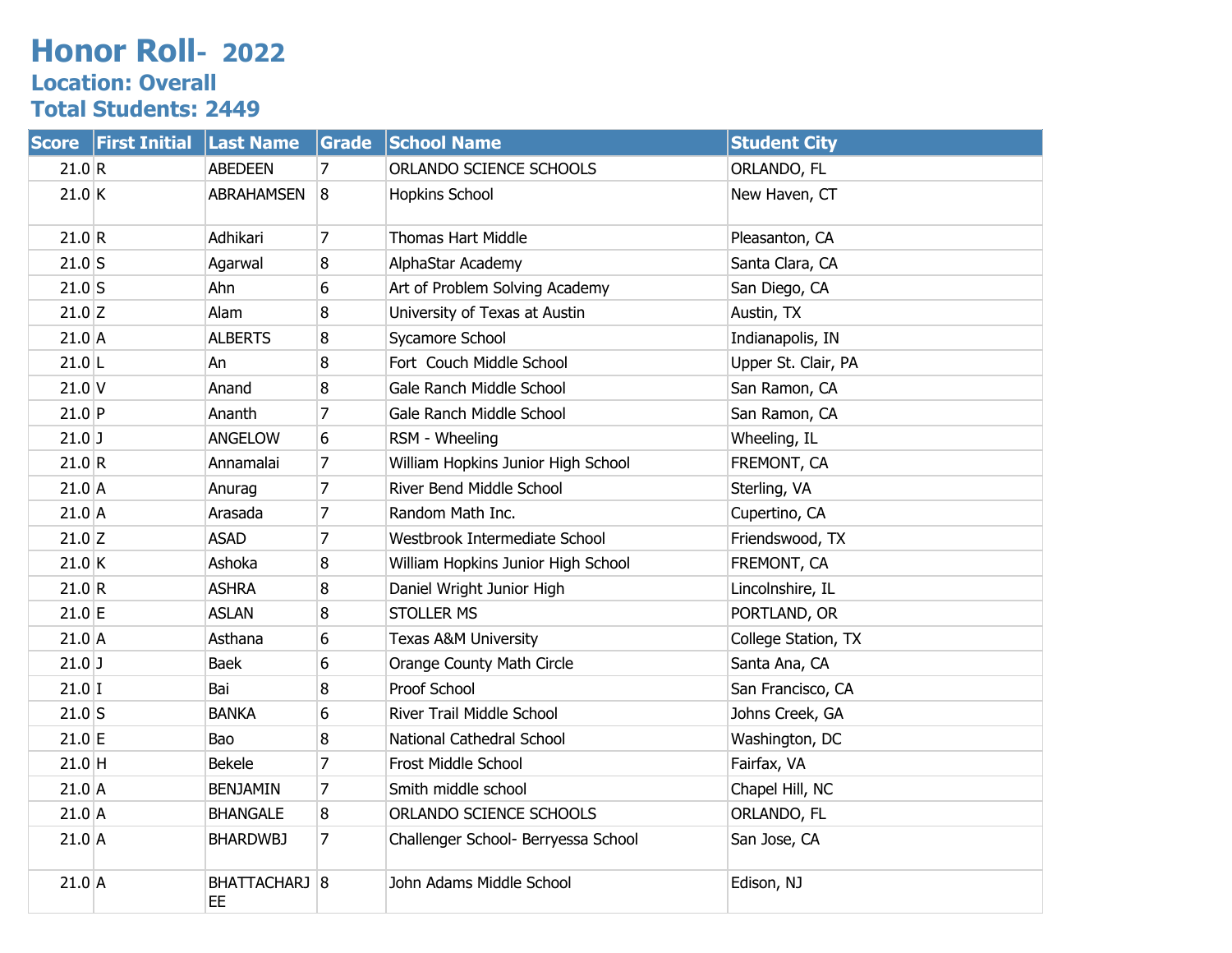|          | Score First Initial Last Name |                  | Grade          | <b>School Name</b>                  | <b>Student City</b> |
|----------|-------------------------------|------------------|----------------|-------------------------------------|---------------------|
| $21.0$ J |                               | BO               | 4              | Think Academy                       | San Jose, CA        |
| $21.0$ J |                               | Bognot           | 8              | Willow Springs Middle School        | Lucas, TX           |
| $21.0$ P |                               | <b>Borra</b>     | $\overline{7}$ | Dickerson Middle School             | Marietta, GA        |
| 21.0 R   |                               | Bu               | 8              | Toronto Harvard Intl Academy        | Toronto, ON         |
| $21.0$ P |                               | Bunsongsikul     | 6              | Math Is Cool                        | Temple City, CA     |
| $21.0$ D |                               | Cai              | 8              | Falcon Cove Middle                  | Weston, FL          |
| $21.0$ S |                               | Cai              | 8              | University of Toronto               | Toronto, ON         |
| $21.0$ G |                               | <b>CALEO</b>     | 8              | Maanhattan Beach Middle School      | Manhattan Beach, CA |
| $21.0$ A |                               | <b>CANDIDATO</b> | 7              | The Browning School                 | New York, NY        |
| $21.0$ A |                               | cao              | 5              | AoPS Academy - Bellevue             | Bellevue, WA        |
| $21.0$ Y |                               | Cao              | 8              | Eden Prairie Central Middle School  | Eden Prairie, MN    |
| $21.0$ E |                               | Chan             | 8              | DAVIDSON ACADEMY OF NEVADA          | RENO, NV            |
| $21.0$ H |                               | Chang            | 8              | Joaquin Miller middle school        | san jose, CA        |
| $21.0$ C |                               | <b>CHANG</b>     | 8              | Portola Highly Gifted Magnet        | Tarzana, CA         |
| 21.0 R   |                               | Chang            | 8              | RSM - Newton                        | Newton, MA          |
| $21.0$ B |                               | Chang            | 6              | South Pasadena Middle School        | SOUTH PASADENA, CA  |
| $21.0$ A |                               | Chang            | 8              | Velma Hamilton Middle School        | Madison, WI         |
| 21.0 R   |                               | <b>CHAWLA</b>    | 8              | Pine Crest                          | Boca Raton, FL      |
| $21.0$ A |                               | <b>CHEN</b>      | 8              | ALABAMA SCHOOL OF FINE ARTS         | BIRMINGHAM, AL      |
| $21.0$ E |                               | Chen             | 6              | AlphaStar Academy                   | Santa Clara, CA     |
| $21.0$ E |                               | <b>CHEN</b>      | $\overline{7}$ | AoPS Academy Lexington              | Waltham, MA         |
| 21.0 M   |                               | Chen             | $\overline{7}$ | Areteem Institute                   | Lake Forest, CA     |
| $21.0$ E |                               | Chen             | 8              | Crestview Middle School             | Ellisville, MO      |
| $21.0$ P |                               | Chen             | $\overline{7}$ | DAVIDSON ACADEMY OF NEVADA          | RENO, NV            |
| 21.0 R   |                               | <b>CHEN</b>      | 6              | Evergreen Middle School             | Redmond, WA         |
| 21.0 Q   |                               | <b>CHEN</b>      | 8              | harvest park middle school          | pleasanton, CA      |
| $21.0$ I |                               | Chen             | 7              | Joaquin Miller middle school        | san jose, CA        |
| 21.0 R   |                               | Chen             | 6              | Joaquin Miller middle school        | san jose, CA        |
| $21.0$ C |                               | <b>CHEN</b>      | 6              | Kent Place School                   | Summit, NJ          |
| 21.0 R   |                               | <b>CHEN</b>      | 8              | Metrolina Regional Scholars Academy | Charlotte, NC       |
| $21.0$ A |                               | Chen             | 8              | Proof School                        | San Francisco, CA   |
| $21.0$ E |                               | Chen             | 7              | Robert R. Lazar Middle School       | Montville, NJ       |
| $21.0$ A |                               | Chen             | 8              | Rootofmath Academy                  | Surrey, BC          |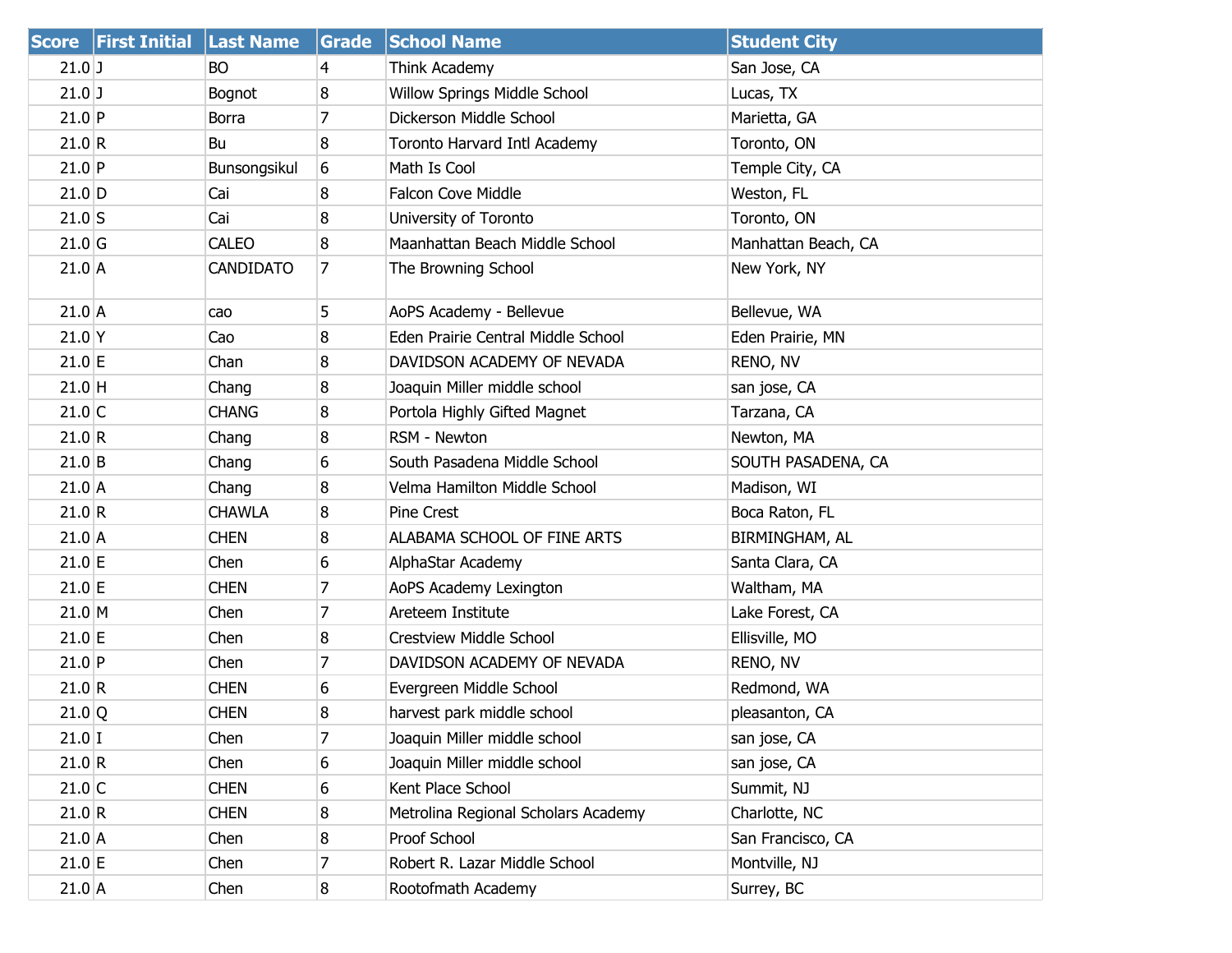|           | Score First Initial Last Name |                   | Grade          | <b>School Name</b>                          | <b>Student City</b> |
|-----------|-------------------------------|-------------------|----------------|---------------------------------------------|---------------------|
| 21.0 E    |                               | <b>CHEN</b>       | 7              | The Pingry School                           | Basking Ridge, NJ   |
| 21.0 M    |                               | Chen              | 8              | Triangle Math and Science Academy           | Cary, NC            |
| $21.0$ K  |                               | <b>CHEN</b>       | $\overline{7}$ | University of North Carolina at Chapel Hill | Chapel Hill, NC     |
| $21.0$ G  |                               | Chen              | 8              | William Hopkins Junior High School          | FREMONT, CA         |
| $21.0$ J  |                               | Cheng             | 8              | Alpha STEM                                  | Oakton, VA          |
| $21.0$ G  |                               | Chi               | 7              | Quail Valley Middle School                  | Missouri City, TX   |
| $21.0$ C  |                               | <b>CHIANG</b>     | 7              | Roxbury Latin School                        | West Roxbury, MA    |
| 21.0 k    |                               | chinna            | 8              | <b>Clemson University</b>                   | Clemson, SC         |
| $21.0$ A  |                               | Chinnam           | 7              | Lawson middle school                        | cupertino, CA       |
| $21.0$ H  |                               | <b>CHOI</b>       | 8              | Jonas Clark Middle School                   | Lexington, MA       |
| 21.0 M    |                               | Chow              | 8              | Chenery Middle School                       | Belmont, MA         |
| $21.0$ C  |                               | Chow              | 8              | <b>OLENTANGY Orange Middle School</b>       | Lewis Center, OH    |
| $21.0$ J  |                               | <b>CHU</b>        | 8              | The Hudson School                           | Hoboken, NJ         |
| $21.0$ P  |                               | Chu               | 7              | <b>UT Dallas</b>                            | Richardson, TX      |
| $21.0$  L |                               | <b>CRAWFORD</b>   | 8              | NORTHRIDGE MIDDLE SCHOOL                    | MIDDLEBURY, IN      |
| $21.0$ T  |                               | <b>CZAJKOWSKI</b> | 8              | Frank S. Greene Middle School               | Palo Alto, CA       |
| 21.0 M    |                               | DAI               | 8              | Harvard-Westlake School                     | Los Angeles, CA     |
| $21.0$ E  |                               | DAI               | $\overline{7}$ | John Adams Middle School                    | Edison, NJ          |
| $21.0$ L  |                               | Deng              | 6              | Central High School/Scholars                | Springfield, MO     |
| $21.0$ J  |                               | <b>DENG</b>       | 8              | Challenger School - UTAH                    | Sandy, UT           |
| $21.0$ F  |                               | Deng              | 8              | Redmond Middle School                       | Redmond, WA         |
| $21.0$ I  |                               | Desai             | $\overline{7}$ | AlphaStar Academy                           | Santa Clara, CA     |
| $21.0$ S  |                               | Deshmukh          | $\overline{7}$ | Pleasanton Middle School                    | Pleasanton, CA      |
| $21.0$ A  |                               | <b>DEVIREDDY</b>  | 7              | Russian School of Mathematics at Evergreen  | San Jose, CA        |
| $21.0$ D  |                               | Di                | 8              | Oxford Academy                              | Cypress, CA         |
| $21.0$ A  |                               | Diaz              | 7              | Kilmer Middle School                        | Vienna, VA          |
| 21.0 A    |                               | <b>DING</b>       | 8              | harvest park middle school                  | pleasanton, CA      |
| $21.0$ C  |                               | Ding              | 8              | Longfellow Middle School                    | Falls Church, VA    |
| 21.0 R    |                               | Ding              | 8              | TREDYFFRIN-EASTTOWN MIDDLE SCH              | BERWYN, PA          |
| $21.0$ S  |                               | Dong              | 7              | Joaquin Miller middle school                | san jose, CA        |
| $21.0$ J  |                               | Dong              | $\overline{7}$ | Victoria International College              | North York, ON      |
| $21.0$ S  |                               | <b>DONISA</b>     | $\overline{7}$ | RSM - Wheeling                              | Wheeling, IL        |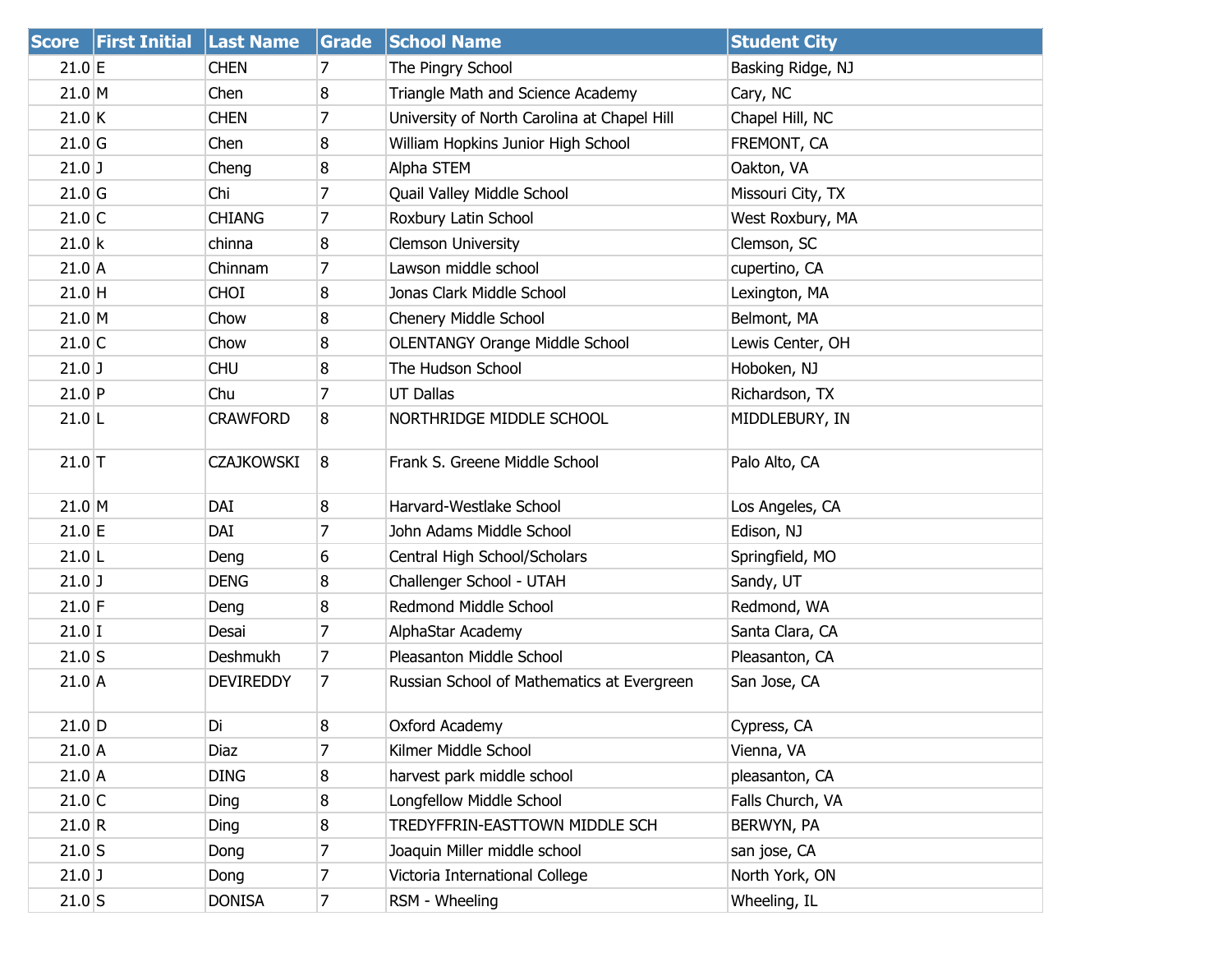|           | Score First Initial Last Name |                        | Grade            | <b>School Name</b>                         | <b>Student City</b>     |
|-----------|-------------------------------|------------------------|------------------|--------------------------------------------|-------------------------|
| $21.0$ J  |                               | Duh                    | 6                | Burlingame Intermediate School             | Burlingame, CA          |
| $21.0$ A  |                               | <b>DULAI</b>           | 7                | Granite Ridge Inter/Clovis N Ed Ctr        | Fresno, CA              |
| $21.0$ A  |                               | <b>DUNCAN</b>          | $\overline{7}$   | Jonas Clark Middle School                  | Lexington, MA           |
| $21.0$ A  |                               | <b>DUREJA</b>          | 7                | Stone Hill Middle School                   | Ashburn, VA             |
| $21.0$ A  |                               | Emrikian               | 7                | Oakton Community College                   | Des Plaines, IL         |
| $21.0$ A  |                               | <b>ESTEVEZ</b>         | 8                | Doral Academy                              | Doral, FL               |
| $21.0$ H  |                               | <b>FAN</b>             | 8                | OAK HILL ACADEMY                           | LINCROFT, NJ            |
| $21.0$ A  |                               | FAN                    | 8                | Stratford Middle School - Sunnyvale Raynor | Sunnyvale, CA           |
| $21.0$ B  |                               | Fang                   | 8                | Southern Connecticut Chinese School        | New Haven, CT           |
| $21.0$ A  |                               | Feng                   | 8                | Marshall Middle School                     | Wexford, PA             |
| $21.0$ P  |                               | <b>FENG</b>            | 8                | The Overlake School                        | Redmond, WA             |
| $21.0$ E  |                               | <b>FLOWERS</b>         | 8                | Hunter College High School                 | New York, NY            |
| $21.0$ C  |                               | <b>FONG</b>            | 8                | Vancouver Olympiad School Inc.             | Vancouver, BC           |
| $21.0$ E  |                               | Fung                   | $\overline{7}$   | AoPS Academy - Santa Clara                 | Santa Clara, CA         |
| $21.0$ A  |                               | <b>GAO</b>             | 6                | Creekside Middle School                    | CARMEL, IN              |
| $21.0$ P  |                               | Gaonkar                | 8                | Gale Ranch Middle School                   | San Ramon, CA           |
| $21.0$ C  |                               | <b>GARCES</b>          | 8                | CITY HS / MS                               | <b>GRAND RAPIDS, MI</b> |
| $21.0$ S  |                               | <b>GARG</b>            | 8                | John Adams Middle School                   | Edison, NJ              |
| $21.0$ A  |                               | Ghosh                  | 8                | Dodgen Middle School                       | Marietta, GA            |
| $21.0$ A  |                               | Gigot                  | 8                | <b>Falcon Cove Middle</b>                  | Weston, FL              |
| $21.0$ E  |                               | <b>GONG</b>            | 6                | Old Dominion University                    | Norfolk, VA             |
| $21.0$ J  |                               | <b>GORDON</b>          | 8                | Birchwood School of Hawken                 | Cleveland, OH           |
| $21.0$ J  |                               | <b>GORSKI</b>          | 8                | NORTHRIDGE MIDDLE SCHOOL                   | MIDDLEBURY, IN          |
| $21.0$  L |                               | Gould                  | 7                | Oakton Community College                   | Des Plaines, IL         |
| $21.0$ W  |                               | <b>GROENING</b>        | 8                | Emerson Middle School                      | Ann Arbor, MI           |
| $21.0$ E  |                               | GU                     | 8                | <b>Brentwood School</b>                    | Los Angeles, CA         |
| $21.0$ B  |                               | Gu                     | 6                | Calgary Olympic Math School                | Calgary, AB             |
| 21.0 R    |                               | Gumpu                  | 8                | Gauss Academy of Mathematical Education    | Princeton, NJ           |
| $21.0$ V  |                               | <b>GUNDAMARAJ</b><br>U | $\overline{7}$   | harvest park middle school                 | pleasanton, CA          |
| $21.0$ J  |                               | <b>GUO</b>             | 7                | Montgomery Bell Academy                    | Nashville, TN           |
| 21.0 M    |                               | Guo                    | 6                | Olga Radko Math Circle at UCLA             | Los Angeles, CA         |
| 21.0 R    |                               | Gupta                  | 8                | Basis Independent Fremont                  | fremont, CA             |
| $21.0$ A  |                               | Gupta                  | $\boldsymbol{8}$ | <b>ISSAQUAH MS</b>                         | ISSAQUAH, WA            |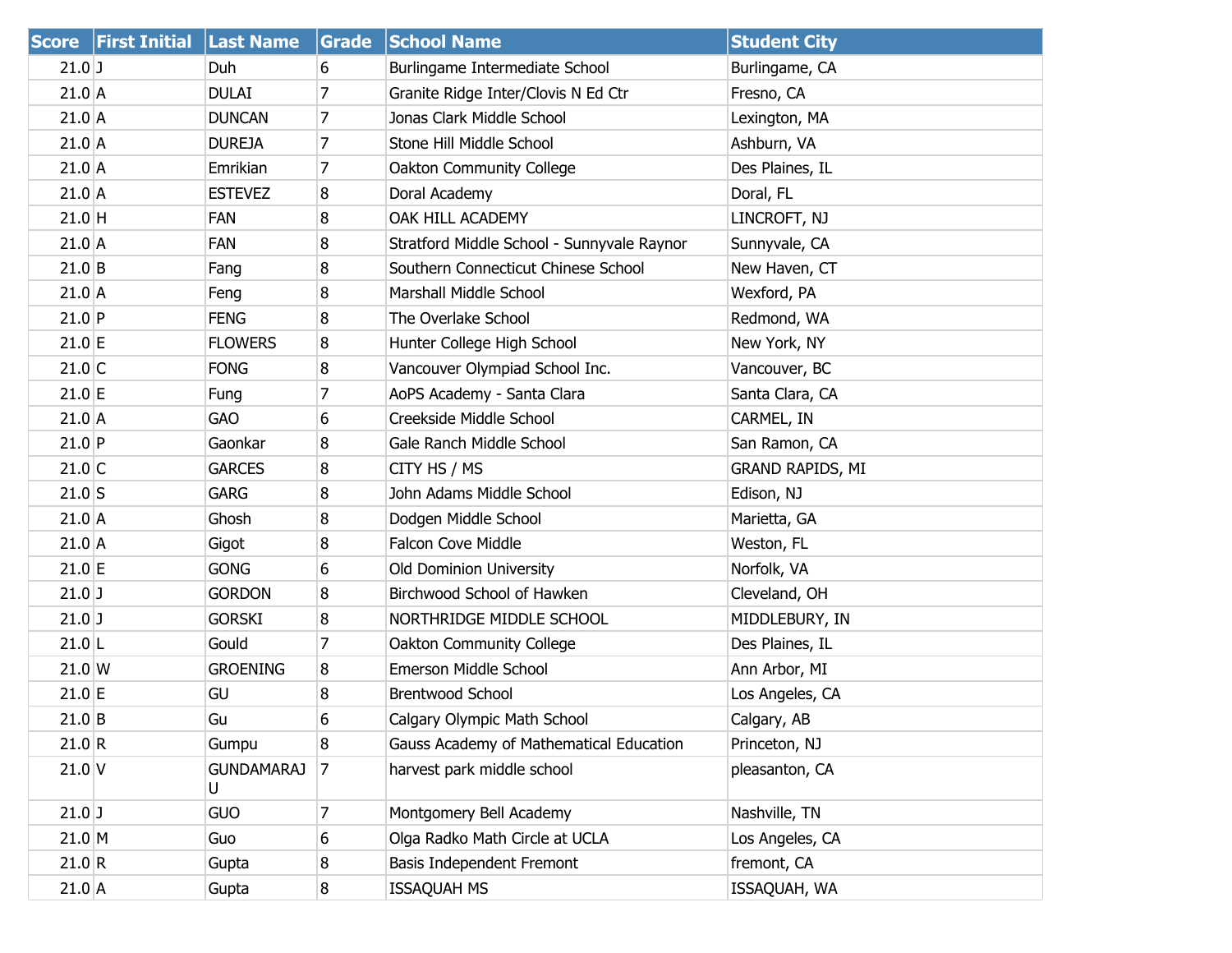|                  | Score First Initial Last Name |                 | Grade | <b>School Name</b>                  | <b>Student City</b>     |
|------------------|-------------------------------|-----------------|-------|-------------------------------------|-------------------------|
| 21.0 R           |                               | Gupta           | 8     | MathSeed                            | Fremont, CA             |
| $21.0$ P         |                               | <b>GUPTA</b>    | 6     | Northwest Junior High               | Coralville, IA          |
| $21.0$ A         |                               | Gupta           | 8     | Orlando Math Circle                 | Maitland, FL            |
| $21.0$ A         |                               | <b>GUPTA</b>    | 8     | Stone Hill Middle School            | Ashburn, VA             |
| $21.0$ A         |                               | <b>HAAS</b>     | 8     | UNIVERSITY OF COLORADO AT BOULDER   | <b>BOULDER, CO</b>      |
| $21.0$ Y         |                               | <b>HADDAD</b>   | 8     | RSM-Bellevue                        | Bellevue, WA            |
| $21.0$ L         |                               | Han             | 8     | Carmel Valley middle school         | San diego, CA           |
| $21.0$ T         |                               | Han             | 8     | Cooper Middle School                | Mclean, VA              |
| $21.0$ D         |                               | Han             | 8     | Millburn Middle School              | Millburn, NJ            |
| $21.0$ K         |                               | Han             | 7     | RIDGERCREST INT SCHOOL              | RANCHO PALOS VERDES, CA |
| 21.0 M           |                               | <b>HAN</b>      | 7     | ST JOHN'S SCHOOL                    | HOUSTON, TX             |
| $21.0$ A         |                               | Han             | 8     | Woodlawn Middle School              | Long Grove, IL          |
| 21.0 R           |                               | Hao             | 7     | Thomas Grover Middle School         | West Windsor, NJ        |
| $21.0 \text{ W}$ |                               | Haskell         | 7     | Pleasanton Middle School            | Pleasanton, CA          |
| 21.0 R           |                               | HE              | 7     | Deerlake Middle                     | Tallahassee, FL         |
| $21.0$ H         |                               | He              | 8     | Pike School                         | Andover, MA             |
| $21.0 \text{ W}$ |                               | He              | 5     | Victoria International College      | North York, ON          |
| $21.0$ J         |                               | He              | 8     | Youth STEM Academy                  | White Rock, BC          |
| $21.0$ S         |                               | Henderson       | 6     | Adventures w/Mr Math at Hyatt Lodge | Oakbrook, IL            |
| 21.0 K           |                               | <b>Herz</b>     | 8     | Challenge School                    | Denver, CO              |
| $21.0$ A         |                               | <b>HOFFMANN</b> | 7     | Hunter College High School          | New York, NY            |
| $21.0$ A         |                               | <b>HOFFMANN</b> | 7     | MAPLEWOOD MS                        | MAPLEWOOD, NJ           |
| $21.0$  L        |                               | <b>HONG</b>     | 5     | Charles H. Parker Academic Center   | Charlotte, NC           |
| $21.0 \, W$      |                               | Hong            | 7     | Orange County Math Circle           | Santa Ana, CA           |
| $21.0$ S         |                               | <b>HOSOKAWA</b> | 8     | Memorial Middle School              | HOUSTON, TX             |
| $21.0$ C         |                               | <b>HSU</b>      | 8     | Smith middle school                 | Chapel Hill, NC         |
| $21.0$ M         |                               | Hu              | 8     | Pizitz Middle School                | Vestavia Hills, AL      |
| $21.0$ Z         |                               | <b>HU</b>       | 6     | Portola Highly Gifted Magnet        | Tarzana, CA             |
| $21.0$ K         |                               | Hu              | 7     | Sartartia Middle School             | Sugar Land, TX          |
| $21.0$ S         |                               | Hu              | 7     | SHAKER HS                           | LATHAM, NY              |
| $21.0$ F         |                               | Hu              | 8     | University of Toronto               | Toronto, ON             |
| $21.0$ P         |                               | Hu              | 7     | William Hopkins Junior High School  | FREMONT, CA             |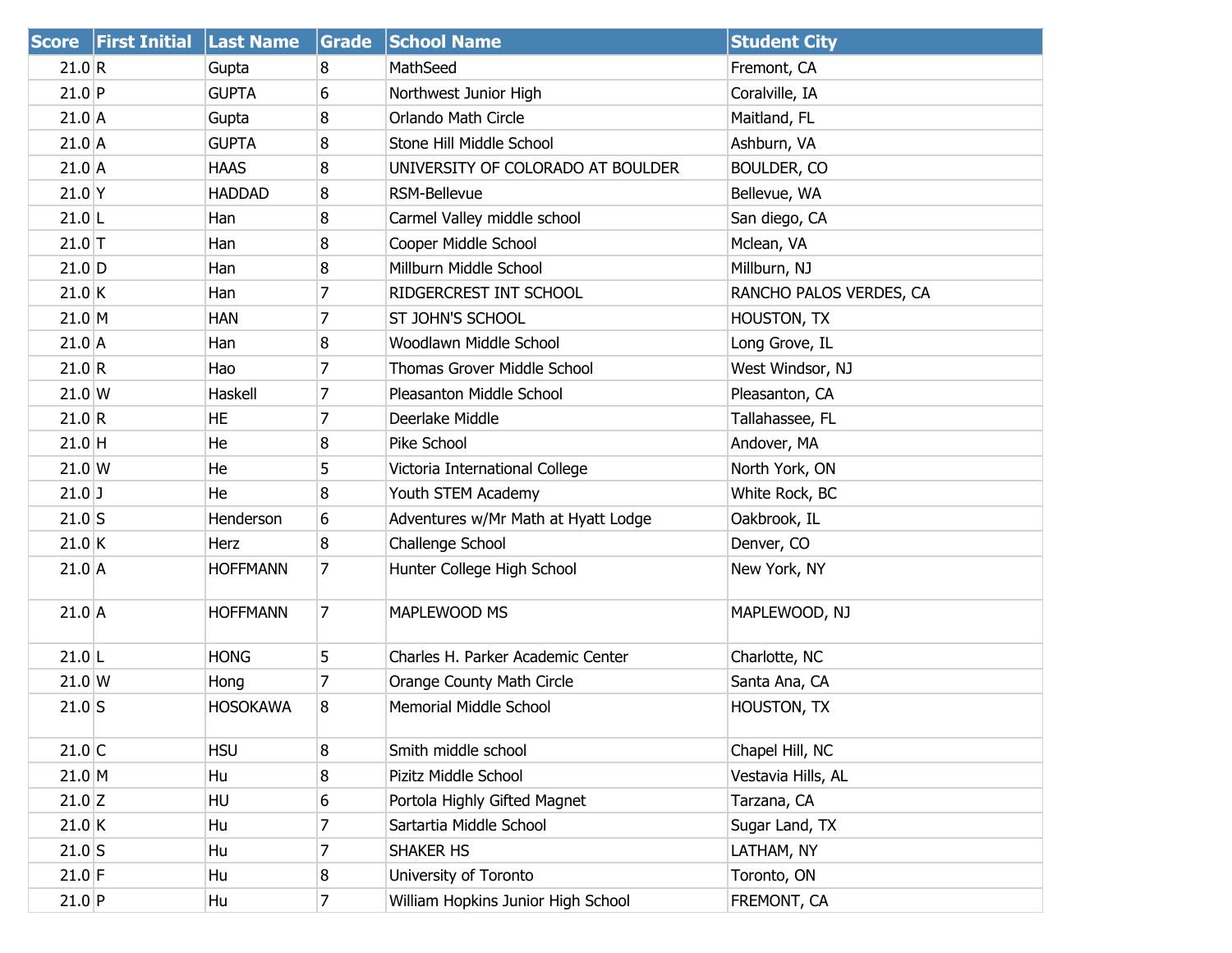|                  | Score First Initial Last Name |                  | Grade           | <b>School Name</b>                    | <b>Student City</b> |
|------------------|-------------------------------|------------------|-----------------|---------------------------------------|---------------------|
| 21.0 N           |                               | Huang            | 7               | <b>IDEA MATH</b>                      | Exeter, NH          |
| $21.0$ C         |                               | Huang            | 7               | <b>IDEA MATH</b>                      | Exeter, NH          |
| 21.0 W           |                               | Huang            | 8               | Pacific Trail Middle School           | San Diego, CA       |
| 21.0 R           |                               | Huang            | 8               | <b>TT Math School</b>                 | Markham, ON         |
| $21.0$ A         |                               | Huang            | 8               | University of Minnesota - Twin Cities | Minneapolis, MN     |
| $21.0$ J         |                               | Hwang            | 7               | BERGEN CO ACADEMIES                   | HACKENSACK, NJ      |
| $21.0$ Z         |                               | Irfan            | 8               | Stony Brook                           | Westford, MA        |
| $21.0$ T         |                               | Isernhagen       | 7               | PRIMORIS ACADEMY                      | Westwood, NJ        |
| $21.0$ V         |                               | Iyengar          | 8               | <b>Thurston Middle School</b>         | Westwood, MA        |
| $21.0$ A         |                               | Jagavkar         | 7               | Monroe Township Middle School         | Monroe, NJ          |
| 21.0 R           |                               | <b>JHA</b>       | 8               | Beck JH                               | Katy, TX            |
| $21.0$ K         |                               | <b>JHA</b>       | 8               | Lanier Middle School                  | Houston, TX         |
| $21.0$ K         |                               | Ji               | 8               | <b>RSM-Metrowest</b>                  | Framingham, MA      |
| $21.0$ A         |                               | <b>JIA</b>       | 8               | RANDOLPH SCHOOL                       | HUNTSVILLE, AL      |
| 21.0 N           |                               | Jia              | $\overline{4}$  | Think Academy                         | San Jose, CA        |
| $21.0$ G         |                               | Jiang            | 8               | Hockaday School                       | Irving, TX          |
| 21.0 N           |                               | Jiang            | 8               | LinkedKey                             | Mississauga, ON     |
| 21.0 N           |                               | Jiang            | 6               | Orange County Math Circle             | Santa Ana, CA       |
| $21.0$ A         |                               | John             | 8               | Pleasanton Middle School              | Pleasanton, CA      |
| $21.0 \text{ W}$ |                               | <b>JUNG</b>      | 8               | Jonas Clark Middle School             | Lexington, MA       |
| $21.0$ S         |                               | Kalidindi        | 8               | Farmwell Station Middle School        | Ashburn, VA         |
| $21.0$ V         |                               | <b>KALYANKAR</b> | $\vert 4 \vert$ | University of Arkansas                | Fayetteville, AR    |
| $21.0$ G         |                               | Kanarek          | 7               | Takoma Park Middle School             | Silver Spring, MD   |
| $21.0$ P         |                               | Karamanov        | 8               | Thinking Feet                         | Charlotte, NC       |
| $21.0$ J         |                               | Кe               | 7               | Orange County Math Circle             | Santa Ana, CA       |
| $21.0$ H         |                               | Ke               | $\overline{7}$  | Orange County Math Circle             | Santa Ana, CA       |
| 21.0 R           |                               | Keel             | 6               | Parkview Center School                | Roseville, MN       |
| $21.0$ H         |                               | Khurshid         | 6               | AlphaStar Academy                     | Santa Clara, CA     |
| $21.0$ H         |                               | Kifer            | 7               | Park Forest Middle School             | State College, PA   |
| $21.0$ A         |                               | Kim              | 7               | Blach Intermediate School             | Los Altos, CA       |
| $21.0$ D         |                               | KIM              | 8               | Ellen Fletcher MS                     | palo alto, CA       |
| $21.0$ J         |                               | Kim              | 8               | Longfellow Middle School              | Falls Church, VA    |
| $21.0$ I         |                               | Kim              | 8               | Mathemagics Club                      | Los Angeles, CA     |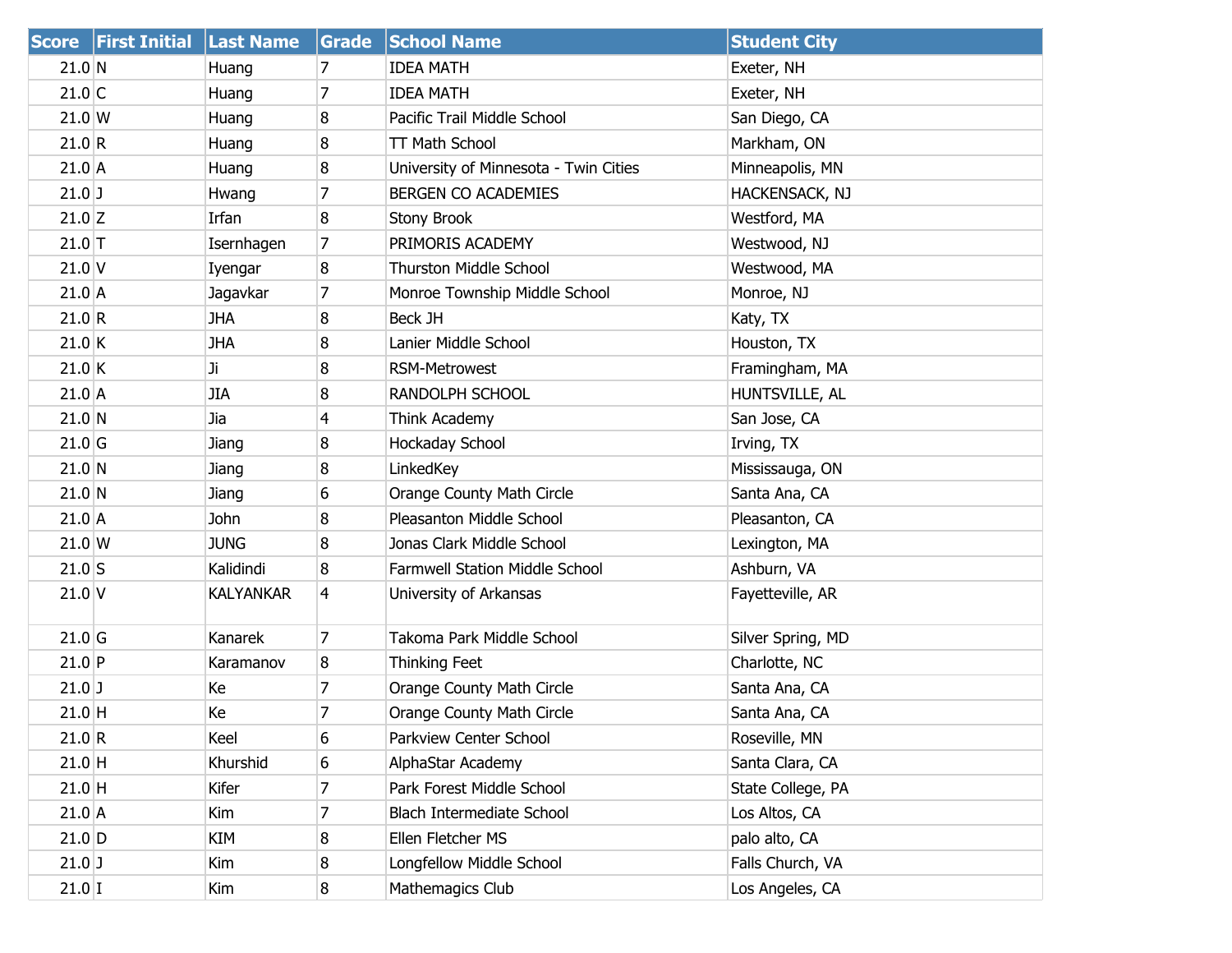|                  | Score First Initial Last Name |                    | Grade          | <b>School Name</b>                      | <b>Student City</b> |
|------------------|-------------------------------|--------------------|----------------|-----------------------------------------|---------------------|
| $21.0$ J         |                               | KIM                | 7              | Nathaniel Hawthorne Middle School 74    | Oakland Gardens, NY |
| $21.0$ J         |                               | KIM                | 8              | RJ Fisher Middle School                 | Los Gatos, CA       |
| $21.0$ B         |                               | KIM                | $\overline{7}$ | <b>ST JOHN'S SCHOOL</b>                 | HOUSTON, TX         |
| $21.0$ S         |                               | <b>KINGSTON</b>    | 7              | Meyzeek Middle School                   | Louisville, KY      |
| $21.0$ A         |                               | <b>KODALI</b>      | 7              | Woodland Middle School                  | Brentwood, TN       |
| 21.0 M           |                               | <b>KOTBAGI</b>     | 8              | Harker School-Middle School Campus      | San Jose, CA        |
| $21.0$ A         |                               | Kothari            | 8              | <b>Bowditch</b>                         | Foster City, CA     |
| $21.0$ S         |                               | <b>KOUNDINYA</b>   | 8              | Lake Norman Charter                     | Huntersville, NC    |
| $21.0$ A         |                               | Krishnan           | 8              | MathSeed                                | Fremont, CA         |
| $21.0$ A         |                               | <b>KROTHAPALLI</b> | 7              | Timberline Middle School                | Redmond, WA         |
| $21.0$ A         |                               | Kuang              | 8              | DISCOVERY MIDDLE SCHOOL                 | MADISON, AL         |
| $21.0$ S         |                               | Kundu              | 8              | WAYZATA SCHOOL DISTRICT                 | PLYMOUTH, MN        |
| 21.0 M           |                               | Kuoh               | 6              | Williamsburg Middle School              | ARLINGTON, VA       |
| $21.0$ I         |                               | <b>KURA</b>        | 8              | Beckendorff Junior High                 | Katy, TX            |
| $21.0$ J         |                               | Kwak               | 8              | Longfellow Middle School                | Falls Church, VA    |
| $21.0$ I         |                               | Kweon              | 5              | SpringLight Education Institute         | Cupertino, CA       |
| $21.0$  L        |                               | Lau                | 8              | Cabin John Middle School                | Potomac, MD         |
| $21.0$ H         |                               | LAU                | 8              | Harker School-Middle School Campus      | San Jose, CA        |
| $21.0$ B         |                               | Law                | 8              | Joaquin Miller middle school            | san jose, CA        |
| $21.0$ J         |                               | <b>LEDUC</b>       | 7              | Demarest Middle School                  | Demarest, NJ        |
| 21.0 R           |                               | Lee                | 8              | Gauss Academy of Mathematical Education | Princeton, NJ       |
| $21.0$ A         |                               | LEE                | 8              | Indiana University Bloomington          | Bloomington, IN     |
| $21.0$ I         |                               | Lee                | 8              | Longfellow Middle School                | Falls Church, VA    |
| $21.0$ M         |                               | Lee                | 8              | Longfellow Middle School                | Falls Church, VA    |
| $21.0$ J         |                               | Lee                | 6              | Orange County Math Circle               | Santa Ana, CA       |
| $21.0$ Y         |                               | Lee                | 8              | Sunnyvale                               | Sunnyvale, CA       |
| $21.0$ D         |                               | LEE                | 7              | West Woods Upper Elementary School      | Farmington, CT      |
| $21.0$ A         |                               | Lei                | 5              | DAVIDSON ACADEMY OF NEVADA              | RENO, NV            |
| $21.0$ Y         |                               | LEI                | 8              | Math House Academy                      | Richmond, BC        |
| 21.0 R           |                               | LEVENS             | 8              | Carrie Palmer Weber Middle School       | Port Washington, NY |
| $21.0 \text{ X}$ |                               | Lewandowski        | 8              | Rocky Run Middle School                 | Chantilly, VA       |
| $21.0 \text{W}$  |                               | Lewis              | 8              | JT Henley Middle School                 | Crozet, VA          |
| $21.0$ J         |                               | Li.                | 8 <sup>°</sup> | <b>BASIS Independent Silicon Valley</b> | San Jose, CA        |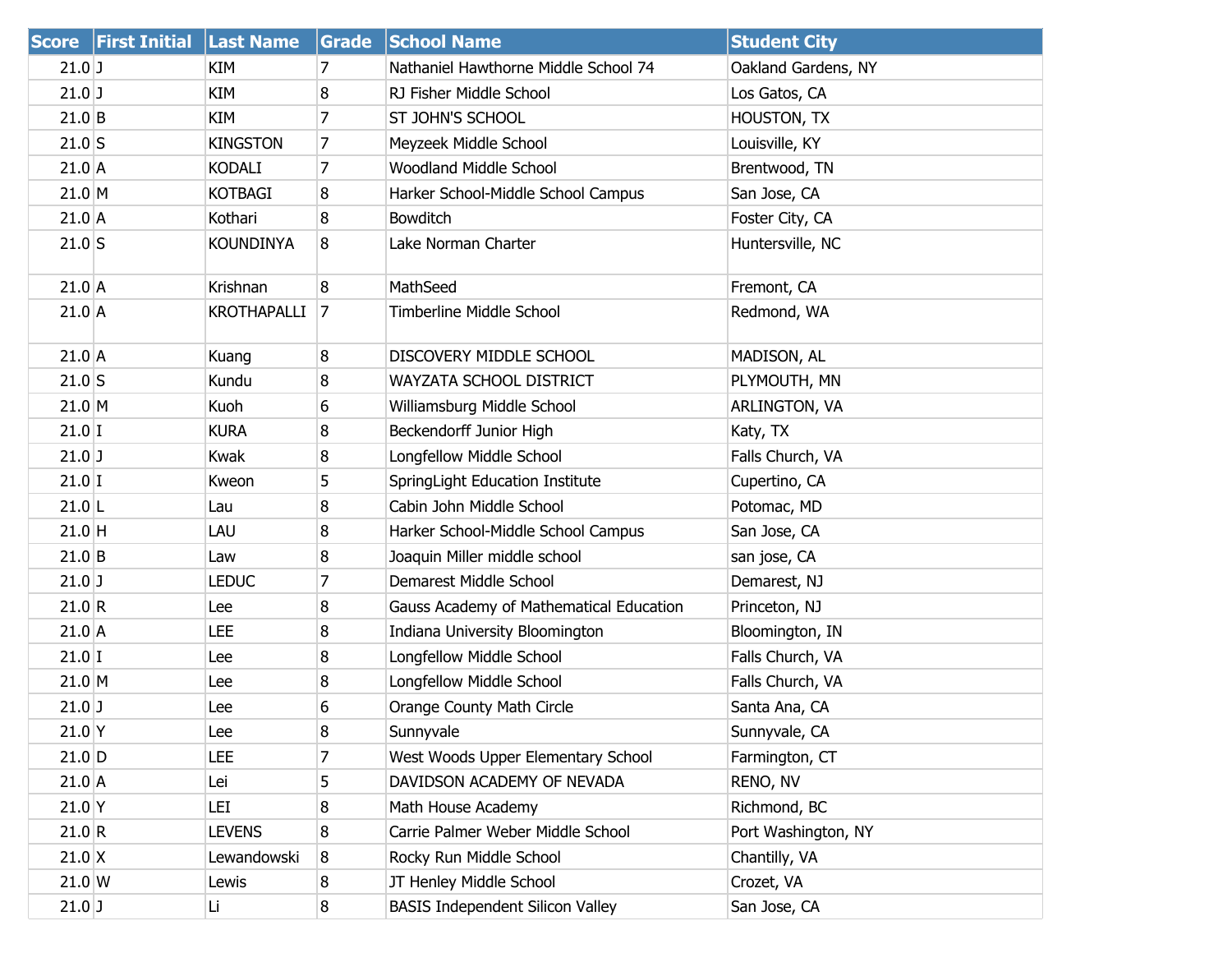|                  | <b>Score First Initial Last Name</b> |              | Grade | <b>School Name</b>                   | <b>Student City</b>  |
|------------------|--------------------------------------|--------------|-------|--------------------------------------|----------------------|
| $21.0$ B         |                                      | LI.          | 8     | <b>Belmont Hill</b>                  | Belmont, MA          |
| $21.0$ A         |                                      | Li           | 8     | <b>CARY ACADEMY</b>                  | CARY, NC             |
| $21.0$ B         |                                      | LI           | 8     | Creekside Middle School              | CARMEL, IN           |
| 21.0 R           |                                      | LI           | 8     | Evergreen Middle School              | Redmond, WA          |
| $21.0$ A         |                                      | Li           | 8     | FORT SETTLEMENT MS                   | SUGAR LAND, TX       |
| $21.0$ J         |                                      | Li           | 7     | Francis Parker Middle School         | San Diego, CA        |
| 21.0 R           |                                      | LI           | 7     | Harker School-Middle School Campus   | San Jose, CA         |
| $21.0$ F         |                                      | LI           | 7     | harvest park middle school           | pleasanton, CA       |
| $21.0$ J         |                                      | Li           | 7     | Hillfield Strathallan College        | Hamilton, ON         |
| $21.0$ J         |                                      | Li           | 8     | Jericho High School/Jericho Middle   | Jericho, NY          |
| $21.0$ A         |                                      | LI           | 7     | Jonas Clark Middle School            | Lexington, MA        |
| $21.0$ E         |                                      | LI           | 8     | Jonas Clark Middle School            | Lexington, MA        |
| $21.0$ S         |                                      | Li           | 7     | Longfellow Middle School             | Falls Church, VA     |
| $21.0$ A         |                                      | Li           | 8     | Mesa Verde Middle School             | San Diego, CA        |
| $21.0$ S         |                                      | Li           | 6     | Millburn Middle School               | Millburn, NJ         |
| $21.0$ J         |                                      | Li           | 8     | Montgomery College                   | Germantown, MD       |
| $21.0$ A         |                                      | Li           | 7     | Pace University                      | Pleasantville, NY    |
| $21.0$ A         |                                      | LI           | 8     | Q300-The 30th Avenue School          | Long Island City, NY |
| $21.0$ E         |                                      | LI           | 8     | Redwood Middle School                | Saratoga, CA         |
| $21.0 \text{ W}$ |                                      | Li           | 8     | Seven Lakes Junior High              | Katy, TX             |
| 21.0 M           |                                      | Li           | 7     | <b>Stratford Milpitas</b>            | Milpitas, CA         |
| $21.0$ D         |                                      | Li           | 7     | Takoma Park Middle School            | Silver Spring, MD    |
| $21.0$ Y         |                                      | Li           | 7     | Takoma Park Middle School            | Silver Spring, MD    |
| $21.0$ D         |                                      | Li           | 8     | Taylor Middle School                 | Millbrae, CA         |
| $21.0$ G         |                                      | Li           | 7     | Tyee Middle School                   | BELLEVUE, WA         |
| $21.0$ C         |                                      | Li           | 8     | William Hopkins Junior High School   | FREMONT, CA          |
| $21.0$ K         |                                      | Li           | 8     | Youth STEM Academy                   | White Rock, BC       |
| $21.0$ N         |                                      | Liang        | 7     | Cooper Middle School                 | Mclean, VA           |
| $21.0$ J         |                                      | <b>LIANG</b> | 6     | <b>STOLLER MS</b>                    | PORTLAND, OR         |
| $21.0$ K         |                                      | Liao         | 5     | <b>Eastside Education</b>            | Redmond, WA          |
| $21.0 \text{ X}$ |                                      | Liao         | 8     | Victoria International College       | North York, ON       |
| 21.0 K           |                                      | LIN          | 7     | Buckingham Browne and Nichols School | Cambridge, MA        |
| $21.0$ J         |                                      | Lin          | 7     | MathSeed                             | Fremont, CA          |
| $21.0$ M         |                                      | Lin          | 7     | Project MEGSSS                       | St Louis, MO         |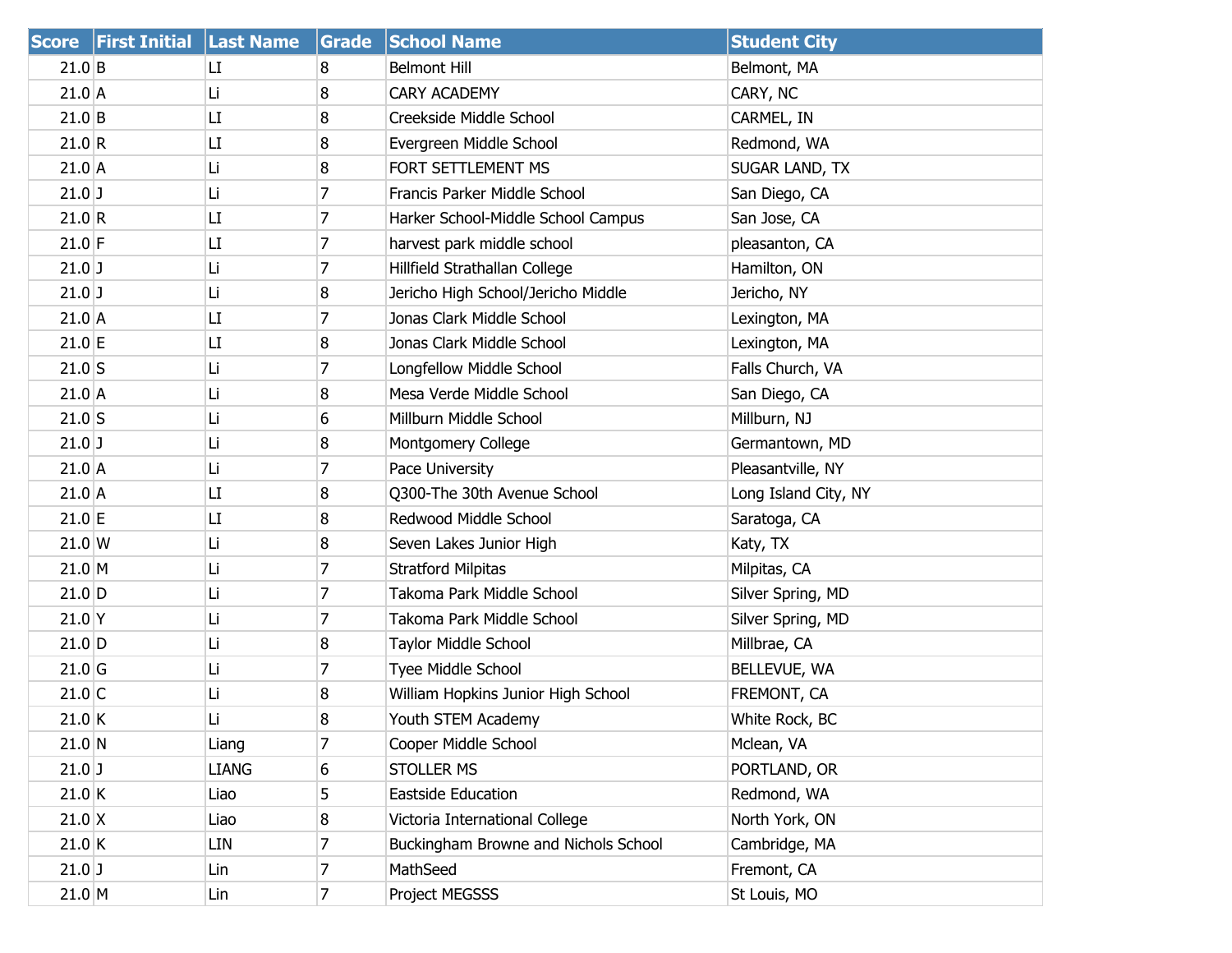|          | Score   First Initial   Last Name |            | Grade            | <b>School Name</b>                    | <b>Student City</b> |
|----------|-----------------------------------|------------|------------------|---------------------------------------|---------------------|
| $21.0$ L |                                   | Lin        | 8                | TREDYFFRIN-EASTTOWN MIDDLE SCH        | BERWYN, PA          |
| $21.0$ O |                                   | Lin        | 7                | Wellesley Middle School               | Wellesley, MA       |
| 21.0 A   |                                   | Liu        | 6                | Alpha STEM                            | Oakton, VA          |
| 21.0 R   |                                   | Liu        | 8                | Bala Cynwyd Middle School             | Bala Cynwyd, PA     |
| 21.0 M   |                                   | LIU        | 8                | Challenger School- Berryessa School   | San Jose, CA        |
| $21.0$ Y |                                   | Liu        | 6                | Edison Regional Gifted Center         | Chicago, IL         |
| $21.0$ E |                                   | Liu        | 7                | JOSE M LOPEZ MIDDLE SCHOOL            | San Antonio, TX     |
| $21.0$ J |                                   | Liu        | 7                | JOSE M LOPEZ MIDDLE SCHOOL            | San Antonio, TX     |
| $21.0$ L |                                   | LIU        | 6                | Lincoln Middle School                 | Pullman, WA         |
| $21.0$ P |                                   | LIU        | 8                | Odle middle school                    | Bellevue, WA        |
| $21.0$ D |                                   | Liu        | 7                | Pacific Trail Middle School           | San Diego, CA       |
| 21.0 M   |                                   | Liu        | 7                | Sartartia Middle School               | Sugar Land, TX      |
| $21.0$ D |                                   | Liu        | 7                | SpringLight Education Institute       | Cupertino, CA       |
| 21.0 R   |                                   | LIU        | 8                | <b>STOLLER MS</b>                     | PORTLAND, OR        |
| $21.0$ C |                                   | Liu        | 8                | University of Texas at Austin         | Austin, TX          |
| $21.0$ C |                                   | Liu        | 8                | William Annin Middle School           | Basking Ridge, NJ   |
| $21.0$ J |                                   | Liu        | 7                | William Diamond Middle School         | Lexington, MA       |
| $21.0$ T |                                   | Liu        | 8                | Windemere Ranch Middle School         | San Ramon, CA       |
| $21.0$ H |                                   | LO         | 7                | The King's Academy                    | Sunnyvale, CA       |
| 21.0 A   |                                   | LOU        | 6                | Evergreen Middle School               | Redmond, WA         |
| 21.0 M   |                                   | LOU        | 7                | Hunter College High School            | New York, NY        |
| $21.0$ B |                                   | LU         | 8                | <b>Appleby College</b>                | Oakville, ON        |
| 21.0 A   |                                   | Lu         | 6                | <b>CARY ACADEMY</b>                   | CARY, NC            |
| $21.0$ C |                                   | Lu         | 8                | Glasgow Middle School                 | Baton Rouge, LA     |
| $21.0$ T |                                   | Lu         | 7                | <b>ICALC Learning Centre</b>          | Richmond Hill, ON   |
| 21.0 K   |                                   | Lu         | 7                | Montgomery College                    | Germantown, MD      |
| $21.0$ J |                                   | Lu         | 7                | MONTGOMERY UPPER MS                   | SKILLMAN, NJ        |
| $21.0$ B |                                   | Lu         | 6                | Riverdale Country School              | Bronx, NY           |
| 21.0 N   |                                   | Lu         | 8                | Southern Connecticut Chinese School   | New Haven, CT       |
| 21.0 R   |                                   | LU         | 8                | The Baldwin School                    | Bryn Mawr, PA       |
| $21.0$ E |                                   | Lu         | 8                | University of Minnesota - Twin Cities | Minneapolis, MN     |
| $21.0$ H |                                   | Lu         | 5                | <b>UT Dallas</b>                      | Richardson, TX      |
| 21.0 M   |                                   | Luh        | 7                | Explora Math Circle                   | Cupertino, CA       |
| $21.0$ M |                                   | <b>LUO</b> | $\boldsymbol{8}$ | Hunter College High School            | New York, NY        |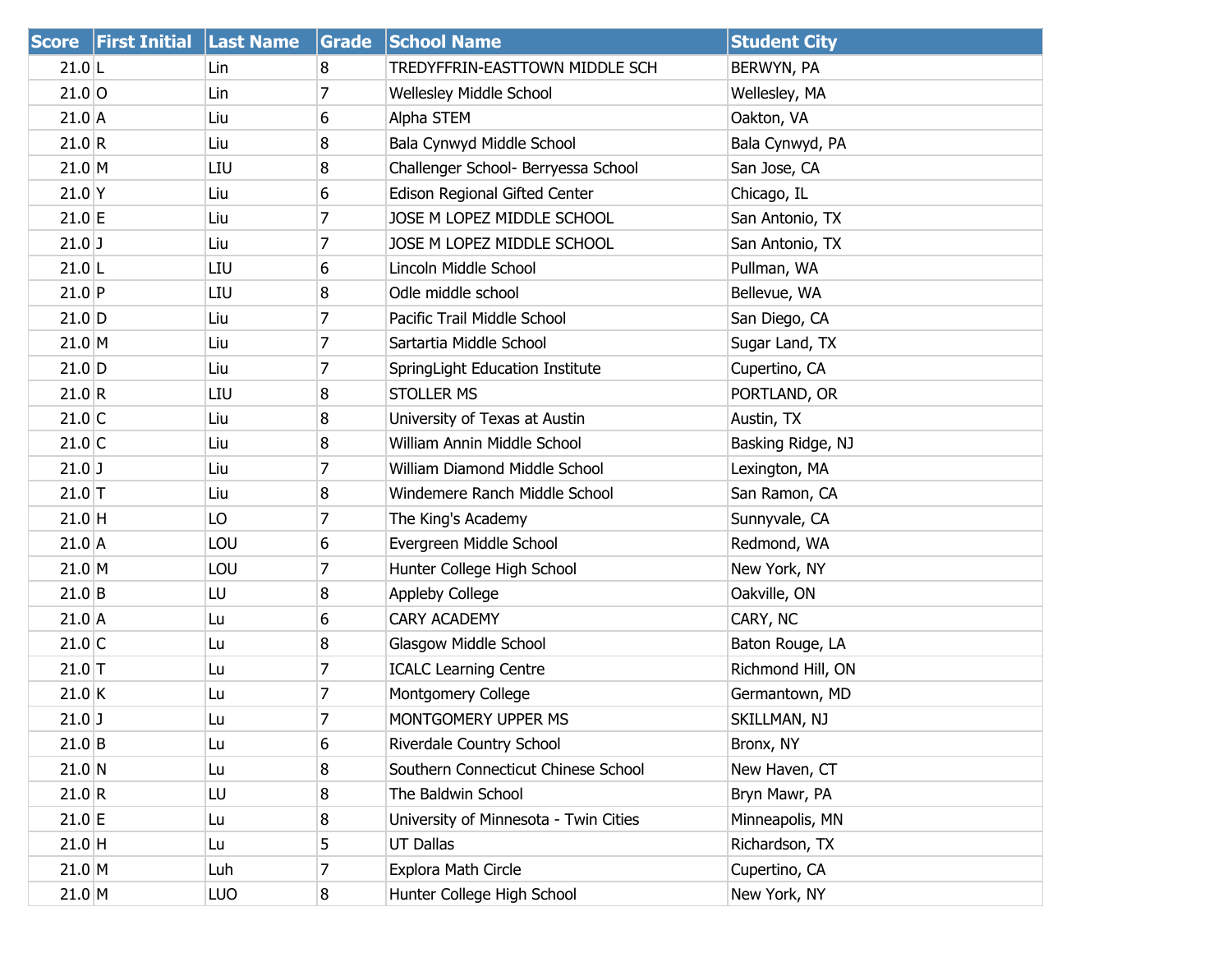|          | Score First Initial Last Name |                 | Grade | <b>School Name</b>                 | <b>Student City</b> |
|----------|-------------------------------|-----------------|-------|------------------------------------|---------------------|
| $21.0$ A |                               | <b>LUO</b>      | 8     | North Central College              | Naperville, IL      |
| $21.0$ H |                               | Ma              | 8     | AoPS Academy - Bellevue            | Bellevue, WA        |
| $21.0$ J |                               | MA              | 8     | Boulan Park Middle School          | Troy, MI            |
| $21.0$ E |                               | Ma              | 8     | Montgomery College                 | Germantown, MD      |
| $21.0$ J |                               | MA              | 8     | The Overlake School                | Redmond, WA         |
| $21.0$ Z |                               | Ma              | 7     | <b>Ustar Education</b>             | CUPERTINO, CA       |
| $21.0$ K |                               | Ma              | 7     | <b>UT Dallas</b>                   | Richardson, TX      |
| $21.0$ S |                               | Maheshwari      | 8     | AoPS Academy                       | Frisco, TX          |
| $21.0$ E |                               | Mak             | 6     | Orange County Math Circle          | Santa Ana, CA       |
| $21.0$ J |                               | Mak             | 8     | Toronto Harvard Intl Academy       | Toronto, ON         |
| $21.0$ H |                               | Mamidi          | 7     | Cedar Valley Middle School         | Cedar Park, TX      |
| $21.0$ A |                               | <b>MANN</b>     | 6     | Harker School-Middle School Campus | San Jose, CA        |
| $21.0$ D |                               | <b>MAO</b>      | 7     | Ingomar Middle School              | Pittsburgh, PA      |
| $21.0$ S |                               | Margolis        | 8     | University of Toronto Schools      | Toronto, ON         |
| $21.0$ S |                               | <b>MAUN</b>     | 6     | Sycamore School                    | Indianapolis, IN    |
| $21.0$ A |                               | Meconiates      | 5     | AlphaStar Academy                  | Santa Clara, CA     |
| 21.0 M   |                               | Meinders        | 8     | Montana State University           | Bozeman, MT         |
| $21.0$ A |                               | Meng            | 7     | Noble and Greenough School         | Dedham, MA          |
| $21.0$ S |                               | <b>MORIYAMA</b> | 8     | <b>ACCESS Academy</b>              | Portland, OR        |
| $21.0$ P |                               | Mothipati       | 7     | Redmond Middle School              | Redmond, WA         |
| $21.0$ N |                               | Mu.             | 6     | Beachwood Middle School            | Beachwood, OH       |
| $21.0$ V |                               | Mukherjee       | 5     | Cherry Crest Elementary            | Bellevue, WA        |
| $21.0$ K |                               | Murphy          | 8     | Manhattanville College             | Purchase, NY        |
| 21.0 M   |                               | Mustafayev      | 8     | RSM - Newton                       | Newton, MA          |
| $21.0$ I |                               | <b>MUSTI</b>    | 7     | Pleasant Ridge Middle School       | Overland Park, KS   |
| 21.0 K   |                               | <b>MUTHUVEL</b> | 7     | harvest park middle school         | pleasanton, CA      |
| $21.0$ I |                               | <b>MYSORE</b>   | 8     | OAKWOOD SCHOOL                     | MORGAN HILL, CA     |
| $21.0$ A |                               | Nair            | 8     | Thayer J Hill Middle School        | Naperville, IL      |
| $21.0$ N |                               | <b>NAIR</b>     | 8     | West Middle School                 | Andover, MA         |
| $21.0$ A |                               | Nair            | 8     | Windemere Ranch Middle School      | San Ramon, CA       |
| $21.0$ B |                               | Nam             | 5     | University of Texas at Austin      | Austin, TX          |
| $21.0$ S |                               | NELAKUDITY      | 8     | DANBURY MATH ACADEMY, WCSU         | Danbury, CT         |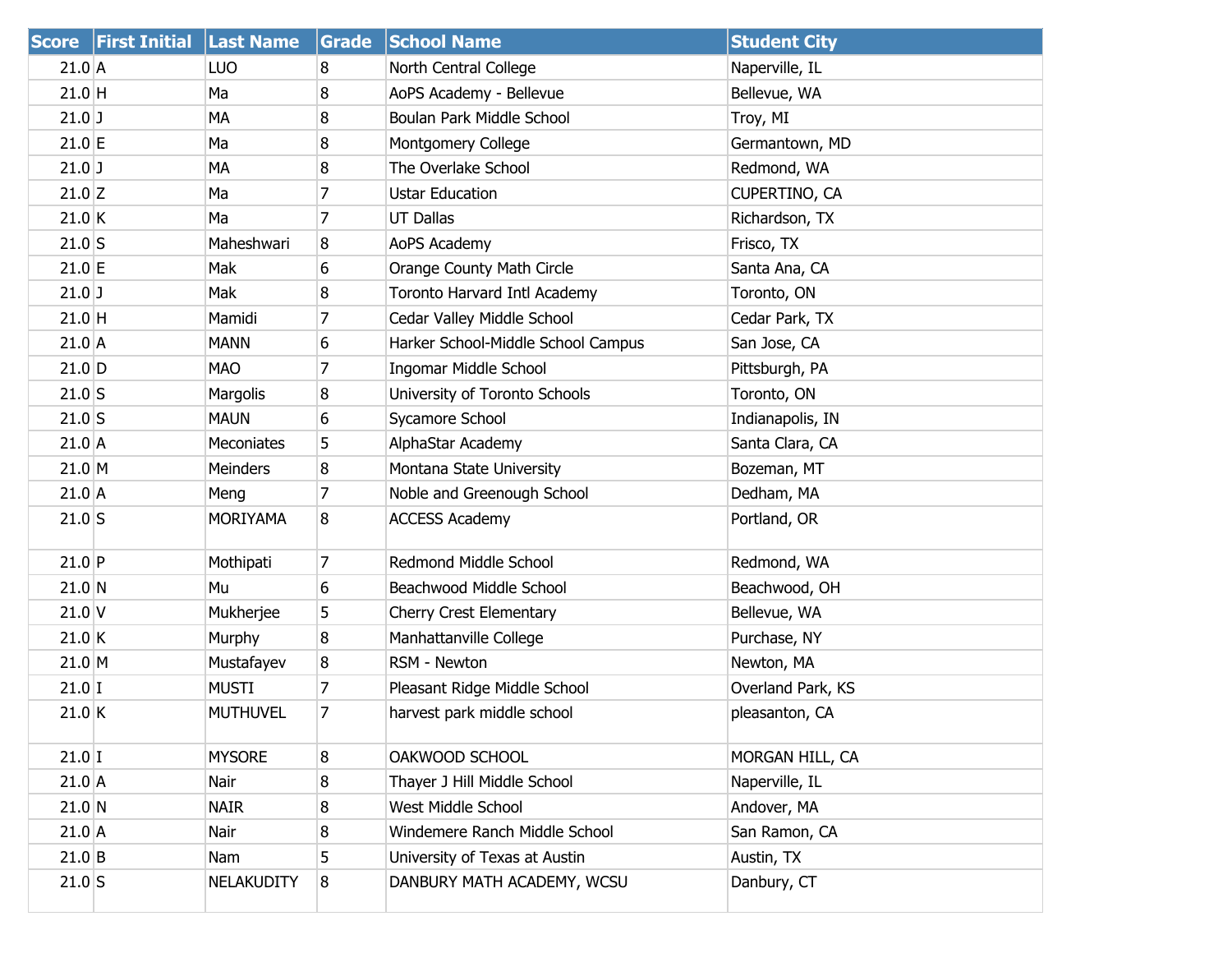|                  | Score First Initial Last Name |                  | Grade          | <b>School Name</b>                         | <b>Student City</b>        |
|------------------|-------------------------------|------------------|----------------|--------------------------------------------|----------------------------|
| $21.0$ J         |                               | Nelson           | 5              | Oakton Community College                   | Des Plaines, IL            |
| $21.0$ C         |                               | <b>NEYMAN</b>    | 8              | Union middle                               | San Jose, CA               |
| 21.0 N           |                               | Ng               | 8              | TT Math School                             | Markham, ON                |
| $21.0$ M         |                               | Nguyen           | 8              | Orange County Math Circle                  | Santa Ana, CA              |
| $21.0$  L        |                               | Ni               | $\overline{7}$ | William Annin Middle School                | Basking Ridge, NJ          |
| $21.0$ D         |                               | <b>NIE</b>       | 8              | harvest park middle school                 | pleasanton, CA             |
| $21.0$ K         |                               | <b>Nitin</b>     | 8              | FORT SETTLEMENT MS                         | SUGAR LAND, TX             |
| $21.0$ Z         |                               | Niu              | 8              | Russian School of Math                     | Irvine, CA                 |
| 21.0 R           |                               | Niu              | 8              | University of Minnesota - Twin Cities      | Minneapolis, MN            |
| $21.0$ Z         |                               | Niu              | 6              | Victoria International College             | North York, ON             |
| $21.0$ J         |                               | OH               | 8              | Discovery Middle School                    | Granger, IN                |
| $21.0$ J         |                               | <b>OH</b>        | 8              | FCAG-Middle                                | McLean, VA                 |
| $21.0$ H         |                               | <b>OHAGIN</b>    | 8              | <b>Fallen Middle School</b>                | Dublin, CA                 |
| $21.0$ S         |                               | Oruganti         | 8              | STEAM WORKS STUDIO                         | Princeton, NJ              |
| $21.0$ E         |                               | <b>PADILLA</b>   | 8              | Doral Academy                              | Doral, FL                  |
| 21.0 M           |                               | PADMANABHU<br>NI | 7              | Evergreen Middle School                    | Redmond, WA                |
| $21.0$ A         |                               | Pai              | $\overline{7}$ | Archimedes School                          | REDMOND, WA                |
| $21.0$ J         |                               | PALIT            | $\overline{7}$ | Melican Middle school                      | Northborough, MA           |
| $21.0$ S         |                               | Pan              | 8              | Pacific Trail Middle School                | San Diego, CA              |
| 21.0 N           |                               | <b>PANG</b>      | 8              | <b>COLLEGE STATION MIDDLE</b>              | <b>COLLEGE STATION, TX</b> |
| $21.0$ J         |                               | Park             | 6              | Chadwick School                            | Palos Verdes Peninsula, CA |
| $21.0$ J         |                               | Park             | 8              | The Masters Prep                           | Cresskill, NJ              |
| $21.0$ K         |                               | Partani          | 7              | <b>Community Middle School</b>             | Plainsboro, NJ             |
| $21.0$ O         |                               | Patel            | 8              | University of Toronto Schools              | Toronto, ON                |
| $21.0$ A         |                               | Patil            | 8              | Forestwood Middle School                   | Flower Mound, TX           |
| $21.0$ P         |                               | Patil            | 8              | <b>FUSS</b>                                | Fremont, CA                |
| $21.0$ A         |                               | Patwa            | 8              | Oakton Community College                   | Des Plaines, IL            |
| $21.0$ B         |                               | Peng             | 5              | AoPS Academy - Bellevue                    | Bellevue, WA               |
| $21.0 \text{ W}$ |                               | Peng             | 8              | Pleasanton Middle School                   | Pleasanton, CA             |
| 21.0 R           |                               | Peng             | 8              | University of Texas at Austin              | Austin, TX                 |
| $21.0$ S         |                               | PISUPATI         | 8              | Stratford Middle School - Sunnyvale Raynor | Sunnyvale, CA              |
| 21.0 M           |                               | Piwowarczyk      | 8              | Hudson Arts and Science Charter School     | Kearny, NJ                 |
| $21.0$ S         |                               | Potu             | 8              | Areteem Institute                          | Lake Forest, CA            |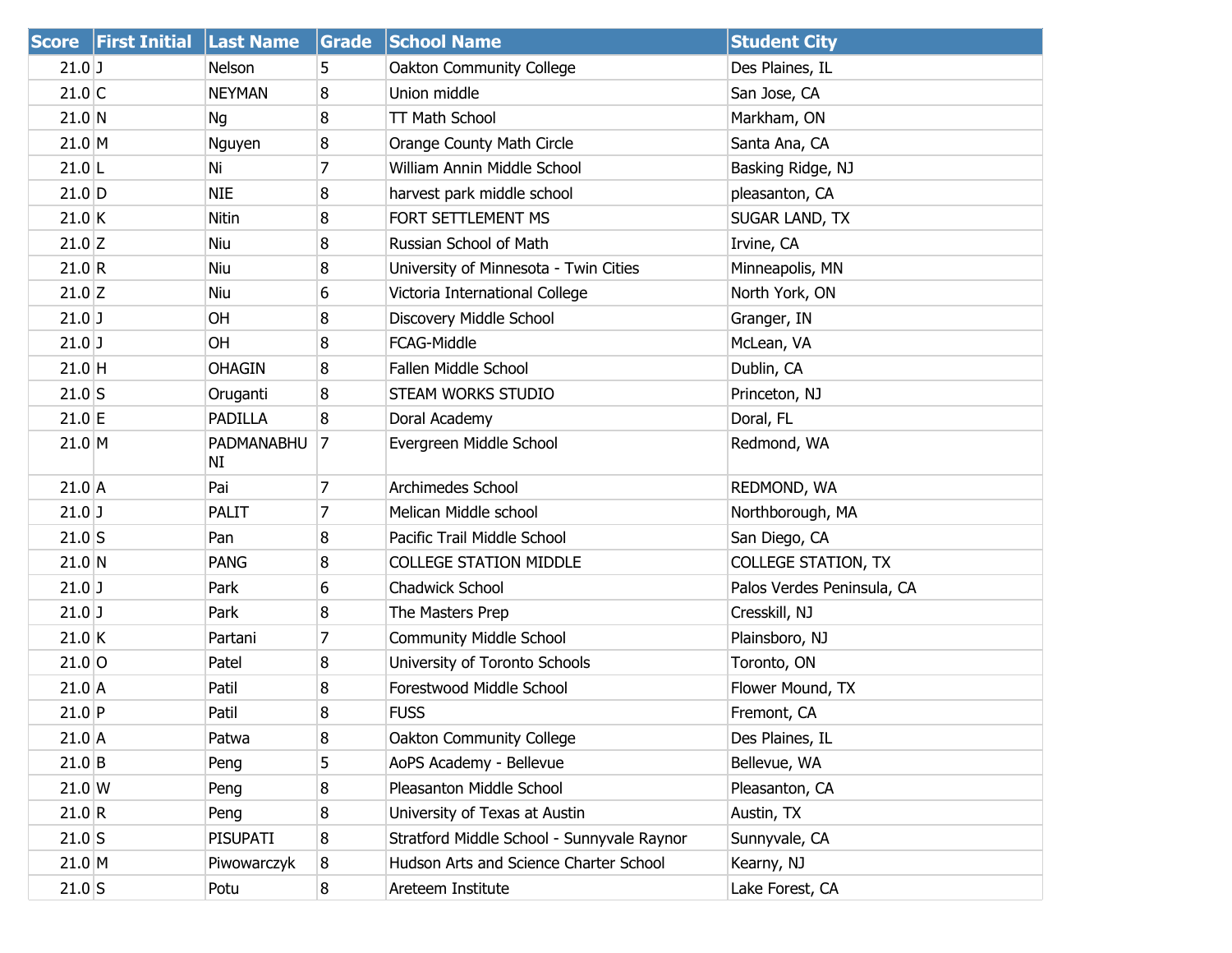| <b>Score</b> | <b>First Initial</b> | <b>Last Name</b>   | <b>Grade</b>   | <b>School Name</b>                         | <b>Student City</b> |
|--------------|----------------------|--------------------|----------------|--------------------------------------------|---------------------|
| 21.0 A       |                      | Poyarkov           | 8              | University of California, Irvine           | Irvine, CA          |
| $21.0$ A     |                      | <b>PRABHA</b>      | 8              | Edlin School                               | <b>RESTON, VA</b>   |
| $21.0$ A     |                      | Prager             | 7              | RSM - Newton                               | Newton, MA          |
| $21.0$ M     |                      | <b>PRAJESH</b>     | 7              | <b>BASIS San Antonio Shavano</b>           | San Antonio, TX     |
| $21.0$  L    |                      | <b>PROMISLOW</b>   | 8              | Smith middle school                        | Chapel Hill, NC     |
| $21.0$ A     |                      | Puninchittaya      | $\overline{7}$ | University of New Hampshire                | Durham, NH          |
| $21.0$ E     |                      | Qazi               | 6              | Battle Ground Middle School                | West Lafayette, IN  |
| $21.0$ B     |                      | QIAN               | 8              | Creekside Middle School                    | CARMEL, IN          |
| $21.0$ E     |                      | Qian-Tsuchida      | 8              | RSM - Newton                               | Newton, MA          |
| $21.0$ D     |                      | QIAO               | 7              | Creekside Middle School                    | CARMEL, IN          |
| $21.0$ P     |                      | QIN                | 7              | Harker School-Middle School Campus         | San Jose, CA        |
| $21.0$ N     |                      | Qiu                | 8              | Pacific Trail Middle School                | San Diego, CA       |
| $21.0$ G     |                      | Qiu                | 8              | <b>RSM-Metrowest</b>                       | Framingham, MA      |
| $21.0$ Y     |                      | Qiu                | 7              | William Hopkins Junior High School         | FREMONT, CA         |
| $21.0$ K     |                      | QU                 | 6              | Odle middle school                         | Bellevue, WA        |
| $21.0$ Z     |                      | QU                 | 6              | Tarbut V'Torah Community Day School        | Irvine, CA          |
| $21.0$ A     |                      | Raghav             | 7              | Redmond Middle School                      | Redmond, WA         |
| $21.0$ I     |                      | Raghavendra<br>Rao | 8              | <b>Falcon Cove Middle</b>                  | Weston, FL          |
| $21.0$ A     |                      | Raghu              | 8              | Windemere Ranch Middle School              | San Ramon, CA       |
| 21.0 R       |                      | <b>RAJAKUMAR</b>   | 8              | Willard Intermediate School                | Aldie, VA           |
| $21.0$ S     |                      | Ram                | 7              | Coral Academy of Science, LV (Sandy Ridge) | Henderson, NV       |
| 21.0 R       |                      | <b>RAMPRASAD</b>   | 8              | Wester Middle School                       | Frisco, TX          |
| 21.0 A       |                      | Ran                | 7              | LinkedKey                                  | Mississauga, ON     |
| 21.0 R       |                      | Rao                | 8              | Millburn Middle School                     | Millburn, NJ        |
| $21.0$ S     |                      | Ratnakara          | 7              | Forsyth County Schools                     | Cumming, GA         |
| $21.0$ A     |                      | Ravishankar        | 6              | AoPS Academy - Santa Clara                 | Santa Clara, CA     |
| $21.0$ A     |                      | Reddy              | 8              | Detroit Country Day Middle School          | Beverly Hills, MI   |
| $21.0$ E     |                      | Ren                | 8              | <b>BASIS Independent Silicon Valley</b>    | San Jose, CA        |
| $21.0$ S     |                      | Ren                | 8              | Longfellow Middle School                   | Falls Church, VA    |
| $21.0$ A     |                      | Ren                | 7              | Russian School of Mathematics              | Newton, MA          |
| $21.0$ A     |                      | Ren                | 8              | University of Minnesota - Twin Cities      | Minneapolis, MN     |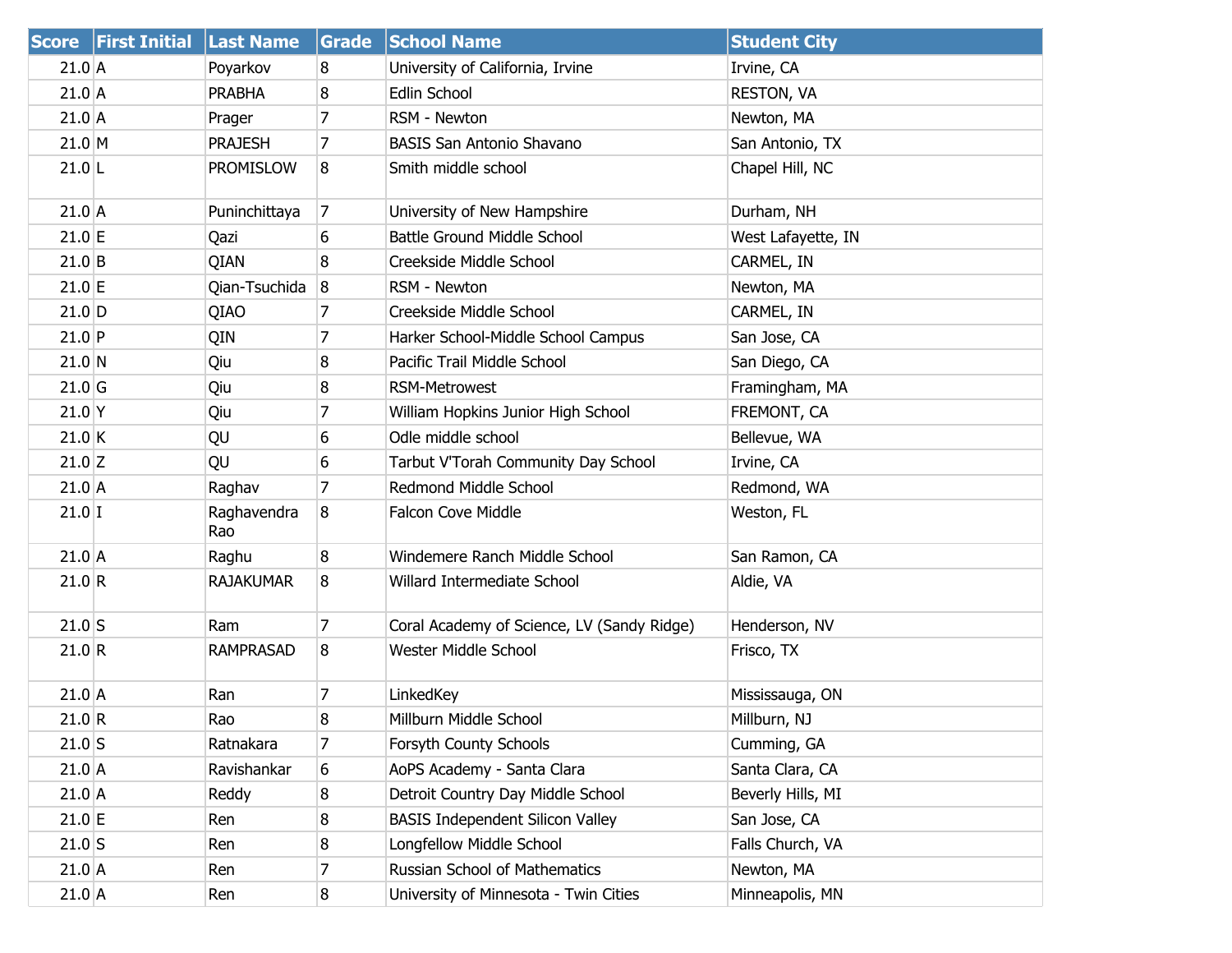|                  | Score First Initial Last Name |                                | Grade | <b>School Name</b>                      | <b>Student City</b> |
|------------------|-------------------------------|--------------------------------|-------|-----------------------------------------|---------------------|
| $21.0$ T         |                               | Ren                            | 8     | Warren Middle School                    | WARREN, NJ          |
| $21.0$ C         |                               | <b>RONG</b>                    | 8     | Vernon Barford School                   | Edmonton, AB        |
| $21.0$ Q         |                               | <b>ROTHSCHILD</b>              | 8     | Latin School of Chicago                 | Chicago, IL         |
| $21.0$ S         |                               | Sangi                          | 7     | <b>AAMOC</b>                            | Ann Arbor, MI       |
| $21.0$ D         |                               | <b>SAXENA</b>                  | 7     | Hyde Park Middle School                 | Las Vegas, NV       |
| $21.0$ J         |                               | Schennach                      | 7     | <b>IDEA MATH</b>                        | Exeter, NH          |
| 21.0 R           |                               | Schillmoeller                  | 8     | AlphaStar Academy                       | Santa Clara, CA     |
| 21.0 R           |                               | Sengupta                       | 7     | Kennedy Middle                          | Cupertino, CA       |
| $21.0$ S         |                               | SENTHILKUMA <sup>8</sup><br>R. |       | <b>Ashland Middle School</b>            | Ashland, MA         |
| $21.0$ A         |                               | Shan                           | 8     | Jane Addams Middle School               | Seattle, WA         |
| 21.0 R           |                               | Shankar                        | 8     | University of Texas at Austin           | Austin, TX          |
| $21.0$ K         |                               | Shankarnaraya 8<br>n           |       | Millburn Middle School                  | Millburn, NJ        |
| $21.0$ N         |                               | Shankman                       | 8     | <b>SCIENCE AND ARTS ACADEMY</b>         | DES PLAINES, IL     |
| $21.0$ Y         |                               | <b>SHAO</b>                    | 6     | Redwood Middle School                   | Saratoga, CA        |
| $21.0$ A         |                               | Sharma                         | 7     | Orange County Math Circle               | Santa Ana, CA       |
| $21.0$ M         |                               | Sharma                         | 7     | Triangle Math and Science Academy       | Cary, NC            |
| $21.0$ D         |                               | Sheffield                      | 7     | Chenery Middle School                   | Belmont, MA         |
| $21.0$ Z         |                               | Shen                           | 7     | Cupertino Middle School                 | Sunnyvale, CA       |
| $21.0$ A         |                               | Shen                           | 8     | Windemere Ranch Middle School           | San Ramon, CA       |
| $21.0$ Y         |                               | Sheng                          | 8     | Think Academy                           | San Jose, CA        |
| $21.0$ T         |                               | <b>SHETTY</b>                  | 6     | Challenger School - UTAH                | Sandy, UT           |
| $21.0$ Y         |                               | Shi                            | 6     | <b>BASIS Independent Silicon Valley</b> | San Jose, CA        |
| $21.0$ S         |                               | Shi                            | 8     | Caltech                                 | Pasadena, CA        |
| $21.0$ L         |                               | Shi                            | 8     | <b>IDEA MATH</b>                        | Exeter, NH          |
| $21.0 \text{ W}$ |                               | Shi                            | 8     | Jericho High School/Jericho Middle      | Jericho, NY         |
| $21.0$  L        |                               | <b>SHI</b>                     | 8     | <b>Sterling School</b>                  | Greenville,, SC     |
| 21.0 R           |                               | Shi                            | 8     | TT Math School                          | Markham, ON         |
| $21.0$ J         |                               | <b>SHIM</b>                    | 8     | THE BISHOP'S SCHOOL                     | LA JOLLA, CA        |
| $21.0$ J         |                               | Si                             | 8     | Stratford Middle School San Jose        | San Jose, CA        |
| $21.0$ A         |                               | Singh                          | 8     | Basis Independent Fremont               | fremont, CA         |
| $21.0$ M         |                               | Singh                          | 7     | Random Math Inc.                        | Cupertino, CA       |
| $21.0$ S         |                               | <b>SINGH</b>                   | 8     | Timberline Middle School                | Redmond, WA         |
| $21.0$ A         |                               | <b>SINGHAL</b>                 | 5     | Helios School                           | Sunnyvale, CA       |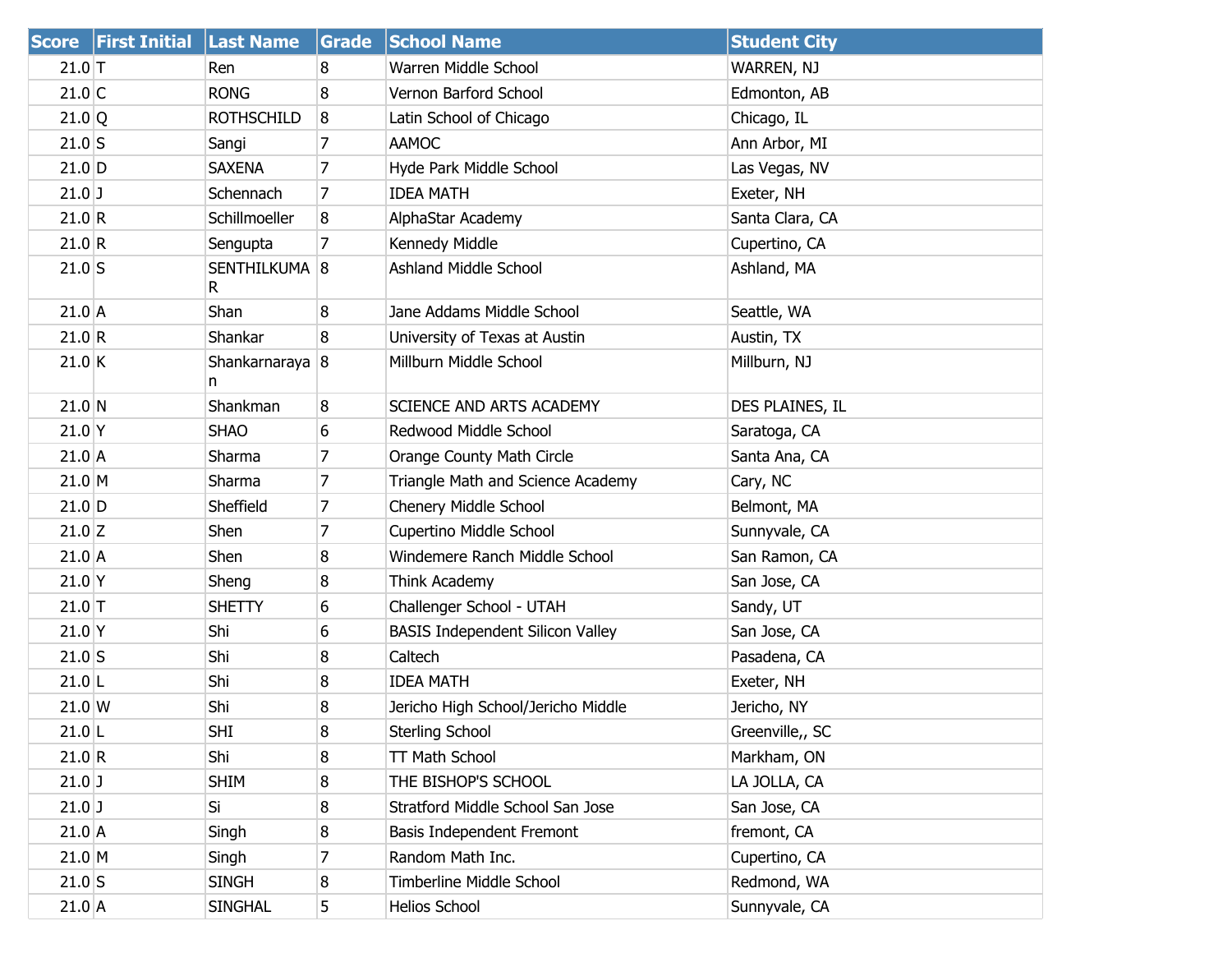| <b>Score</b> | <b>First Initial Last Name</b> |                         | Grade          | <b>School Name</b>                                 | <b>Student City</b> |
|--------------|--------------------------------|-------------------------|----------------|----------------------------------------------------|---------------------|
| $21.0$ A     |                                | <b>SINGHAL</b>          | 5              | <b>Helios School</b>                               | Sunnyvale, CA       |
| $21.0$ J     |                                | Siu                     | $\overline{7}$ | Creekside middle school                            | Castro valley, CA   |
| $21.0$ J     |                                | <b>SLIWOWSKI</b>        | 5              | University of North Carolina at Chapel Hill        | Chapel Hill, NC     |
| $21.0$ C     |                                | So                      | 7              | <b>BASIS Independent Silicon Valley</b>            | San Jose, CA        |
| $21.0$ H     |                                | SONG                    | $\overline{7}$ | Challenger School- Berryessa School                | San Jose, CA        |
| $21.0$ D     |                                | Song                    | 8              | Lake Middle School                                 | Woodbury, MN        |
| $21.0$ D     |                                | Song                    | 8              | Pike School                                        | Andover, MA         |
| $21.0$ A     |                                | Song                    | 7              | University of Toronto                              | Toronto, ON         |
| $21.0$ A     |                                | Song                    | $\overline{7}$ | <b>WESTON MS</b>                                   | <b>WESTON, MA</b>   |
| $21.0$ A     |                                | Stewart                 | 6              | Mirman School                                      | Los Angeles, CA     |
| $21.0$  L    |                                | Su                      | 7              | <b>Burleigh Manor</b>                              | Ellicott City, MD   |
| $21.0$ E     |                                | Su                      | 7              | Redmond Middle School                              | Redmond, WA         |
| $21.0$ A     |                                | SUBRAMANIAN 8           |                | The Pingry School                                  | Basking Ridge, NJ   |
| $21.0$ S     |                                | <b>SUN</b>              | $\overline{7}$ | Benjamin Franklin MS                               | Ridgewood, NJ       |
| 21.0 K       |                                | Sun                     | 5              | Mansfield Middle School                            | Storrs, CT          |
| $21.0$ J     |                                | Sun                     | 8              | University of Toronto Schools                      | Toronto, ON         |
| $21.0$ A     |                                | <b>SWAMINATHA</b><br>N. | 8              | Granite Oaks Middle School                         | Rocklin, CA         |
| $21.0$ J     |                                | <b>TAE</b>              | 6              | <b>BASIS - Ahwatukee</b>                           | Phoenix, AZ         |
| 21.0 R       |                                | <b>TANDRA</b>           | 8              | Sycamore School                                    | Indianapolis, IN    |
| $21.0$ A     |                                | Tang                    | 7              | Areteem Institute                                  | Lake Forest, CA     |
| $21.0$ C     |                                | <b>TANG</b>             | 8              | THE BISHOP'S SCHOOL                                | LA JOLLA, CA        |
| 21.0 R       |                                | Tang                    | $\overline{7}$ | Tyee Middle School                                 | BELLEVUE, WA        |
| 21.0 M       |                                | Tang                    | 8              | Windemere Ranch Middle School                      | San Ramon, CA       |
| $21.0$ A     |                                | Tanikella               | 8              | <b>QUIMBY OAK MIDDLE SCHOOL</b>                    | San Jose, CA        |
| $21.0$ B     |                                | <b>TAY</b>              | 8              | J. Michael Lunsford                                | Chantilly, VA       |
| $21.0$ W     |                                | Thapanangkun 6          |                | AlphaStar Academy                                  | Santa Clara, CA     |
| $21.0$ M     |                                | Thathineni              | 7              | Frost Middle School                                | Fairfax, VA         |
| $21.0$ C     |                                | Tian                    | 8              | Pioneer Valley Chinese Immersion Charter<br>School | Hadley, MA          |
| $21.0$ N     |                                | Tien                    | 6              | Kutztown University                                | Kutztown, PA        |
| $21.0$ M     |                                | TIMOKHIN                | $\overline{7}$ | Challenger School- Berryessa School                | San Jose, CA        |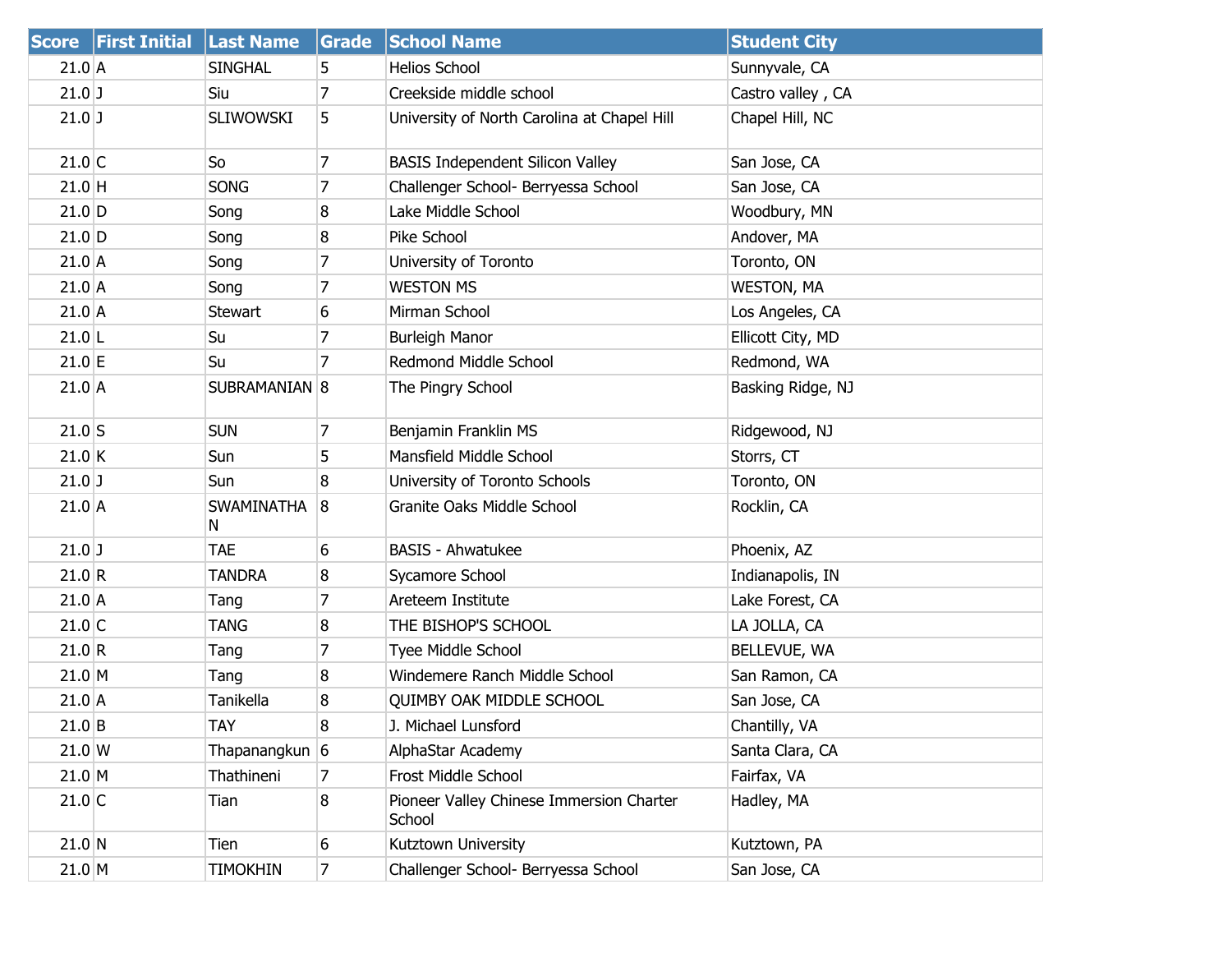|          | Score First Initial Last Name |                    |   | Grade School Name                       | <b>Student City</b>   |
|----------|-------------------------------|--------------------|---|-----------------------------------------|-----------------------|
| $21.0$ J |                               | TITTIRANOND 8<br>A |   | DORRIS EATON SCHOOL                     | San Ramon, CA         |
| $21.0$ A |                               | <b>TRAN</b>        | 8 | Pacific Ridge School                    | Carlsbad, CA          |
| $21.0$ L |                               | <b>TSOI</b>        | 7 | Alvarado Intermediate                   | Rowland Heights, CA   |
| $21.0$ J |                               | Tsui               | 8 | MathSeed                                | Fremont, CA           |
| $21.0$ K |                               | <b>TSUKAMOTO</b>   | 8 | Peterson Middle School                  | Sunnyvale, CA         |
| $21.0$ V |                               | Tu                 | 5 | Think Academy                           | San Jose, CA          |
| $21.0$ A |                               | Tummala            | 8 | <b>BASIS Independent Silicon Valley</b> | San Jose, CA          |
| 21.0 K   |                               | <b>TUNG</b>        | 7 | Cedarlane Academy                       | Hacienda Heights, CA  |
| $21.0$ S |                               | Uma                | 8 | Canyon Vista Middle School              | austin, TX            |
| $21.0$ O |                               | VARODAYAN          | 6 | Frank S. Greene Middle School           | Palo Alto, CA         |
| $21.0$ H |                               | Vegi               | 6 | <b>FUSS</b>                             | Fremont, CA           |
| 21.0 N   |                               | Veit               | 8 | Crystal Springs Uplands School          | Hillsborough, CA      |
| $21.0$ H |                               | Venkatesh          | 8 | <b>Texas A&amp;M University</b>         | College Station, TX   |
| 21.0 K   |                               | Vernekar           | 8 | AoPS Academy                            | Frisco, TX            |
| $21.0$ S |                               | <b>VULAVA</b>      | 8 | Meyzeek Middle School                   | Louisville, KY        |
| $21.0$ K |                               | Wan                | 7 | <b>Proof School</b>                     | San Francisco, CA     |
| $21.0$ L |                               | Wang               | 8 | <b>BASIS Independent Silicon Valley</b> | San Jose, CA          |
| $21.0$ A |                               | <b>WANG</b>        | 8 | Boulan Park Middle School               | Troy, MI              |
| $21.0$ K |                               | Wang               | 8 | Bowditch                                | Foster City, CA       |
| $21.0$ J |                               | Wang               | 8 | <b>CHARLES F PATTON MS</b>              | KENNETT SQUARE, PA    |
| $21.0$ H |                               | <b>WANG</b>        | 5 | Charles H. Parker Academic Center       | Charlotte, NC         |
| 21.0 R   |                               | Wang               | 7 | Countryside School                      | champaign, IL         |
| $21.0$ V |                               | Wang               | 8 | Cupertino Middle School                 | Sunnyvale, CA         |
| $21.0$ A |                               | Wang               | 8 | Edwardsville High School                | Edwardsville, IL      |
| $21.0$ D |                               | Wang               | 8 | First Colony Middle School              | Sugar Land, TX        |
| $21.0$ M |                               | Wang               | 6 | FLORIDA ATLANTIC UNIVERSITY             | <b>BOCA RATON, FL</b> |
| $21.0$ L |                               | Wang               | 7 | Gilman School                           | BALTIMORE, MD         |
| $21.0$ J |                               | <b>WANG</b>        | 8 | Hyde Park Middle School                 | Las Vegas, NV         |
| $21.0$ C |                               | Wang               | 7 | J R MASTERMAN LAB/DEMO SCH              | PHILADELPHIA, PA      |
| $21.0$ J |                               | <b>WANG</b>        | 8 | North Central College                   | Naperville, IL        |
| $21.0$ E |                               | Wang               | 6 | Redmond Middle School                   | Redmond, WA           |
| $21.0$ S |                               | Wang               | 6 | RSM - Newton                            | Newton, MA            |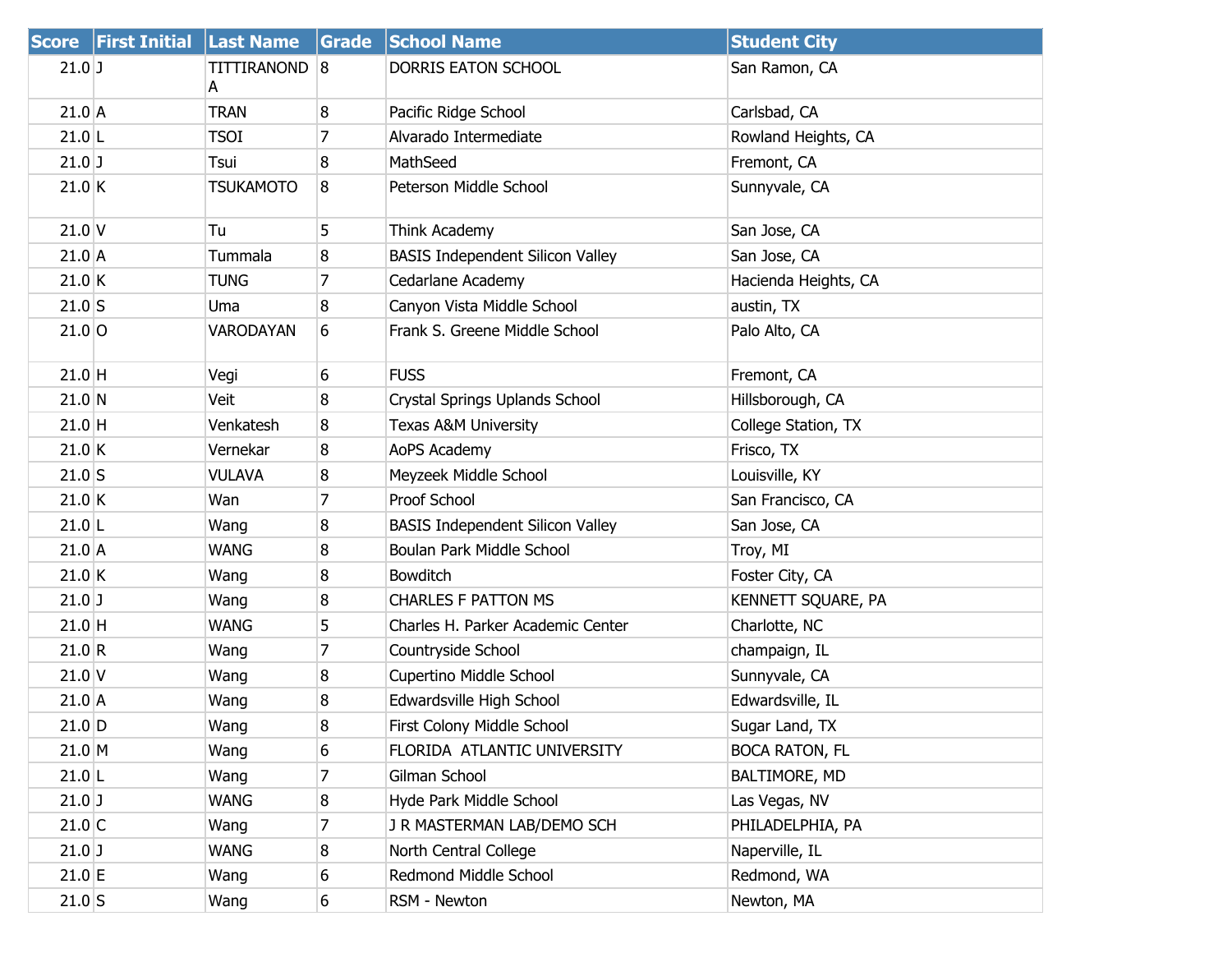|                  | <b>Score First Initial Last Name</b> |             | Grade          | <b>School Name</b>                          | <b>Student City</b> |
|------------------|--------------------------------------|-------------|----------------|---------------------------------------------|---------------------|
| $21.0$ C         |                                      | Wang        | 7              | S B FAMILY SCHOOL                           | GOLETA, CA          |
| $21.0$  L        |                                      | WANG        | 6              | The Meadows School                          | Las Vegas, NV       |
| $21.0$ A         |                                      | Wang        | 8              | University of Wisconsin-Milwaukee           | Milwaukee, WI       |
| 21.0 R           |                                      | Wang        | $\overline{4}$ | <b>UT Dallas</b>                            | Richardson, TX      |
| $21.0$ C         |                                      | Wang        | 8              | William Hopkins Junior High School          | FREMONT, CA         |
| $21.0$ A         |                                      | Wang        | 8              | William R. Satz School                      | Holmdel, NJ         |
| $21.0$ L         |                                      | Wen         | 8              | William Hopkins Junior High School          | FREMONT, CA         |
| 21.0 N           |                                      | Weng        | 8              | Proof School                                | San Francisco, CA   |
| $21.0$ J         |                                      | Wilderman   | 8              | The Park School                             | Brookline, MA       |
| $21.0$ G         |                                      | WIRTH       | 7              | <b>Westminster Schools of Atlanta</b>       | Atlanta, GA         |
| 21.0 M           |                                      | Wong        | 7              | Mesa Verde Middle School                    | San Diego, CA       |
| $21.0$ A         |                                      | <b>WONG</b> | 7              | The King's Academy                          | Sunnyvale, CA       |
| $21.0$ J         |                                      | Wu          | 7              | Cooper Middle School                        | Mclean, VA          |
| $21.0$ S         |                                      | WU          | $\overline{7}$ | DANBURY MATH ACADEMY, WCSU                  | Danbury, CT         |
| $21.0 \text{ W}$ |                                      | WU          | 8              | Deerlake Middle                             | Tallahassee, FL     |
| $21.0$ K         |                                      | WU          | 0              | First Ave Middle School                     | Arcadia, CA         |
| $21.0$ C         |                                      | Wu          | 7              | MA Sharon Chinese Language School           | Westwood, MA        |
| $21.0$ Y         |                                      | WU          | 6              | Rye Country Day School                      | rye, NY             |
| $21.0$ J         |                                      | Wu          | 8              | TREDYFFRIN-EASTTOWN MIDDLE SCH              | BERWYN, PA          |
| $21.0$ T         |                                      | Wu          | 6              | Tyee Middle School                          | BELLEVUE, WA        |
| $21.0$ D         |                                      | Wu          | 8              | University of Chicago Lab School            | Chicago, IL         |
| $21.0$ J         |                                      | Wu          | 6              | University of Michigan                      | Ann Arbor, MI       |
| $21.0$ M         |                                      | Wu          | 8              | University of Michigan                      | Ann Arbor, MI       |
| $21.0$ J         |                                      | Wu          | 8              | Woodlawn Middle School                      | Long Grove, IL      |
| 21.0 M           |                                      | Xia         | 8              | Joaquin Miller middle school                | san jose, CA        |
| $21.0$ S         |                                      | Xiao        | 8              | Marshall Middle School                      | Wexford, PA         |
| $21.0$ A         |                                      | Xie         | 8              | Gauss Academy of Mathematical Education     | Princeton, NJ       |
| $21.0$ K         |                                      | Xie         | 8              | Lionville Middle School                     | Exton, PA           |
| $21.0$  L        |                                      | Xie         | 8              | Pyramid Academy for Gifted Youth            | Naperville, IL      |
| $21.0$ H         |                                      | XIE         | 8              | <b>Tenafly Middle School</b>                | Tenafly, NJ         |
| $21.0$ K         |                                      | XIE         | 7              | University of Central Oklahoma School of CS | Edmond, OK          |
| $21.0$ J         |                                      | Xin         | 7              | TT Math School                              | Markham, ON         |
| $21.0$ T         |                                      | Xu          | 7              | Calgary Olympic Math School                 | Calgary, AB         |
| 21.0 R           |                                      | <b>XU</b>   | $\bf{8}$       | Daniel Wright Junior High                   | Lincolnshire, IL    |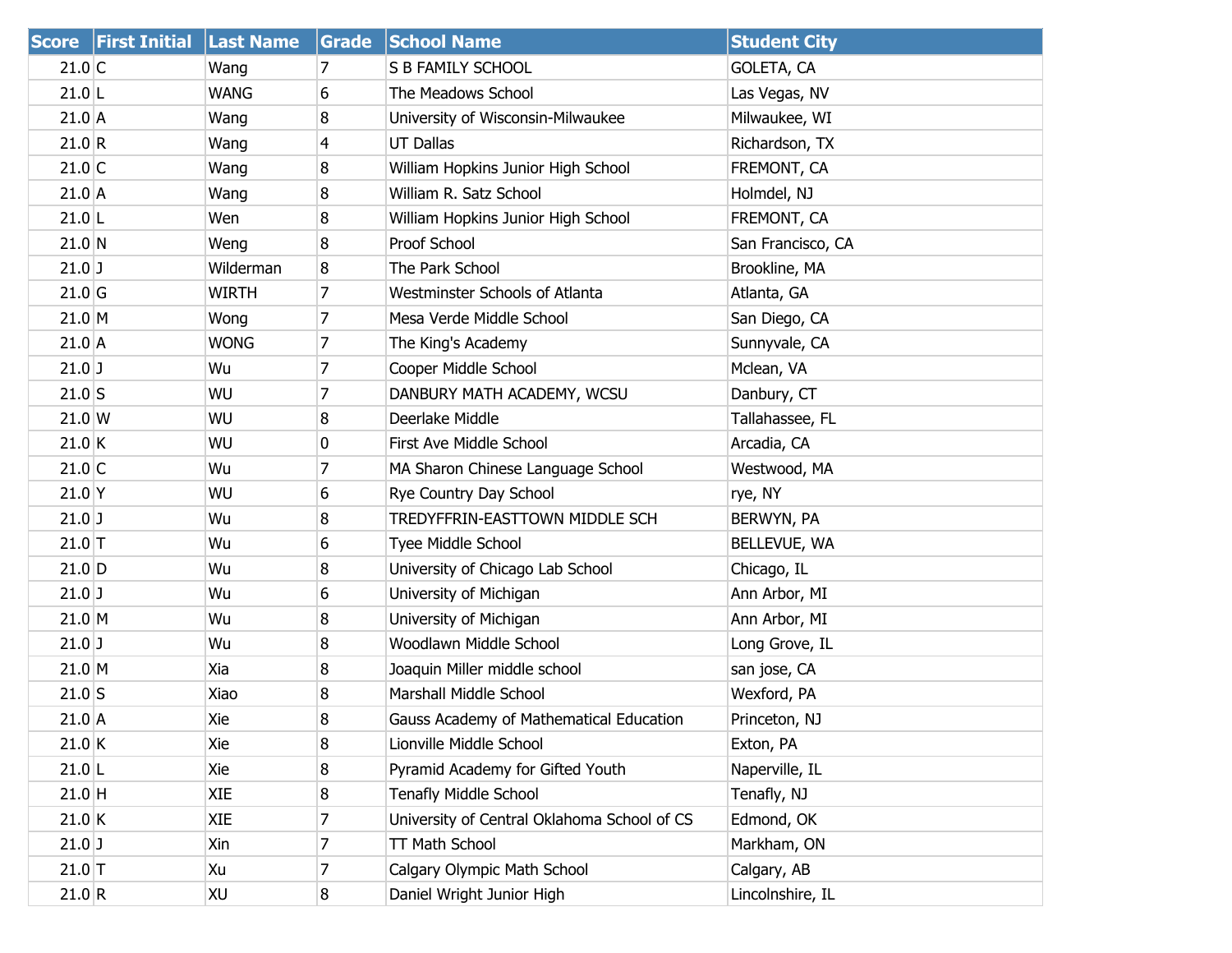|                 | Score First Initial Last Name |                  | <b>Grade</b>   | <b>School Name</b>                    | <b>Student City</b>     |
|-----------------|-------------------------------|------------------|----------------|---------------------------------------|-------------------------|
| $21.0$ D        |                               | XU               | 6              | Jonas Clark Middle School             | Lexington, MA           |
| $21.0$ T        |                               | XU               | 7              | <b>Montreal Confucius School</b>      | Dollard-des-Ormeaux, QC |
| $21.0$ T        |                               | XU               | 8              | Odle middle school                    | Bellevue, WA            |
| 21.0 R          |                               | Xu               | 8              | Toronto Harvard Intl Academy          | Toronto, ON             |
| $21.0$ H        |                               | Xue              | 7              | Pace University                       | Pleasantville, NY       |
| $21.0$ F        |                               | Xue              | 8              | Think Academy                         | San Jose, CA            |
| $21.0$ Y        |                               | Xue              | 7              | Tyee Middle School                    | BELLEVUE, WA            |
| $21.0$ B        |                               | YAKHSHILIKO<br>V | 8              | North Bethesda Middle School          | Bethesda, MD            |
| $21.0$ A        |                               | Yan              | 6              | <b>American Education Elites</b>      | El Monte, CA            |
| $21.0$ K        |                               | Yan              | 7              | Hyde Middle School                    | Cupertino, CA           |
| $21.0$ C        |                               | Yan              | 8              | Joaquin Miller middle school          | san jose, CA            |
| $21.0$ E        |                               | Yan              | 8              | William Hopkins Junior High School    | FREMONT, CA             |
| $21.0$ f        |                               | yang             | 7              | Cranbrook Kingswood Middle School     | Bloomfield Hills, MI    |
| $21.0$ ]        |                               | YANG             | 6              | JHS 185 Edward Bleeker                | Flushing, NY            |
| $21.0$ A        |                               | Yang             | 5              | Think Academy                         | San Jose, CA            |
| $21.0 \text{W}$ |                               | Ye               | 8              | <b>Borel Middle School</b>            | San Mateo, CA           |
| $21.0$ ]        |                               | Ye               | 8              | <b>TT Math School</b>                 | Markham, ON             |
| $21.0$ N        |                               | YE               | 6              | Westminster Schools of Atlanta        | Atlanta, GA             |
| $21.0$ H        |                               | Υi               | 8              | Orange County Math Circle             | Santa Ana, CA           |
| 21.0 N          |                               | YILMAZ           | 8              | Ellen Fletcher MS                     | palo alto, CA           |
| $21.0$ D        |                               | Yilmaz           | 8              | Mirman School                         | Los Angeles, CA         |
| 21.0 R          |                               | YIN              | $\overline{4}$ | Russian School of Mathematics-Ashburn | Ashburn, VA             |
| $21.0$ A        |                               | Yoon             | 7              | Rincon Valley Middle School           | Santa Rosa, CA          |
| $21.0$ G        |                               | You              | 8              | LinkedKey                             | Mississauga, ON         |
| $21.0$ B        |                               | YU               | 6              | Carmel Middle School                  | Carmel, IN              |
| $21.0$ S        |                               | YU               | 7              | Eastern Middle School                 | Riverside, CT           |
| $21.0 \, m$     |                               | yu               | 7              | John Adams Middle School              | Rocheter, MN            |
| $21.0$ E        |                               | YU               | 7              | Lakeside middle school                | Irvine, CA              |
| 21.0 Q          |                               | Yu               | 8              | Princeton Day School                  | PRINCETON JCT, NJ       |
| $21.0$ J        |                               | Yu               | 4              | <b>Rutgers University</b>             | Piscataway, NJ          |
| $21.0$ J        |                               | Yu               | 8              | <b>UT Dallas</b>                      | Richardson, TX          |
| $21.0$ C        |                               | YU               | 7              | West Woods Upper Elementary School    | Farmington, CT          |
| $21.0$ X        |                               | <b>ZENG</b>      | 8              | Durham Academy Middle School          | DURHAM, NC              |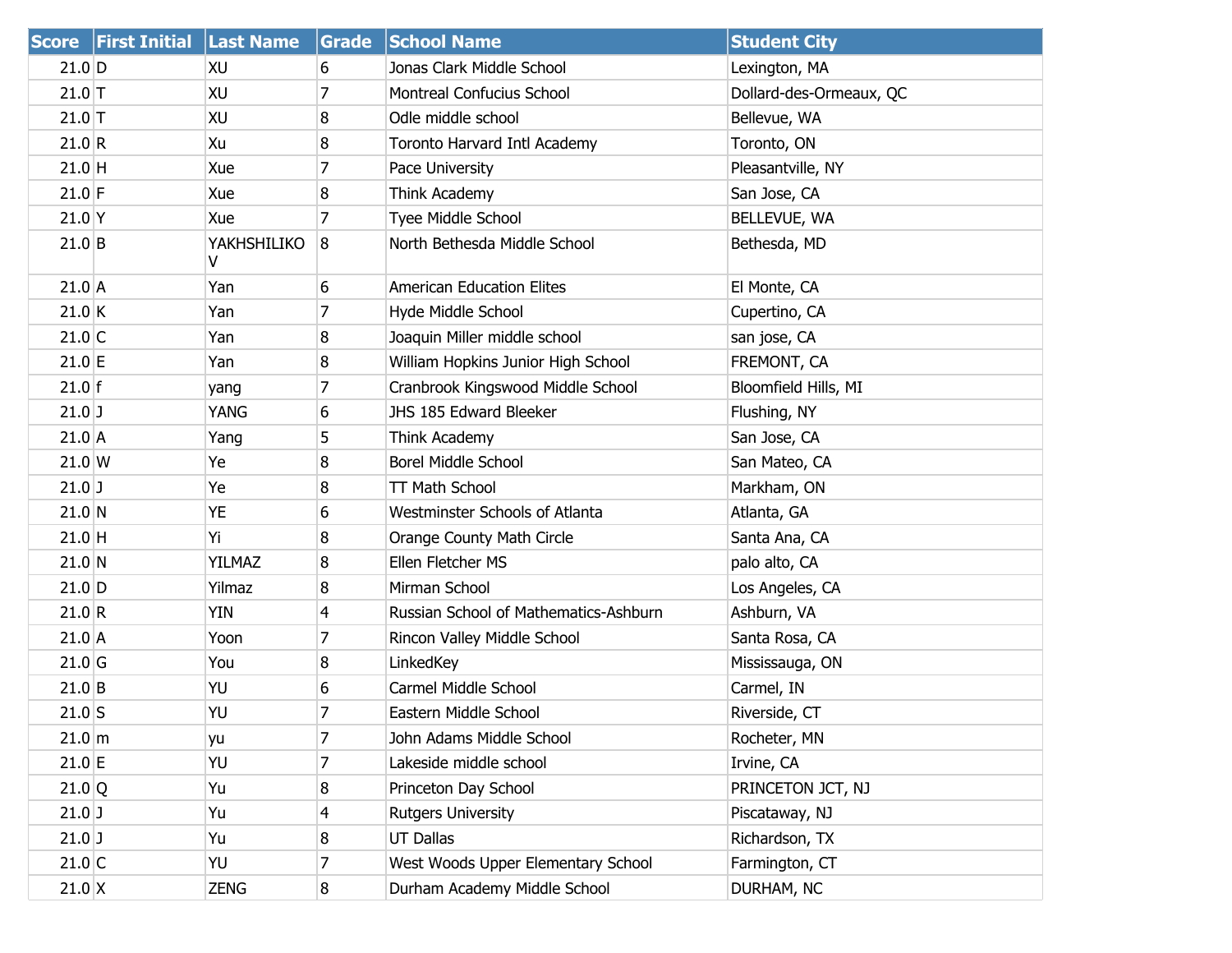| <b>Score</b> | <b>First Initial Last Name</b> |              | Grade          | <b>School Name</b>                      | <b>Student City</b> |
|--------------|--------------------------------|--------------|----------------|-----------------------------------------|---------------------|
| $21.0$ F     |                                | Zeng         | 8              | Orange County Math Circle               | Santa Ana, CA       |
| 21.0 E       |                                | Zeng         | 6              | Think Academy                           | San Jose, CA        |
| $21.0$ J     |                                | Zeng         | 8              | <b>WESTON MS</b>                        | <b>WESTON, MA</b>   |
| $21.0$ A     |                                | Zhan         | 6              | Think Academy                           | San Jose, CA        |
| $21.0$ J     |                                | Zhang        | 8              | Carmel Valley middle school             | San diego, CA       |
| $21.0$ E     |                                | <b>ZHANG</b> | 8              | Chaparral Middle School                 | Diamond Bar, CA     |
| $21.0$ S     |                                | Zhang        | $\overline{7}$ | Cupertino Middle School                 | Sunnyvale, CA       |
| 21.0 K       |                                | Zhang        | 8              | FORT SETTLEMENT MS                      | SUGAR LAND, TX      |
| 21.0 M       |                                | <b>ZHANG</b> | 8              | H.B. duPont Middle School               | Hockessin, DE       |
| $21.0$ D     |                                | Zhang        | 8              | <b>International Community School</b>   | Kirkland, WA        |
| 21.0 M       |                                | Zhang        | $\overline{7}$ | MathSeed                                | Fremont, CA         |
| 21.0 R       |                                | Zhang        | 7              | Mount Nittany Middle School             | State College, PA   |
| $21.0$ E     |                                | Zhang        | 7              | Orange County Math Circle               | Santa Ana, CA       |
| 21.0 E       |                                | Zhang        | $\overline{7}$ | Outlook Club                            | SASKATOON, SK       |
| $21.0$ T     |                                | Zhang        | 7              | Outlook Club                            | SASKATOON, SK       |
| $21.0$ J     |                                | Zhang        | 8              | Oxford Academy                          | Cypress, CA         |
| $21.0$ G     |                                | Zhang        | 8              | Pacific Trail Middle School             | San Diego, CA       |
| 21.0 B       |                                | Zhang        | 6              | Quarry Lane School                      | dublin, CA          |
| $21.0$ S     |                                | Zhang        | 7              | <b>Star Teachers</b>                    | Lewes, DE           |
| $21.0$ A     |                                | Zhang        | 8              | Takoma Park Middle School               | Silver Spring, MD   |
| 21.0 R       |                                | Zhang        | 6              | Takoma Park Middle School               | Silver Spring, MD   |
| $21.0$ H     |                                | Zhang        | 5              | Think Academy                           | San Jose, CA        |
| 21.0 K       |                                | Zhang        | 7              | Thomas Hart Middle                      | Pleasanton, CA      |
| $21.0$ E     |                                | Zhang        | 8              | TREDYFFRIN-EASTTOWN MIDDLE SCH          | BERWYN, PA          |
| $21.0$ C     |                                | <b>ZHAO</b>  | 7              | Daniel Wright Junior High               | Lincolnshire, IL    |
| $21.0$ Y     |                                | <b>ZHAO</b>  | 8              | Evergreen Middle School                 | Redmond, WA         |
| $21.0$ H     |                                | <b>ZHAO</b>  | $\overline{7}$ | Odle middle school                      | Bellevue, WA        |
| $21.0$ E     |                                | Zhao         | 8              | PEARLAND WEST J H                       | Pearland, TX        |
| $21.0$ Z     |                                | Zhao         | 8              | Proof School                            | San Francisco, CA   |
| $21.0$ E     |                                | <b>ZHAO</b>  | 7              | South Fayette Middle School             | McDonald, PA        |
| $21.0$ E     |                                | Zhao         | 7              | William Diamond Middle School           | Lexington, MA       |
| $21.0$ Y     |                                | Zheng        | 8              | <b>BASIS Independent Silicon Valley</b> | San Jose, CA        |
| 21.0 K       |                                | Zheng        | 8              | Gilman School                           | BALTIMORE, MD       |
| $21.0$ A     |                                | Zheng        | 7              | Ottawa robotics club                    | Ottawa, ON          |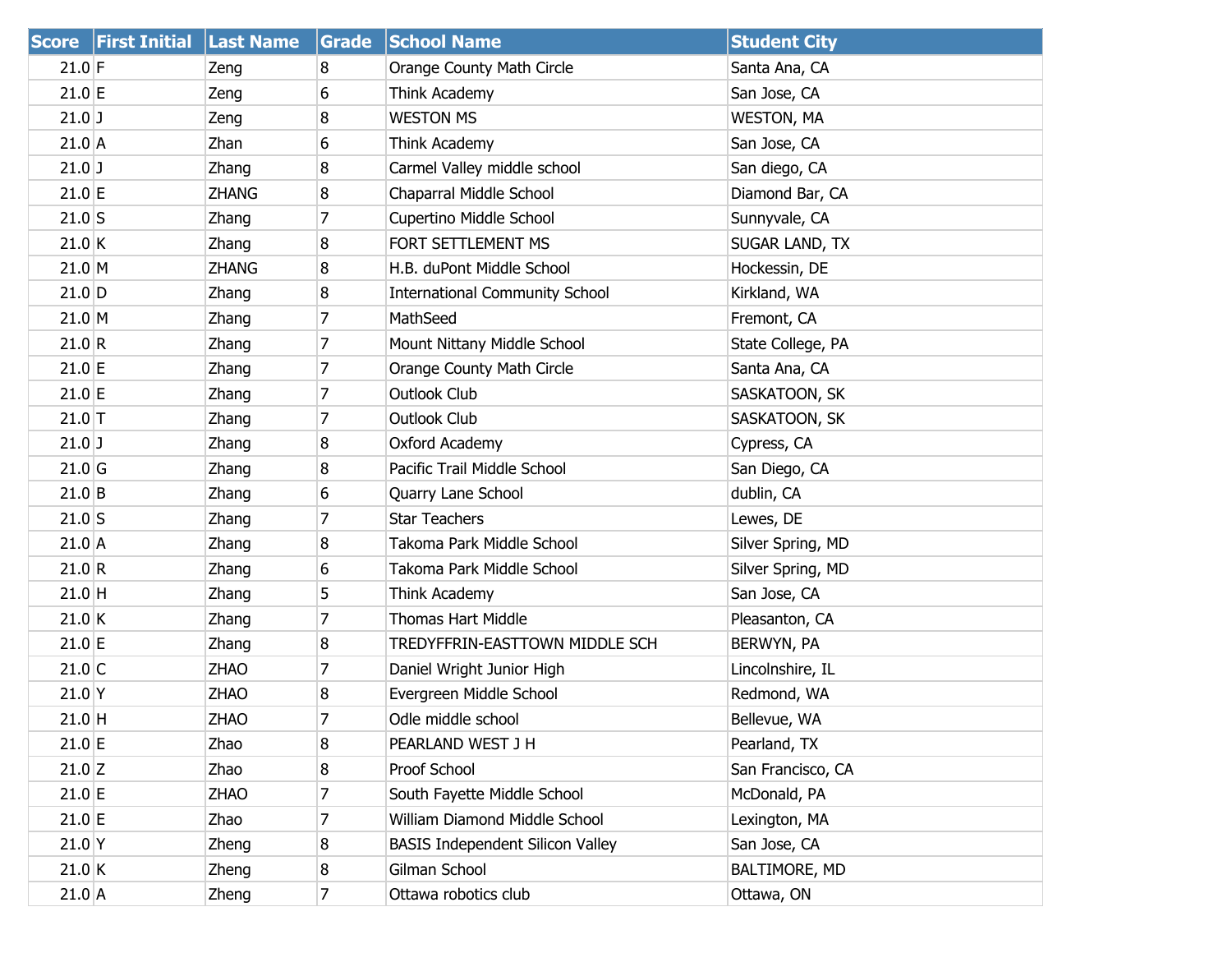|                  | <b>Score First Initial Last Name</b> |                         | Grade | <b>School Name</b>                    | <b>Student City</b> |
|------------------|--------------------------------------|-------------------------|-------|---------------------------------------|---------------------|
| $21.0$ L         |                                      | Zheng                   | 8     | Princeton Day School                  | PRINCETON JCT, NJ   |
| $21.0$ K         |                                      | Zhong                   | 8     | <b>UT Dallas</b>                      | Richardson, TX      |
| $21.0$ D         |                                      | ZHOU                    | 7     | Challenger School- Berryessa School   | San Jose, CA        |
| $21.0 \text{ W}$ |                                      | <b>ZHOU</b>             | 8     | Evergreen Middle School               | Redmond, WA         |
| $21.0$ C         |                                      | ZHOU                    | 8     | Hunter College High School            | New York, NY        |
| $21.0$ M         |                                      | Zhou                    | 8     | Huntington Middle School              | San Marino, CA      |
| $21.0$ H         |                                      | Zhu                     | 8     | <b>IDEA MATH</b>                      | Exeter, NH          |
| $21.0$ J         |                                      | Zhu                     | 7     | <b>WESTON MS</b>                      | <b>WESTON, MA</b>   |
| $21.0$ E         |                                      | Zhuang                  | 6     | <b>Great Neck South Middle School</b> | Great Neck, NY      |
| 20.0             |                                      | ZHONG <sub>8</sub>      |       | Harker School-Middle School Campus    | San Jose, CA        |
| $20.0$ A         |                                      | Katila-<br>Miikkulainen | 8     | Frank S. Greene Middle School         | Palo Alto, CA       |
| $20.0$ A         |                                      | <b>ACHANTA</b>          | 8     | <b>Adventure STEM</b>                 | San jose, CA        |
| 20.0 R           |                                      | <b>AGARWAL</b>          | 8     | Blanchard                             | Wesford, MA         |
| $20.0$ T         |                                      | Agnihotri               | 8     | Chaboya Middle School                 | San Jose, CA        |
| $20.0$ Y         |                                      | Ambasta                 | 8     | Chaboya Middle School                 | San Jose, CA        |
| $20.0$ E         |                                      | Anikathil               | 8     | MathSeed                              | Fremont, CA         |
| $20.0$ M         |                                      | Antipov                 | 8     | Adventures w/Mr Math at Hyatt Lodge   | Oakbrook, IL        |
| 20.0 P           |                                      | <b>ARAVIND</b>          | 8     | The Overlake School                   | Redmond, WA         |
| $20.0$ E         |                                      | <b>ARCHERMAN</b>        | 7     | Roxbury Latin School                  | West Roxbury, MA    |
| $20.0$ A         |                                      | Arora                   | 6     | <b>Emory University</b>               | Atlanta, GA         |
| 20.0 P           |                                      | <b>ARORA</b>            | 8     | NYSMITH SCHOOL FOR THE GIFTED         | <b>HERNDON, VA</b>  |
| $20.0$ S         |                                      | <b>ARUNKUMAR</b>        | 7     | Pearson Ranch Middle School           | Austin, TX          |
| $20.0$ M         |                                      | Awad                    | 8     | University of New Hampshire           | Durham, NH          |
| 20.0 R           |                                      | Bai                     | 8     | Pacific Trail Middle School           | San Diego, CA       |
| 20.0 K           |                                      | Balu                    | 8     | AlphaStar Academy                     | Santa Clara, CA     |
| $20.0$ Y         |                                      | Ban                     | 8     | AlphaStar Academy                     | Santa Clara, CA     |
| $20.0$ A         |                                      | Banerjee                | 7     | Random Math Inc.                      | Cupertino, CA       |
| 20.0 R           |                                      | Bangal                  | 7     | Webb Bridge Middle School             | Alpharetta `, GA    |
| $20.0$ C         |                                      | <b>Barnes</b>           | 8     | HANES MAGNET MIDDLE SCHOOL            | WINSTON SALEM, NC   |
| $20.0$ A         |                                      | Barve                   | 8     | Forsyth County Schools                | Cumming, GA         |
| 20.0 K           |                                      | <b>BASAMAKOV</b>        | 8     | SYCAMORE CANYON SCHOOL                | NEWBURY PARK, CA    |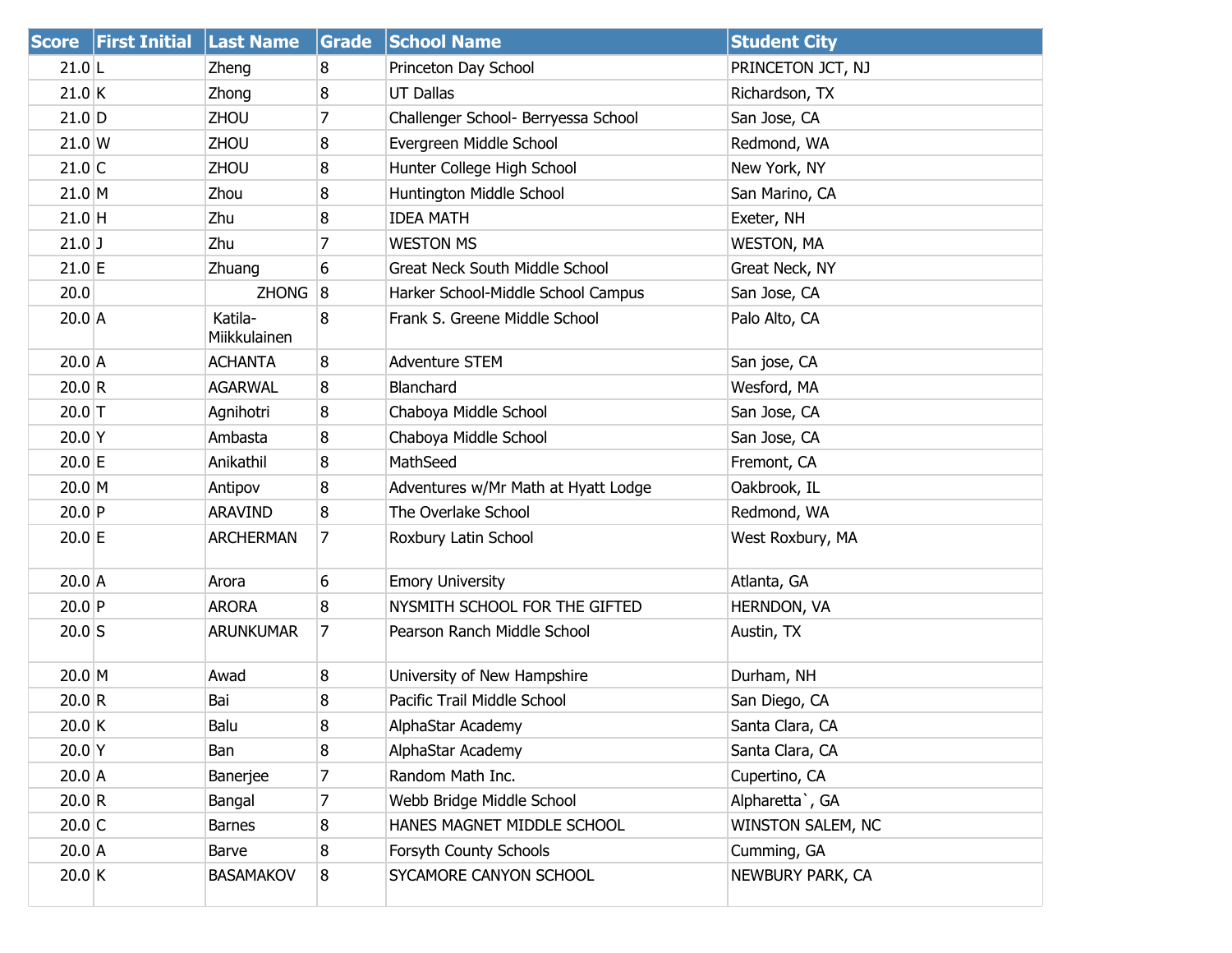|          | Score First Initial Last Name |                  | Grade | <b>School Name</b>                  | <b>Student City</b> |
|----------|-------------------------------|------------------|-------|-------------------------------------|---------------------|
| $20.0$ I |                               | <b>Bass</b>      | 8     | Hilldale School                     | Daly City, CA       |
| $20.0$ D |                               | <b>Batra</b>     | 7     | Vista Verde                         | Irvine, CA          |
| $20.0$ A |                               | <b>BATTINA</b>   | 8     | Stone Hill Middle School            | Ashburn, VA         |
| 20.0 W   |                               | Beardsley        | 8     | eLearning                           | Fairbanks, AK       |
| 20.0 K   |                               | <b>BEHERA</b>    | 7     | Stone Hill Middle School            | Ashburn, VA         |
| 20.0V    |                               | Bhaduri          | 8     | AoPS Academy - Santa Clara          | Santa Clara, CA     |
| $20.0$ V |                               | <b>BHARADWAJ</b> | 5     | <b>RSM-Bellevue</b>                 | Bellevue, WA        |
| $20.0$ M |                               | Bhattacharya     | 8     | Valley View Middle School           | Edina, MN           |
| $20.0$ S |                               | Bhattacharya     | 8     | Windemere Ranch Middle School       | San Ramon, CA       |
| $20.0$ A |                               | <b>BHAVSAR</b>   | 6     | Challenger School- Berryessa School | San Jose, CA        |
| $20.0$ D |                               | BI               | 6     | Harker School-Middle School Campus  | San Jose, CA        |
| $20.0$ J |                               | Bi               | 8     | T H Rogers School                   | Houston, TX         |
| $20.0$ H |                               | Bi               | 8     | William Hopkins Junior High School  | FREMONT, CA         |
| $20.0$ J |                               | Boman            | 8     | Areteem Institute                   | Lake Forest, CA     |
| $20.0$ E |                               | <b>BORODOW</b>   | 5     | Vancouver Olympiad School Inc.      | Vancouver, BC       |
| $20.0$ A |                               | <b>Borole</b>    | 8     | William Hopkins Junior High School  | FREMONT, CA         |
| $20.0$ S |                               | <b>BOSE</b>      | 8     | Lincoln Middle School               | Pullman, WA         |
| $20.0$ B |                               | <b>Bowersox</b>  | 8     | Connecting Waters Charter Schools   | Waterford, CA       |
| $20.0$ D |                               | Bu               | 7     | Oak Valley Middle School            | San Diego, CA       |
| $20.0$ M |                               | Busani           | 7     | Crestview Middle School             | Ellisville, MO      |
| $20.0$ S |                               | <b>Buttar</b>    | 8     | WCSD GATE program                   | Reno, NV            |
| 20.0 K   |                               | <b>CAI</b>       | 6     | Jefferson Middle School             | Midland, MI         |
| $20.0$ O |                               | Cai              | 8     | Lawson middle school                | cupertino, CA       |
| $20.0$ E |                               | Cai              | 8     | Pacific Trail Middle School         | San Diego, CA       |
| 20.0 E   |                               | CAO              | 8     | Durham Academy Middle School        | DURHAM, NC          |
| $20.0$ J |                               | Cao              | 8     | Mansfield Middle School             | Storrs, CT          |
| $20.0$ A |                               | <b>CAO</b>       | 7     | Valley Christian Junior High        | San Jose, CA        |
| $20.0$ J |                               | <b>CARPER</b>    | 8     | Lincoln Middle School               | Pullman, WA         |
| $20.0$ J |                               | Carter           | 8     | Dent Middle School                  | Columbia, SC        |
| $20.0$ J |                               | Caruso           | 8     | <b>Emory University</b>             | Atlanta, GA         |
| $20.0$ J |                               | <b>CASPI</b>     | 8     | Union middle                        | San Jose, CA        |
| $20.0$ Z |                               | Cha              | 7     | Explora Math Circle                 | Cupertino, CA       |
| $20.0$ A |                               | Chakraborty      | 8     | Joaquin Miller middle school        | san jose, CA        |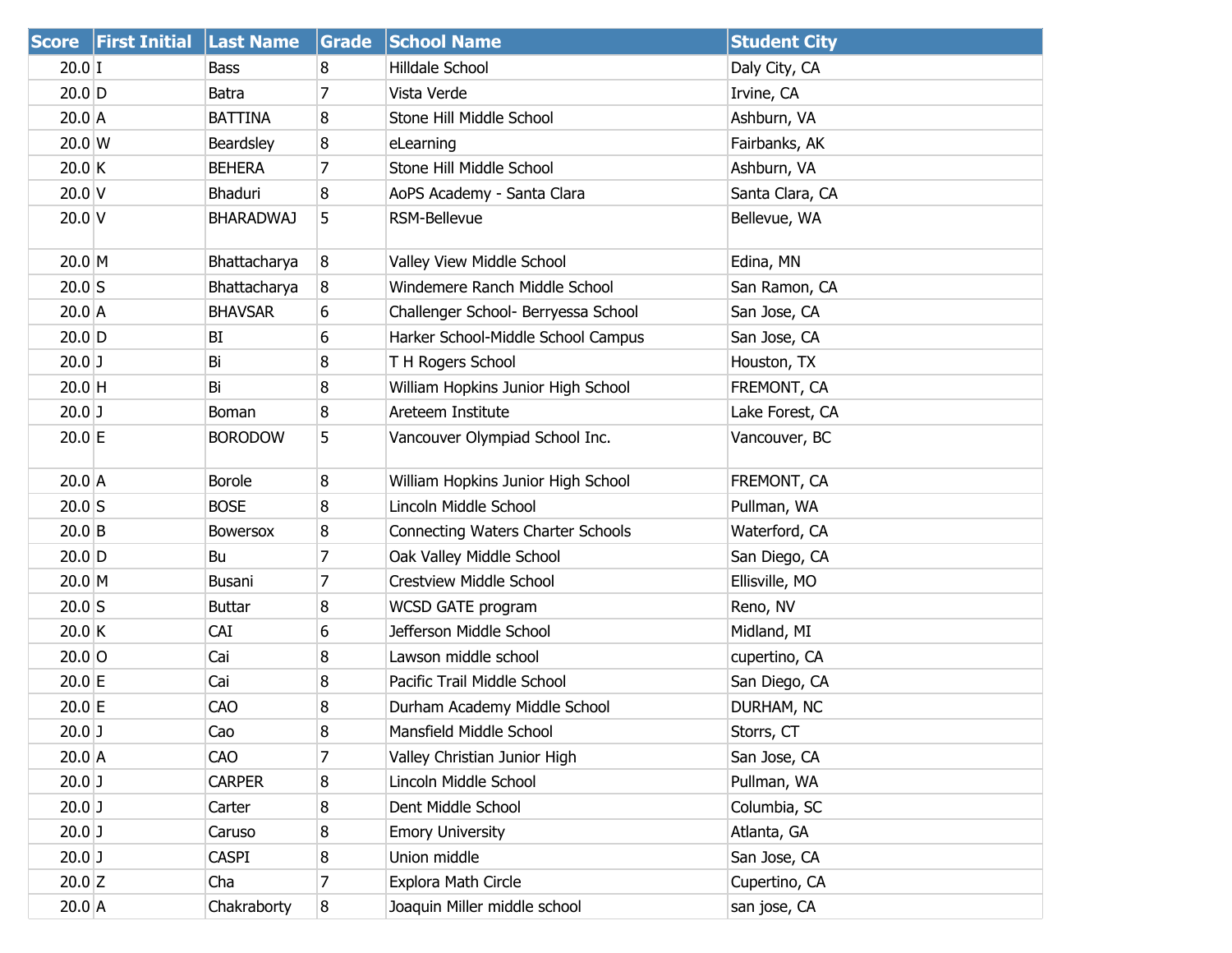|                 | <b>Score First Initial Last Name</b> |              | Grade | <b>School Name</b>                  | <b>Student City</b>        |
|-----------------|--------------------------------------|--------------|-------|-------------------------------------|----------------------------|
| $20.0$ I        |                                      | Chan-Osborn  | 5     | Adventures w/Mr Math at Hyatt Lodge | Oakbrook, IL               |
| $20.0$ A        |                                      | Chang        | 8     | <b>Fairmont Anaheim Hills</b>       | Anaheim Hills, CA          |
| $20.0$ A        |                                      | Chang        | 8     | South Pasadena Middle School        | SOUTH PASADENA, CA         |
| $20.0$ O        |                                      | Chen         | 7     | <b>BOSTON LATIN SCHOOL</b>          | <b>BOSTON, MA</b>          |
| $20.0$ D        |                                      | Chen         | 4     | <b>Buckley Country Day School</b>   | Roslyn, NY                 |
| $20.0$ D        |                                      | <b>CHEN</b>  | 6     | Challenger School- Berryessa School | San Jose, CA               |
| 20.0 E          |                                      | Chen         | 6     | Fun Learning Place                  | Acton, MA                  |
| $20.0$ H        |                                      | Chen         | 8     | Fun Learning Place                  | Acton, MA                  |
| $20.0$ F        |                                      | Chen         | 8     | Heritage Middle School              | Livingston, NJ             |
| $20.0$ J        |                                      | <b>CHEN</b>  | 8     | HONEY CREEK MIDDLE SCHOOL           | TERRE HAUTE, IN            |
| 20.0 E          |                                      | Chen         | 8     | Jericho High School/Jericho Middle  | Jericho, NY                |
| $20.0$ A        |                                      | Chen         | 6     | Joaquin Miller middle school        | san jose, CA               |
| $20.0$ M        |                                      | Chen         | 8     | Leawood Middle School               | Leawood, KS                |
| $20.0$ K        |                                      | <b>CHEN</b>  | 6     | LONG ISLAND SCHOOL FOR THE GIFTED   | South Huntington, NY       |
| $20.0$ J        |                                      | Chen         | 6     | Maxfield Academy                    | Whitchurch-Stouffville, ON |
| 20.0 R          |                                      | Chen         | 8     | Montgomery College                  | Germantown, MD             |
| 20.0 E          |                                      | Chen         | 6     | PEARLAND WEST J H                   | Pearland, TX               |
| $20.0$ T        |                                      | Chen         | 8     | Redmond Middle School               | Redmond, WA                |
| $20.0$ A        |                                      | Chen         | 8     | RSM-Lexington                       | Lexington, MA              |
| $20.0$ A        |                                      | Chen         | 6     | Think Academy                       | San Jose, CA               |
| $20.0$ S        |                                      | <b>CHEN</b>  | 8     | <b>Timberline Middle School</b>     | Redmond, WA                |
| $20.0$ J        |                                      | Chen         | 8     | University Laboratory High School   | Urbana, IL                 |
| 20.0 E          |                                      | Chen         | 7     | William Hopkins Junior High School  | FREMONT, CA                |
| $20.0$ S        |                                      | Chen         | 7     | Yu's Elite Education                | Raritan, NJ                |
| 20.0 R          |                                      | <b>CHENG</b> | 8     | <b>ACADEMY AT CHARLEMONT</b>        | CHARLEMONT, MA             |
| $20.0$ C        |                                      | <b>CHENG</b> | 7     | Jonas Clark Middle School           | Lexington, MA              |
| $20.0$ A        |                                      | <b>CHENG</b> | 8     | Sycamore School                     | Indianapolis, IN           |
| $20.0$ Y        |                                      | Chilamakuri  | 8     | Basis Independent Fremont           | fremont, CA                |
| $20.0$ B        |                                      | Chiu         | 5     | Russian School of Mathematics       | Newton, MA                 |
| $20.0$ G        |                                      | <b>CHO</b>   | 8     | Charles Dewolf Middle school        | Old Tappan, NJ             |
| $20.0$ E        |                                      | <b>CHOE</b>  | 8     | harvest park middle school          | pleasanton, CA             |
| $20.0$ M        |                                      | <b>CHOI</b>  | 8     | Charles Dewolf Middle school        | Old Tappan, NJ             |
| $20.0$ B        |                                      | <b>CHOI</b>  | 6     | ORLANDO SCIENCE SCHOOLS             | ORLANDO, FL                |
| $20.0 \text{W}$ |                                      | Choi-Kim     | 8     | Hamilton Middle School              | Cypress, TX                |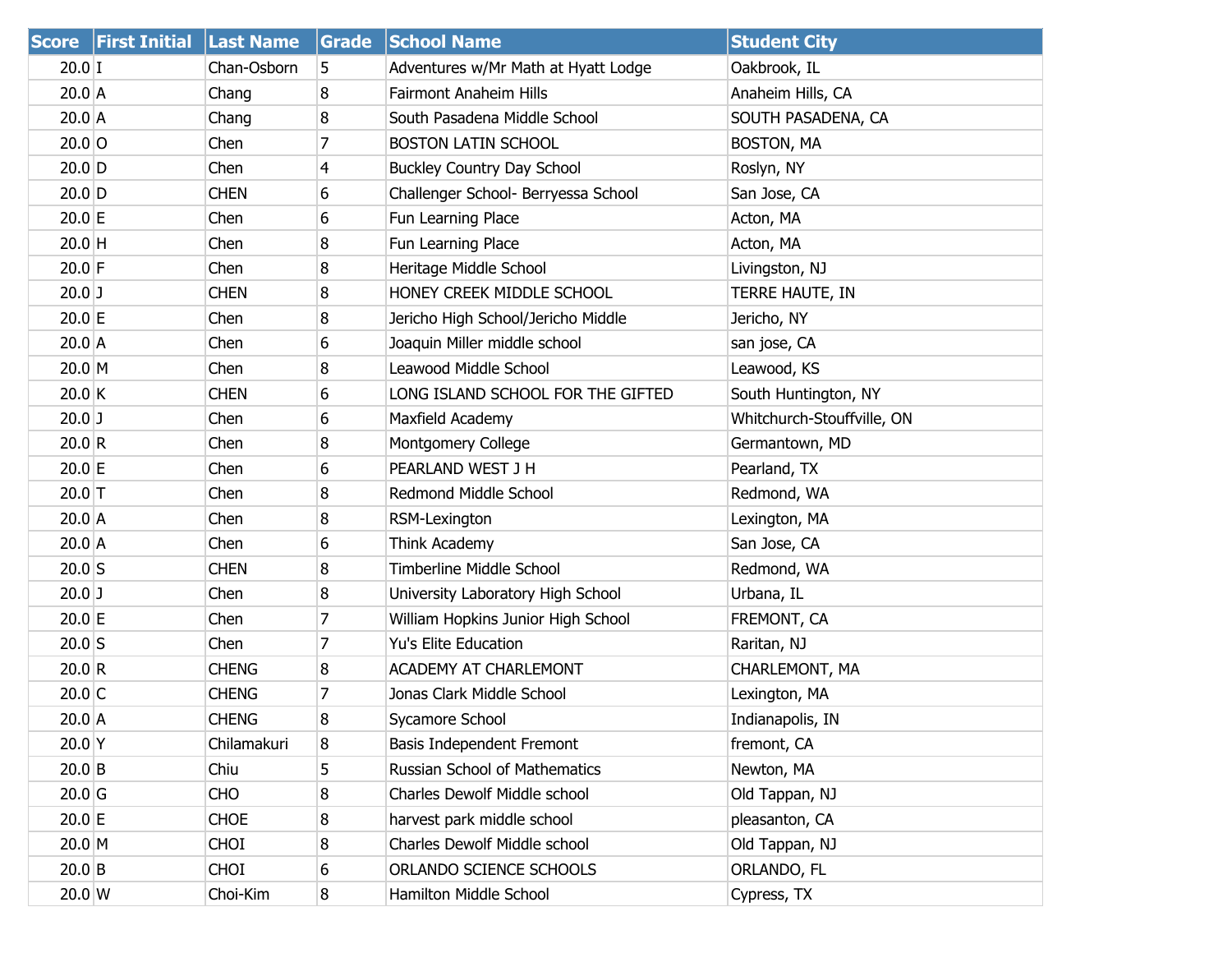| <b>Score</b>      | <b>First Initial</b> | <b>Last Name</b>          | Grade           | <b>School Name</b>                  | <b>Student City</b>        |
|-------------------|----------------------|---------------------------|-----------------|-------------------------------------|----------------------------|
| $20.0$ A          |                      | <b>CHOKSHI</b>            | 7               | Hunter College High School          | New York, NY               |
| $20.0$ A          |                      | <b>CHOUDHAR Y</b>         | $6 \frac{1}{2}$ | <b>Helios School</b>                | Sunnyvale, CA              |
| $20.0$ A          |                      | <b>CHOUDHARY</b>          | 6               | <b>Helios School</b>                | Sunnyvale, CA              |
| $20.0$ V          |                      | Choudhary                 | 8               | Sperreng Middle School              | St. Louis, MO              |
| $20.0$ E          |                      | Chung                     | 8               | Punahou School                      | Honolulu, HI               |
| $20.0$ M          |                      | Chwa                      | 7               | Steam Learning Club                 | Allen, TX                  |
| 20.0              |                      | <b>COLLINS</b>            | 8               | Regents School of Austin            | Austin, TX                 |
| $20.0$ A          |                      | Costello                  | 7               | Stanford Online High School         | Redwood City, CA           |
| 20.0 R            |                      | Cui                       | 5               | Newton Chinese School               | Newton, MA                 |
| 20.0 K            |                      | Cui                       | 6               | <b>Rice Middle School</b>           | PLANO, TX                  |
| $20.0$ J          |                      | Cui                       | 8               | Valley View Middle School           | Edina, MN                  |
| $20.0$ V          |                      | Dala                      | 8               | Windemere Ranch Middle School       | San Ramon, CA              |
| $20.0$ C          |                      | Daniel                    | $\overline{7}$  | Kutztown University                 | Kutztown, PA               |
| 20.0 <sub>G</sub> |                      | <b>DANIEL</b>             | 7               | Tarbut V'Torah Community Day School | Irvine, CA                 |
| $20.0$ A          |                      | <b>DANIEL</b>             | 7               | <b>Tumwater Middle School</b>       | Portland, OR               |
| $20.0$ S          |                      | <b>DAS</b>                | 7               | Bridgewater-Raritan Middle School   | Bridgewater, NJ            |
| $20.0$ V          |                      | Deepak                    | 8               | Lawson middle school                | cupertino, CA              |
| 20.0 R            |                      | DEFRANCESCO <sup>17</sup> |                 | Jonas Clark Middle School           | Lexington, MA              |
| 20.0 K            |                      | <b>DENG</b>               | 7               | Pine View School                    | Osprey, FL                 |
| 20.0 K            |                      | <b>DENG</b>               | 7               | Pine View School                    | Osprey, FL                 |
| $20.0$ A          |                      | Deng                      | 5               | Shine Learning Center               | Corith, AL                 |
| $20.0$ S          |                      | Dewal                     | 6               | <b>ARLINGTON HS</b>                 | ARLINGTON, MA              |
| $20.0$ M          |                      | Dharani                   | 8               | PRIMORIS ACADEMY                    | Westwood, NJ               |
| $20.0$ K          |                      | Ding                      | 8               | Hillfield Strathallan College       | Hamilton, ON               |
| $20.0$ L          |                      | Ding                      | 7               | Maxfield Academy                    | Whitchurch-Stouffville, ON |
| $20.0$ Y          |                      | Ding                      | 7               | Noble and Greenough School          | Dedham, MA                 |
| $20.0$ G          |                      | Ding                      | 7               | Pizitz Middle School                | Vestavia Hills, AL         |
| $20.0$ A          |                      | Ding                      | 6               | <b>WESTON MS</b>                    | <b>WESTON, MA</b>          |
| $20.0$ H          |                      | Dinh                      | 8               | Solon Middle School                 | Solon, OH                  |
| 20.0 E            |                      | <b>DO</b>                 | 8               | <b>Brearley School</b>              | New York, NY               |
| $20.0$ J          |                      | DO                        | 8               | Stone Hill Middle School            | Ashburn, VA                |
| $20.0$ A          |                      | <b>DODHIA</b>             | 8               | John Adams Middle School            | Edison, NJ                 |
| 20.0 L            |                      | <b>DONG</b>               | 8               | Trickum Middle School               | Lilburn, GA                |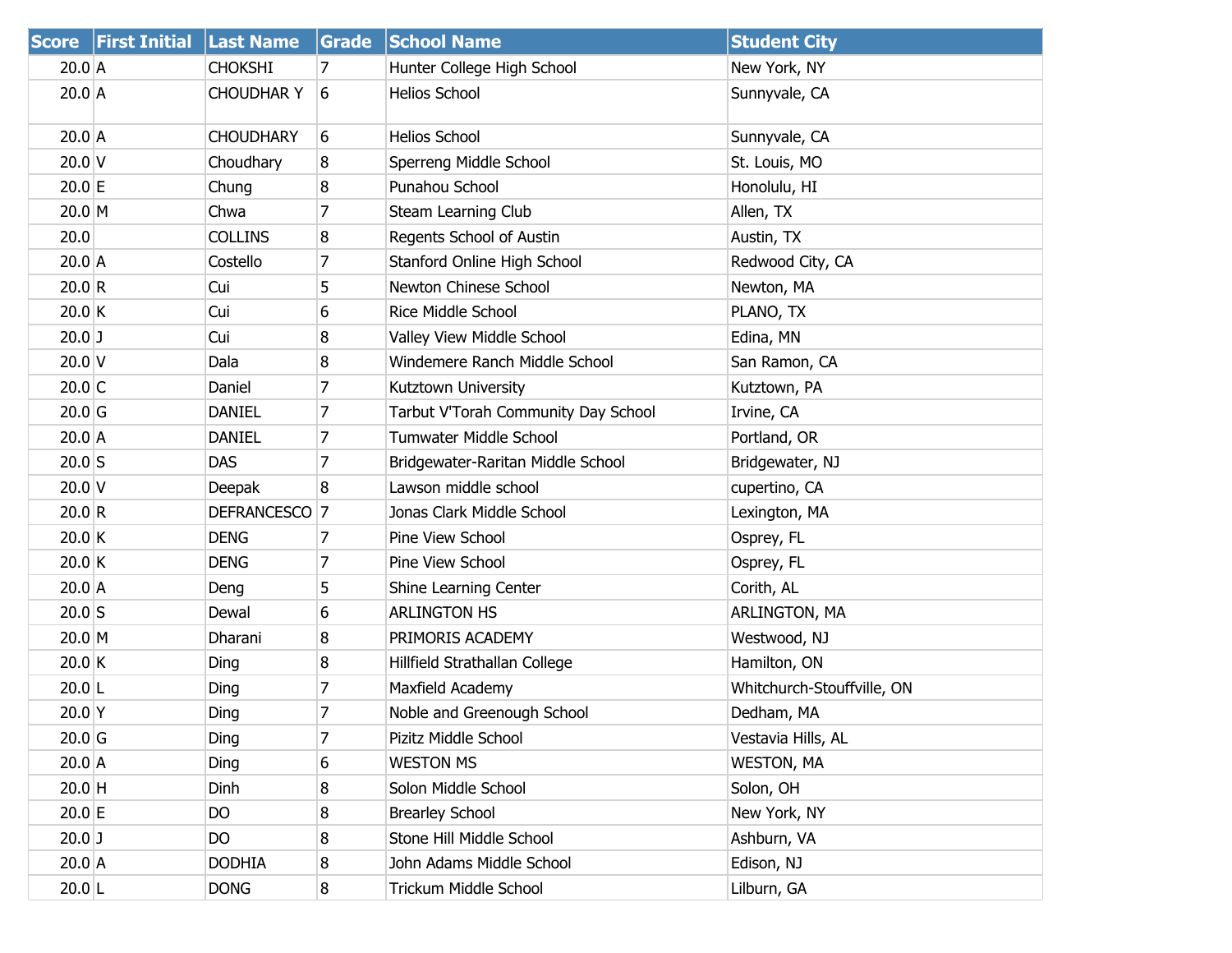|           | Score   First Initial   Last Name |                    | Grade | <b>School Name</b>                         | <b>Student City</b>   |
|-----------|-----------------------------------|--------------------|-------|--------------------------------------------|-----------------------|
| $20.0$ J  |                                   | <b>DOYLE</b>       | 8     | Fay School                                 | SOUTHBOROUGH, MA      |
| $20.0$ S  |                                   | Du                 | 8     | FLORIDA ATLANTIC UNIVERSITY                | <b>BOCA RATON, FL</b> |
| $20.0$ T  |                                   | Du                 | 8     | Rye Neck HS                                | Mamaroneck, NY        |
| $20.0$ Y  |                                   | Du                 | 6     | <b>TT Math School</b>                      | Markham, ON           |
| $20.0$ D  |                                   | <b>DUAN</b>        | 8     | Deerlake Middle                            | Tallahassee, FL       |
| $20.0$ O  |                                   | Dyankov            | 8     | The Speyer Legacy School                   | New York, NY          |
| $20.0$ A  |                                   | Eadhara            | 7     | Kilmer Middle School                       | Vienna, VA            |
| $20.0$  L |                                   | Evedzi             | 6     | University of Toronto                      | Toronto, ON           |
| $20.0$ A  |                                   | Fan                | 6     | Basis Independent Fremont                  | fremont, CA           |
| $20.0$ H  |                                   | <b>FAN</b>         | 6     | Enlightenend learning Club                 | Rancho Cucamonga, CA  |
| $20.0$ S  |                                   | Fan                | 6     | Joaquin Miller middle school               | san jose, CA          |
| $20.0$ J  |                                   | Fang               | 7     | Cabin John Middle School                   | Potomac, MD           |
| $20.0$ E  |                                   | Fang               | 7     | SCIENCE AND ARTS ACADEMY                   | DES PLAINES, IL       |
| $20.0$ A  |                                   | Fei                | 6     | Olga Radko Math Circle at UCLA             | Los Angeles, CA       |
| $20.0$ H  |                                   | <b>FELTS</b>       | 8     | Portola Highly Gifted Magnet               | Tarzana, CA           |
| $20.0$ J  |                                   | Feng               | 6     | BERGEN CO ACADEMIES                        | HACKENSACK, NJ        |
| $20.0$ A  |                                   | Feng               | 5     | Gauss Academy of Mathematical Education    | Princeton, NJ         |
| $20.0$ B  |                                   | <b>FENG</b>        | 8     | Horace Mann School                         | Bronx, NY             |
| $20.0$ E  |                                   | <b>FENG</b>        | 8     | Stratford Middle School - Sunnyvale Raynor | Sunnyvale, CA         |
| 20.0 K    |                                   | Fernando           | 8     | Florida Gulf Coast University              | Fort Myers, FL        |
| 20.0 L    |                                   | <b>FONSECA</b>     | 8     | Doral Academy                              | Doral, FL             |
| $20.0$ A  |                                   | <b>FRANCAVILLA</b> | 7     | Mission Possible Teens Academy             | Fremont, CA           |
| $20.0$ J  |                                   | Fu                 | 6     | Stafford STEM Academy                      | Stafford, TX          |
| $20.0$ M  |                                   | GA                 | 8     | Timberline Middle School                   | Redmond, WA           |
| $20.0$ T  |                                   | Gan                | 8     | Montgomery LoneStar College                | Conroe, TX            |
| $20.0$ K  |                                   | Gandhi             | 6     | <b>Falcon Cove Middle</b>                  | Weston, FL            |
| $20.0$ D  |                                   | Ganesan            | 6     | Joaquin Miller middle school               | san jose, CA          |
| $20.0$ C  |                                   | GAO                | 6     | <b>Community House Middle School</b>       | Charlotte, NC         |
| $20.0$ J  |                                   | <b>GAO</b>         | 7     | Lee Burneson Middle School                 | Westlake, OH          |
| $20.0$ A  |                                   | Gao                | 7     | Oakton Community College                   | Des Plaines, IL       |
| $20.0$ B  |                                   | <b>GAO</b>         | 8     | Odle middle school                         | Bellevue, WA          |
| $20.0$ H  |                                   | Gao                | 7     | Robert Cushman Murphy JHS                  | Stony Brook, NY       |
| $20.0$ J  |                                   | <b>GAO</b>         | 4     | Vancouver Olympiad School Inc.             | Vancouver, BC         |
| 20.0 A    |                                   | <b>GARG</b>        | 6     | Acton-Boxborough Regional School District  | Acton, MA             |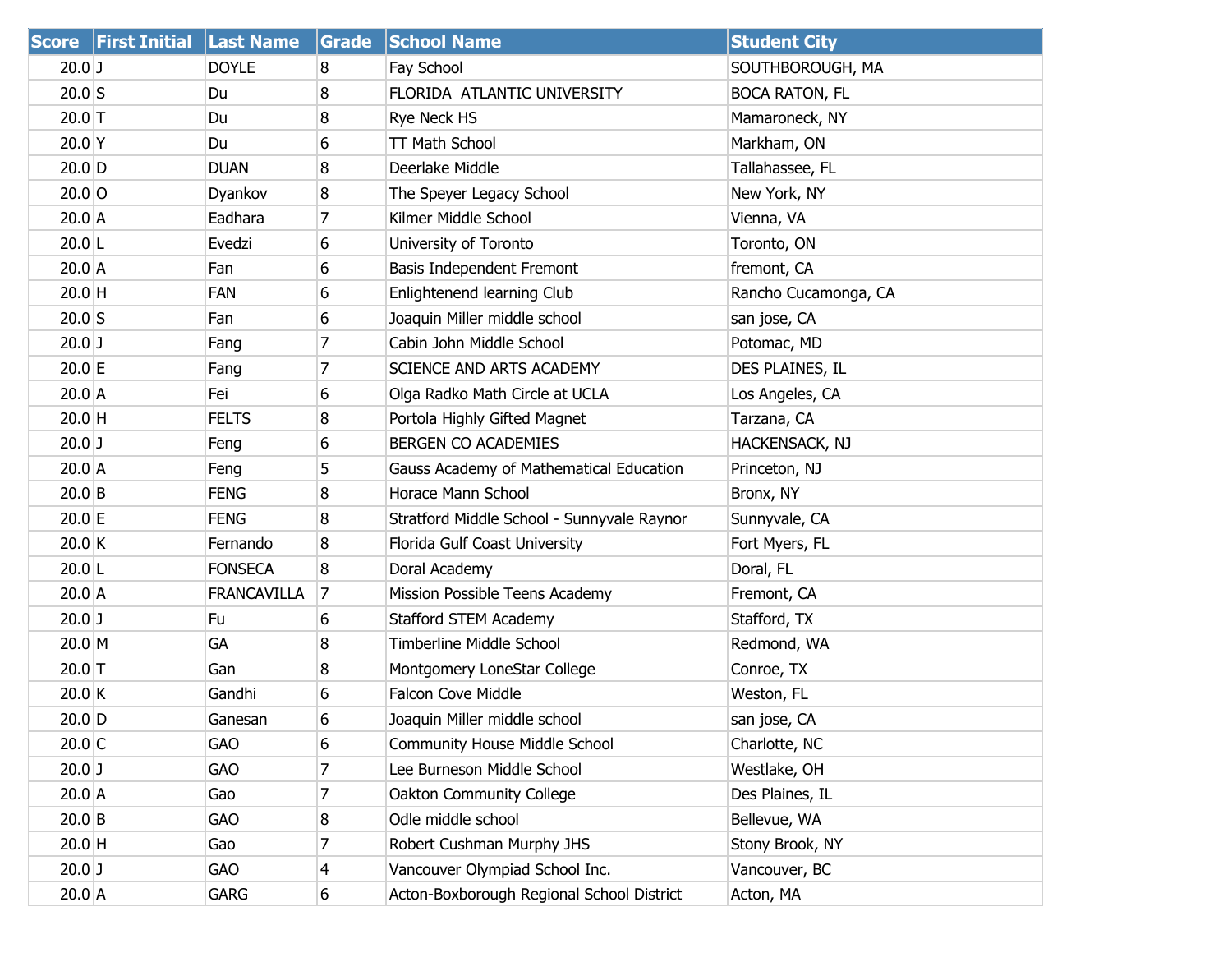| <b>Score</b>       | <b>First Initial</b> | <b>Last Name</b> | Grade            | <b>School Name</b>                         | <b>Student City</b> |
|--------------------|----------------------|------------------|------------------|--------------------------------------------|---------------------|
| $20.0$ S           |                      | <b>GARG</b>      | 8                | River Trail Middle School                  | Johns Creek, GA     |
| $20.0$ A           |                      | Garg             | 8                | Takoma Park Middle School                  | Silver Spring, MD   |
| $20.0$ A           |                      | <b>GARHYAN</b>   | 8                | Sycamore School                            | Indianapolis, IN    |
| $20.0$ A           |                      | Gaywala          | 8                | Cupertino Middle School                    | Sunnyvale, CA       |
| 20.0 R             |                      | <b>GAZULA</b>    | 8                | Westminster Schools of Atlanta             | Atlanta, GA         |
| $20.0$ E           |                      | Geng             | 6                | Oak Valley Middle School                   | San Diego, CA       |
| $20.0$ V           |                      | <b>GODAVARTI</b> | 7                | Blanchard                                  | Wesford, MA         |
| $20.0$ K           |                      | Goel             | 8                | Joaquin Miller middle school               | san jose, CA        |
| 20.0 R             |                      | Goel             | 8                | Kennedy Middle                             | Cupertino, CA       |
| 20.0 R             |                      | Goli             | $\overline{7}$   | Lakewood Middle school                     | Overland Park, KS   |
| $20.0$ X           |                      | Gong             | 7                | Longfellow Middle School                   | Falls Church, VA    |
| $20.0$ M           |                      | Gottipati        | 8                | Quail Valley Middle School                 | Missouri City, TX   |
| $20.0$ Y           |                      | GOU              | 7                | <b>Memorial Middle School</b>              | <b>HOUSTON, TX</b>  |
| 20.0 R             |                      | Goyal            | 7                | Diablo Vista Middle School                 | Danville, CA        |
| 20.0 R             |                      | <b>GOYAL</b>     | 7                | Harker School-Middle School Campus         | San Jose, CA        |
| $20.0$ J           |                      | Goyal            | 7                | ST JOSEPH OF CUPERTINO ELEM                | CUPERTINO, CA       |
| $20.0$ A           |                      | <b>GRIMES</b>    | 8                | Stratford School - Palo Alto Middle School | Palo Alto, CA       |
| $20.0$ J           |                      | Gu               | 8                | STERLING MONTESSORI ACADEMY                | MORRISVILLE, NC     |
| $20.0$ A           |                      | Gu               | 8                | Think Academy                              | San Jose, CA        |
| 20.0 E             |                      | Gu               | 5                | Think Academy                              | San Jose, CA        |
| $20.0$ F           |                      | GU               | 8                | Valley Christian Junior High               | San Jose, CA        |
| $20.0$ S           |                      | <b>GUILD</b>     | 8                | The Pingry School                          | Basking Ridge, NJ   |
| 20.0 E             |                      | GUO              | 7                | Challenger School- Berryessa School        | San Jose, CA        |
| 20.0 R             |                      | Guo              | 7                | Cooper Middle School                       | Mclean, VA          |
| $20.0$ B           |                      | Guo              | 8                | Spring Branch Academic Institute SC        | Houston, TX         |
| 20.0 E             |                      | GUO              | 7                | Timberline Middle School                   | Redmond, WA         |
| $20.0$ J           |                      | Guo              | 8                | West High School                           | Salt Lake City, UT  |
| $20.0 \, \text{m}$ |                      | guo              | 6                | Woodside Priory School                     | Portola Valley, CA  |
| 20.0 A             |                      | <b>GUPTA</b>     | 7                | RSM - Reston                               | Reston, VA          |
| $20.0$ S           |                      | Gupta            | 8                | William Hopkins Junior High School         | FREMONT, CA         |
| 20.0 R             |                      | НA               | 7                | Lincoln Middle School                      | Pullman, WA         |
| $20.0$  L          |                      | Hajj             | 8                | National Cathedral School                  | Washington, DC      |
| $20.0$ Y           |                      | Ham              | $\boldsymbol{8}$ | MMC&M (Many Math Circles and More)         | Lenoir City, TN     |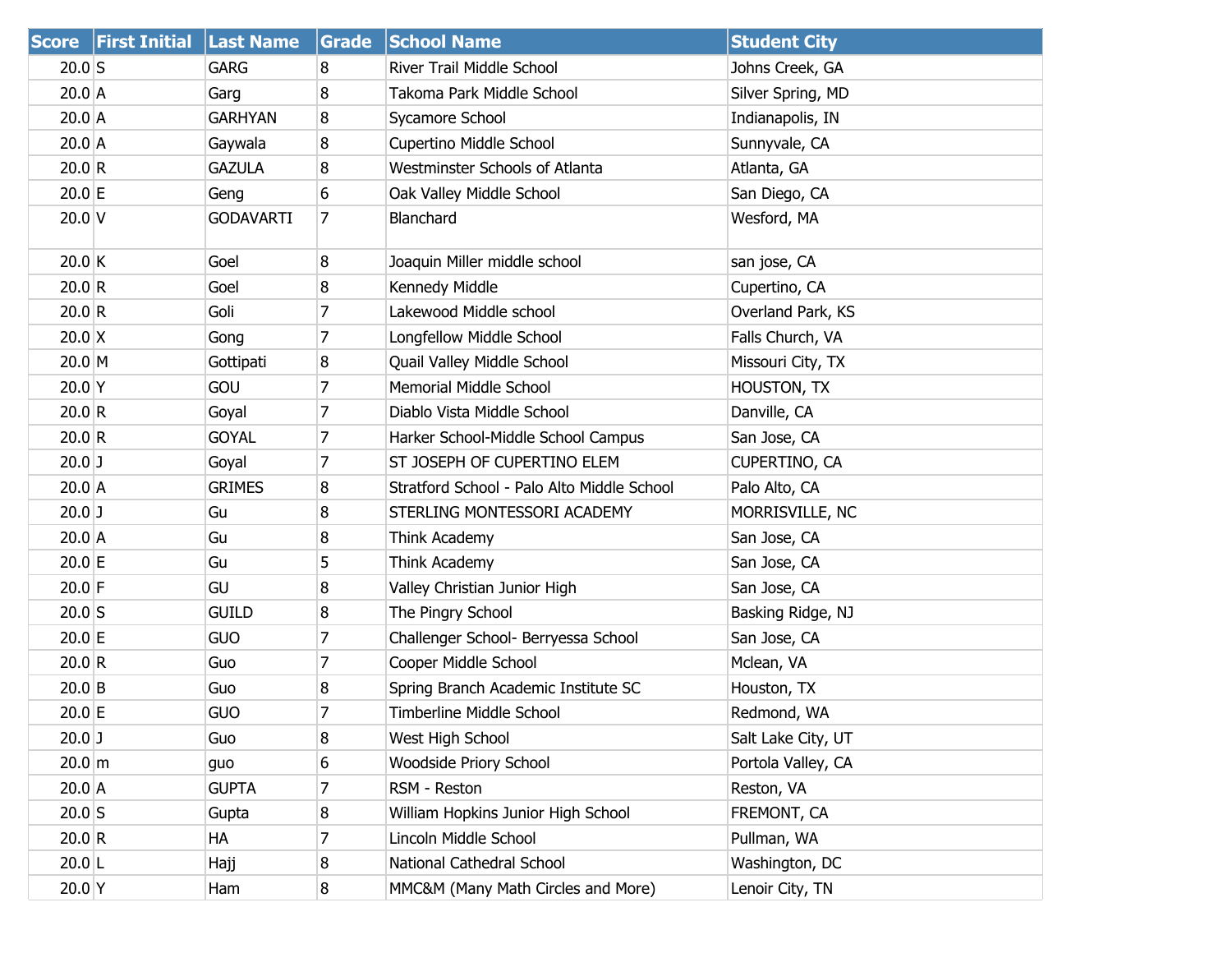| <b>Score</b>        | <b>First Initial Last Name</b> |                 | Grade | <b>School Name</b>                        | <b>Student City</b> |
|---------------------|--------------------------------|-----------------|-------|-------------------------------------------|---------------------|
| $20.0$ A            |                                | <b>HAMILTON</b> | 7     | Hyde Park Middle School                   | Las Vegas, NV       |
| $20.0$ J            |                                | <b>HAN</b>      | 8     | Kent Place School                         | Summit, NJ          |
| 20.0 E              |                                | <b>HAO</b>      | 8     | New Trier High School                     | winnetka, IL        |
| $20.0$ A            |                                | HARISHANKAR 8   |       | Harmony Science Academy                   | Carrollton, TX      |
| $20.0$ Y            |                                | HE              | 8     | Chaparral Middle School                   | Diamond Bar, CA     |
| 20.0 R              |                                | HE              | 7     | H.B. duPont Middle School                 | Hockessin, DE       |
| 20.0 E              |                                | HE              | 8     | HONEY CREEK MIDDLE SCHOOL                 | TERRE HAUTE, IN     |
| 20.0 R              |                                | He              | 7     | <b>ICALC Learning Centre</b>              | Richmond Hill, ON   |
| $20.0$ A            |                                | He              | 7     | Kennedy Middle                            | Cupertino, CA       |
| 20.0 E              |                                | He              | 7     | Lawson middle school                      | cupertino, CA       |
| $20.0 \, M$         |                                | He              | 8     | Léman Manhattan Preparatory School        | New York, NY        |
| $20.0$ O            |                                | He              | 8     | Lexington Youth Center for Asian Learning | Lexington, MA       |
| $20.0$ H            |                                | He              | 8     | Pacific Trail Middle School               | San Diego, CA       |
| $20.0$ <sup>Q</sup> |                                | He              | 8     | <b>William Diamond Middle School</b>      | Lexington, MA       |
| $20.0$ I            |                                | <b>HESSMAN</b>  | 8     | <b>EAGLE school of Madison</b>            | Madison, WI         |
| 20.0 <sub>G</sub>   |                                | Ho              | 8     | Think Academy                             | San Jose, CA        |
| $20.0$ S            |                                | Hohn            | 8     | Sandra Day O'Connor High School           | Phoenix, AZ         |
| $20.0$ P            |                                | Holland         | 7     | University of New Hampshire               | Durham, NH          |
| 20.0 A              |                                | Hong            | 8     | <b>Rutgers University</b>                 | Piscataway, NJ      |
| $20.0$ S            |                                | <b>HONG</b>     | 7     | Shahala Middle School                     | Vancouver, WA       |
| $20.0$ T            |                                | Hou             | 8     | St Paul Academy and Summit School         | St. Paul, MN        |
| $20.0$ F            |                                | Hsu             | 5     | Mount Nittany Middle School               | State College, PA   |
| $20.0$ F            |                                | HU              | 8     | Redwood Middle School                     | Saratoga, CA        |
| $20.0$ B            |                                | Hu              | 6     | Think Academy                             | San Jose, CA        |
| 20.0 M              |                                | Hua             | 7     | Detroit Country Day Middle School         | Beverly Hills, MI   |
| $20.0$ J            |                                | Hua             | 8     | Rootofmath Academy                        | Surrey, BC          |
| $20.0$ S            |                                | <b>HUANG</b>    | 8     | First Ave Middle School                   | Arcadia, CA         |
| $20.0$ A            |                                | Huang           | 8     | H B Thompson Middle School                | Syosset, NY         |
| $20.0$ Y            |                                | Huang           | 6     | Hyde Middle School                        | Cupertino, CA       |
| $20.0$ J            |                                | Huang           | 8     | LinkedKey                                 | Mississauga, ON     |
| $20.0$ O            |                                | <b>HUANG</b>    | 4     | Metrolina Regional Scholars Academy       | Charlotte, NC       |
| $20.0$ B            |                                | <b>HUANG</b>    | 5     | <b>Next Generation School</b>             | Champaign, IL       |
| $20.0$ A            |                                | Huang           | 7     | Pacific Trail Middle School               | San Diego, CA       |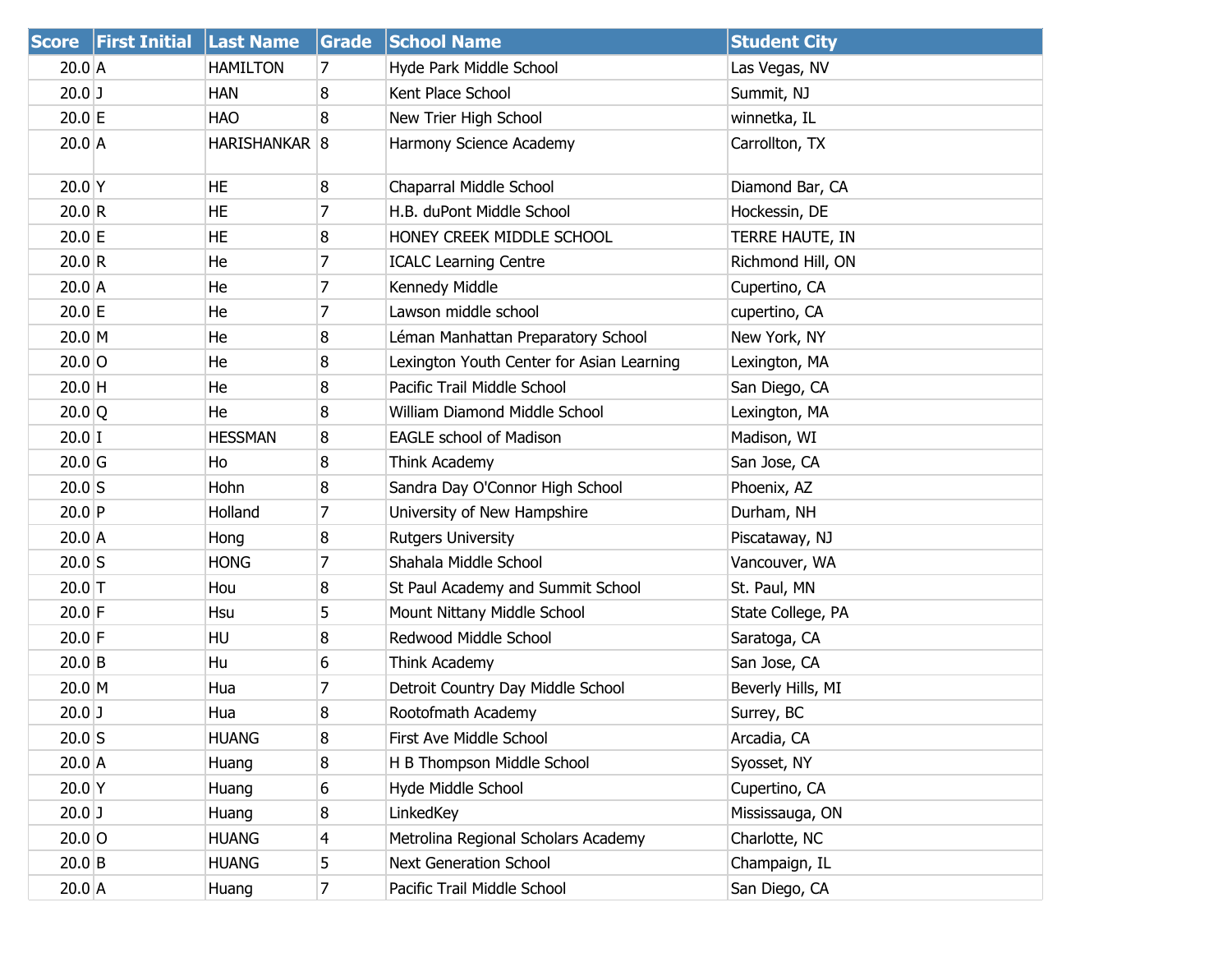| <b>Score</b> | <b>First Initial</b> | <b>Last Name</b> | <b>Grade</b> | <b>School Name</b>                              | <b>Student City</b>    |
|--------------|----------------------|------------------|--------------|-------------------------------------------------|------------------------|
| $20.0$ M     |                      | Huang            | 8            | Shine Learning Center                           | Corith, AL             |
| 20.0 K       |                      | <b>HUANG</b>     | 7            | Wilbur Wright Middle School                     | Munster.us, IN         |
| $20.0$ H     |                      | <b>Hughes</b>    | 6            | Stamford Polytechnic                            | Stamford, CT           |
| $20.0$ I     |                      | <b>IFTIKAR</b>   | 8            | Greenwich Country Day School                    | Greenwich, CT          |
| $20.0$ M     |                      | Ivanescu         | 5            | University of Alberta                           | Edmonton, AB           |
| $20.0$ V     |                      | Iyer             | 7            | William Hopkins Junior High School              | FREMONT, CA            |
| $20.0$ A     |                      | JAGANNATHAN 8    |              | Lakeland Copper Beech Middle School             | Yorktown Heights, NY   |
| 20.0 N       |                      | Jain             | 7            | <b>KAMIAKIN MIDDLE</b>                          | KIRKLAND, WA           |
| $20.0$ A     |                      | Jain             | 7            | Orange County Math Circle                       | Santa Ana, CA          |
| $20.0$ S     |                      | <b>JAVERI</b>    | 6            | Eastern Middle School                           | Riverside, CT          |
| $20.0$ S     |                      | <b>JEELANI</b>   | 8            | Fallen Middle School                            | Dublin, CA             |
| $20.0$ B     |                      | JI               | 7            | Lake Norman Charter                             | Huntersville, NC       |
| $20.0$ V     |                      | <b>JIA</b>       | 8            | Daniel Wright Junior High                       | Lincolnshire, IL       |
| $20.0$ J     |                      | <b>JIA</b>       | 8            | Pine View School                                | Osprey, FL             |
| $20.0$ J     |                      | <b>JIA</b>       | 8            | Pine View School                                | Osprey, FL             |
| $20.0$ B     |                      | <b>JIANG</b>     | 8            | Cross Timbers Middle School                     | Grapevine, TX          |
| 20.0 E       |                      | Jiang            | 7            | <b>Emory University</b>                         | Atlanta, GA            |
| $20.0$ L     |                      | Jiang            | 8            | Guy B Phillips Middle School                    | Chapel Hill, NC        |
| $20.0$ J     |                      | <b>JIANG</b>     | 0            | Redwood Middle School                           | Saratoga, CA           |
| $20.0$ Y     |                      | <b>JIANG</b>     | 8            | Russian School of Mathemetics-Factoria          | Bellevue, WA           |
| $20.0$ E     |                      | Jiang            | 7            | Toronto Harvard Intl Academy                    | Toronto, ON            |
| $20.0$ A     |                      | Jiao             | 7            | <b>Clemson University</b>                       | Clemson, SC            |
| 20.0 E       |                      | Jiao             | 6            | Skinner North Classical School                  | Chicago, IL            |
| $20.0$ D     |                      | JIN              | 5            | Challenger School- Berryessa School             | San Jose, CA           |
| 20.0 N       |                      | Jindal           | 7            | <b>Blach Intermediate School</b>                | Los Altos, CA          |
| $20.0$ A     |                      | Jing             | 5            | <b>Bard College</b>                             | Annadale-on-Hudson, NY |
| $20.0$ A     |                      | Jing             | 8            | Millburn Middle School                          | Millburn, NJ           |
| $20.0$ J     |                      | <b>JOHNSON</b>   | 7            | <b>GEORGETOWN MID</b>                           | <b>GEORGETOWN, KY</b>  |
| $20.0$ S     |                      | <b>JOHNSON</b>   | 8            | NYC Lab Middle School for Collaborative Studies | New York, NY           |
| 20.0 A       |                      | Joisha           | 8            | Joaquin Miller middle school                    | san jose, CA           |
| $20.0$ I     |                      | Joshi            | 7            | Kilmer Middle School                            | Vienna, VA             |
| $20.0$ J     |                      | Judson           | 5            | HD Thoreau Elementary School                    | Kenmore, WA            |
| 20.0 R       |                      | Jung             | 8            | Elite Open School                               | Rowland Heights, CA    |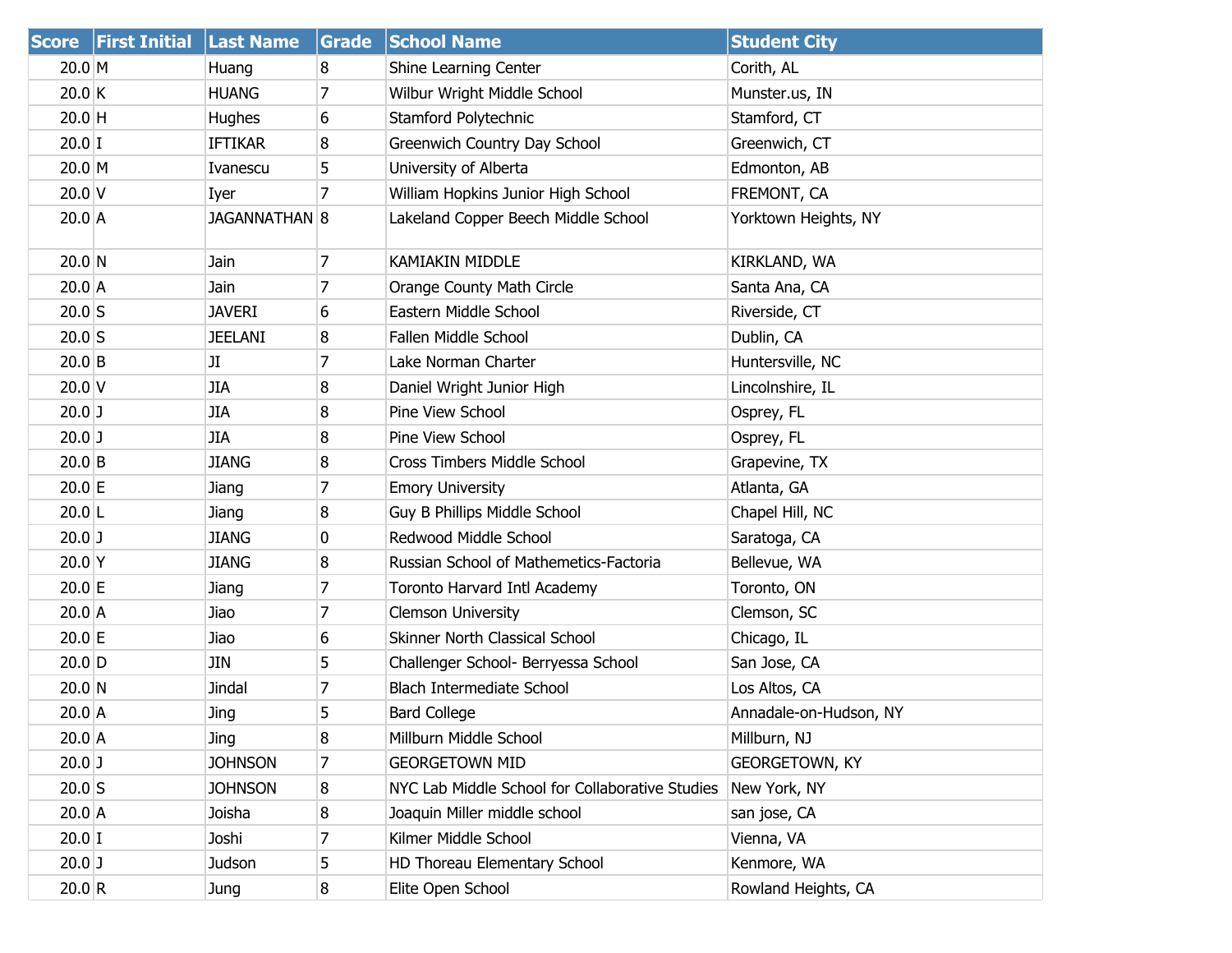|           | <b>Score First Initial Last Name</b> |                 | Grade | <b>School Name</b>                       | <b>Student City</b>      |
|-----------|--------------------------------------|-----------------|-------|------------------------------------------|--------------------------|
| $20.0$ I  |                                      | <b>JUNG</b>     | 8     | Flintridge Preparatory School            | La Canada Flintridge, CA |
| $20.0$ T  |                                      | Kaim            | 6     | Redmond Middle School                    | Redmond, WA              |
| $20.0$ A  |                                      | KALEPALLI       | 7     | Bridgewater-Raritan Middle School        | Bridgewater, NJ          |
| $20.0$ S  |                                      | <b>KAMATALA</b> | 7     | Russian School of Mathematics Naperville | naperville, IL           |
| $20.0$ E  |                                      | <b>KANG</b>     | 8     | Cavallini Middle School                  | Upper Saddle River, NJ   |
| $20.0$ C  |                                      | Kao             | 8     | Cupertino Middle School                  | Sunnyvale, CA            |
| 20.0 N    |                                      | Kasula          | 8     | Gale Ranch Middle School                 | San Ramon, CA            |
| $20.0$  L |                                      | Kay             | 7     | university of california davis           | Davis, CA                |
| $20.0$ B  |                                      | KE              | 8     | Awty International School                | Houston, TX              |
| $20.0$ S  |                                      | Кe              | 8     | Edgemont Jr./Sr. High School             | Scarsdale, NY            |
| $20.0$ M  |                                      | Khanna          | 7     | Whitney High School                      | Cerritos, CA             |
| $20.0$ H  |                                      | <b>KIENZLE</b>  | 8     | Odle middle school                       | Bellevue, WA             |
| $20.0$ C  |                                      | Kilkenny        | 8     | Saxe Middle School                       | New Canaan, CT           |
| $20.0$ K  |                                      | KIM             | 6     | <b>Avery Coonley</b>                     | Downers Grove, IL        |
| $20.0$ H  |                                      | Kim             | 8     | <b>Bard College</b>                      | Annadale-on-Hudson, NY   |
| $20.0$ T  |                                      | KIM             | 8     | Cavallini Middle School                  | Upper Saddle River, NJ   |
| $20.0$ S  |                                      | Kim             | 8     | Charles Wright Academy                   | Tacoma, WA               |
| 20.0 N    |                                      | Kim             | 7     | Kutztown University                      | Kutztown, PA             |
| $20.0$ T  |                                      | Kim             | 8     | Orange County Math Circle                | Santa Ana, CA            |
| $20.0$ C  |                                      | KIM             | 7     | River Dell Regional Middle School        | River Edge, NJ           |
| $20.0$ H  |                                      | Kimura          | 7     | University of Toronto Schools            | Toronto, ON              |
| $20.0$ M  |                                      | <b>KIRAN</b>    | 8     | Harker School-Middle School Campus       | San Jose, CA             |
| 20.0 K    |                                      | <b>KNOX</b>     | 8     | Brimmer and May                          | Chestnut hill, MA        |
| $20.0$ A  |                                      | Ko              | 8     | Orange County Math Circle                | Santa Ana, CA            |
| $20.0$ A  |                                      | Kodali          | 7     | Plum Grove Junior High                   | Rolling Meadows, IL      |
| 20.0 M    |                                      | <b>KOHLI</b>    | 7     | Kansas State University                  | Manhattan, KS            |
| $20.0$ E  |                                      | Kolesnikova     | 8     | <b>Emory University</b>                  | Atlanta, GA              |
| $20.0$ H  |                                      | Koo             | 8     | Kutztown University                      | Kutztown, PA             |
| $20.0$  L |                                      | Kosanam         | 8     | Monroe Township Middle School            | Monroe, NJ               |
| 20.0 A    |                                      | KoTafoya        | 7     | Margarita Middle School                  | Temecula, CA             |
| $20.0$ A  |                                      | Kotari          | 8     | Kennedy Middle                           | Cupertino, CA            |
| $20.0$ J  |                                      | Kovalovsky      | 8     | Herbert Hoover Middle School             | Potomac, MD              |
| $20.0$ S  |                                      | Krishna         | 8     | Agoura Math Circle                       | Agoura Hills, CA         |
| $20.0$ A  |                                      | Krishna         | 8     | Rocky Run Middle School                  | Chantilly, VA            |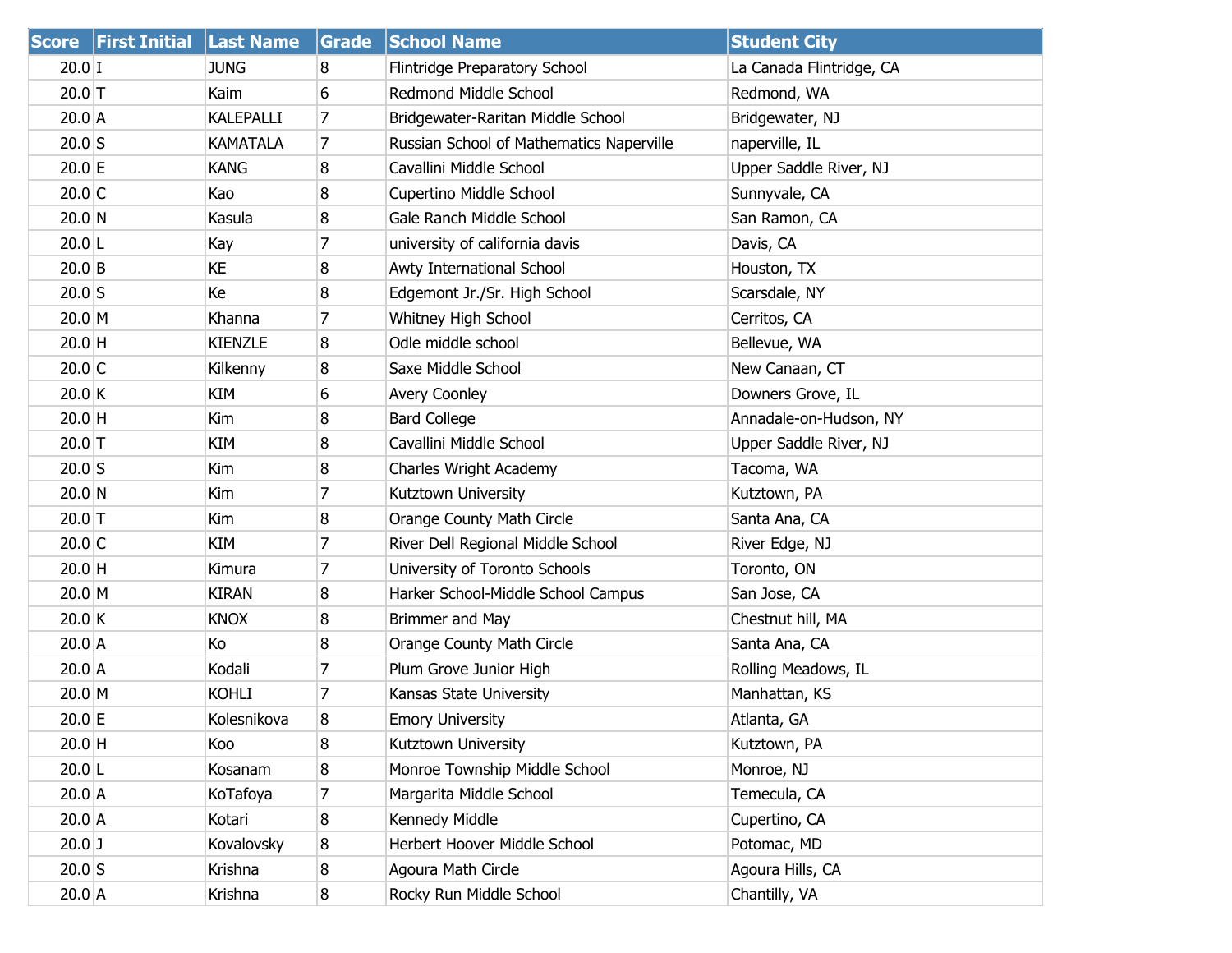| <b>Score</b>     | <b>First Initial</b> | <b>Last Name</b> | Grade          | <b>School Name</b>                      | <b>Student City</b> |
|------------------|----------------------|------------------|----------------|-----------------------------------------|---------------------|
| 20.0 N           |                      | Krishnan         | 7              | Gale Ranch Middle School                | San Ramon, CA       |
| $20.0$ S         |                      | Kshatriya        | 8              | Ellington Middle School                 | Ellington, CT       |
| $20.0$ A         |                      | <b>KUMAR</b>     | 8              | Evergreen Middle School                 | Redmond, WA         |
| $20.0$ A         |                      | Kumar            | 8              | Orange County Math Circle               | Santa Ana, CA       |
| 20.0 R           |                      | Kuruvila         | $\overline{7}$ | Lake Middle School                      | Woodbury, MN        |
| $20.0$ B         |                      | <b>KUSHNER</b>   | 8              | HUN SCHOOL-PRINCETON                    | PRINCETON, NJ       |
| $20.0$ A         |                      | <b>KUTSUK</b>    | 7              | Graham Middle School                    | Mountain View, CA   |
| $20.0 \text{ W}$ |                      | <b>KYROS</b>     | 6              | Northwest Junior High                   | Coralville, IA      |
| $20.0$ I         |                      | LAI              | 5              | <b>Emmanuel Christian School</b>        | Manassas, AL        |
| $20.0$ A         |                      | Lalonde          | 7              | AlphaStar Academy                       | Santa Clara, CA     |
| 20.0 R           |                      | Lam              | 8              | MathSeed                                | Fremont, CA         |
| $20.0$ C         |                      | <b>LAMTAN</b>    | 6              | Russian School of Mathematics           | New York, NY        |
| $20.0$ J         |                      | Landrum          | 7              | Dodgen Middle School                    | Marietta, GA        |
| $20.0$ K         |                      | LEE              | 6              | <b>BASIS Chandler</b>                   | CHANDLER, AZ        |
| $20.0$ J         |                      | LEE              | 8              | Brambleton Middle School                | Ashburn, VA         |
| $20.0$ K         |                      | Lee              | 8              | <b>Falcon Cove Middle</b>               | Weston, FL          |
| $20.0$ F         |                      | Lee              | 8              | Jericho High School/Jericho Middle      | Jericho, NY         |
| $20.0$ O         |                      | Lee              | 7              | Maple School                            | Northbrook, IL      |
| $20.0$ M         |                      | LEE              | 8              | Nathaniel Hawthorne Middle School 74    | Oakland Gardens, NY |
| $20.0$ A         |                      | Lee              | 7              | RSM - Newton                            | Newton, MA          |
| 20.0 R           |                      | Lee              | 8              | Science Academy STEM Magnet             | North Hollywood, CA |
| $20.0$ G         |                      | Lee              | 6              | SpringLight Education Institute         | Cupertino, CA       |
| $20.0$ S         |                      | LEE              | 6              | <b>Tenafly Middle School</b>            | Tenafly, NJ         |
| $20.0$ J         |                      | Lee              | 8              | University of California, Irvine        | Irvine, CA          |
| $20.0$ A         |                      | Lee              | 7              | University of Minnesota - Twin Cities   | Minneapolis, MN     |
| 20.0 R           |                      | Leotti           | 5              | <b>Rutgers University</b>               | Piscataway, NJ      |
| $20.0$ B         |                      | Li               | 5              | Adventures w/Mr Math at Hyatt Lodge     | Oakbrook, IL        |
| 20.0 L           |                      | Li               | $\overline{7}$ | AoPS Academy                            | Frisco, TX          |
| 20.0 L           |                      | Li               | 8              | AoPS Academy                            | Frisco, TX          |
| $20.0$ E         |                      | Li               | 8              | Aptakisic Junior High School            | Buffalo Grove, IL   |
| $20.0$ A         |                      | Li               | 8              | <b>BASIS Independent Silicon Valley</b> | San Jose, CA        |
| $20.0$ M         |                      | LI               | 7              | <b>BASIS San Antonio Shavano</b>        | San Antonio, TX     |
| 20.0 K           |                      | LI               | 5              | Challenger School- Berryessa School     | San Jose, CA        |
| $20.0$ D         |                      | LI               | $\overline{7}$ | Daniel Wright Junior High               | Lincolnshire, IL    |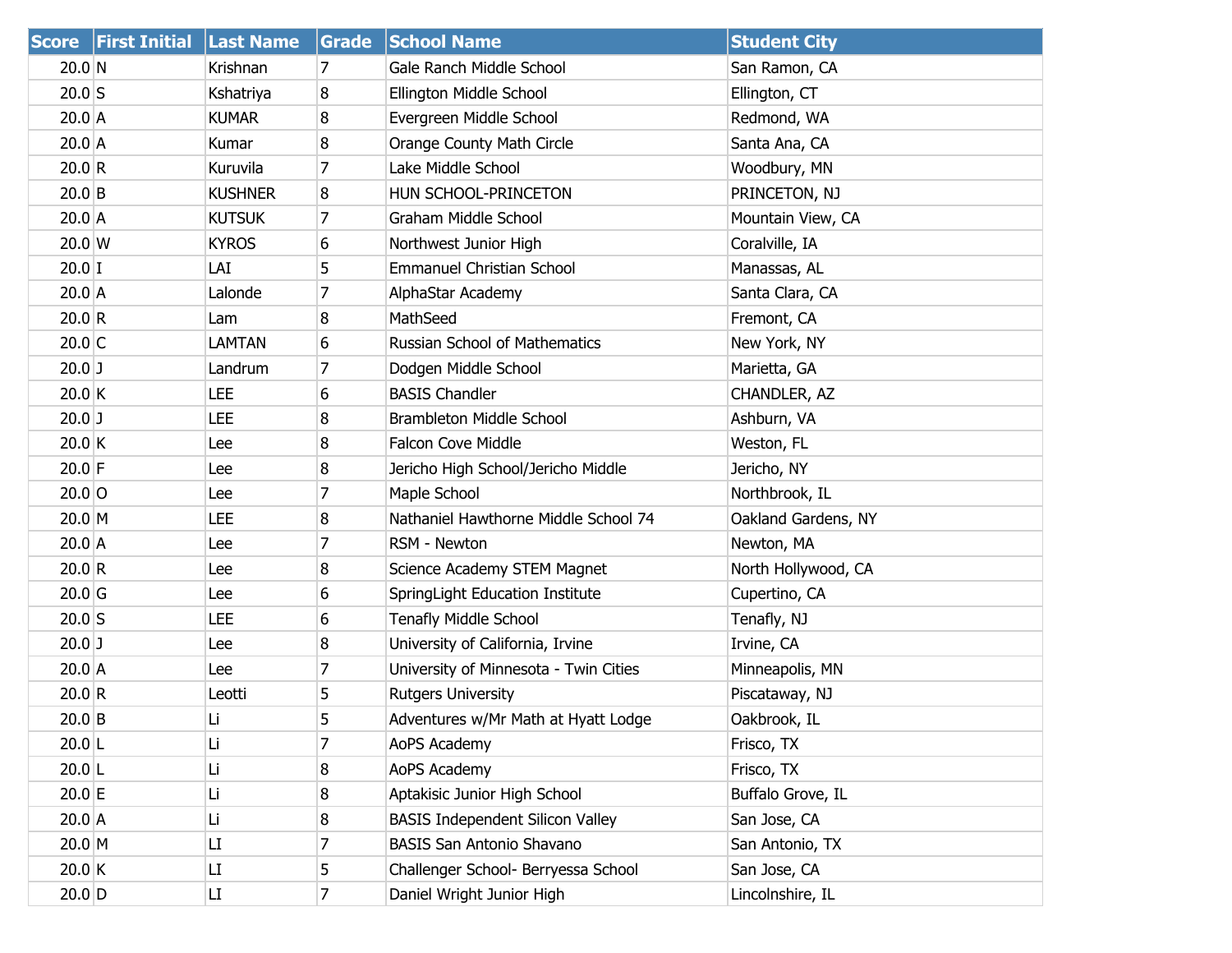|                  | Score First Initial Last Name |                 | <b>Grade</b> | <b>School Name</b>                    | <b>Student City</b> |
|------------------|-------------------------------|-----------------|--------------|---------------------------------------|---------------------|
| $20.0$ B         |                               | LI              | 7            | Evergreen Middle School               | Redmond, WA         |
| $20.0$ Y         |                               | LI              | 6            | FCAG-Middle                           | McLean, VA          |
| $20.0$ E         |                               | Li              | 8            | Fulton Science Academy Private School | Alpharetta, GA      |
| 20.0 E           |                               | Li              | 7            | Fun Learning Place                    | Acton, MA           |
| $20.0$ D         |                               | LI              | 8            | Harker School-Middle School Campus    | San Jose, CA        |
| $20.0$ S         |                               | Li              | 6            | Haycock Elmentary                     | Falls Church, VA    |
| 20.0 E           |                               | Li              | 8            | Holmes Junior High School             | Davis, CA           |
| 20.0 A           |                               | Li              | 5            | Lake Oswego Junior High               | Lake Oswego, OR     |
| 20.0 E           |                               | LI              | 7            | Lakeside Middle School                | Seattle, WA         |
| $20.0$ Y         |                               | LI              | 8            | Landon School                         | Bethesda, MD        |
| $20.0$ J         |                               | Li              | 7            | Longfellow Middle School              | Falls Church, VA    |
| $20.0$ Z         |                               | Li              | 8            | Mesa Verde Middle School              | San Diego, CA       |
| $20.0$ J         |                               | LI              | 8            | Northwest Junior High                 | Coralville, IA      |
| $20.0$ B         |                               | Li              | 7            | Pacific Trail Middle School           | San Diego, CA       |
| $20.0$ Y         |                               | Li              | 8            | Prime Factor                          | Redmond, WA         |
| $20.0$ C         |                               | Li              | 7            | Spirit of Math Schools Inc.           | Toronto, ON         |
| $20.0 \, M$      |                               | Li              | 6            | Think Academy                         | San Jose, CA        |
| 20.0 R           |                               | LI              | 8            | West Lafayette Jr/Sr High School      | West Lafayette, IN  |
| $20.0$ S         |                               | <b>LIANG</b>    | 8            | Sycamore School                       | Indianapolis, IN    |
| 20.0 E           |                               | <b>LIANG</b>    | 7            | Union middle                          | San Jose, CA        |
| 20.0 g           |                               | liang           | 5            | University of Michigan                | Ann Arbor, MI       |
| $20.0$ H         |                               | Liang           | 8            | William Hopkins Junior High School    | FREMONT, CA         |
| $20.0$ D         |                               | Liao            | 7            | Gale Ranch Middle School              | San Ramon, CA       |
| $20.0 \text{ W}$ |                               | Liao            | 7            | Monte Vista Middle School             | Tracy, CA           |
| $20.0$ H         |                               | <b>LIBKUMAN</b> | 8            | Ivy Prep Academy                      | Honolulu, HI        |
| $20.0$ S         |                               | <b>LICHT</b>    | 8            | Moses Brown School                    | Providence, RI      |
| $20.0$ L         |                               | Lin             | 6            | AlphaStar Academy                     | Santa Clara, CA     |
| $20.0$ J         |                               | Lin             | 8            | Blach Intermediate School             | Los Altos, CA       |
| 20.0 Y           |                               | Lin             | 7            | Dartmouth Middle School               | San Jose, CA        |
| $20.0$ C         |                               | Lin             | 7            | DAVIDSON ACADEMY OF NEVADA            | RENO, NV            |
| $20.0$ B         |                               | Lin             | 8            | FORT SETTLEMENT MS                    | SUGAR LAND, TX      |
| 20.0 j           |                               | lin             | 4            | Think Academy                         | San Jose, CA        |
| $20.0$ Y         |                               | Liu             | 8            | Alpha STEM                            | Oakton, VA          |
| $20.0$ A         |                               | LIU             | 8            | Carnage Middle School                 | Raleigh, NC         |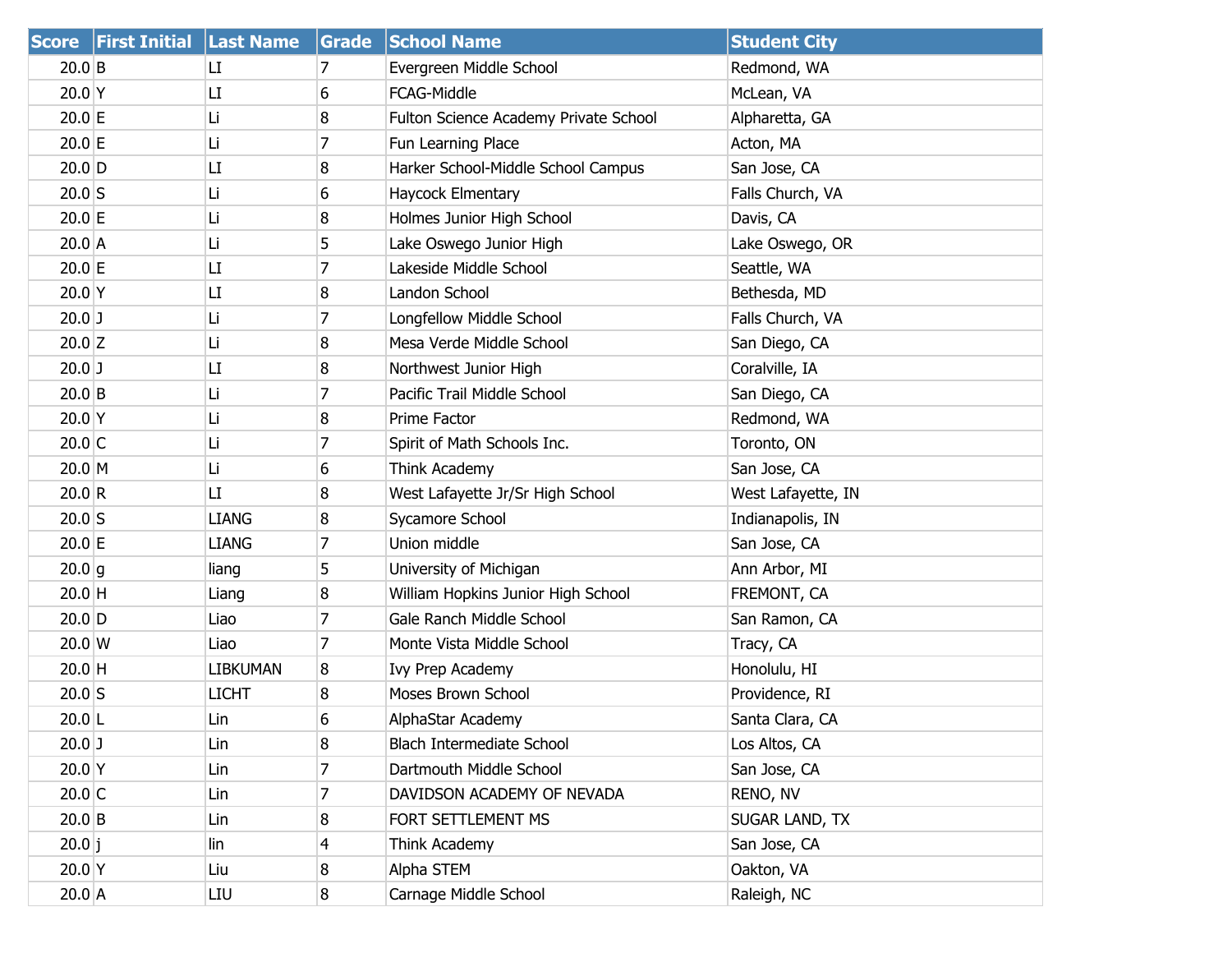|                  | Score First Initial Last Name |             | Grade | <b>School Name</b>                   | <b>Student City</b> |
|------------------|-------------------------------|-------------|-------|--------------------------------------|---------------------|
| $20.0$ A         |                               | Liu         | 8     | <b>Emory University</b>              | Atlanta, GA         |
| 20.0 E           |                               | Liu         | 8     | Heritage Middle School               | Livingston, NJ      |
| 20.0 A           |                               | Liu         | 4     | <b>IDEA MATH</b>                     | Exeter, NH          |
| $20.0$ B         |                               | LIU         | 7     | Lakeside Middle School               | Seattle, WA         |
| $20.0 \times$    |                               | Liu         | 8     | Manhattanville College               | Purchase, NY        |
| $20.0$  L        |                               | Liu         | 6     | Marshall Middle School               | Wexford, PA         |
| $20.0$ A         |                               | LIU         | 8     | Montclair Kimberley Academy          | Montclair, NJ       |
| $20.0$ E         |                               | Liu         | 8     | Montgomery College                   | Germantown, MD      |
| $20.0$ A         |                               | Liu         | 8     | MONTGOMERY UPPER MS                  | SKILLMAN, NJ        |
| 20.0 R           |                               | Liu         | 8     | Oak Valley Middle School             | San Diego, CA       |
| $20.0$ L         |                               | Liu         | 8     | Pacific Trail Middle School          | San Diego, CA       |
| $20.0$ F         |                               | LIU         | 6     | Redwood Middle School                | Saratoga, CA        |
| $20.0 \text{ W}$ |                               | Liu         | 8     | San Diego Math Circle                | San Diego, CA       |
| $20.0$ J         |                               | Liu         | 7     | Sartartia Middle School              | Sugar Land, TX      |
| $20.0$ H         |                               | Liu         | 5     | Seven Lakes Junior High              | Katy, TX            |
| $20.0$ A         |                               | LIU         | 7     | SHARON MIDDLE SCHOOL                 | SHARON, MA          |
| $20.0$ S         |                               | Liu         | 5     | Solana Pacific Elementary School     | San Diego, CA       |
| $20.0$ I         |                               | Liu         | 5     | Southern Connecticut Chinese School  | New Haven, CT       |
| $20.0$ O         |                               | Liu         | 8     | ST GEORGES SENIOR SCHOOL             | VANCOUVER, BC       |
| $20.0 \, M$      |                               | LIU         | 7     | <b>Stratford Middle School</b>       | Pleasanton, CA      |
| $20.0$ S         |                               | Liu         | 6     | Tyee Middle School                   | BELLEVUE, WA        |
| $20.0$ A         |                               | Liu         | 6     | Velma Hamilton Middle School         | Madison, WI         |
| 20.0 A           |                               | LOBO        | 8     | Fort Worth Country Day               | Fort Worth, TX      |
| $20.0$ C         |                               | Loh         | 6     | Cupertino Middle School              | Sunnyvale, CA       |
| 20.0 L           |                               | <b>LONG</b> | 8     | Nathaniel Hawthorne Middle School 74 | Oakland Gardens, NY |
| $20.0$ M         |                               | Lord        | 8     | Bala Cynwyd Middle School            | Bala Cynwyd, PA     |
| $20.0$ P         |                               | LOU         | 8     | DORRIS EATON SCHOOL                  | San Ramon, CA       |
| $20.0$ N         |                               | Lu          | 6     | Ann-Hua Math                         | Dearborn, MI        |
| 20.0 N           |                               | Lu          | 7     | <b>Burleigh Manor</b>                | Ellicott City, MD   |
| $20.0$ J         |                               | LU          | 7     | Harmony Science Academy - El Paso    | El Paso, TX         |
| $20.0$ Y         |                               | LU          | 8     | MathSeed                             | Fremont, CA         |
| $20.0$ C         |                               | Lu          | 8     | Maverick Learning Center             | Markham, ON         |
| 20.0 E           |                               | Lu          | 8     | TT Math School                       | Markham, ON         |
| 20.0 R           |                               | LU          | 8     | Western Middle School                | Greenwich, CT       |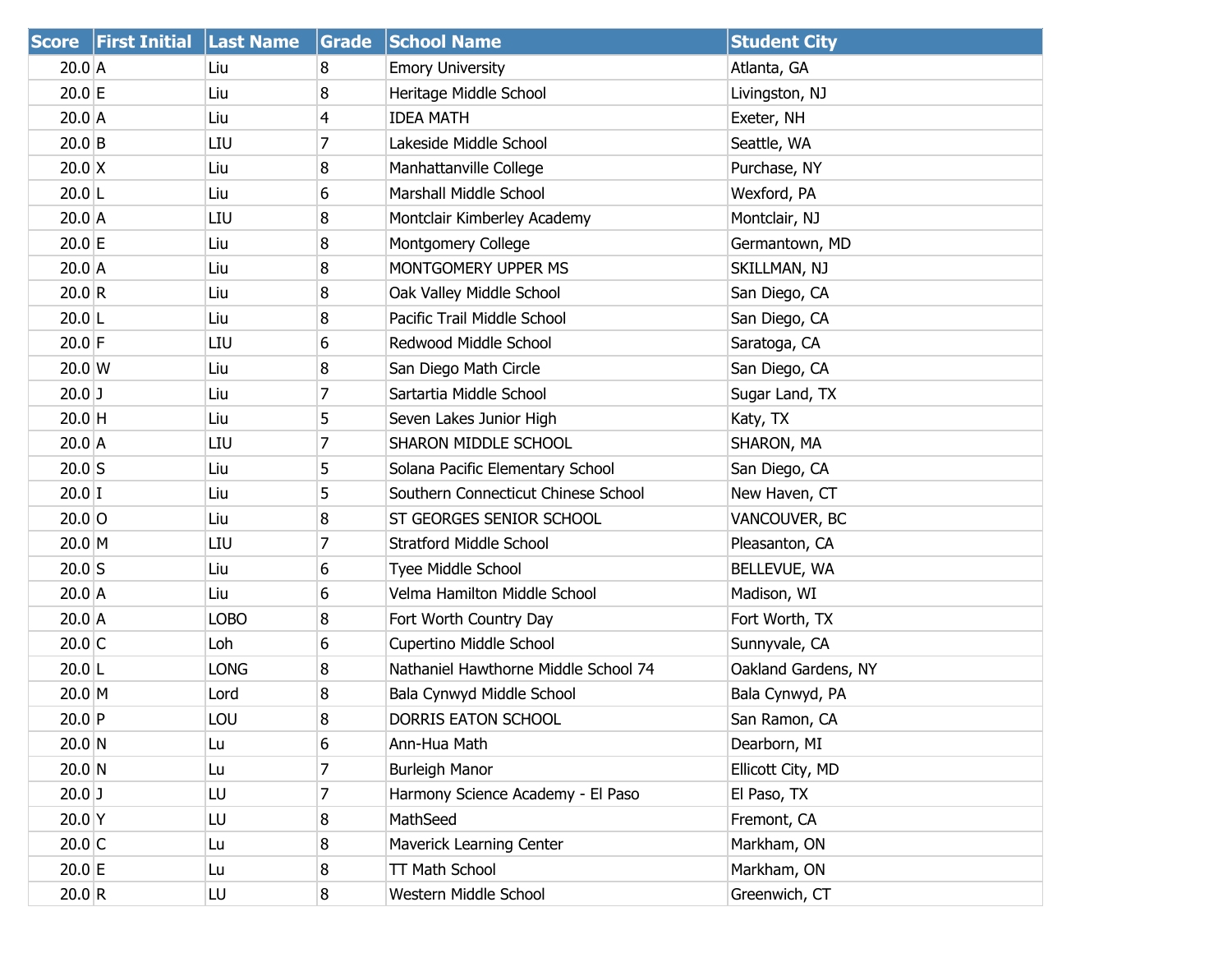| <b>Score</b>     | <b>First Initial</b> | <b>Last Name</b>  | Grade          | <b>School Name</b>                              | <b>Student City</b> |
|------------------|----------------------|-------------------|----------------|-------------------------------------------------|---------------------|
| $20.0$ M         |                      | LU                | 8              | <b>Westminster Schools of Atlanta</b>           | Atlanta, GA         |
| $20.0$ A         |                      | <b>LUO</b>        | 8              | Cross Timbers Middle School                     | Grapevine, TX       |
| $20.0$ C         |                      | Luo               | 8              | Heritage Middle School                          | Livingston, NJ      |
| $20.0$ A         |                      | Luo               | 7              | Kennedy Middle                                  | Cupertino, CA       |
| 20.0 e           |                      | luo               | 6              | University of Alberta                           | Edmonton, AB        |
| $20.0$ M         |                      | Luo               | 7              | University of Minnesota - Twin Cities           | Minneapolis, MN     |
| 20.0 W           |                      | Luo               | 6              | <b>Yu's Elite Education</b>                     | Raritan, NJ         |
| $20.0$ J         |                      | Ma                | 8              | Cooper Middle School                            | Mclean, VA          |
| $20.0$ A         |                      | MA                | 8              | Hunter College High School                      | New York, NY        |
| 20.0 E           |                      | <b>MAA</b>        | 7              | Frank S. Greene Middle School                   | Palo Alto, CA       |
| 20.0 R           |                      | <b>MAC</b>        | $\overline{7}$ | Mulgrave School                                 | West Vancouver, BC  |
| $20.0$ A         |                      | Madhavan          | 7              | Competitive Kids STEM Projects                  | Brampton, ON        |
| 20.0 R           |                      | <b>MALHOTRA</b>   | 8              | NYC Lab Middle School for Collaborative Studies | New York, NY        |
| $20.0$ A         |                      | <b>MALLICK</b>    | 6              | Harker School-Middle School Campus              | San Jose, CA        |
| $20.0$ D         |                      | <b>MALLICK</b>    | 8              | Moreland Middle School                          | SAN JOSE, CA        |
| $20.0$ V         |                      | <b>Mallick</b>    | 4              | Random Math Inc.                                | Cupertino, CA       |
| $20.0$ A         |                      | Malyavanatha<br>m | 6              | Sunshine Elite                                  | Portland, OR        |
| $20.0$ S         |                      | Mandadi           | 8              | Redmond Middle School                           | Redmond, WA         |
| $20.0$ S         |                      | <b>MANDAL</b>     | 8              | harvest park middle school                      | pleasanton, CA      |
| $20.0$ T         |                      | Manigandan        | 8              | Russian School of Math                          | Irvine, CA          |
| $20.0$ Z         |                      | <b>MANN</b>       | 8              | Prescott Elementary                             | chicago, IL         |
| $20.0$ V         |                      | <b>MANNEM</b>     | 8              | <b>BASIS San Antonio Shavano</b>                | San Antonio, TX     |
| $20.0$ A         |                      | Mansingh          | 8              | Russian School of Mathematics                   | Newton, MA          |
| 20.0 P           |                      | <b>MAO</b>        | $\overline{7}$ | Boulan Park Middle School                       | Troy, MI            |
| $20.0 \text{ W}$ |                      | <b>MAO</b>        | 8              | The Bement School                               | Deerfield, MA       |
| 20.0 W           |                      | Markvenas         | 7              | RSM-Metrowest                                   | Framingham, MA      |
| $20.0$ M         |                      | <b>MARTELLO</b>   | 8              | Greens Farms Academy                            | Westport, CT        |
| $20.0$ S         |                      | <b>MASADA</b>     | 8              | Sierra Canyon School                            | Chatsworth, CA      |
| $20.0$ J         |                      | Massery           | 8              | Longfellow Middle School                        | Falls Church, VA    |
| 20.0 A           |                      | MASUZAWA          | $\overline{7}$ | Sierra Canyon School                            | Chatsworth, CA      |
| $20.0$ N         |                      | McLean            | $\overline{7}$ | Episcopal School of Baton Rouge                 | Baton Rouge, LA     |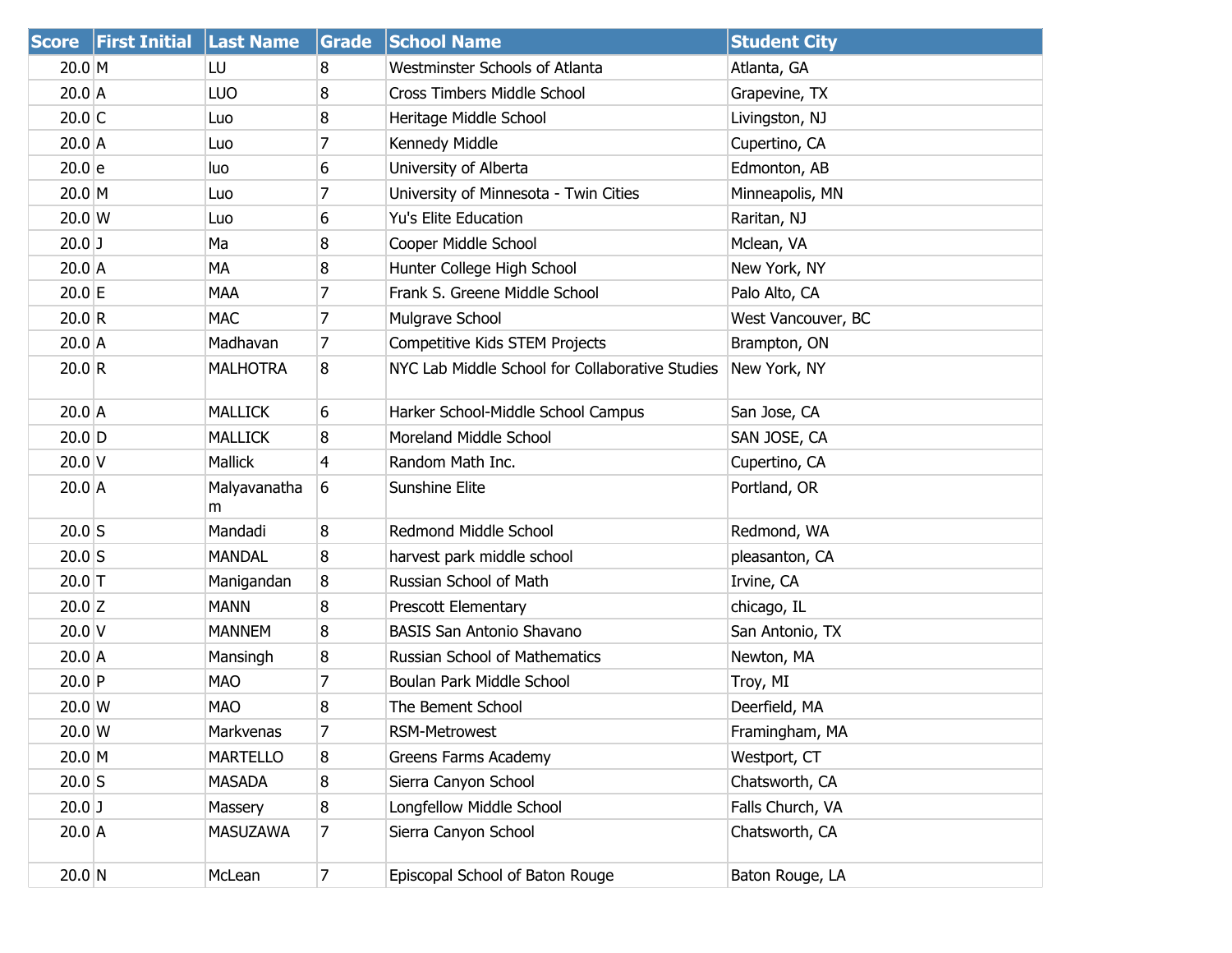|                   | Score First Initial Last Name |                  | Grade          | <b>School Name</b>                    | <b>Student City</b> |
|-------------------|-------------------------------|------------------|----------------|---------------------------------------|---------------------|
| $20.0$ S          |                               | <b>MIDUTHURI</b> | 5.             | <b>Helios School</b>                  | Sunnyvale, CA       |
| $20.0$ S          |                               | <b>MIDUTHURI</b> | 5              | <b>Helios School</b>                  | Sunnyvale, CA       |
| $20.0$ T          |                               | <b>MIN</b>       | $\overline{7}$ | <b>Ultimate Education</b>             | Richmond, BC        |
| 20.0 <sub>G</sub> |                               | Mirgorodskiy     | 8              | <b>Russian School of Mathematics</b>  | Newton, MA          |
| $20.0$ Y          |                               | <b>MOHANT</b>    | 8              | Rolling Hills Middle School           | Los Gatos, CA       |
| 20.0 R            |                               | <b>MOLLETI</b>   | 8              | <b>Timberline Middle School</b>       | Redmond, WA         |
| $20.0$ J          |                               | <b>MOON</b>      | 8              | Tenafly Middle School                 | Tenafly, NJ         |
| $20.0$ A          |                               | <b>MOORCHING</b> | 8              | Pilgrim Park                          | Elm Grove, WI       |
| $20.0$ T          |                               | Moseley          | 7              | <b>Beaumont Middle School</b>         | Lexington, KY       |
| $20.0$ D          |                               | Motwani          | 8              | Areteem Institute                     | Lake Forest, CA     |
| $20.0$ E          |                               | Mu               | 8              | Bowditch                              | Foster City, CA     |
| $20.0$ E          |                               | MUI              | 7              | Valley Christian Junior High          | San Jose, CA        |
| $20.0$ A          |                               | Nadelson         | 7              | Pace University                       | Pleasantville, NY   |
| $20.0$ D          |                               | <b>NAGARAJAN</b> | 7              | Paragon Science Academy               | Chandler, AZ        |
| 20.0 R            |                               | Narayana         | 8              | Rocky Run Middle School               | Chantilly, VA       |
| $20.0$ S          |                               | NG               | 7              | Acera School                          | Winchester, MA      |
| $20.0$ A          |                               | ΝG               | 8              | DORRIS EATON SCHOOL                   | San Ramon, CA       |
| $20.0$ D          |                               | <b>NGUYEN</b>    | 8              | Beacon park                           | irvine, CA          |
| $20.0$ B          |                               | NI               | 4              | AoPS Academy Lexington                | Waltham, MA         |
| $20.0$ Y          |                               | Ni               | 8              | Eastside Preparatory School           | Kirkland, WA        |
| $20.0$ Z          |                               | Ni               | 8              | <b>FUSS</b>                           | Fremont, CA         |
| $20.0$ C          |                               | <b>Ning</b>      | 8              | <b>Great Neck South Middle School</b> | Great Neck, NY      |
| $20.0$ P          |                               | Norberg          | 7              | <b>Tessellations School</b>           | Cupertino, CA       |
| $20.0$ A          |                               | <b>OKYAR</b>     | 8              | Harker School-Middle School Campus    | San Jose, CA        |
| $20.0$ K          |                               | Orlova           | 8              | <b>Congressional School</b>           | Falls Church, VA    |
| $20.0$ S          |                               | Ou               | 6              | <b>Blacksburg Chinese School</b>      | Blacksburg, VA      |
| $20.0$ S          |                               | OU               | 8              | Harker School-Middle School Campus    | San Jose, CA        |
| $20.0$ L          |                               | Owara            | 7              | Sunnyvale                             | Sunnyvale, CA       |
| $20.0$ A          |                               | Padarthi         | 6              | AoPS Academy                          | Frisco, TX          |
| $20.0$ A          |                               | Padhy            | 8              | AoPS Academy                          | Frisco, TX          |
| $20.0$ G          |                               | PAIMAGAM         | 7              | <b>Community House Middle School</b>  | Charlotte, NC       |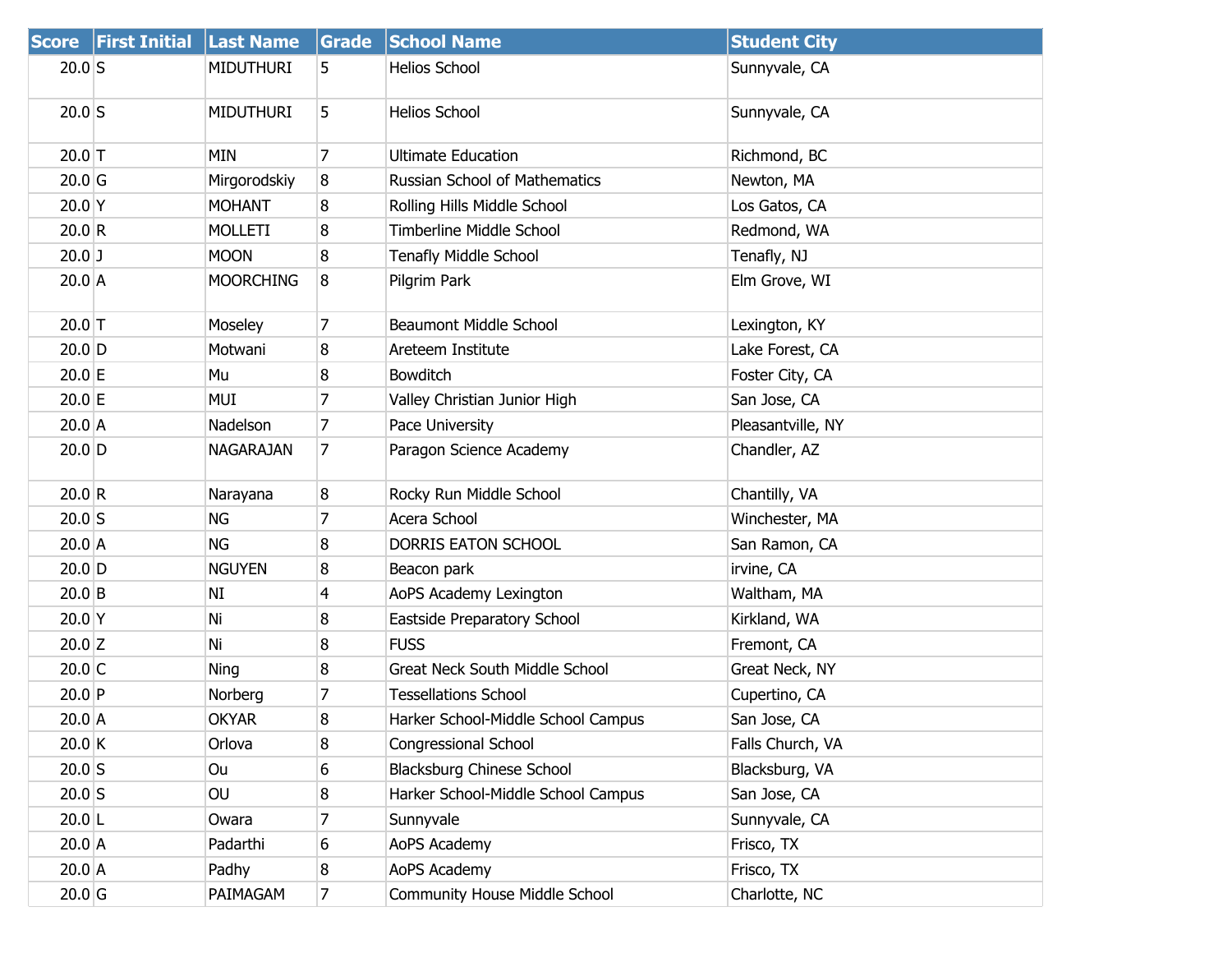|             | Score First Initial Last Name |                 | Grade          | <b>School Name</b>                  | <b>Student City</b>  |
|-------------|-------------------------------|-----------------|----------------|-------------------------------------|----------------------|
| 20.0 A      |                               | Paliwal         | 7              | Millburn Middle School              | Millburn, NJ         |
| $20.0$ P    |                               | PALIWAL         | $\overline{7}$ | <b>RSM</b>                          | San Jose, CA         |
| $20.0$ A    |                               | Pallod          | 8              | Kutztown University                 | Kutztown, PA         |
| $20.0$ B    |                               | Palmer          | 8              | Chenery Middle School               | Belmont, MA          |
| $20.0$ E    |                               | PAN             | 8              | Redwood Middle School               | Saratoga, CA         |
| $20.0$ T    |                               | Pan             | 8              | RSM-Lexington                       | Lexington, MA        |
| 20.0 R      |                               | Pan             | 8              | ST GEORGES SENIOR SCHOOL            | VANCOUVER, BC        |
| $20.0$ C    |                               | Pan             | 7              | <b>UT Dallas</b>                    | Richardson, TX       |
| $20.0$ D    |                               | Park            | 7              | Cooper Middle School                | Mclean, VA           |
| $20.0$ C    |                               | Park            | 8              | New York Math Circle                | New York, NY         |
| $20.0$ A    |                               | Park            | 8              | Orange County Math Circle           | Santa Ana, CA        |
| $20.0$ H    |                               | Park            | 8              | San Diego Math Circle               | San Diego, CA        |
| $20.0$ K    |                               | <b>PARK</b>     | 8              | Sycamore School                     | Indianapolis, IN     |
| $20.0$ E    |                               | <b>PARK</b>     | 4              | The Nueva School                    | San Mateo, CA        |
| $20.0$ E    |                               | <b>PARK</b>     | $\overline{4}$ | The Nueva School                    | San Mateo, CA        |
| 20.0 N      |                               | Patibandla      | 8              | RAMAPO RIDGE MIDDLE SCHOOL          | MAHWAH, NJ           |
| $20.0$ A    |                               | Patil           | 8              | Dodgen Middle School                | Marietta, GA         |
| $20.0$ S    |                               | Patil           | 8              | RSM-Metrowest                       | Framingham, MA       |
| $20.0$ S    |                               | <b>PATTNAIK</b> | 7              | <b>Old Dominion University</b>      | Norfolk, VA          |
| $20.0$  L   |                               | Pavlov          | 8              | NEST+m                              | New York, NY         |
| $20.0$  L   |                               | Pei             | 6              | Robinson Middle School              | Plano, TX            |
| 20.0 R      |                               | Pelletier       | 8              | <b>WISSAHICKON MS</b>               | AMBLER, PA           |
| $20.0$ S    |                               | PENDYALA        | 7              | Stone Hill Middle School            | Ashburn, VA          |
| $20.0$ B    |                               | Peng            | 6              | ROMIG MIDDLE SCHOOL                 | ANCHORAGE, AK        |
| $20.0 \, W$ |                               | Peng            | 8              | St. Mark's Lutheran School          | Hacienda Heights, CA |
| $20.0$  L   |                               | <b>PINEDA</b>   | 8              | Challenger School- Berryessa School | San Jose, CA         |
| $20.0$ N    |                               | <b>PODDAR</b>   | $\overline{7}$ | Russian School of Mathematics       | New York, NY         |
| $20.0$ S    |                               | <b>POONDLA</b>  | 8              | New Jersey Enrichment Academy       | Short Hills, NJ      |
| $20.0$ K    |                               | <b>PRASAD</b>   | 8              | <b>Avery Coonley</b>                | Downers Grove, IL    |
| $20.0 \, M$ |                               | Pylypovych      | 7              | PRIMORIS ACADEMY                    | Westwood, NJ         |
| $20.0$ E    |                               | Qian            | 8              | <b>UT Dallas</b>                    | Richardson, TX       |
| $20.0$ A    |                               | Qian            | 8              | Velma Hamilton Middle School        | Madison, WI          |
| $20.0$ C    |                               | Qiao            | 8              | Forsyth County Schools              | Cumming, GA          |
| $20.0$ J    |                               | QIN             | $\overline{7}$ | <b>BASIS Chandler</b>               | CHANDLER, AZ         |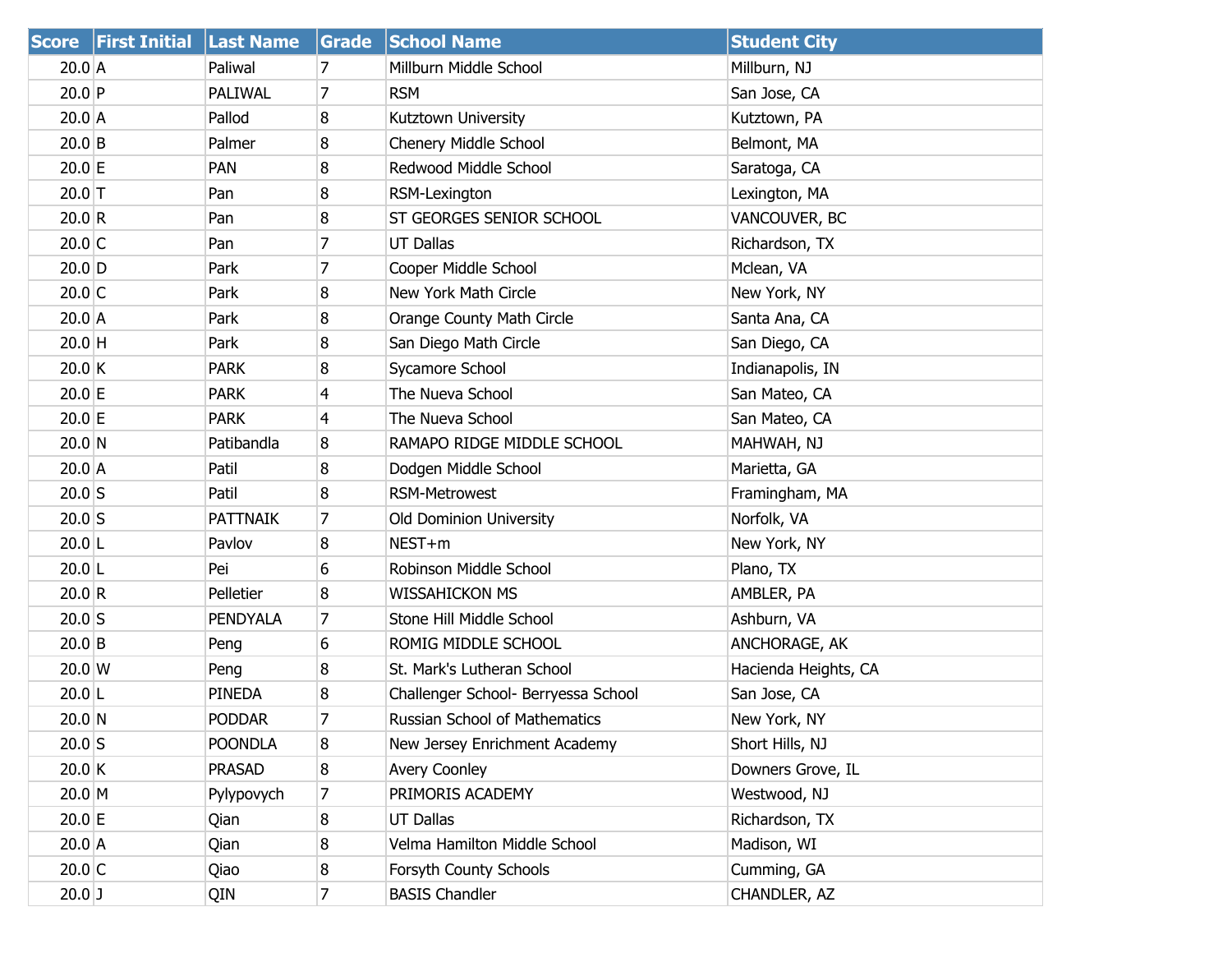|                   | Score First Initial Last Name |                         | Grade | <b>School Name</b>                      | <b>Student City</b> |
|-------------------|-------------------------------|-------------------------|-------|-----------------------------------------|---------------------|
| $20.0$ A          |                               | QIU                     | 8     | <b>BASIS Chandler</b>                   | CHANDLER, AZ        |
| $20.0$ J          |                               | QIU                     | 7     | <b>Community House Middle School</b>    | Charlotte, NC       |
| $20.0$ E          |                               | QIU                     | 8     | Hunter College High School              | New York, NY        |
| $20.0$ L          |                               | Quan                    | 7     | <b>BASIS Independent Silicon Valley</b> | San Jose, CA        |
| $20.0$ A          |                               | <b>RAJARAM</b>          | 8     | Harker School-Middle School Campus      | San Jose, CA        |
| 20.0 K            |                               | Rajesh                  | 8     | SALEM MIDDLE SCHOOL                     | APEX, NC            |
| $20.0$ S          |                               | RAJESH-<br><b>KUMAR</b> | 8     | Challenger School- Berryessa School     | San Jose, CA        |
| 20.0 P            |                               | Rama                    | 8     | Kennedy Middle                          | Cupertino, CA       |
| $20.0$ V          |                               | Ramachandrul<br>a       | 8     | Wisconsin Hills Middle School           | Brookfield, WI      |
| $20.0$ A          |                               | Raman                   | 5     | <b>Russian School of Mathematics</b>    | Newton, MA          |
| 20.0 R            |                               | Ranjan                  | 8     | Dodgen Middle School                    | Marietta, GA        |
| $20.0$ N          |                               | Rao                     | 7     | Random Math Inc.                        | Cupertino, CA       |
| 20.0 R            |                               | <b>RAPARLA</b>          | 7     | Adams Junior High                       | Fulshear, TX        |
| 20.0 A            |                               | Rawal                   | 8     | Orange County Math Circle               | Santa Ana, CA       |
| $20.0$ A          |                               | Ray                     | 7     | <b>Rutgers University</b>               | Piscataway, NJ      |
| 20.0 <sub>G</sub> |                               | <b>REDWINE</b>          | 6     | AoPS Academy Lexington                  | Waltham, MA         |
| $20.0$ C          |                               | Ren                     | 8     | Foothill Country Day School             | CLAREMONT, CA       |
| 20.0 K            |                               | <b>REVENKO</b>          | 7     | Pacific Ridge School                    | Carlsbad, CA        |
| $20.0$ J          |                               | Rogers                  | 8     | Madison Middle School                   | Madison, MS         |
| $20.0$ P          |                               | Rohatgi                 | 7     | Agoura Math Circle                      | Agoura Hills, CA    |
| 20.0 R            |                               | Rohit                   | 8     | American Heritage School                | Delray Beach, FL    |
| $20.0$ M          |                               | Rombakh                 | 8     | Stratford Middle School San Jose        | San Jose, CA        |
| 20.0 P            |                               | <b>ROPER</b>            | 8     | Meadowbrook School                      | Weston, MA          |
| $20.0$ B          |                               | Rosenfeld               | 7     | <b>WESTON MS</b>                        | <b>WESTON, MA</b>   |
| $20.0$ I          |                               | <b>ROUT</b>             | 8     | Peterson Middle School                  | Sunnyvale, CA       |
| $20.0$ J          |                               | Ryou                    | 8     | AlphaStar Academy                       | Santa Clara, CA     |
| 20.0 A            |                               | Sabnani                 | 7     | Head-Royce School                       | OAKLAND, CA         |
| $20.0$ A          |                               | Saha                    | 7     | Chippewa Middle School                  | Shoreview, MN       |
| $20.0$ V          |                               | Samant                  | 7     | University of California, Irvine        | Irvine, CA          |
| $20.0$ S          |                               | SAMI                    | 8     | Northwest Junior High                   | Coralville, IA      |
| $20.0$ J          |                               | Satrawada               | 8     | Lawson middle school                    | cupertino, CA       |
| $20.0$ S          |                               | <b>SEELLA</b>           | 8     | River Trail Middle School               | Johns Creek, GA     |
| $20.0$ C          |                               | Sempier                 | 8     | WILLIAM ALLEN MS                        | MOORESTOWN, NJ      |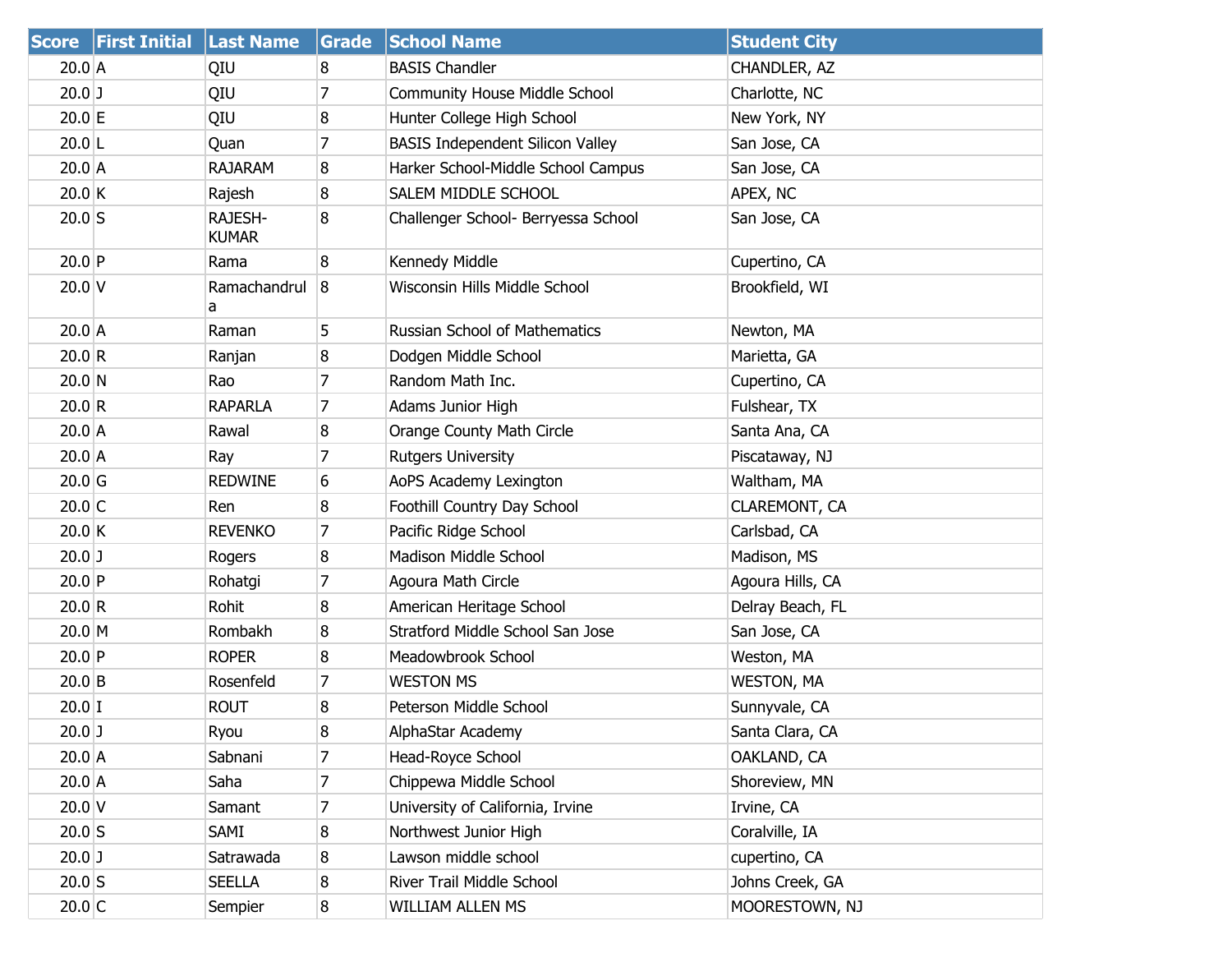| <b>Score</b> | <b>First Initial</b> | <b>Last Name</b> | <b>Grade</b>   | <b>School Name</b>                              | <b>Student City</b>        |
|--------------|----------------------|------------------|----------------|-------------------------------------------------|----------------------------|
| $20.0$ T     |                      | Sengupta         | 7              | William Hopkins Junior High School              | FREMONT, CA                |
| $20.0$ S     |                      | Shah             | $\overline{7}$ | PRIMORIS ACADEMY                                | Westwood, NJ               |
| $20.0$ G     |                      | Shao             | 7              | Jane Addams Middle School                       | Seattle, WA                |
| $20.0$ A     |                      | <b>SHE</b>       | 8              | <b>Community House Middle School</b>            | Charlotte, NC              |
| $20.0$  L    |                      | <b>SHEN</b>      | 6              | Evergreen Middle School                         | Redmond, WA                |
| $20.0$ A     |                      | <b>SHEN</b>      | 8              | Harker School-Middle School Campus              | San Jose, CA               |
| $20.0$ S     |                      | <b>SHEN</b>      | 7              | Pine View School                                | Osprey, FL                 |
| $20.0$ S     |                      | <b>SHEN</b>      | 7              | Pine View School                                | Osprey, FL                 |
| $20.0$ S     |                      | Shen             | 8              | Proof School                                    | San Francisco, CA          |
| $20.0$ A     |                      | Shen             | 8              | <b>Tyee Middle School</b>                       | BELLEVUE, WA               |
| $20.0$ D     |                      | <b>SHETTY</b>    | 8              | Stone Hill Middle School                        | Ashburn, VA                |
| 20.0 M       |                      | Shi              | 8              | Calkins Road Middle School                      | Pittsford, NY              |
| $20.0$ A     |                      | Shin             | 7              | Cupertino Middle School                         | Sunnyvale, CA              |
| 20.0 M       |                      | Shu              | 6              | SpringLight Education Institute                 | Cupertino, CA              |
| $20.0$ S     |                      | <b>SINGH</b>     | 8              | <b>BASIS Chandler</b>                           | CHANDLER, AZ               |
| $20.0$ Y     |                      | Singh            | 8              | Lawson middle school                            | cupertino, CA              |
| $20.0$ S     |                      | <b>SINGH</b>     | 5              | Pace University                                 | Pleasantville, NY          |
| $20.0$ A     |                      | Singh            | 8              | RAMAPO RIDGE MIDDLE SCHOOL                      | MAHWAH, NJ                 |
| $20.0$ D     |                      | Singh            | 8              | Yu's Elite Education                            | Raritan, NJ                |
| 20.0 N       |                      | Sinha            | 8              | <b>FUSS</b>                                     | Fremont, CA                |
| $20.0$ C     |                      | Smith            | 8              | Arroyo Vista Middle School                      | Rancho Santa Margarita, CA |
| 20.0 K       |                      | <b>SOEMARDJO</b> | 8              | NYC Lab Middle School for Collaborative Studies | New York, NY               |
| $20.0$ A     |                      | Somani           | 5              | AoPS Academy - Santa Clara                      | Santa Clara, CA            |
| 20.0 N       |                      | Song             | 6              | Cupertino Middle School                         | Sunnyvale, CA              |
| $20.0$ M     |                      | Song             | 7              | DAVIDSON ACADEMY OF NEVADA                      | RENO, NV                   |
| $20.0$ J     |                      | Song             | 8              | The Masters Prep                                | Cresskill, NJ              |
| $20.0$ B     |                      | <b>SOUNG</b>     | 8              | Benjamin Franklin MS                            | Ridgewood, NJ              |
| $20.0$ C     |                      | Sperry           | 8              | Warren Middle School                            | WARREN, NJ                 |
| 20.0 R       |                      | Srivastava       | 5              | Archimedes School                               | REDMOND, WA                |
| $20.0$ I     |                      | Stein            | 8              | Science Academy STEM Magnet                     | North Hollywood, CA        |
| 20.0 A       |                      | Su               | 8              | Burlingame Intermediate School                  | Burlingame, CA             |
| $20.0 \, X$  |                      | Su               | 8              | St. John's Academy                              | Vancouver, BC              |
| $20.0$ G     |                      | <b>SUDHITH</b>   | 6              | Harker School-Middle School Campus              | San Jose, CA               |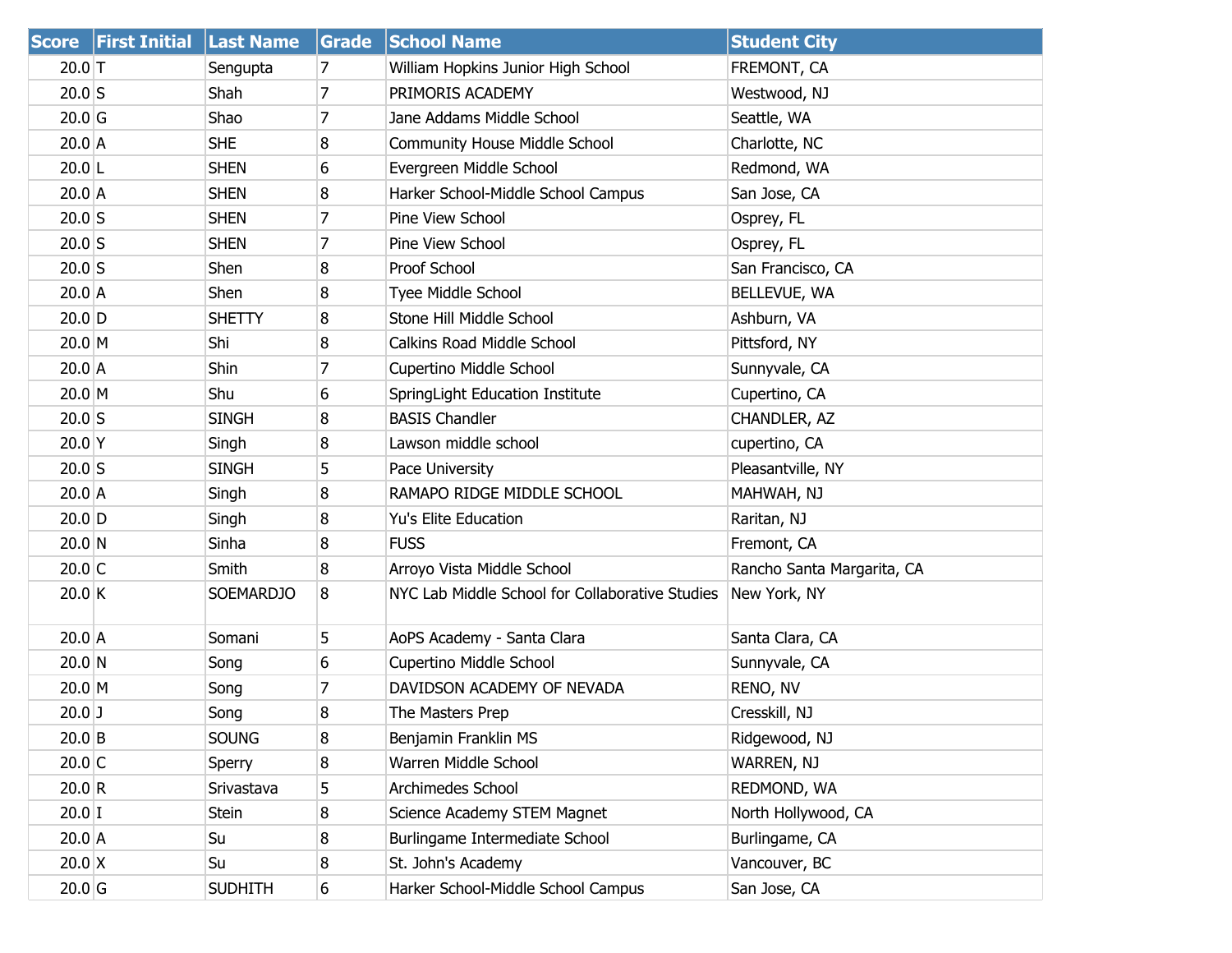|          | Score First Initial Last Name |                   | Grade          | <b>School Name</b>                    | <b>Student City</b> |
|----------|-------------------------------|-------------------|----------------|---------------------------------------|---------------------|
| 20.0 K   |                               | Suen              | 4              | Think Academy                         | San Jose, CA        |
| 20.0 A   |                               | Sukla             | 7              | Monroe Township Middle School         | Monroe, NJ          |
| 20.0 R   |                               | Sun               | 8              | Carmel Valley middle school           | San diego, CA       |
| 20.0 R   |                               | Sun               | 8              | Detroit Country Day Middle School     | Beverly Hills, MI   |
| 20.0 R   |                               | <b>SUN</b>        | 8              | Odle middle school                    | Bellevue, WA        |
| $20.0$ L |                               | <b>SUN</b>        | 7              | Pilgrim Park                          | Elm Grove, WI       |
| $20.0$ C |                               | Sun               | 7              | <b>UT Dallas</b>                      | Richardson, TX      |
| 20.0 R   |                               | <b>SUNDARESAN</b> | 8              | Harker School-Middle School Campus    | San Jose, CA        |
| $20.0$ D |                               | Suntheresen       | 8              | <b>KAMIAKIN MIDDLE</b>                | KIRKLAND, WA        |
| $20.0$ S |                               | <b>SURIBHOTLA</b> | 8              | Shadow Ridge Middle School            | Flower Mound, TX    |
| $20.0$ C |                               | <b>SUTTERLIN</b>  | $\overline{7}$ | HAMPTON MIDDLE SCHOOL                 | ALLISON PARK, PA    |
| $20.0$ J |                               | Tai               | 8              | Spring Branch Academic Institute SC   | Houston, TX         |
| $20.0$ S |                               | Takahashi         | 8              | Brooklyn School of Inquiry            | Brooklyn, NY        |
| $20.0$ S |                               | Talasila          | 8              | AoPS Academy                          | Frisco, TX          |
| $20.0$ N |                               | Talla             | 8              | Manhattanville College                | Purchase, NY        |
| $20.0$ V |                               | TAN               | 8              | <b>Brearley School</b>                | New York, NY        |
| 20.0 Y   |                               | <b>TAN</b>        | 8              | Farragut Middle School                | Knoxville, TN       |
| 20.0 K   |                               | Tang              | 8              | Head-Royce School                     | OAKLAND, CA         |
| $20.0$ C |                               | Tang              | 8              | Hualong Education                     | Laguna Beach, CA    |
| $20.0$ Y |                               | TANG              | 6              | Ingomar Middle School                 | Pittsburgh, PA      |
| $20.0$ A |                               | Tang              | 8              | Joaquin Miller middle school          | san jose, CA        |
| $20.0$ D |                               | Tang              | 7              | Joaquin Miller middle school          | san jose, CA        |
| $20.0$ Y |                               | Tang              | 6              | Ladue Middle School                   | Saint Louis, MO     |
| $20.0$ A |                               | Tang              | 8              | Luther Jackson Middle School          | Falls Church, VA    |
| $20.0$ A |                               | Tang              | 8              | <b>OLENTANGY Orange Middle School</b> | Lewis Center, OH    |
| 20.0 E   |                               | Tauro             | 8              | Cranbury School                       | Cranbury, NJ        |
| $20.0$ B |                               | Taylor            | 8              | Tierra Linda Middle School            | San Carlos, CA      |
| $20.0$ A |                               | Teffer            | 8              | University of Texas at Austin         | Austin, TX          |
| $20.0$ A |                               | <b>TONG</b>       | 6              | Morning Star Institute                | Irvine, CA          |
| 20.0 A   |                               | Tong              | 6              | Rice Middle School                    | PLANO, TX           |
| $20.0$ J |                               | Tong              | 8              | Tyee Middle School                    | BELLEVUE, WA        |
| 20.0 K   |                               | <b>TORPEY</b>     | 7              | Hunter College High School            | New York, NY        |
| $20.0$ S |                               | <b>TRAN</b>       | 8              | Odle middle school                    | Bellevue, WA        |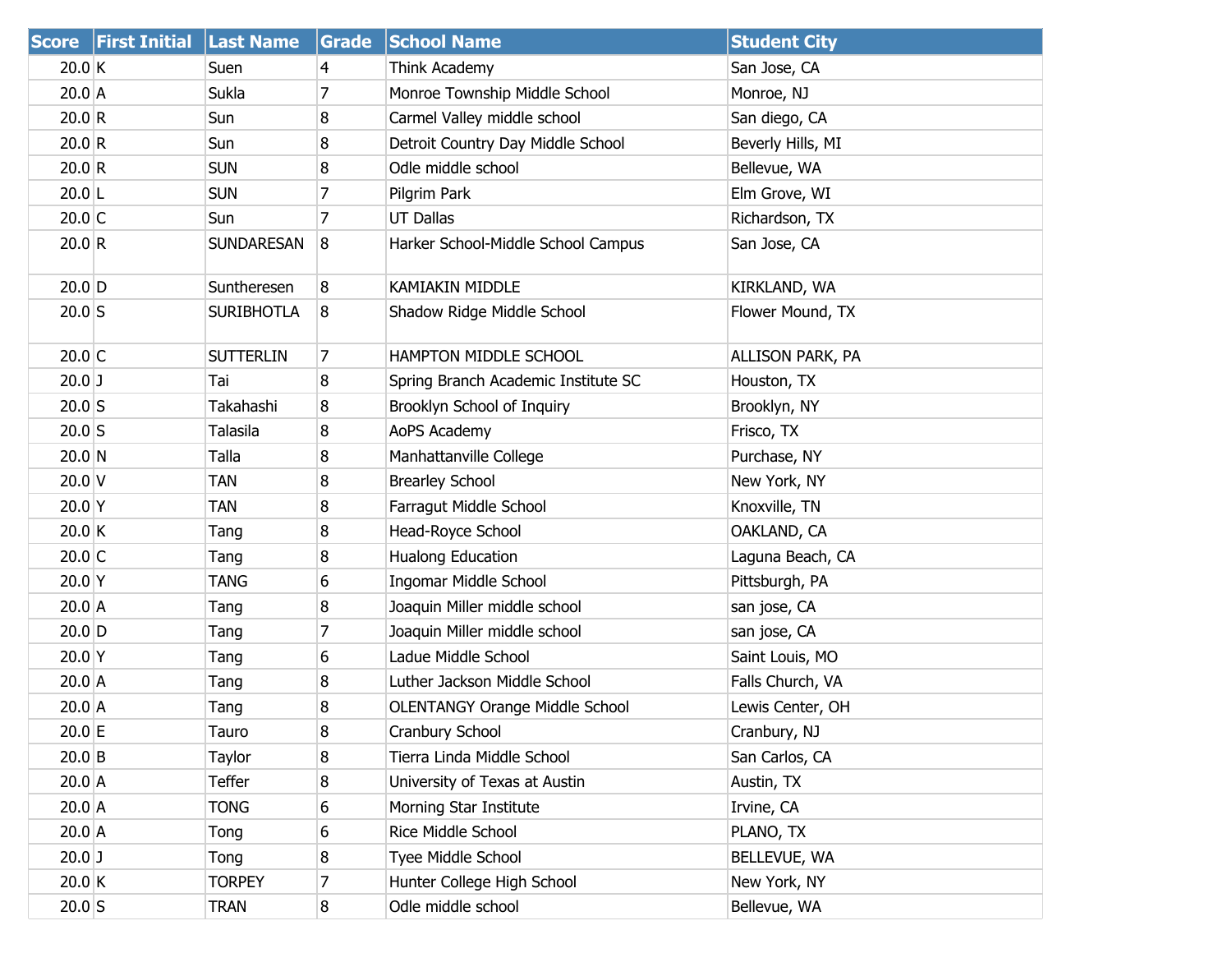| <b>Score</b> | <b>First Initial</b> | <b>Last Name</b>   | Grade          | <b>School Name</b>                       | <b>Student City</b>     |
|--------------|----------------------|--------------------|----------------|------------------------------------------|-------------------------|
| 20.0 R       |                      | Trent              | 8              | Longfellow Middle School                 | Falls Church, VA        |
| $20.0$ N     |                      | <b>TROKENHEIM</b>  | 6              | South Orange Middle School               | South Orange, NJ        |
| $20.0$ A     |                      | <b>TSAI</b>        | $\overline{7}$ | Buckingham Browne and Nichols School     | Cambridge, MA           |
| $20.0$ J     |                      | <b>TSUEI</b>       | 8              | Chaparral Middle School                  | Diamond Bar, CA         |
| $20.0$ E     |                      | Tu                 | 8              | Fun Learning Place                       | Acton, MA               |
| $20.0$ V     |                      | Uppalapati         | 8              | Monroe Township Middle School            | Monroe, NJ              |
| 20.0 R       |                      | <b>VAKIL</b>       | 8              | Odle middle school                       | Bellevue, WA            |
| $20.0$ V     |                      | Valluri            | 7              | Kennedy Middle                           | Cupertino, CA           |
| $20.0$ V     |                      | Varada             | 7              | Russian School of Math                   | Irvine, CA              |
| $20.0$ V     |                      | VENKATARAMA 8<br>N |                | Chapin School                            | Princeton, NJ           |
| 20.0 R       |                      | Verma              | 8              | Oak Valley Middle School                 | San Diego, CA           |
| $20.0$ A     |                      | <b>VIRA</b>        | 8              | Geffen Academy at UCLA                   | Los Angeles, CA         |
| 20.0 R       |                      | <b>WAKELY</b>      | 8              | Westminster Schools of Atlanta           | Atlanta, GA             |
| $20.0$ J     |                      | <b>WAN</b>         | 8              | Challenger School- Berryessa School      | San Jose, CA            |
| $20.0$ J     |                      | <b>WANG</b>        | 4              | Art of Problem Solving Academy Princeton | Princeton, NJ           |
| $20.0$ E     |                      | Wang               | 7              | <b>BASIS Independent Silicon Valley</b>  | San Jose, CA            |
| $20.0$ C     |                      | <b>WANG</b>        | 7              | Bridgewater-Raritan Middle School        | Bridgewater, NJ         |
| $20.0$ Z     |                      | Wang               | 8              | Calkins Road Middle School               | Pittsford, NY           |
| $20.0$ E     |                      | Wang               | 7              | <b>EAST LYME MS</b>                      | NIANTIC, CT             |
| $20.0$ D     |                      | Wang               | 7              | Edwardsville High School                 | Edwardsville, IL        |
| $20.0$ L     |                      | <b>WANG</b>        | 8              | Ellen Fletcher MS                        | palo alto, CA           |
| $20.0$ A     |                      | <b>WANG</b>        | 8              | Fallen Middle School                     | Dublin, CA              |
| $20.0$ J     |                      | <b>WANG</b>        | 6              | Harker School-Middle School Campus       | San Jose, CA            |
| 20.0 R       |                      | <b>WANG</b>        | 7              | J. Michael Lunsford                      | Chantilly, VA           |
| $20.0$ B     |                      | Wang               | 5              | Medina Elementary School                 | Medina, WA              |
| 20.0 R       |                      | WANG               | 7              | Montreal Confucius School                | Dollard-des-Ormeaux, QC |
| $20.0$ A     |                      | <b>WANG</b>        | 7              | Northern Nevada Math Club                | Sparks, NV              |
| $20.0$ B     |                      | Wang               | 8              | Orange County Math Circle                | Santa Ana, CA           |
| $20.0$ J     |                      | Wang               | 6              | Orange County Math Circle                | Santa Ana, CA           |
| $20.0$ V     |                      | Wang               | 4              | Random Math Inc.                         | Cupertino, CA           |
| $20.0$ J     |                      | Wang               | 8              | Redmond Middle School                    | Redmond, WA             |
| $20.0$ Z     |                      | WANG               | 8              | RJ Fisher Middle School                  | Los Gatos, CA           |
| $20.0$ A     |                      | Wang               | 8              | Rootofmath Academy                       | Surrey, BC              |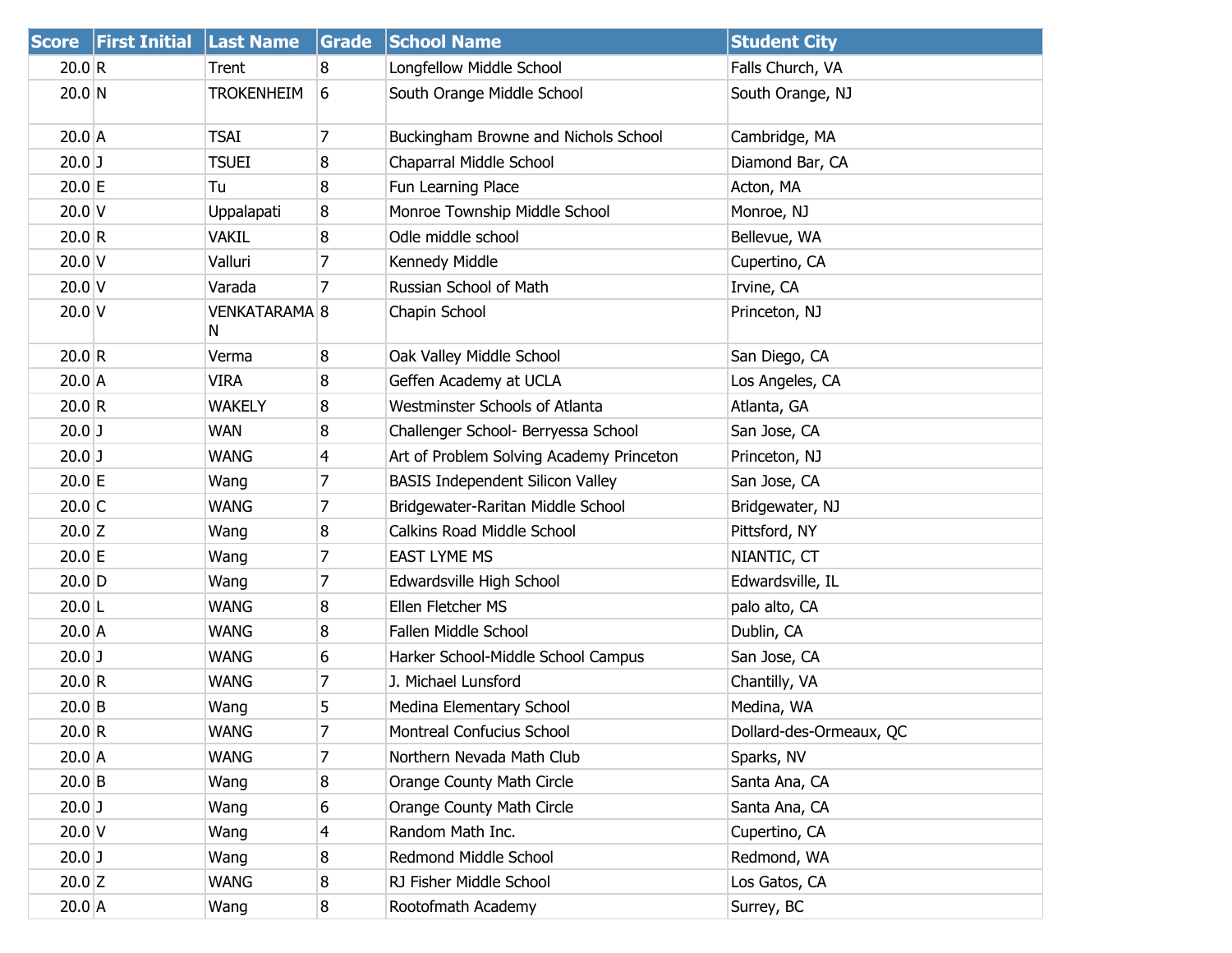| <b>Score</b>     | <b>First Initial Last Name</b> |             | Grade          | <b>School Name</b>                    | <b>Student City</b>   |
|------------------|--------------------------------|-------------|----------------|---------------------------------------|-----------------------|
| 20.0 P           |                                | <b>WANG</b> | 6              | <b>STOLLER MS</b>                     | PORTLAND, OR          |
| $20.0$ H         |                                | Wang        | 8              | Sycamore Junior High                  | Cincinnati, OH        |
| $20.0$ E         |                                | Wang        | 8              | Takoma Park Middle School             | Silver Spring, MD     |
| $20.0$ J         |                                | Wang        | 4              | Think Academy                         | San Jose, CA          |
| $20.0$ N         |                                | Wang        | 7              | Think Academy                         | San Jose, CA          |
| $20.0$ T         |                                | Wang        | 8              | Toronto Harvard Intl Academy          | Toronto, ON           |
| $20.0$ J         |                                | Wang        | 8              | TREDYFFRIN-EASTTOWN MIDDLE SCH        | BERWYN, PA            |
| $20.0$ Z         |                                | Wang        | 5              | University of Minnesota - Twin Cities | Minneapolis, MN       |
| $20.0$ A         |                                | Wang        | 8              | University of Toronto Schools         | Toronto, ON           |
| $20.0$ L         |                                | Wang        | 8              | <b>UT Dallas</b>                      | Richardson, TX        |
| $20.0$ J         |                                | Wang        | 8              | Victoria International College        | North York, ON        |
| 20.0 R           |                                | <b>WANG</b> | 8              | Whitney M Young Magnet High School    | Chicago, IL           |
| $20.0$ A         |                                | Wang        | 4              | Youth Development Resource Center     | Diamond Bar, CA       |
| $20.0$ K         |                                | Warusa      | 7              | Longfellow Middle School              | Falls Church, VA      |
| $20.0$ T         |                                | Wei         | 8              | AMC HQ                                | Washington, DC        |
| $20.0$ L         |                                | WEI         | 7              | <b>Star Teachers</b>                  | Lewes, DE             |
| $20.0$ D         |                                | Wen         | 7              | Victoria International College        | North York, ON        |
| $20.0$ J         |                                | Weng        | 6              | Forsyth County Schools                | Cumming, GA           |
| $20.0$ M         |                                | Weng        | 7              | T H Rogers School                     | Houston, TX           |
| $20.0$ S         |                                | Weng        | 7              | Victoria International College        | North York, ON        |
| $20.0$ A         |                                | Williams    | 8              | St. Bernard's School                  | New York, NY          |
| $20.0$ J         |                                | Wong        | $\overline{7}$ | Canada CVC Services                   | Surrey, BC            |
| $20.0$ L         |                                | Wood        | 7              | Avenues, The World School             | New York, NY          |
| $20.0$ L         |                                | <b>WOOD</b> | 8              | Regents School of Austin              | Austin, TX            |
| $20.0$ Z         |                                | Wu          | $\overline{7}$ | Eastside Education                    | Redmond, WA           |
| $20.0 \text{ W}$ |                                | WU          | 7              | Enlightenend learning Club            | Rancho Cucamonga, CA  |
| $20.0$ J         |                                | Wu          | $\overline{7}$ | <b>Falcon Cove Middle</b>             | Weston, FL            |
| 20.0 R           |                                | Wu          | $\overline{7}$ | FORT SETTLEMENT MS                    | <b>SUGAR LAND, TX</b> |
| $20.0$ A         |                                | Wu          | 8              | <b>IDEA MATH</b>                      | Exeter, NH            |
| $20.0$ J         |                                | Wu          | 8              | Mesa Verde Middle School              | San Diego, CA         |
| $20.0$ Z         |                                | Wu          | 6              | Rice Middle School                    | PLANO, TX             |
| $20.0$ M         |                                | Wu          | 8              | University of Chicago Lab School      | Chicago, IL           |
| $20.0$ F         |                                | Xia         | 6              | Think Academy                         | San Jose, CA          |
| $20.0$ H         |                                | Xian        | 8              | University of Toronto Schools         | Toronto, ON           |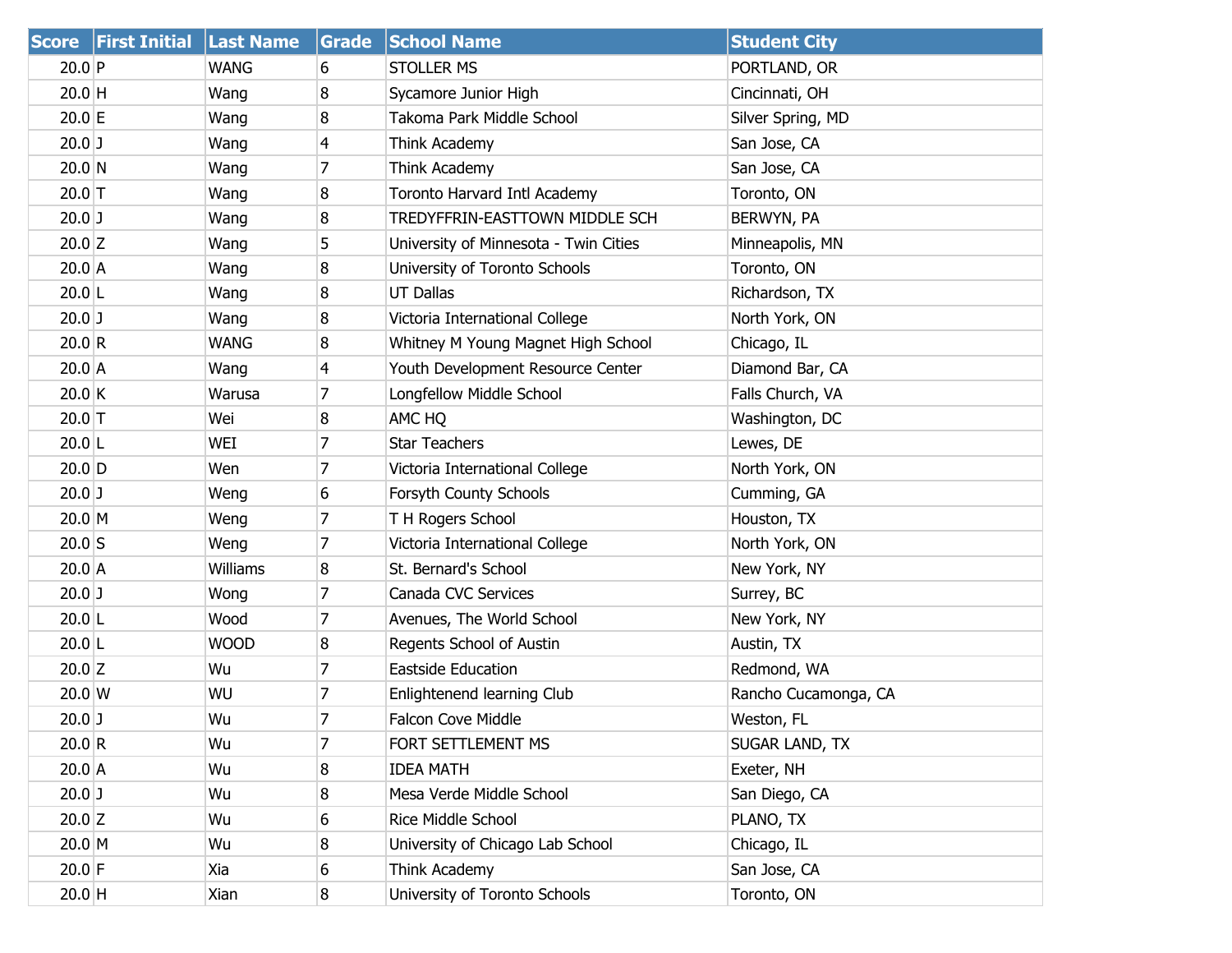|           | Score First Initial Last Name |              | Grade          | <b>School Name</b>                 | <b>Student City</b>   |
|-----------|-------------------------------|--------------|----------------|------------------------------------|-----------------------|
| 20.0 A    |                               | Xiang        | 6              | Montgomery LoneStar College        | Conroe, TX            |
| $20.0$ J  |                               | <b>XIE</b>   | 8              | Beaver Lake Middle School          | Issaquah, WA          |
| $20.0$ Z  |                               | XIE          | 8              | Eaglebrook School                  | Deerfield, MA         |
| 20.0 M    |                               | <b>XIE</b>   | 7              | Evergreen Middle School            | Redmond, WA           |
| $20.0$  L |                               | <b>XIE</b>   | 7              | Northwest Junior High              | Coralville, IA        |
| $20.0$ O  |                               | Xie          | 6              | <b>UT Dallas</b>                   | Richardson, TX        |
| $20.0$ J  |                               | Xie          | 8              | <b>Waterford School</b>            | Sandy, UT             |
| 20.0 M    |                               | <b>XING</b>  | 8              | Odle middle school                 | Bellevue, WA          |
| $20.0$ E  |                               | Xiong        | 6              | <b>UT Dallas</b>                   | Richardson, TX        |
| 20.0 A    |                               | Xiu          | 4              | Think Academy                      | San Jose, CA          |
| $20.0$ Y  |                               | XU           | 7              | BRENTWOOD MIDDLE SCHOOL            | BRENTWOOD, TN         |
| $20.0$ C  |                               | Xu           | 7              | Dr Meng Academy                    | Cincinnati, OH        |
| 20.0 E    |                               | XU           | 8              | Odle middle school                 | Bellevue, WA          |
| $20.0$ L  |                               | Xu           | 8              | Rincon Valley Middle School        | Santa Rosa, CA        |
| $20.0$ O  |                               | Xu           | 7              | Sartartia Middle School            | Sugar Land, TX        |
| $20.0$ A  |                               | Xu           | 8              | Seven Lakes Junior High            | Katy, TX              |
| $20.0$ S  |                               | XU           | 8              | St Albans School for Boys          | Washington, DC        |
| $20.0$ T  |                               | Xu           | 7              | University of Chicago Lab School   | Chicago, IL           |
| 20.0 E    |                               | Xu           | 8              | William Hopkins Junior High School | FREMONT, CA           |
| $20.0$ C  |                               | Xu           | 7              | Worcester Academy                  | Worcester, MA         |
| $20.0$ E  |                               | Xue          | 8              | Calgary Olympic Math School        | Calgary, AB           |
| $20.0$ C  |                               | Xue          | 8              | Richard Henry Dana Middle School   | Arcadia, CA           |
| $20.0$ I  |                               | <b>XUE</b>   | 7              | Sequoyah School                    | Pasadena, CA          |
| $20.0$ A  |                               | Yalamanchili | 8              | Eagle Ridge Middle School          | Ashburn, WV           |
| $20.0$ C  |                               | Yan          | 8              | Bainbridge Independent             | Bainbridge Island, WA |
| 20.0 K    |                               | Yan          | 8              | Texas A&M University               | College Station, TX   |
| $20.0$ N  |                               | Yang         | 8              | <b>Bowditch</b>                    | Foster City, CA       |
| $20.0$ M  |                               | Yang         | $\overline{7}$ | <b>Burleigh Manor</b>              | Ellicott City, MD     |
| $20.0$ H  |                               | YANG         | 8              | <b>CLAY MIDDLE SCHOOL</b>          | CARMEL, IN            |
| 20.0 E    |                               | Yang         | 7              | DISCOVERY MIDDLE SCHOOL            | MADISON, AL           |
| $20.0$ Y  |                               | YANG         | 8              | Discovery World Montessori         | diamond bar, CA       |
| $20.0$ I  |                               | Yang         | 8              | FORT SETTLEMENT MS                 | SUGAR LAND, TX        |
| $20.0$ J  |                               | YANG         | 7              | Frank S. Greene Middle School      | Palo Alto, CA         |
| $20.0$ V  |                               | YANG         | 8              | harvest park middle school         | pleasanton, CA        |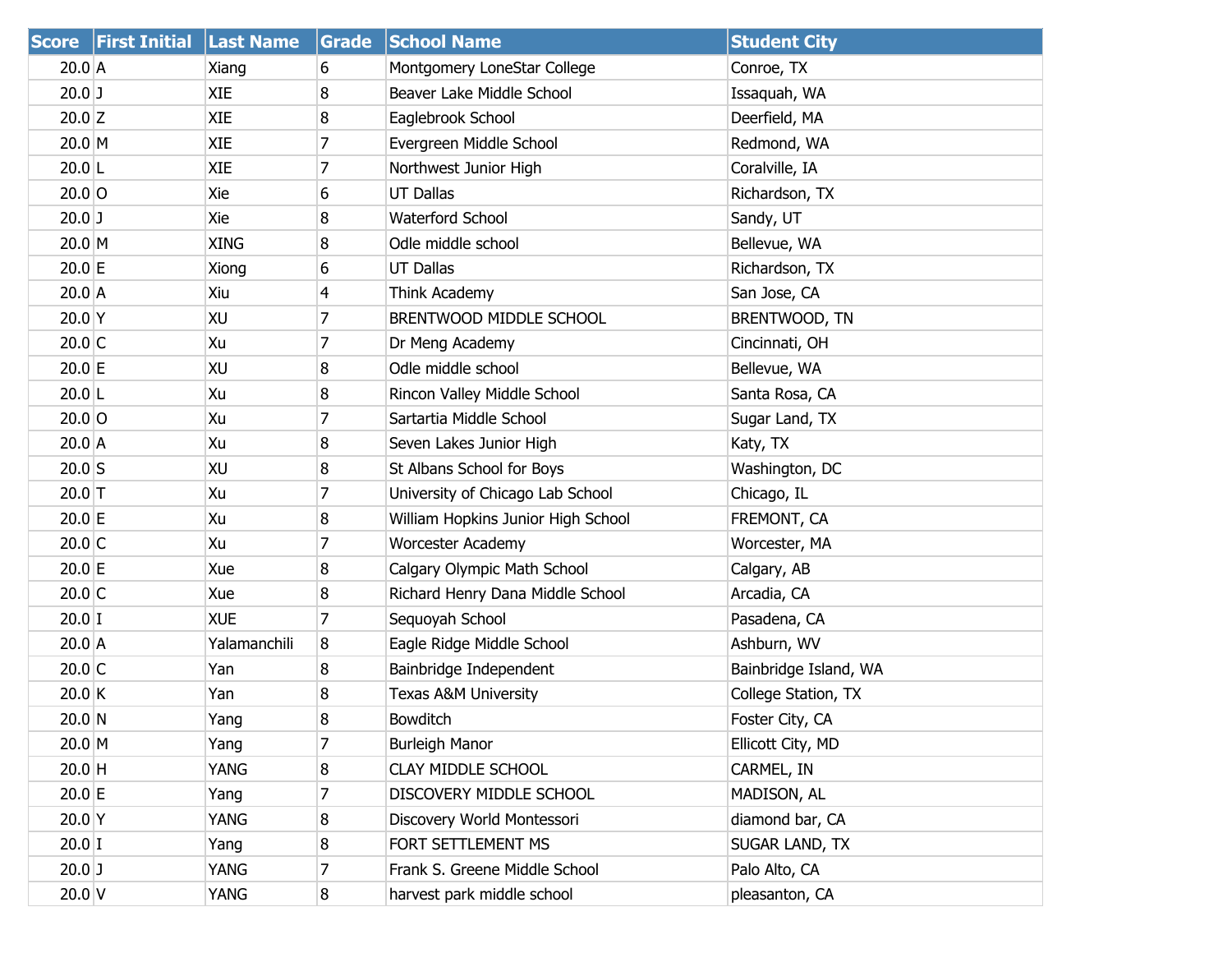|                  | Score First Initial Last Name |                | Grade | <b>School Name</b>                         | <b>Student City</b>        |
|------------------|-------------------------------|----------------|-------|--------------------------------------------|----------------------------|
| $20.0$ S         |                               | Yang           | 8     | Keenkiz                                    | Oakville, ON               |
| $20.0$ C         |                               | Yang           | 6     | Maxfield Academy                           | Whitchurch-Stouffville, ON |
| $20.0$ A         |                               | <b>YANG</b>    | 8     | North Central College                      | Naperville, IL             |
| 20.0 E           |                               | Yang           | 8     | Seven Lakes Junior High                    | Katy, TX                   |
| 20.0 M           |                               | YANG           | 8     | Stratford Middle School - Sunnyvale Raynor | Sunnyvale, CA              |
| $20.0$ H         |                               | Yang           | 8     | T H Rogers School                          | Houston, TX                |
| $20.0$ D         |                               | Yang           | 7     | Treasure Valley Math & Science Center      | Boise, ID                  |
| 20.0 a           |                               | yang           | 5     | University of Alberta                      | Edmonton, AB               |
| $20.0$ K         |                               | <b>YAO</b>     | 8     | Carnage Middle School                      | Raleigh, NC                |
| $20.0$ K         |                               | YE             | 6     | Challenger School- Berryessa School        | San Jose, CA               |
| 20.0 N           |                               | <b>YECHOOR</b> | 8     | Winchester Thurston School                 | Pittsburgh, PA             |
| $20.0$ Y         |                               | Yeh            | 8     | Science Academy STEM Magnet                | North Hollywood, CA        |
| $20.0$ D         |                               | <b>YENSON</b>  | 8     | Keys School                                | Palo Alto, CA              |
| $20.0$ V         |                               | <b>YING</b>    | 8     | <b>River Trail Middle School</b>           | Johns Creek, GA            |
| $20.0$ C         |                               | Yong           | 5     | Sperreng Middle School                     | St. Louis, MO              |
| $20.0$ S         |                               | YOU            | 8     | Scullen Middle School                      | Naperville, IL             |
| $20.0$ A         |                               | Yu             | 8     | Alpha STEM                                 | Oakton, VA                 |
| $20.0$ E         |                               | Yu             | 8     | AlphaStar Academy                          | Santa Clara, CA            |
| $20.0$ A         |                               | Yu             | 8     | Areteem Institute                          | Lake Forest, CA            |
| $20.0$ D         |                               | Yu             | 6     | Gauss Academy of Mathematical Education    | Princeton, NJ              |
| $20.0$ J         |                               | YU             | 7     | <b>Graham Middle School</b>                | Mountain View, CA          |
| $20.0$ C         |                               | YU             | 6     | Lakelands Park MS                          | Gaithersburg, MD           |
| 20.0 N           |                               | Yu             | 8     | Punahou School                             | Honolulu, HI               |
| $20.0$ J         |                               | Yu             | 4     | Think Academy                              | San Jose, CA               |
| $20.0$ C         |                               | Yu             | 8     | Tyee Middle School                         | BELLEVUE, WA               |
| $20.0$ J         |                               | YU             | 8     | Vancouver Olympiad School Inc.             | Vancouver, BC              |
| $20.0$ B         |                               | Yu             | 6     | Velma Hamilton Middle School               | Madison, WI                |
| $20.0$ C         |                               | Yuan           | 8     | Olga Radko Math Circle at UCLA             | Los Angeles, CA            |
| $20.0$ A         |                               | <b>YUE</b>     | 7     | Beckendorff Junior High                    | Katy, TX                   |
| $20.0$ D         |                               | Zangwill       | 8     | South Pasadena Middle School               | SOUTH PASADENA, CA         |
| $20.0$ B         |                               | ZASLAVSKIY     | 5     | Star Academy Boston                        | <b>WELLESLEY, MA</b>       |
| $20.0 \text{ W}$ |                               | Zelevinsky     | 5     | Russian School of Mathematics              | Newton, MA                 |
| $20.0$ S         |                               | ZENG           | 8     | THE BISHOP'S SCHOOL                        | LA JOLLA, CA               |
| 20.0 M           |                               | Zhan           | 8     | Great Neck South Middle School             | Great Neck, NY             |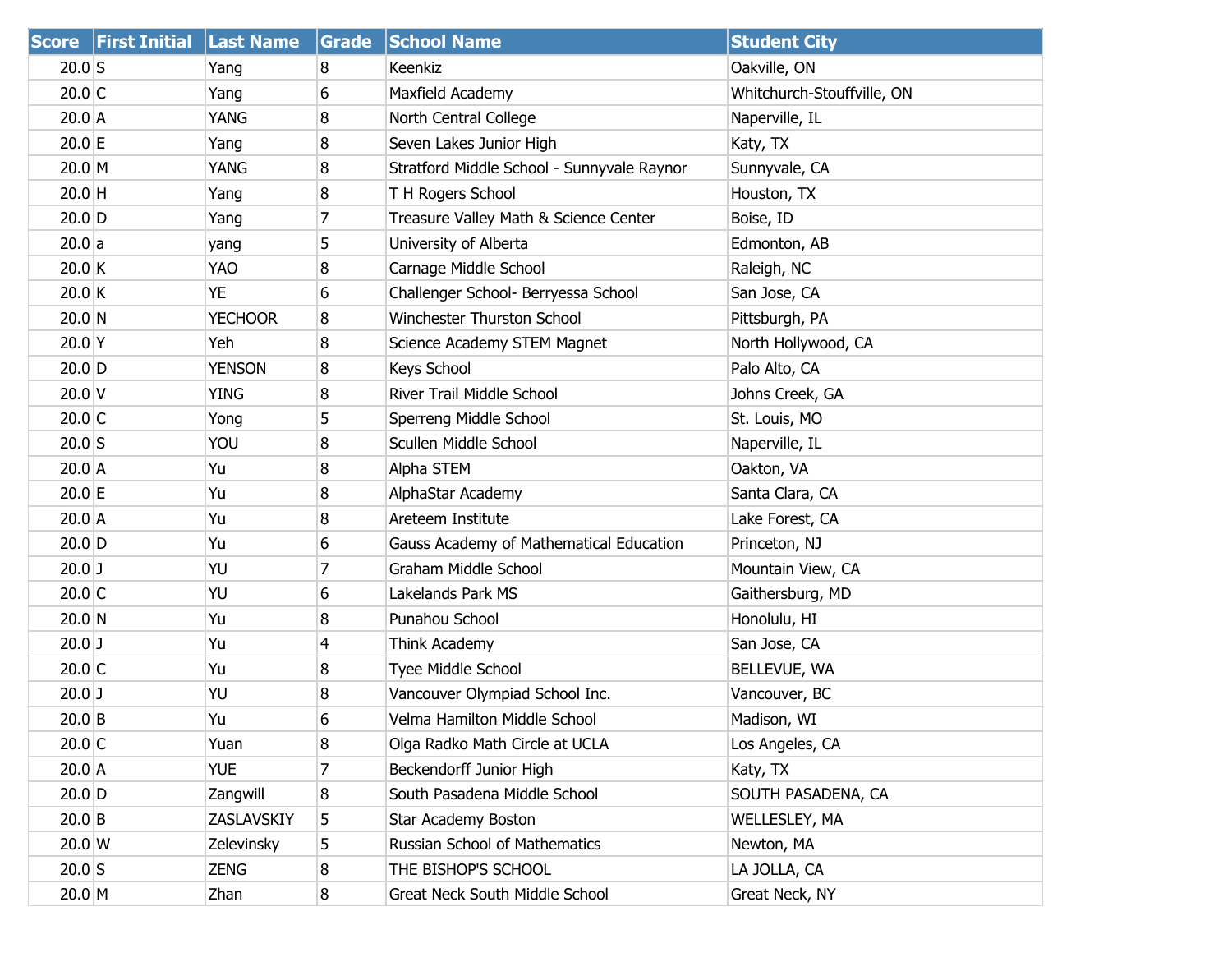| <b>Score</b> | <b>First Initial</b> | <b>Last Name</b> | Grade          | <b>School Name</b>                        | <b>Student City</b>  |
|--------------|----------------------|------------------|----------------|-------------------------------------------|----------------------|
| 20.0 M       |                      | Zhan             | 8              | Victoria International College            | North York, ON       |
| 20.0 E       |                      | Zhang            | 8              | <b>AAMOC</b>                              | Ann Arbor, MI        |
| $20.0$  L    |                      | <b>ZHANG</b>     | 8              | <b>ACCESS Academy</b>                     | Portland, OR         |
| $20.0$ C     |                      | <b>ZHANG</b>     | 8              | Acton-Boxborough Regional School District | Acton, MA            |
| $20.0$ A     |                      | Zhang            | 6              | <b>BASIS Independent Silicon Valley</b>   | San Jose, CA         |
| $20.0$ S     |                      | Zhang            | 8              | <b>Blach Intermediate School</b>          | Los Altos, CA        |
| $20.0$ I     |                      | Zhang            | 8              | California Baptist University             | Riverside, CA        |
| $20.0$ Z     |                      | Zhang            | 8              | California Baptist University             | Riverside, CA        |
| $20.0$ S     |                      | <b>ZHANG</b>     | 8              | Carnage Middle School                     | Raleigh, NC          |
| 20.0 W       |                      | Zhang            | 8              | Cranbrook Kingswood Middle School         | Bloomfield Hills, MI |
| $20.0$ E     |                      | Zhang            | 6              | Dr Meng Academy                           | Cincinnati, OH       |
| $20.0$ E     |                      | <b>ZHANG</b>     | 8              | Harker School-Middle School Campus        | San Jose, CA         |
| 20.0 E       |                      | <b>ZHANG</b>     | 7              | Harker School-Middle School Campus        | San Jose, CA         |
| $20.0$ A     |                      | Zhang            | 7              | Iroquois Middle School                    | Niskayuna, NY        |
| $20.0$ K     |                      | Zhang            | 8              | Joaquin Miller middle school              | san jose, CA         |
| $20.0$ A     |                      | Zhang            | 6              | Ladue Middle School                       | Saint Louis, MO      |
| $20.0$ J     |                      | Zhang            | 8              | Orange County Math Circle                 | Santa Ana, CA        |
| $20.0$ J     |                      | <b>ZHANG</b>     | 8              | Redwood Middle School                     | Saratoga, CA         |
| $20.0$ A     |                      | Zhang            | 7              | Rutgers University                        | Piscataway, NJ       |
| $20.0$ K     |                      | <b>ZHANG</b>     | 8              | Stone Hill Middle School                  | Ashburn, VA          |
| $20.0$ O     |                      | Zhang            | 7              | The Fessenden School                      | Newton, MA           |
| $20.0$ A     |                      | Zhang            | 6              | University of Chicago Lab School          | Chicago, IL          |
| $20.0$ H     |                      | <b>ZHAO</b>      | 6              | Harker School-Middle School Campus        | San Jose, CA         |
| $20.0$ A     |                      | Zhao             | 8              | Ladue Middle School                       | Saint Louis, MO      |
| $20.0$  L    |                      | Zhao             | 6              | Mirman School                             | Los Angeles, CA      |
| 20.0 R       |                      | Zhao             | 8              | Think Academy                             | San Jose, CA         |
| $20.0$ D     |                      | <b>ZHAO</b>      | 6              | Valley Christian Junior High              | San Jose, CA         |
| $20.0$ J     |                      | Zhao             | $\overline{7}$ | Victoria International College            | North York, ON       |
| $20.0$ V     |                      | <b>ZHENG</b>     | 8              | Brookfield Academy Middle School          | Brookfield, WI       |
| $20.0$ M     |                      | Zheng            | 8              | Chenery Middle School                     | Belmont, MA          |
| $20.0$ G     |                      | <b>ZHENG</b>     | 5              | OAK HILL ACADEMY                          | LINCROFT, NJ         |
| $20.0$ J     |                      | Zheng            | 7              | Oak Valley Middle School                  | San Diego, CA        |
| $20.0$ J     |                      | Zheng            | 8              | William Diamond Middle School             | Lexington, MA        |
| 20.0 R       |                      | <b>ZHONG</b>     | $\overline{7}$ | Ellen Fletcher MS                         | palo alto, CA        |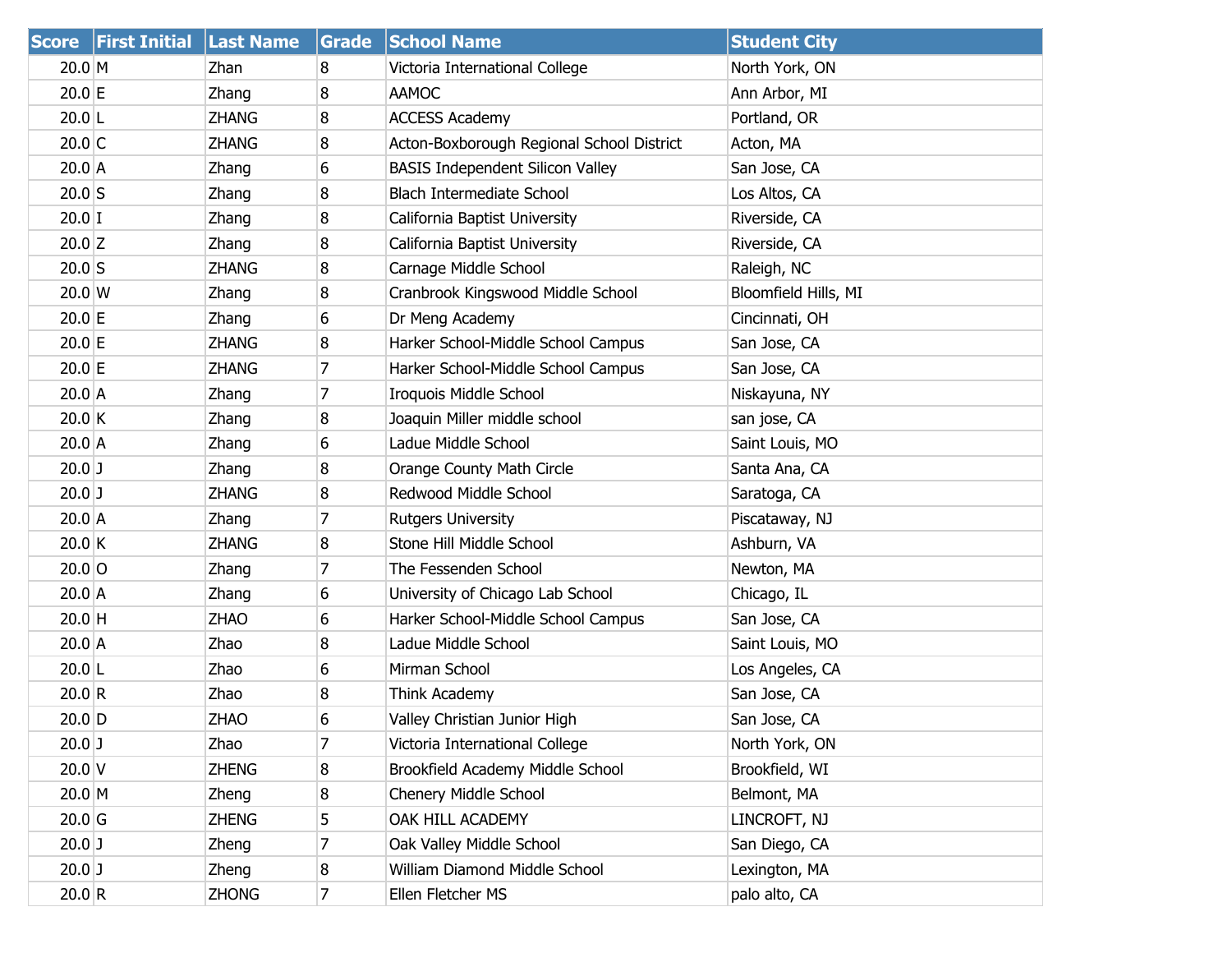|           | Score First Initial Last Name |             | Grade          | <b>School Name</b>                   | <b>Student City</b>     |
|-----------|-------------------------------|-------------|----------------|--------------------------------------|-------------------------|
| $20.0$ D  |                               | Zhong       | 7              | HuaXia Chinese SChool                | Houston, TX             |
| $20.0$  L |                               | Zhou        | 8              | <b>ACP Middle School</b>             | Chandler, AZ            |
| $20.0$ E  |                               | ZHOU        | 8              | Boulan Park Middle School            | Troy, MI                |
| 20.0 E    |                               | ZHOU        | 8              | Elkhorn Ridge Middle School          | OMAHA, NE               |
| $20.0$ A  |                               | Zhou        | 7              | FORT SETTLEMENT MS                   | SUGAR LAND, TX          |
| $20.0$ A  |                               | Zhou        | 6              | Heritage Middle School               | Livingston, NJ          |
| $20.0$ C  |                               | Zhou        | 8              | Ladue Middle School                  | Saint Louis, MO         |
| $20.0$ M  |                               | ZHOU        | 8              | Latin School of Chicago              | Chicago, IL             |
| $20.0$ A  |                               | ZHOU        | 8              | MEMPHIS UNIVERSITY SCHOOL            | MEMPHIS, TN             |
| $20.0$ Z  |                               | ZHOU        | 8              | Montreal Confucius School            | Dollard-des-Ormeaux, QC |
| $20.0$  L |                               | Zhou        | 6              | <b>TT Math School</b>                | Markham, ON             |
| $20.0$ S  |                               | Zhou        | 8              | Valley Forge Middle School           | Wayne, PA               |
| $20.0$ S  |                               | ZHOU        | 6              | Westbrook Intermediate School        | Friendswood, TX         |
| $20.0$ J  |                               | Zhou        | $\overline{7}$ | <b>Yu's Elite Education</b>          | Raritan, NJ             |
| $20.0$ A  |                               | ZHU         | 8              | Buckingham Browne and Nichols School | Cambridge, MA           |
| $20.0$ A  |                               | Zhu         | $\overline{7}$ | Chaboya Middle School                | San Jose, CA            |
| $20.0$ T  |                               | ZHU         | 8              | Harker School-Middle School Campus   | San Jose, CA            |
| 20.0 R    |                               | Zhu         | 8              | Heritage Middle School               | Livingston, NJ          |
| $20.0$ J  |                               | ZHU         | 6              | Nathaniel Hawthorne Middle School 74 | Oakland Gardens, NY     |
| 20.0 E    |                               | Zhu         | 8              | Peninsular Chinese School            | Newport News, VA        |
| 20.0 R    |                               | Zhu         | 8              | Pike School                          | Andover, MA             |
| $20.0$ M  |                               | ZHU         | 6              | The Pingry School                    | Basking Ridge, NJ       |
| $20.0$ J  |                               | Zhu         | 6              | Think Academy                        | San Jose, CA            |
| $20.0$ E  |                               | Zhu         | 6              | Toronto Harvard Intl Academy         | Toronto, ON             |
| $20.0$ C  |                               | ZHU         | 8              | Vancouver Olympiad School Inc.       | Vancouver, BC           |
| $20.0$ G  |                               | <b>ZHUO</b> | 6              | <b>YES Education Center</b>          | Vancouver, BC           |
| $20.0$ H  |                               | Ziskind     | 6              | South Jersey Innovation Center       | Marlton, NJ             |
| $20.0$ S  |                               | ZIXIANG     | 8              | BRENTWOOD MIDDLE SCHOOL              | BRENTWOOD, TN           |
| $20.0$ A  |                               | Zu          | 6              | Ladue Middle School                  | Saint Louis, MO         |
| $20.0$ P  |                               | Zuo         | 7              | LinkedKey                            | Mississauga, ON         |
| 19.0      |                               | <b>WANG</b> | 7              | Beckendorff Junior High              | Katy, TX                |
| 19.0      |                               | <b>YANG</b> | 6              | DORRIS EATON SCHOOL                  | San Ramon, CA           |
| $19.0$ F  |                               | Adelakin    | 8              | Cairo American College               | Maadi, AE               |
| $19.0$ S  |                               | Agarwal     | $\bf{8}$       | <b>ICAE</b>                          | TROY, MI                |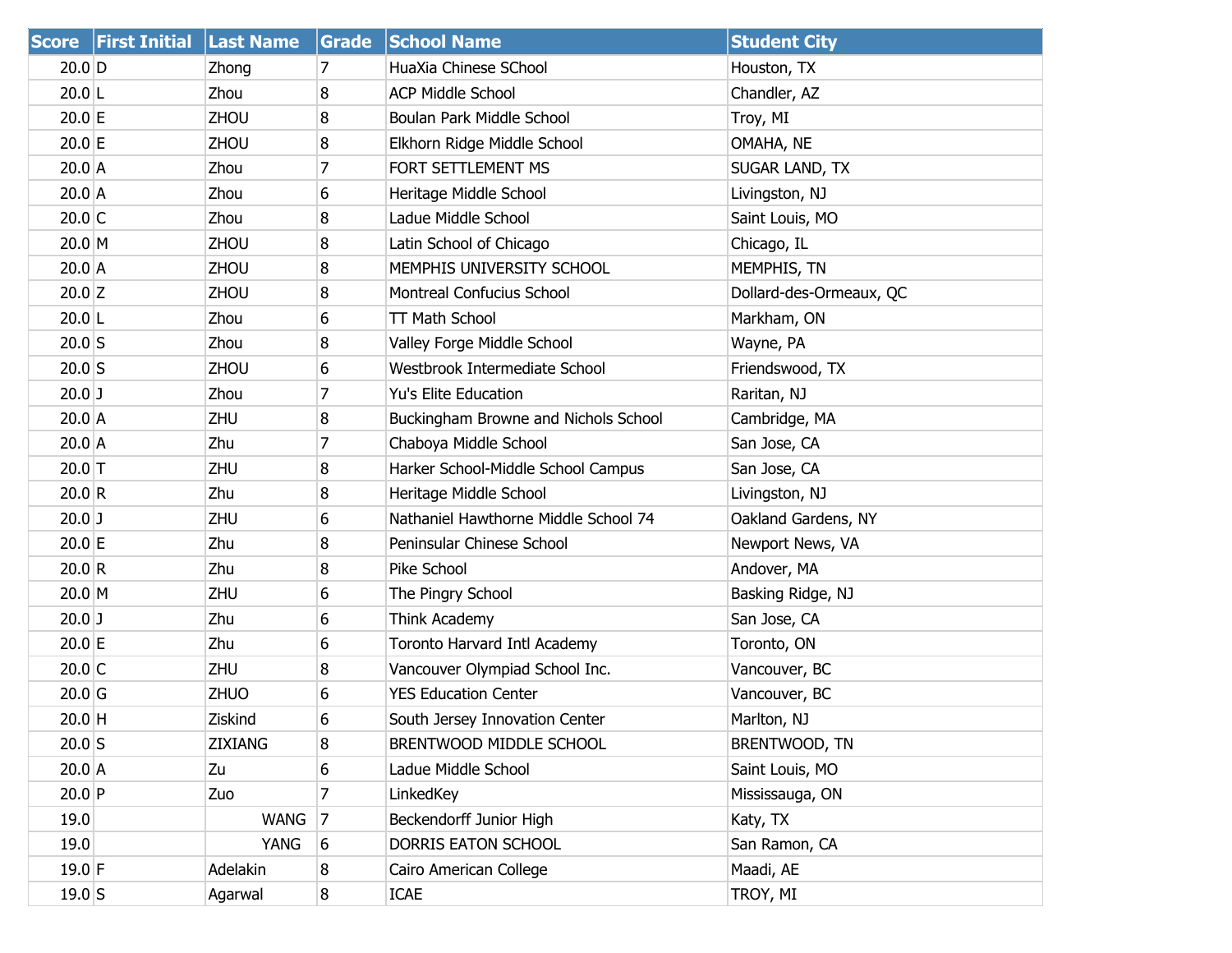|          | <b>Score First Initial</b> | <b>Last Name</b> | Grade | <b>School Name</b>                      | <b>Student City</b>      |
|----------|----------------------------|------------------|-------|-----------------------------------------|--------------------------|
| $19.0$ I |                            | Agarwal          | 8     | Orange County Math Circle               | Santa Ana, CA            |
| $19.0$ S |                            | Agarwal          | 8     | Tyee Middle School                      | BELLEVUE, WA             |
| $19.0$ A |                            | Aggarwal         | 6     | Math Is Cool                            | Temple City, CA          |
| 19.0 R   |                            | <b>AGRAWA</b>    | 8     | Russian School of Mathematics (Fremont) | Fremont, CA              |
| $19.0$ S |                            | Agrawal          | 7     | Eden Prairie Central Middle School      | Eden Prairie, MN         |
| $19.0$ P |                            | <b>AGRAWAL</b>   | 7     | Fallen Middle School                    | Dublin, CA               |
| $19.0$ A |                            | Agrawal          | 8     | Lawson middle school                    | cupertino, CA            |
| $19.0$ T |                            | Ajith            | 7     | Windemere Ranch Middle School           | San Ramon, CA            |
| $19.0$ I |                            | <b>AKDENIZ</b>   | 8     | ORLANDO SCIENCE SCHOOLS                 | ORLANDO, FL              |
| $19.0$ L |                            | Allen            | 8     | Upper Canada College                    | Toronto, ON              |
| $19.0$ L |                            | Almonte          | 8     | Congressional School                    | Falls Church, VA         |
| 19.0 R   |                            | Amin             | 8     | Longfellow Middle School                | Falls Church, VA         |
| $19.0$ ] |                            | An               | 7     | <b>TT Math School</b>                   | Markham, ON              |
| $19.0$ B |                            | ANAND            | 8     | West Lafayette Jr/Sr High School        | West Lafayette, IN       |
| $19.0$ S |                            | Andhe            | 7     | Orange County Math Circle               | Santa Ana, CA            |
| $19.0$ A |                            | Angeles          | 8     | MMC&M (Many Math Circles and More)      | Lenoir City, TN          |
| $19.0$ S |                            | <b>ANUJ</b>      | 7     | Challenger School- Berryessa School     | San Jose, CA             |
| $19.0$ A |                            | Arivudainambi    | 8     | Lawson middle school                    | cupertino, CA            |
| $19.0$ A |                            | <b>ARUN</b>      | 6     | Russian School of Mathemetics-Factoria  | Bellevue, WA             |
| $19.0$ V |                            | Athavale         | 8     | Cupertino Middle School                 | Sunnyvale, CA            |
| $19.0$ V |                            | Athis Rajh       | 7     | FORT SETTLEMENT MS                      | SUGAR LAND, TX           |
| $19.0$ C |                            | Aysun            | 8     | Orlando Math Circle                     | Maitland, FL             |
| $19.0$ A |                            | Ayyagari         | 7     | Russian School of Mathematics           | Newton, MA               |
| 19.0 M   |                            | <b>BABARIA</b>   | 8     | <b>STOLLER MS</b>                       | PORTLAND, OR             |
| $19.0$ ] |                            | <b>BAEK</b>      | 7     | Palos Verdes Intermediate School        | Palos Verdes Estates, CA |
| 19.0 N   |                            | Bagdi            | 8     | Sartartia Middle School                 | Sugar Land, TX           |
| $19.0$ O |                            | <b>Bailey</b>    | 8     | AoPS Academy Gaithersburg               | Gaithersburg, MD         |
| $19.0$ A |                            | BALACHUNDH<br>AR | 7     | AoPS Academy Lexington                  | Waltham, MA              |
| $19.0$ S |                            | <b>BANGARU</b>   | 7     | Bridgewater-Raritan Middle School       | Bridgewater, NJ          |
| $19.0$ C |                            | Bao              | 8     | St. John's Academy                      | Vancouver, BC            |
| $19.0$ M |                            | <b>BARHOUM</b>   | 7     | <b>Highland Middle School</b>           | Libertyville, IL         |
| $19.0$ J |                            | <b>BARRETT</b>   | 7     | <b>RSM Stamford</b>                     | Stamford, CT             |
| $19.0$ J |                            | Bartminn         | 5     | Prime Factor                            | Redmond, WA              |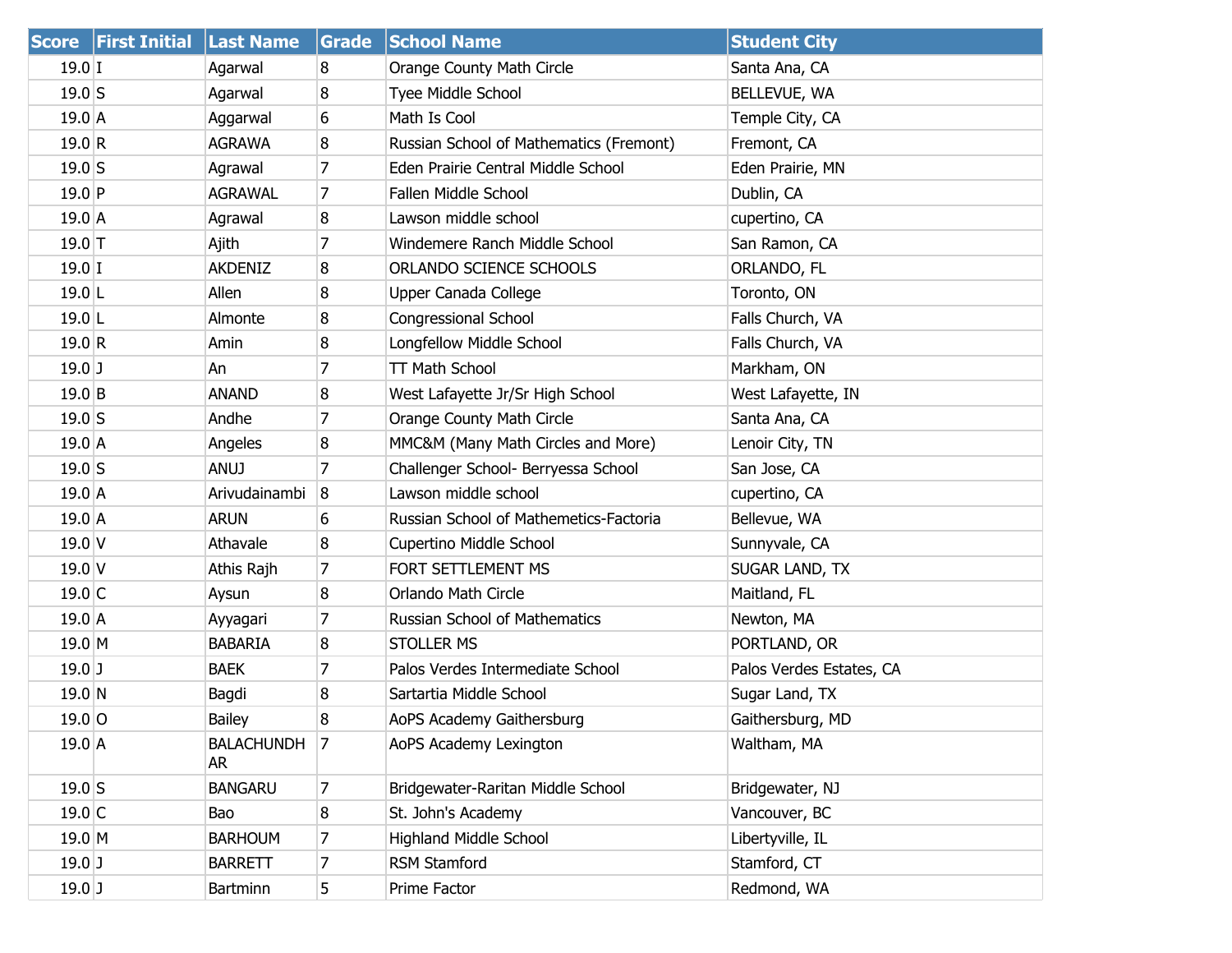|                   | Score First Initial Last Name |                                | Grade            | <b>School Name</b>                      | <b>Student City</b> |
|-------------------|-------------------------------|--------------------------------|------------------|-----------------------------------------|---------------------|
| $19.0$ A          |                               | <b>Barut</b>                   | 8                | T H Rogers School                       | Houston, TX         |
| $19.0$ M          |                               | <b>Beck</b>                    | 6                | NEST+m                                  | New York, NY        |
| $19.0$ N          |                               | <b>BERNARDIN</b>               | 8                | West Middle School                      | Andover, MA         |
| $19.0$ A          |                               | Bertelli                       | 7                | Burlingame Intermediate School          | Burlingame, CA      |
| 19.0 R            |                               | Bhaman                         | 8                | <b>Trinity School</b>                   | New York, NY        |
| $19.0$ A          |                               | Bharadwaj                      | 8                | DuPage Montessori                       | Naperville, IL      |
| $19.0$ A          |                               | Bhatia                         | 7                | Cabin John Middle School                | Potomac, MD         |
| $19.0$ S          |                               | BHATTACHARJ 8<br>EE            |                  | Discovery Middle School                 | Granger, IN         |
| $19.0$ S          |                               | BHATTACHARJ <sup>8</sup><br>EE |                  | FCAG-Middle                             | McLean, VA          |
| $19.0$ A          |                               | <b>BHEEMINENI</b>              | 7                | <b>Community House Middle School</b>    | Charlotte, NC       |
| $19.0\,A$         |                               | <b>BHOWMIK</b>                 | 8                | Harker School-Middle School Campus      | San Jose, CA        |
| $19.0$ B          |                               | Bobaru                         | 7                | Moore Middle School                     | LINCOLN, NE         |
| 19.0 <sup>Y</sup> |                               | Boddepalli                     | 7                | Garnet Valley Middle School             | Glen Mills, PA      |
| $19.0$ T          |                               | Bogdanchik                     | 8                | Pizitz Middle School                    | Vestavia Hills, AL  |
| $19.0$ J          |                               | <b>Bolton</b>                  | 6                | AoPS Academy - Bellevue                 | Bellevue, WA        |
| $19.0$ S          |                               | <b>BORDIA</b>                  | 6                | Newark Academy                          | Livingston, NJ      |
| $19.0$ J          |                               | <b>Braden</b>                  | 7                | PEARLAND WEST J H                       | Pearland, TX        |
| $19.0$ D          |                               | <b>Bradley</b>                 | 8                | Henry James Memorial School             | Simsbury, CT        |
| $19.0$ J          |                               | <b>Budd</b>                    | 4                | Adventures w/Mr Math at Hyatt Lodge     | Oakbrook, IL        |
| $19.0$ A          |                               | <b>CAI</b>                     | 7                | Ames Middle School                      | Ames, IA            |
| 19.0 R            |                               | <b>CAI</b>                     | 7                | <b>YES Education Center</b>             | Vancouver, BC       |
| $19.0$ T          |                               | <b>CALLAHAN</b>                | 8                | Magnolia Science Academy                | San Diego, CA       |
| $19.0$ L          |                               | Cao                            | 8                | Carmel Valley middle school             | San diego, CA       |
| $19.0$  L         |                               | Cao                            | 7                | <b>Cornell University</b>               | Ithaca, NY          |
| $19.0$ E          |                               | Cao                            | 7                | Crystal Springs Uplands School          | Hillsborough, CA    |
| 19.0 <sup>Y</sup> |                               | Cao                            | 7                | Gary K Herberger Young Scholars Academy | Glendale, AZ        |
| $19.0$ V          |                               | Cao                            | 7                | Luther Jackson Middle School            | Falls Church, VA    |
| 19.0 C            |                               | Caprita                        | 6                | RUSSIAN SCHOOL OF MATH - MOUNTAIN VIEW  | MOUNTAIN VIEW, CA   |
| $19.0$ T          |                               | Chakrapani                     | 7                | <b>Sunshine Elite</b>                   | Portland, OR        |
| $19.0$ A          |                               | Challa                         | 8                | Windemere Ranch Middle School           | San Ramon, CA       |
| $19.0$ A          |                               | Chand                          | $\boldsymbol{8}$ | WEST HOLLOW MIDDLE SCHOOL               | MELVILLE, NY        |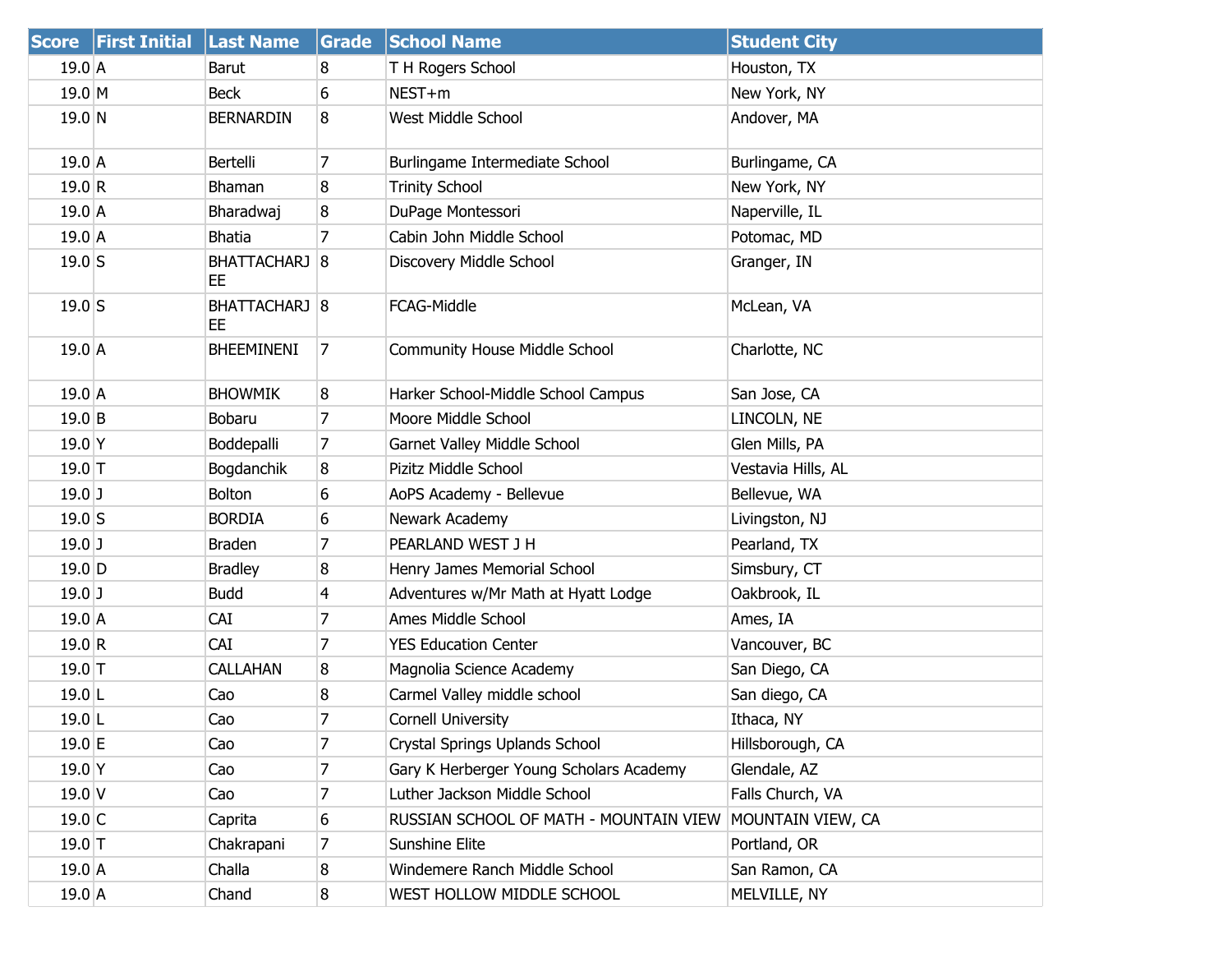| <b>Score</b>      | <b>First Initial Last Name</b> |                   | Grade          | <b>School Name</b>                 | <b>Student City</b>   |
|-------------------|--------------------------------|-------------------|----------------|------------------------------------|-----------------------|
| $19.0$ A          |                                | Chang             | 8              | Academy School District 20         | Colorado Springs, CO  |
| 19.0 C            |                                | <b>CHANG</b>      | 7              | Chaparral Middle School            | Diamond Bar, CA       |
| 19.0A             |                                | <b>CHANG</b>      | 6              | Eastern Middle School              | Riverside, CT         |
| $19.0$ M          |                                | Chang             | 7              | Orange County Math Circle          | Santa Ana, CA         |
| $19.0$ J          |                                | Chang             | 8              | William R. Satz School             | Holmdel, NJ           |
| 19.0A             |                                | <b>CHARI</b>      | 5              | The Nueva School                   | San Mateo, CA         |
| $19.0$ A          |                                | <b>CHARI</b>      | 5              | The Nueva School                   | San Mateo, CA         |
| $19.0$ S          |                                | Chatiwala         | 8              | Schuyler-Colfax Middle School      | Wayne, NJ             |
| 19.0 K            |                                | Chattopadhyay 8   |                | William Hopkins Junior High School | FREMONT, CA           |
| $19.0$ A          |                                | <b>CHATURVEDI</b> | 8              | Boulan Park Middle School          | Troy, MI              |
| $19.0$ S          |                                | <b>CHAUHAN</b>    | $\overline{7}$ | Russian School of Math Dublin      | Dublin, CA            |
| 19.0A             |                                | Chavan            | 5              | University of Nevada at Las Vegas  | Las Vegas, NV         |
| $19.0$ J          |                                | <b>CHEE</b>       | 8              | Redwood Middle School              | Saratoga, CA          |
| $19.0 \text{ }E$  |                                | Chen              | 6              | Alpha STEM                         | Oakton, VA            |
| $19.0$ H          |                                | <b>CHEN</b>       | 8              | <b>Avery Coonley</b>               | Downers Grove, IL     |
| 19.0 K            |                                | Chen              | 8              | Canyon Vista Middle School         | austin, TX            |
| $19.0 \text{ }E$  |                                | <b>CHEN</b>       | 8              | Carnage Middle School              | Raleigh, NC           |
| $19.0$ M          |                                | Chen              | 7              | FORT SETTLEMENT MS                 | <b>SUGAR LAND, TX</b> |
| 19.0 C            |                                | <b>CHEN</b>       | 7              | Garland McMeans JH                 | Katy, TX              |
| 19.0 k            |                                | chen              | 8              | Hockaday School                    | Irving, TX            |
| $19.0$ J          |                                | <b>CHEN</b>       | 7              | Hopkins School                     | New Haven, CT         |
| $19.0$ J          |                                | <b>CHEN</b>       | 8              | Hunter College High School         | New York, NY          |
| 19.0 K            |                                | Chen              | 7              | <b>ICALC Learning Centre</b>       | Richmond Hill, ON     |
| $19.0$ A          |                                | Chen              | 7              | Joaquin Miller middle school       | san jose, CA          |
| $19.0$ D          |                                | Chen              | 7              | Lake Middle School                 | Woodbury, MN          |
| 19.0 <sub>G</sub> |                                | Chen              | 8              | LinkedKey                          | Mississauga, ON       |
| $19.0$ S          |                                | Chen              | 8              | Longfellow Middle School           | Falls Church, VA      |
| $19.0$ M          |                                | <b>CHEN</b>       | 7              | Meyzeek Middle School              | Louisville, KY        |
| $19.0$ B          |                                | Chen              | $\overline{7}$ | MONTGOMERY UPPER MS                | SKILLMAN, NJ          |
| $19.0$ P          |                                | Chen              | 7              | Oakton Community College           | Des Plaines, IL       |
| $19.0$ T          |                                | Chen              | 7              | Orange County Math Circle          | Santa Ana, CA         |
| $19.0$ J          |                                | Chen              | 8              | Pacific Trail Middle School        | San Diego, CA         |
| 19.0 A            |                                | Chen              | 8              | Pacific Trail Middle School        | San Diego, CA         |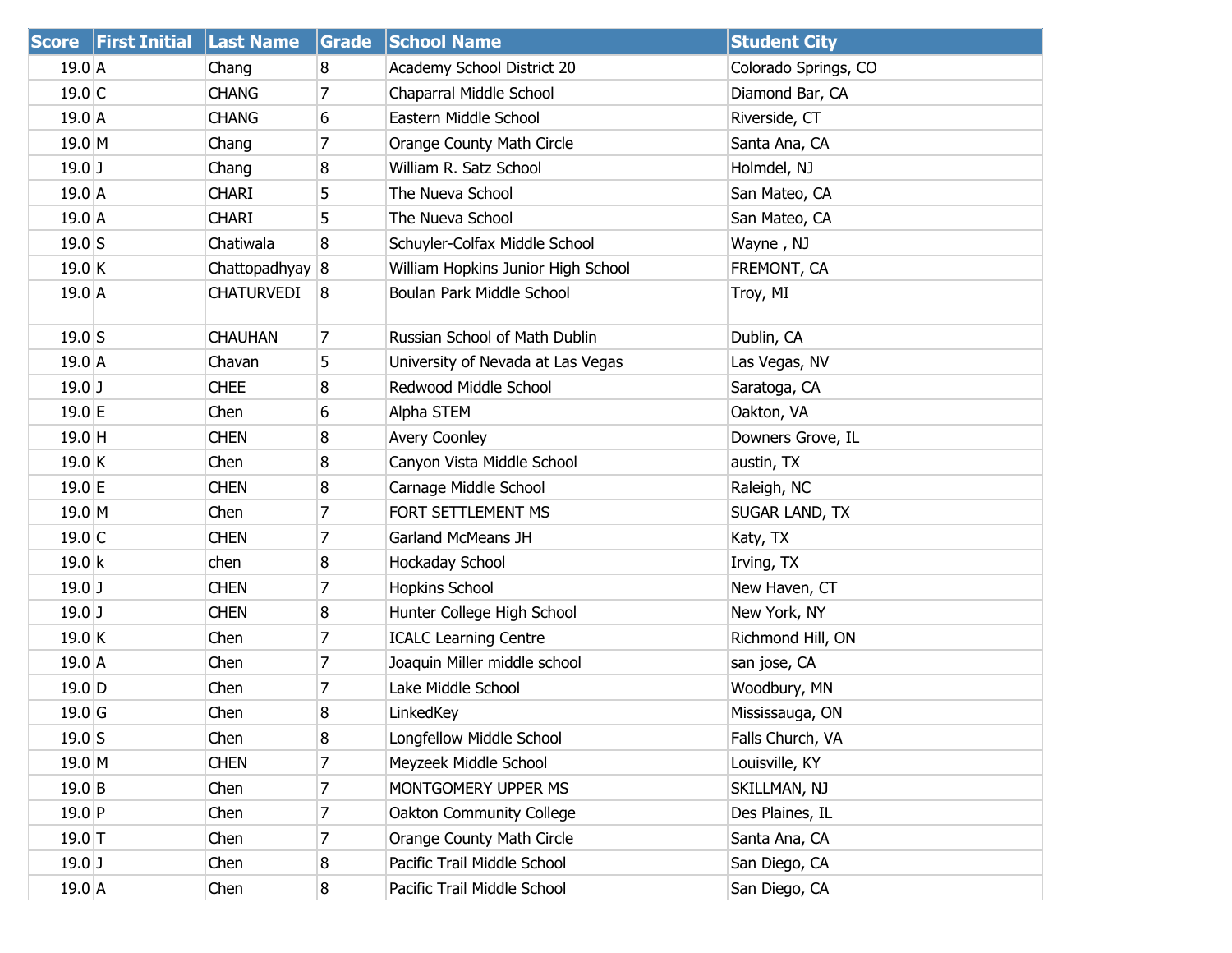|                   | Score First Initial Last Name |                  | Grade            | <b>School Name</b>                      | <b>Student City</b> |
|-------------------|-------------------------------|------------------|------------------|-----------------------------------------|---------------------|
| $19.0$ H          |                               | <b>CHEN</b>      | 7                | RJ Fisher Middle School                 | Los Gatos, CA       |
| $19.0$ S          |                               | <b>CHEN</b>      | 6                | SCARSDALE MIDDLE SCHOOL                 | SCARSDALE, NY       |
| 19.0 y            |                               | Chen             | 8                | Southwoods Middle School                | Syosset, NY         |
| $19.0$ D          |                               | Chen             | 8                | SpiderSmart Learning Center of Bellaire | Houston, TX         |
| $19.0$ M          |                               | Chen             | 8                | The Cambridge School                    | San Diego, CA       |
| $19.0$ H          |                               | <b>CHEN</b>      | 7                | The Nueva School                        | San Mateo, CA       |
| $19.0$ H          |                               | <b>CHEN</b>      | 7                | The Nueva School                        | San Mateo, CA       |
| $19.0$ M          |                               | Chen             | 5                | University of Michigan                  | Ann Arbor, MI       |
| 19.0 H            |                               | Chen             | 7                | University of Toronto Schools           | Toronto, ON         |
| $19.0$ J          |                               | Chen             | 8                | Valley Forge Middle School              | Wayne, PA           |
| $19.0$ J          |                               | Cheong           | 7                | AlphaStar Academy                       | Santa Clara, CA     |
| $19.0$ S          |                               | Chi              | 8                | St. Clement's School                    | Toronto, ON         |
| $19.0$ Z          |                               | <b>CHI</b>       | 8                | Willowcreek Middle School               | Lehi, UT            |
| $19.0$ C          |                               | Chiang           | 8                | Kennedy Middle                          | Cupertino, CA       |
| 19.0 N            |                               | Chiang           | 8                | Russian School of Mathematics           | Newton, MA          |
| $19.0$ A          |                               | <b>CHIN</b>      | 7                | The Nueva School                        | San Mateo, CA       |
| $19.0$ A          |                               | <b>CHIN</b>      | 7                | The Nueva School                        | San Mateo, CA       |
| $19.0 \text{W}$   |                               | <b>CHIU</b>      | 7                | Beaver Lake Middle School               | Issaquah, WA        |
| 19.0 <sup>Y</sup> |                               | <b>CHO</b>       | 8                | Atlanta International School            | Atlanta, GA         |
| 19.0 <sup>Y</sup> |                               | <b>CHO</b>       | 8                | Atlanta International School            | Atlanta, GA         |
| $19.0$ M          |                               | Cho              | 8                | Columbia Grammar and Prep School        | New York, NY        |
| 19.0 E            |                               | <b>CHOI</b>      | 7                | Indiana University Bloomington          | Bloomington, IN     |
| $19.0$ G          |                               | Choi             | 8                | Orange County Math Circle               | Santa Ana, CA       |
| $19.0$ A          |                               | Chong            | 6                | Inthinking GLC                          | calgary, AB         |
| $19.0$ A          |                               | Chookiarti       | 8                | T H Rogers School                       | Houston, TX         |
| $19.0$ H          |                               | <b>CHOPRA</b>    | 8                | <b>STOLLER MS</b>                       | PORTLAND, OR        |
| $19.0$ E          |                               | <b>CHOSAYEGH</b> | 8                | The Hudson School                       | Hoboken, NJ         |
| 19.0 R            |                               | Chowdhury        | 8                | <b>Clemson University</b>               | Clemson, SC         |
| $19.0$ M          |                               | <b>CHOWDHURY</b> | 6                | Harker School-Middle School Campus      | San Jose, CA        |
| $19.0$ O          |                               | CHRISTOPHER 8    |                  | Beckendorff Junior High                 | Katy, TX            |
| $19.0 \text{W}$   |                               | Clark            | 6                | Riverdale Country School                | Bronx, NY           |
| $19.0$ K          |                               | Connolly         | $\boldsymbol{8}$ | <b>CHARLES F PATTON MS</b>              | KENNETT SQUARE, PA  |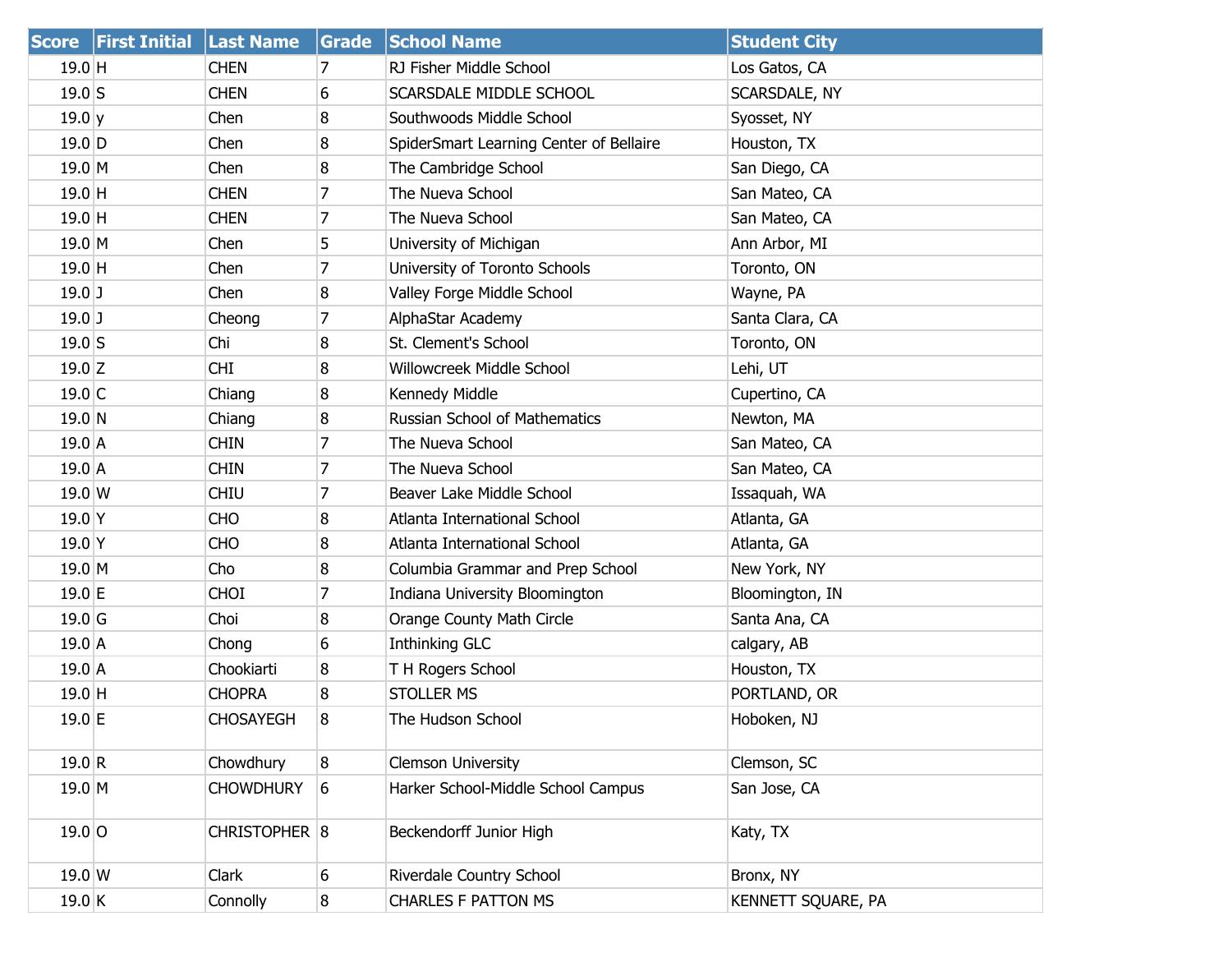| <b>Score</b>      | <b>First Initial Last Name</b> |                    | Grade          | <b>School Name</b>                       | <b>Student City</b>      |
|-------------------|--------------------------------|--------------------|----------------|------------------------------------------|--------------------------|
| $19.0$ S          |                                | <b>COOPER</b>      | 8              | Flintridge Preparatory School            | La Canada Flintridge, CA |
| $19.0$ M          |                                | Cooper             | $\overline{7}$ | JT Henley Middle School                  | Crozet, VA               |
| $19.0$ M          |                                | <b>COWARD</b>      | 8              | <b>Woodland School</b>                   | Portola Valley, CA       |
| 19.0 K            |                                | COWELL-SHAH 8      |                | <b>ACCESS Academy</b>                    | Portland, OR             |
| $19.0$ S          |                                | CROWDERSKL 7<br>AR |                | Hunter College High School               | New York, NY             |
| 19.0 E            |                                | <b>CROWE</b>       | 7              | <b>Hillview Middle School</b>            | Menlo Park, CA           |
| $19.0$ L          |                                | <b>CUMMINGS</b>    | 8              | Westminster Schools of Atlanta           | Atlanta, GA              |
| $19.0$ Y          |                                | Da                 | 7              | Victoria International College           | North York, ON           |
| $19.0$ P          |                                | Dabasinskas        | 7              | Challenge School                         | Denver, CO               |
| $19.0$ S          |                                | <b>DAGAM</b>       | 7              | Brookfield Academy Middle School         | Brookfield, WI           |
| $19.0$ T          |                                | Dai                | 5              | <b>QUEST ACADEMY</b>                     | PALATINE, IL             |
| $19.0$ A          |                                | Dalmia             | 8              | Millburn Middle School                   | Millburn, NJ             |
| 19.0 R            |                                | Danda              | 7              | William Diamond Middle School            | Lexington, MA            |
| 19.0 R            |                                | Das                | 8              | <b>SCIENCE AND ARTS ACADEMY</b>          | DES PLAINES, IL          |
| 19.0 A            |                                | <b>DASGUPTA</b>    | 7              | Jonas Clark Middle School                | Lexington, MA            |
| 19.0 C            |                                | <b>DAVIS</b>       | 8              | NORTHRIDGE MIDDLE SCHOOL                 | MIDDLEBURY, IN           |
| $19.0$ P          |                                | Davoli             | 8              | Canyon Vista Middle School               | austin, TX               |
| 19.0 V            |                                | Daxini             | $\overline{7}$ | Russian School of Mathematics            | Newton, MA               |
| $19.0$ J          |                                | Deng               | 8              | Areteem Institute                        | Lake Forest, CA          |
| $19.0$ T          |                                | <b>DENG</b>        | 6              | FCAG-Middle                              | McLean, VA               |
| $19.0$ L          |                                | Deng               | 6              | Russian School of Mathematics Shrewsbury | Shrewsbury, MA           |
| $19.0$ C          |                                | Deng               | 8              | University of Texas at Austin            | Austin, TX               |
| $19.0$ S          |                                | Desai              | 7              | Kutztown University                      | Kutztown, PA             |
| $19.0$ N          |                                | Desilva            | 7              | Proof School                             | San Francisco, CA        |
| $19.0$ S          |                                | Dey                | 8              | Leading Edge Academy                     | Sacramento, CA           |
| 19.0P             |                                | Dhaulakhandi       | 8              | Sunnyvale                                | Sunnyvale, CA            |
| $19.0$ J          |                                | <b>DING</b>        | 8              | East Middle School                       | CantonPlymouth, MI       |
| 19.0 <sup>Y</sup> |                                | Ding               | 8              | RSM - Newton                             | Newton, MA               |
| 19.0 C            |                                | <b>DING</b>        | $\overline{7}$ | <b>Station Middle School</b>             | Barrington, IL           |
| $19.0$ E          |                                | <b>DONG</b>        | 7              | Beckendorff Junior High                  | Katy, TX                 |
| $19.0$ A          |                                | Dong               | 6              | Parkview Center School                   | Roseville, MN            |
| $19.0$            |                                | dong               | 7              | Think Academy                            | San Jose, CA             |
| 19.0 M            |                                | Dorton             | 8              | <b>Broward Virtual School</b>            | Coconut Creek, FL        |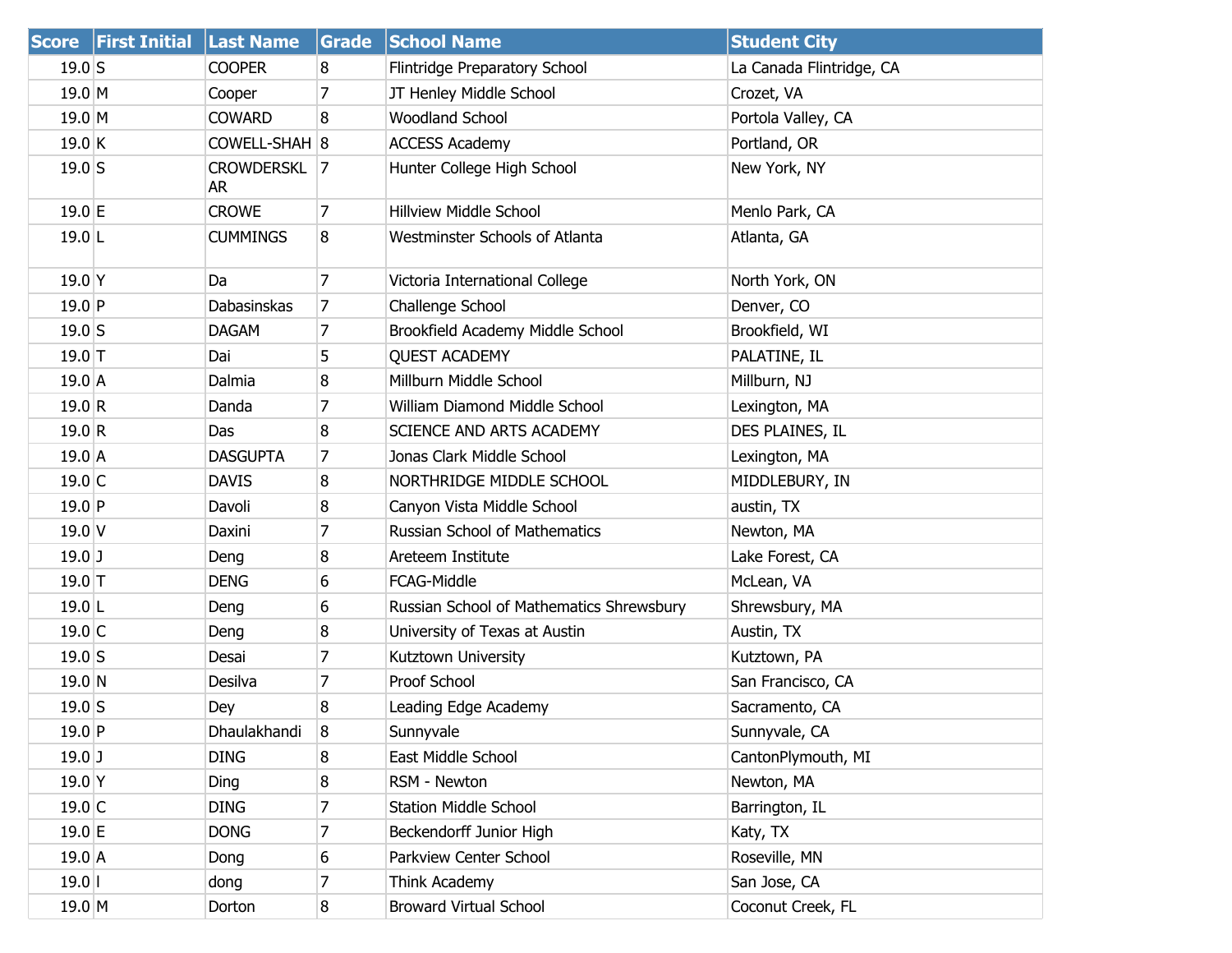|           | Score First Initial Last Name |                   | Grade          | <b>School Name</b>                      | <b>Student City</b>        |
|-----------|-------------------------------|-------------------|----------------|-----------------------------------------|----------------------------|
| $19.0$ A  |                               | Doshi             | 6              | Quail Valley Middle School              | Missouri City, TX          |
| $19.0$ A  |                               | Du                | 5              | Alpha STEM                              | Oakton, VA                 |
| $19.0$ C  |                               | Dykstra           | 8              | Willow Springs Middle School            | Lucas, TX                  |
| $19.0$ M  |                               | Dyson             | 8              | Detroit Country Day Middle School       | Beverly Hills, MI          |
| $19.0$ C  |                               | <b>EISENBEISS</b> | 7              | Horace Mann School                      | Bronx, NY                  |
| $19.0$ L  |                               | Eisenberg         | 8              | South Pasadena Middle School            | SOUTH PASADENA, CA         |
| $19.0$ J  |                               | Eleazar           | 8              | NEST+m                                  | New York, NY               |
| $19.0$ M  |                               | <b>EMANUEL</b>    | 8              | Keys School                             | Palo Alto, CA              |
| $19.0$ M  |                               | Epstein           | 8              | <b>BRIARCLIFF MS</b>                    | BRIARCLIFF MANOR, NY       |
| $19.0$ A  |                               | Eroz              | 6              | Montgomery College                      | Germantown, MD             |
| 19.0 R    |                               | FAN               | 8              | Redwood Middle School                   | Saratoga, CA               |
| $19.0$  L |                               | Fan               | 6              | Renner Middle School                    | Plano, TX                  |
| $19.0$ D  |                               | Fang              | 8              | Maxfield Academy                        | Whitchurch-Stouffville, ON |
| $19.0$ A  |                               | <b>FANG</b>       | 8              | Vernon Barford School                   | Edmonton, AB               |
| 19.0 R    |                               | Feng              | 8              | Kennedy Middle                          | Cupertino, CA              |
| $19.0$ J  |                               | Feng              | $\overline{7}$ | MONTGOMERY UPPER MS                     | SKILLMAN, NJ               |
| $19.0$ E  |                               | <b>FENG</b>       | 7              | THE BISHOP'S SCHOOL                     | LA JOLLA, CA               |
| $19.0$ J  |                               | Feng              | 6              | <b>TT Math School</b>                   | Markham, ON                |
| $19.0$ N  |                               | Feret             | 8              | Webb School of Knoxville                | Knoxville, TN              |
| $19.0\,A$ |                               | <b>FIGUERAS</b>   | 8              | <b>EAST TIPP MS</b>                     | LAFAYETTE, IN              |
| $19.0$ J  |                               | <b>FOSTER</b>     | 8              | HONEY CREEK MIDDLE SCHOOL               | TERRE HAUTE, IN            |
| $19.0$ K  |                               | <b>FRADKIN</b>    | 8              | Main Line Classical Academy             | Bryn Mawr, PA              |
| $19.0$ V  |                               | FU.               | 7              | Creekside Middle School                 | CARMEL, IN                 |
| $19.0$ A  |                               | <b>FU</b>         | $\overline{7}$ | Odle middle school                      | Bellevue, WA               |
| 19.0 R    |                               | Fwu               | 8              | University of Toronto Schools           | Toronto, ON                |
| $19.0$ S  |                               | <b>GADADAS</b>    | 7              | John Adams Middle School                | Edison, NJ                 |
| $19.0$ A  |                               | <b>GADEPALLI</b>  | 8              | Campus Middle School                    | Englewood, CO              |
| $19.0$ A  |                               | Gajjar            | 6              | University of Texas at Austin           | Austin, TX                 |
| $19.0$ A  |                               | GALA              | 8              | Russian School of Mathematics (Fremont) | Fremont, CA                |
| $19.0$ D  |                               | GANDHI            | 7              | Buckingham Browne and Nichols School    | Cambridge, MA              |
| $19.0$ V  |                               | Ganesh            | 8              | Sartartia Middle School                 | Sugar Land, TX             |
| $19.0$ S  |                               | Ganeshan          | 7              | <b>QUEST ACADEMY</b>                    | PALATINE, IL               |
| $19.0$ S  |                               | Gangadi           | 7              | University of Texas at Austin           | Austin, TX                 |
| $19.0$ H  |                               | Gangwal           | 8              | William Hopkins Junior High School      | FREMONT, CA                |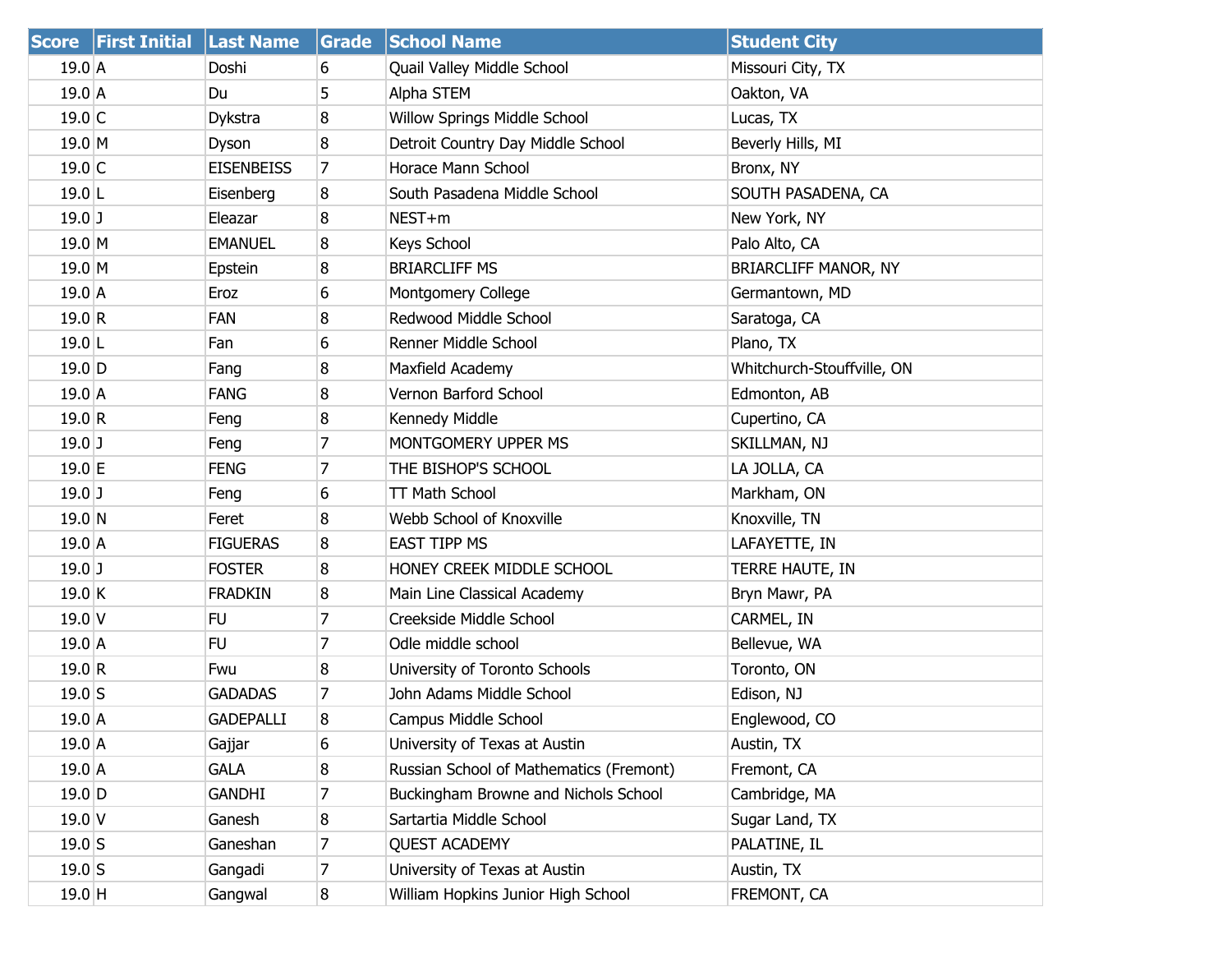| <b>Score</b>        | <b>First Initial</b> | <b>Last Name</b>        | <b>Grade</b>   | <b>School Name</b>                    | <b>Student City</b>     |
|---------------------|----------------------|-------------------------|----------------|---------------------------------------|-------------------------|
| $19.0$ A            |                      | Gangwani                | 7              | <b>Russian School of Mathematics</b>  | Newton, MA              |
| $19.0$ S            |                      | <b>GANTIAGRAW</b><br>AL | 8              | Hunter College High School            | New York, NY            |
| 19.0 N              |                      | Gao                     | 8              | Bala Cynwyd Middle School             | Bala Cynwyd, PA         |
| $19.0$ Y            |                      | Gao                     | 6              | Sartartia Middle School               | Sugar Land, TX          |
| 19.0 D              |                      | Gao                     | 8              | William Hopkins Junior High School    | FREMONT, CA             |
| 19.0A               |                      | Garg                    | 8              | Canyon Vista Middle School            | austin, TX              |
| $19.0$ A            |                      | Garg                    | 8              | Joaquin Miller middle school          | san jose, CA            |
| $19.0$ A            |                      | <b>GARG</b>             | 8              | Rachel Carson MS                      | Herndon, VA             |
| $19.0$ D            |                      | Ge                      | 7              | Basis Independent Fremont             | fremont, CA             |
| $19.0$ J            |                      | Gechlik                 | 8              | <b>Russian School of Mathematics</b>  | Newton, MA              |
| 19.0 A              |                      | <b>GHOSH</b>            | 8              | Houghton Middle School                | Houghton, MI            |
| $19.0$ <sup>Q</sup> |                      | <b>GIFFORD</b>          | 8              | Redwood Middle School                 | Saratoga, CA            |
| $19.0$ J            |                      | <b>GILL</b>             | 8              | Challenger School- Berryessa School   | San Jose, CA            |
| $19.0$ S            |                      | Giszpenc                | 8              | Manalapan Englishtown Middle School   | Manalapan, NJ           |
| 19.0 B              |                      | Goetsch                 | 6              | Mirman School                         | Los Angeles, CA         |
| 19.0 K              |                      | <b>GOGADA</b>           | 7              | Curious Science & Learning            | Chelmsford, MA          |
| $19.0$ S            |                      | <b>GOMATAM</b>          | 6              | Coppell Middle School North           | Coppell, TX             |
| 19.0                |                      | <b>GOMATAM</b>          | 7              | Metrolina Regional Scholars Academy   | Charlotte, NC           |
| 19.0 E              |                      | Gong                    | 7              | Chenery Middle School                 | Belmont, MA             |
| $19.0$ Z            |                      | Gong                    | 6              | <b>International Community School</b> | Kirkland, WA            |
| $19.0$ B            |                      | Gong                    | 5              | Spirit of Math                        | Calgary, AB             |
| $19.0 \text{ X}$    |                      | Gong                    | 8              | Tyee Middle School                    | BELLEVUE, WA            |
| $19.0$ S            |                      | Gonur                   | 6              | Rice Middle School                    | PLANO, TX               |
| $19.0$ T            |                      | Gosain                  | 6              | Triangle Math and Science Academy     | Cary, NC                |
| $19.0$ S            |                      | GOSPODAREK 8            |                | Sterling School                       | Greenville,, SC         |
| $19.0$ M            |                      | Goyal                   | 5              | Oakton Community College              | Des Plaines, IL         |
| 19.0 C              |                      | Gu                      | 6              | RIDGERCREST INT SCHOOL                | RANCHO PALOS VERDES, CA |
| $19.0$ J            |                      | Guan                    | $\overline{7}$ | William Hopkins Junior High School    | FREMONT, CA             |
| $19.0$ D            |                      | Guo                     | 5              | British Int'l School of Chicago       | Chicago, IL             |
| $19.0$ M            |                      | <b>GUO</b>              | 8              | Durham Academy Middle School          | DURHAM, NC              |
| $19.0$ D            |                      | Guo                     | $\overline{7}$ | Hyde Middle School                    | Cupertino, CA           |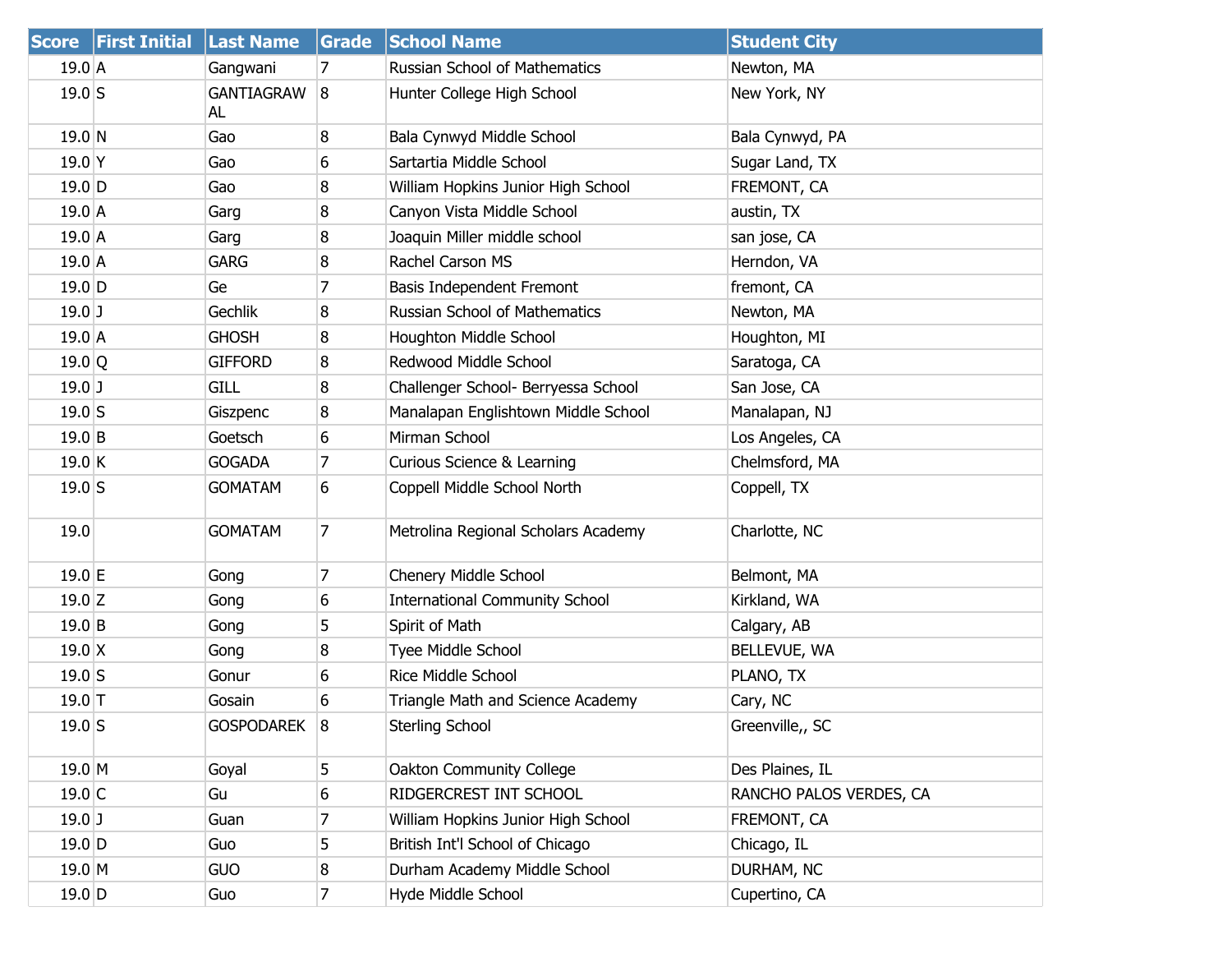|                  | Score First Initial Last Name |                 | Grade          | <b>School Name</b>                         | <b>Student City</b> |
|------------------|-------------------------------|-----------------|----------------|--------------------------------------------|---------------------|
| $19.0$ S         |                               | Guo             | 8              | Longfellow Middle School                   | Falls Church, VA    |
| $19.0$ S         |                               | <b>GUO</b>      | 8              | Northridge Middle School                   | Tuscaloosa, AL      |
| $19.0$ G         |                               | Guo             | 8              | Rootofmath Academy                         | Surrey, BC          |
| $19.0$ L         |                               | Guo             | 8              | S B FAMILY SCHOOL                          | GOLETA, CA          |
| $19.0 \text{ X}$ |                               | Guo             | 5              | Think Academy                              | San Jose, CA        |
| $19.0$ E         |                               | GUO             | 7              | Union middle                               | San Jose, CA        |
| $19.0$ A         |                               | Guo             | 8              | Victoria International College             | North York, ON      |
| $19.0$ M         |                               | <b>GUPTA</b>    | 8              | Harker School-Middle School Campus         | San Jose, CA        |
| $19.0$ A         |                               | Gupta           | 8              | Heritage Middle School                     | Livingston, NJ      |
| $19.0$ A         |                               | Gupta           | 7              | Joaquin Miller middle school               | san jose, CA        |
| $19.0$ M         |                               | <b>GUPTA</b>    | 6              | Meyzeek Middle School                      | Louisville, KY      |
| $19.0$ G         |                               | Gupta           | 8              | Pleasanton Middle School                   | Pleasanton, CA      |
| $19.0$ A         |                               | <b>GUPTA</b>    | 7              | RSM - Reston                               | Reston, VA          |
| $19.0$ S         |                               | <b>GUPTA</b>    | 8              | Russian School of Mathematics (Fremont)    | Fremont, CA         |
| 19.0 A           |                               | Gupta           | 5              | Solana Pacific Elementary School           | San Diego, CA       |
| $19.0$ S         |                               | <b>GUPTA</b>    | 0              | Thayer Academy                             | Braintree, MA       |
| $19.0$ O         |                               | Gurson          | 7              | Rocky Run Middle School                    | Chantilly, VA       |
| $19.0$ J         |                               | Ha              | 8              | Longfellow Middle School                   | Falls Church, VA    |
| $19.0$ Y         |                               | Ha              | 8              | Tyee Middle School                         | BELLEVUE, WA        |
| $19.0$ A         |                               | Han             | 7              | Best In Class Education Centre             | Palo Alto, CA       |
| $19.0$ S         |                               | Han             | 5              | Lake Oswego Junior High                    | Lake Oswego, OR     |
| $19.0$ B         |                               | <b>HAN</b>      | 6              | Redwood Middle School                      | Saratoga, CA        |
| $19.0$ P         |                               | Hanks           | 7              | university of california davis             | Davis, CA           |
| 19.0A            |                               | Hao             | 7              | Longfellow Middle School                   | Falls Church, VA    |
| $19.0$ B         |                               | <b>HARMANCI</b> | 6              | Stratford Middle School - Sunnyvale Raynor | Sunnyvale, CA       |
| $19.0$ H         |                               | <b>HASSAN</b>   | 8              | Garland McMeans JH                         | Katy, TX            |
| 19.0 R           |                               | HE.             | $\overline{7}$ | Choice School                              | Richmond, AB        |
| $19.0$ E         |                               | HE              | 7              | Evergreen Middle School                    | Redmond, WA         |
| $19.0$ Z         |                               | He              | 7              | Joaquin Miller middle school               | san jose, CA        |
| $19.0 \text{ X}$ |                               | He              | 8              | Lewis F. Cole Middle School                | Fort Lee, NJ        |
| $19.0$ C         |                               | HE              | 7              | Stratford Middle School - Sunnyvale Raynor | Sunnyvale, CA       |
| $19.0$ J         |                               | HE.             | 0              | Timberline Middle School                   | Redmond, WA         |
| $19.0$ A         |                               | He              | 7              | Victoria International College             | North York, ON      |
| $19.0$ A         |                               | He              | 8              | Woodlawn Middle School                     | Long Grove, IL      |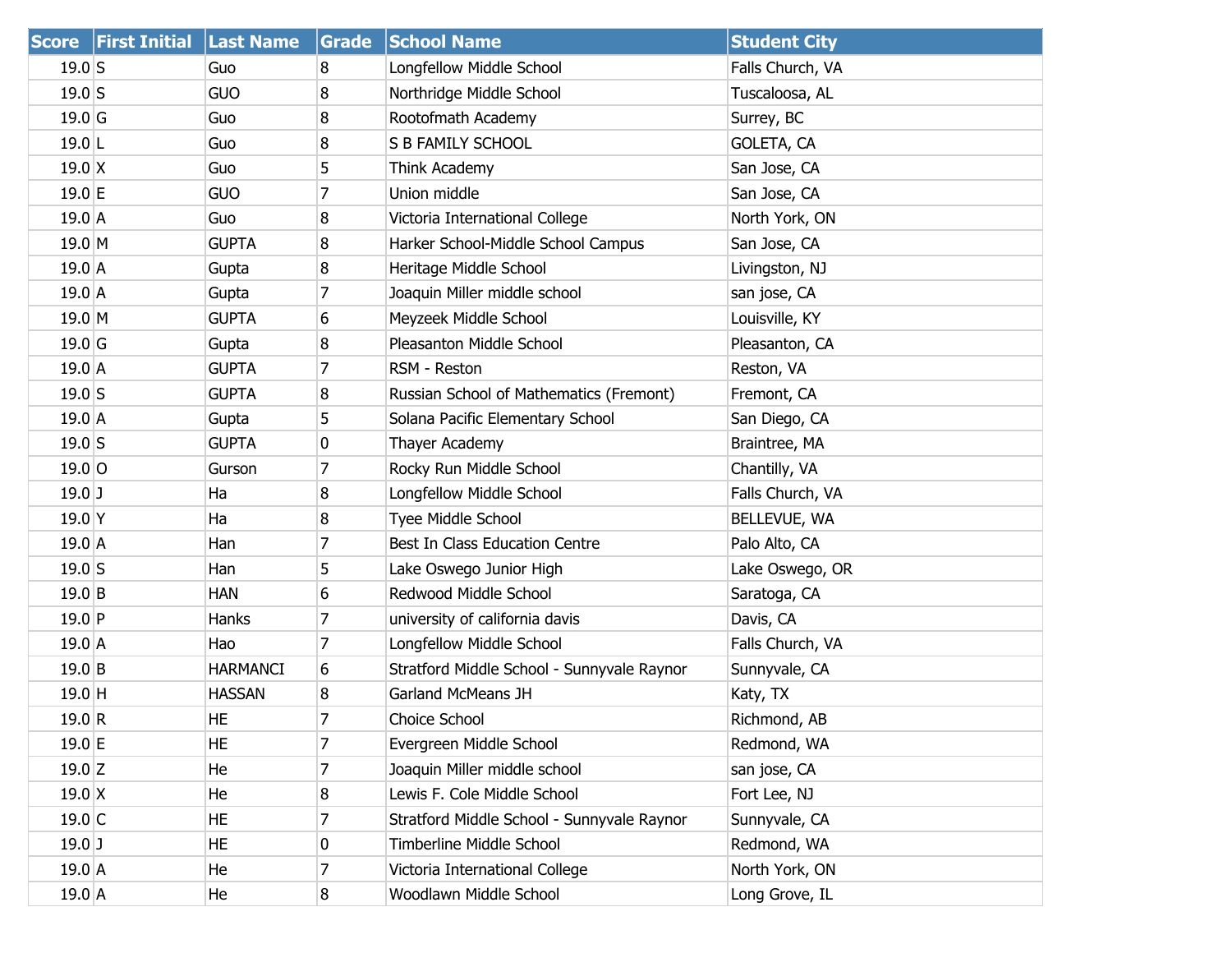| <b>Score</b>     | <b>First Initial Last Name</b> |                  | Grade | <b>School Name</b>                         | <b>Student City</b> |
|------------------|--------------------------------|------------------|-------|--------------------------------------------|---------------------|
| $19.0$ A         |                                | Hendarto         | 5.    | University of Texas at Austin              | Austin, TX          |
| $19.0$ F         |                                | <b>HENTSCHEL</b> | 7     | The Sage School                            | FOXBORO, MA         |
| $19.0$ M         |                                | Ho               | 7     | <b>FRANKLIN HS</b>                         | ELK GROVE, CA       |
| $19.0$ T         |                                | <b>HOEFT</b>     | 8     | The Nueva School                           | San Mateo, CA       |
| $19.0$ T         |                                | <b>HOEFT</b>     | 8     | The Nueva School                           | San Mateo, CA       |
| 19.0 E           |                                | <b>Holbrook</b>  | 8     | Sunrise Middle School                      | Scottsdale, AZ      |
| $19.0$ J         |                                | <b>HONG</b>      | 6     | Chaparral Middle School                    | Diamond Bar, CA     |
| $19.0$ J         |                                | Hong             | 8     | <b>KAMIAKIN MIDDLE</b>                     | KIRKLAND, WA        |
| 19.0A            |                                | <b>HONG</b>      | 8     | Odle middle school                         | Bellevue, WA        |
| $19.0$ J         |                                | Hong             | 8     | <b>Rutgers University</b>                  | Piscataway, NJ      |
| $19.0$ M         |                                | Hsu              | 7     | San Diego Math Circle                      | San Diego, CA       |
| $19.0$ H         |                                | HU               | 8     | <b>Basis Scottsdale</b>                    | Scottsdale, AZ      |
| $19.0$ H         |                                | HU               | 8     | Challenger School- Berryessa School        | San Jose, CA        |
| $19.0 \text{ E}$ |                                | Hu               | 7     | S B FAMILY SCHOOL                          | GOLETA, CA          |
| $19.0$ D         |                                | Hu               | 5     | Think Academy                              | San Jose, CA        |
| 19.0 K           |                                | Hu               | 7     | TT Math School                             | Markham, ON         |
| $19.0$ A         |                                | Hu               | 8     | Victoria International College             | North York, ON      |
| 19.0A            |                                | <b>HUANG</b>     | 8     | <b>BASIS Independent McLean</b>            | McLean, VA          |
| 19.0A            |                                | <b>HUANG</b>     | 8     | <b>BASIS Independent McLean</b>            | McLean, VA          |
| $19.0$ C         |                                | <b>HUANG</b>     | 8     | <b>Brearley School</b>                     | New York, NY        |
| $19.0$ N         |                                | <b>HUANG</b>     | 8     | Campus Middle School                       | Englewood, CO       |
| 19.0A            |                                | <b>HUANG</b>     | 8     | Challenger School- Berryessa School        | San Jose, CA        |
| $19.0$ B         |                                | Huang            | 7     | Cooper Middle School                       | Mclean, VA          |
| 19.0 R           |                                | Huang            | 8     | FORT SETTLEMENT MS                         | SUGAR LAND, TX      |
| $19.0$ S         |                                | Huang            | 8     | Montgomery College                         | Germantown, MD      |
| 19.0 E           |                                | <b>HUANG</b>     | 8     | SHARON MIDDLE SCHOOL                       | SHARON, MA          |
| $19.0$ A         |                                | Huang            | 7     | SpringLight Education Institute            | Cupertino, CA       |
| $19.0$ C         |                                | <b>HUANG</b>     | 7     | Stratford Middle School - Sunnyvale Raynor | Sunnyvale, CA       |
| $19.0$ S         |                                | Huang            | 8     | Takoma Park Middle School                  | Silver Spring, MD   |
| 19.0 C           |                                | <b>HUANG</b>     | 8     | THE BISHOP'S SCHOOL                        | LA JOLLA, CA        |
| $19.0$ M         |                                | Huang            | 5     | Think Academy                              | San Jose, CA        |
| $19.0$ G         |                                | <b>HUANG</b>     | 8     | Whitney M Young Magnet High School         | Chicago, IL         |
| 19.0 M           |                                | Huang            | 8     | Whittier Middle School                     | Norman, OK          |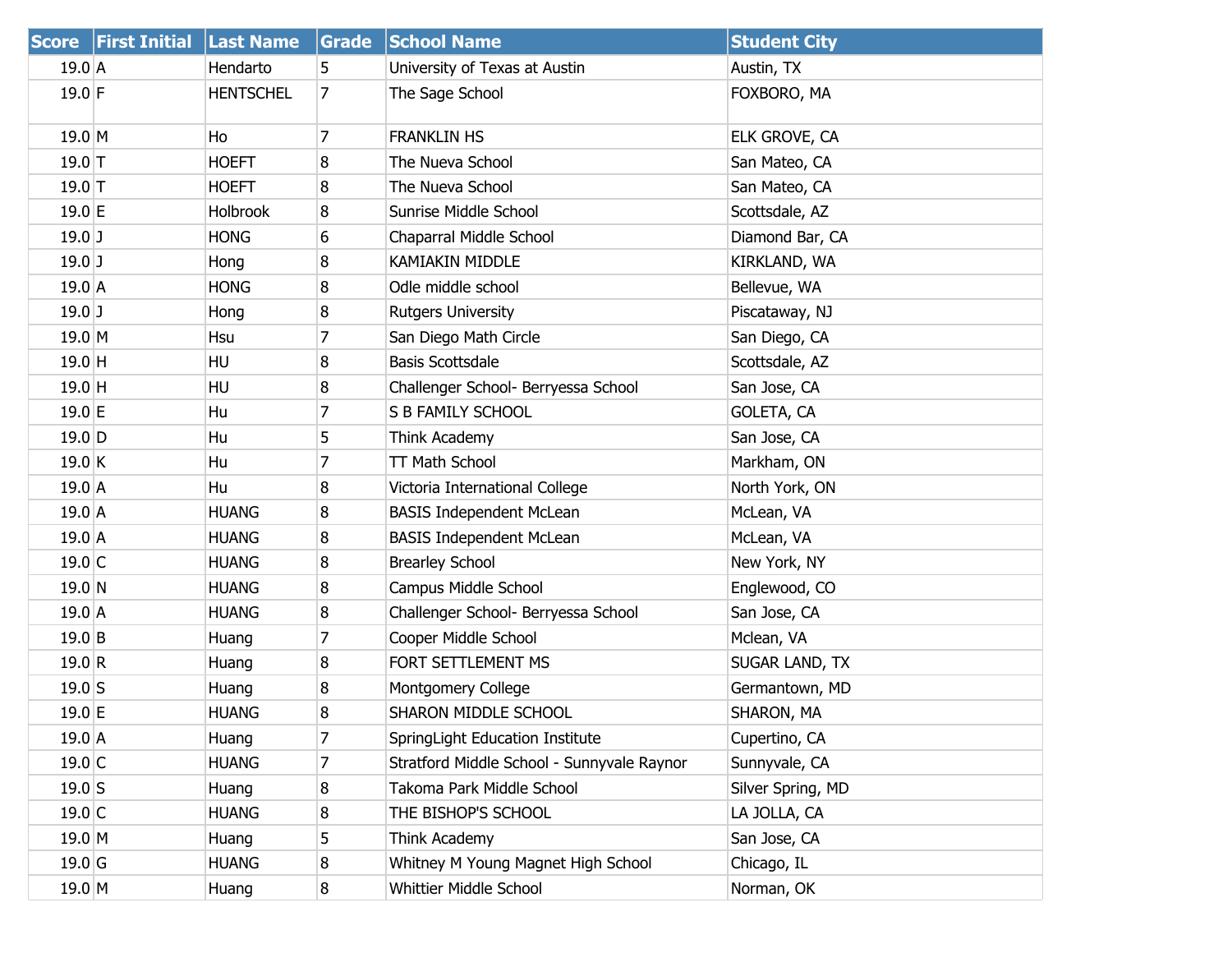|           | <b>Score First Initial Last Name</b> |                | Grade          | <b>School Name</b>               | <b>Student City</b> |
|-----------|--------------------------------------|----------------|----------------|----------------------------------|---------------------|
| $19.0$ E  |                                      | <b>HUANG</b>   | 8              | <b>Woodland School</b>           | Portola Valley, CA  |
| $19.0$ A  |                                      | <b>HUDSON</b>  | 6              | Iolani School                    | Honolulu, HI        |
| $19.0$ G  |                                      | Hwang          | 6              | <b>AAMOC</b>                     | Ann Arbor, MI       |
| $19.0$ T  |                                      | Hwang          | 8              | Holmes Junior High School        | Davis, CA           |
| $19.0$ A  |                                      | <b>HWANG</b>   | 8              | West Lafayette Jr/Sr High School | West Lafayette, IN  |
| 19.0 R    |                                      | <b>HYDER</b>   | 8              | Jonas Clark Middle School        | Lexington, MA       |
| 19.0 E    |                                      | Imanuel        | 5              | Yu's Elite Education             | Raritan, NJ         |
| $19.0$ A  |                                      | <b>IYER</b>    | 8              | Stone Hill Middle School         | Ashburn, VA         |
| $19.0$ Z  |                                      | <b>JAFAR</b>   | 8              | Harvest Christian Academy        | Barrigada, GU       |
| 19.0 N    |                                      | Jain           | 8              | Basis Independent Fremont        | fremont, CA         |
| $19.0$ S  |                                      | Jain           | 7              | Lawson middle school             | cupertino, CA       |
| $19.0$ T  |                                      | <b>Jenkins</b> | 7              | Centennial Middle School         | Provo, UT           |
| $19.0$ C  |                                      | Ji             | 7              | University of Toronto Schools    | Toronto, ON         |
| 19.0 E    |                                      | Jia            | $\overline{7}$ | Montgomery LoneStar College      | Conroe, TX          |
| $19.0$ S  |                                      | Jiang          | 7              | Cabin John Middle School         | Potomac, MD         |
| 19.0 R    |                                      | <b>JIANG</b>   | 6              | DORRIS EATON SCHOOL              | San Ramon, CA       |
| $19.0$ K  |                                      | Jiang          | 6              | Millburn Middle School           | Millburn, NJ        |
| 19.0 N    |                                      | Jiang          | 7              | The Episcopal Academy            | Newtown Square, PA  |
| $19.0$ G  |                                      | <b>JIANG</b>   | 4              | Think Academy                    | San Jose, CA        |
| $19.0$ F  |                                      | Jiang          | 8              | Waterford School                 | Sandy, UT           |
| $19.0$ E  |                                      | Jiang          | 8              | <b>WISSAHICKON MS</b>            | AMBLER, PA          |
| $19.0$ Y  |                                      | Jiao           | 5              | University of Texas at Austin    | Austin, TX          |
| 19.0 E    |                                      | JIN            | 8              | Southridge School                | Surrey, BC          |
| $19.0$ E  |                                      | Jin            | 6              | University of Michigan           | Ann Arbor, MI       |
| 19.0 R    |                                      | Jonnala        | 8              | AoPS Academy - Bellevue          | Bellevue, WA        |
| $19.0$ S  |                                      | <b>JULIANO</b> | 7              | The Sage School                  | FOXBORO, MA         |
| $19.0$ B  |                                      | <b>JUN</b>     | 8              | Benjamin Franklin MS             | Ridgewood, NJ       |
| 19.0 R    |                                      | <b>JUNG</b>    | 8              | Odle middle school               | Bellevue, WA        |
| $19.0$  L |                                      | Kai            | 8              | Sycamore Junior High             | Cincinnati, OH      |
| $19.0$ V  |                                      | Kailad         | 8              | Takoma Park Middle School        | Silver Spring, MD   |
| $19.0$ A  |                                      | Kalyankar      | $\bf{8}$       | Forsyth County Schools           | Cumming, GA         |
| $19.0$ S  |                                      | KALYANKAR      | 8              | University of Arkansas           | Fayetteville, AR    |
| 19.0 a    |                                      | kang           | $\overline{7}$ | CL Academy                       | Fullerton, CA       |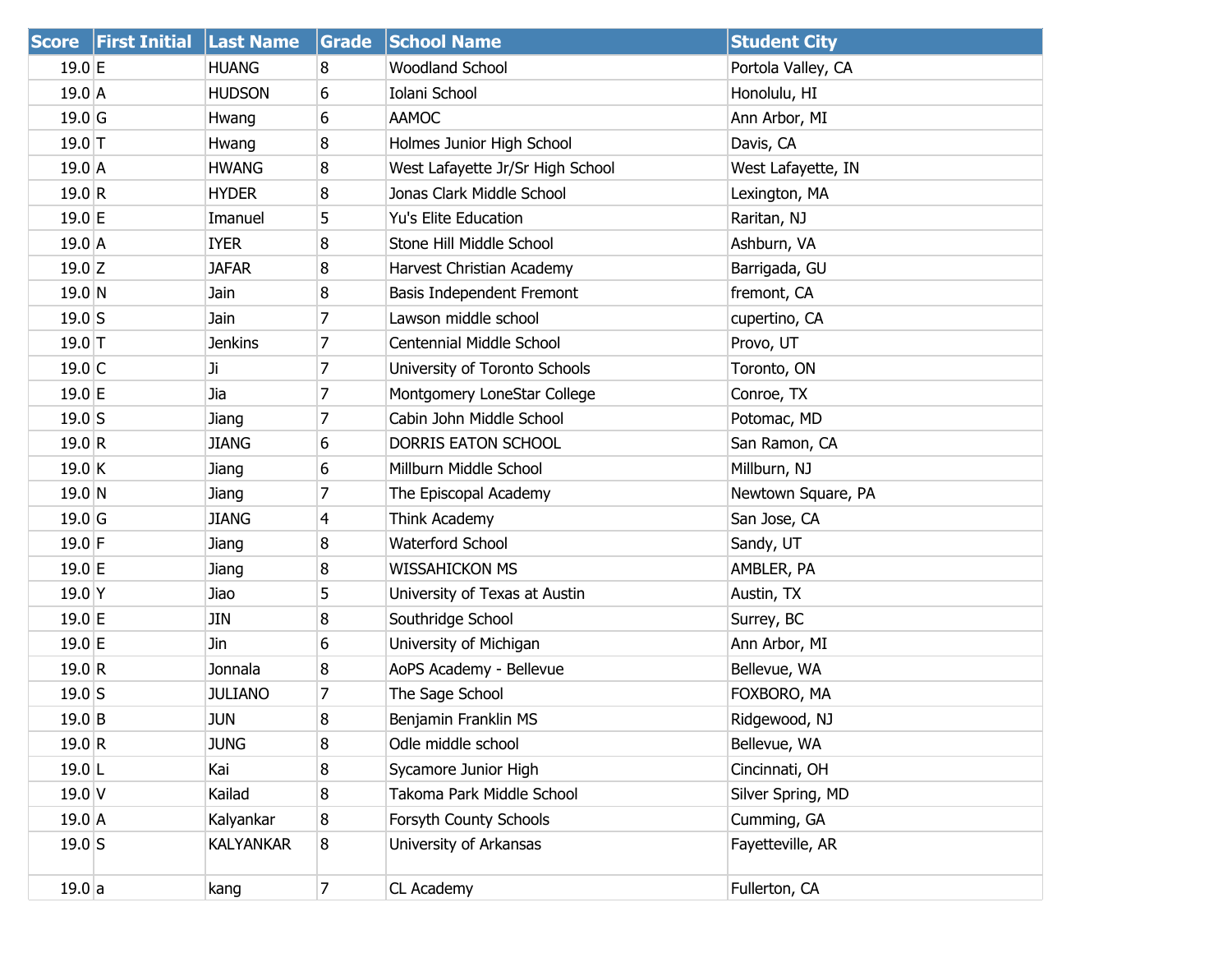| <b>Score</b> | <b>First Initial</b> | <b>Last Name</b>  | <b>Grade</b>   | <b>School Name</b>                                       | <b>Student City</b>     |
|--------------|----------------------|-------------------|----------------|----------------------------------------------------------|-------------------------|
| $19.0$ J     |                      | Kang              | 8              | Los Alamos Middle School                                 | Los Alamos, NM          |
| $19.0$ Y     |                      | Kang              | 8              | RIDGERCREST INT SCHOOL                                   | RANCHO PALOS VERDES, CA |
| $19.0$ A     |                      | KARETI            | 7              | <b>RSM</b>                                               | San Jose, CA            |
| 19.0 R       |                      | Karnataki         | 7              | <b>FUSS</b>                                              | Fremont, CA             |
| $19.0$ A     |                      | <b>KARVE</b>      | 7              | Cape Fear Academy                                        | Wilmington, NC          |
| $19.0$ S     |                      | kashyap           | 7              | <b>Rutgers University</b>                                | Piscataway, NJ          |
| 19.0 E       |                      | Kawakami          | 8              | Jericho High School/Jericho Middle                       | Jericho, NY             |
| $19.0$ A     |                      | Kazemi            | 6              | John Adams Middle School                                 | Rocheter, MN            |
| $19.0$ J     |                      | <b>KEE</b>        | 8              | Charles Dewolf Middle school                             | Old Tappan, NJ          |
| $19.0$ S     |                      | Kela              | 8              | Triangle Math and Science Academy                        | Cary, NC                |
| $19.0$ J     |                      | Kellam            | 8              | Ellington Middle School                                  | Ellington, CT           |
| $19.0$ A     |                      | <b>KENTHAPADI</b> | 6              | Peterson Middle School                                   | Sunnyvale, CA           |
| $19.0$ A     |                      | <b>KESMODEL</b>   | $\overline{7}$ | Greenwich Academy                                        | Greenwich, CT           |
| $19.0$ S     |                      | Khanna            | $\overline{7}$ | University of Texas at Austin                            | Austin, TX              |
| $19.0$ J     |                      | Khohayting        | 8              | AMERICAN HERITAGE SCHOOL                                 | PLANTATION, FL          |
| $19.0$ J     |                      | Khohayting        | 6              | Ransom Everglades Middle School                          | Miami, FL               |
| $19.0$ M     |                      | Khurana           | 8              | University of Minnesota - Twin Cities                    | Minneapolis, MN         |
| $19.0$ M     |                      | Khusainov         | 6              | AoPS Academy - Santa Clara                               | Santa Clara, CA         |
| $19.0$ B     |                      | <b>KIEU</b>       | 7              | Indiana University Bloomington                           | Bloomington, IN         |
| $19.0$ T     |                      | KIM               | $\overline{7}$ | ANNE ARUNDEL COMMUNITY COLLEGE                           | ARNOLD, MD              |
| 19.0 R       |                      | KIM               | 8              | Boulan Park Middle School                                | Troy, MI                |
| 19.0 E       |                      | Kim               | 8              | <b>Branksome Hall</b>                                    | Toronto, ON             |
| $19.0$ J     |                      | Kim               | 7              | Carmel Valley middle school                              | San diego, CA           |
| 19.0 R       |                      | KIM               | 8              | Covington                                                | Los Altos, CA           |
| $19.0$ E     |                      | Kim               | 6              | Diablo Vista Middle School                               | Danville, CA            |
| $19.0$ J     |                      | KIM               | 8              | Fay School                                               | SOUTHBOROUGH, MA        |
| 19.0 R       |                      | KIM               | 8              | Harvard-Westlake School                                  | Los Angeles, CA         |
| $19.0$ S     |                      | KIM               | 7              | harvest park middle school                               | pleasanton, CA          |
| $19.0$ I     |                      | KIM               | 8              | Magnolia Science Academy                                 | San Diego, CA           |
| $19.0$ I     |                      | KIM               | 7              | Nathaniel Hawthorne Middle School 74                     | Oakland Gardens, NY     |
| $19.0$ J     |                      | Kim               | 7              | Orange County Math Circle                                | Santa Ana, CA           |
| $19.0$ M     |                      | Kim               | 8              | Rocky Run Middle School                                  | Chantilly, VA           |
| 19.0 R       |                      | Kim               | 4              | RUSSIAN SCHOOL OF MATH - MOUNTAIN VIEW MOUNTAIN VIEW, CA |                         |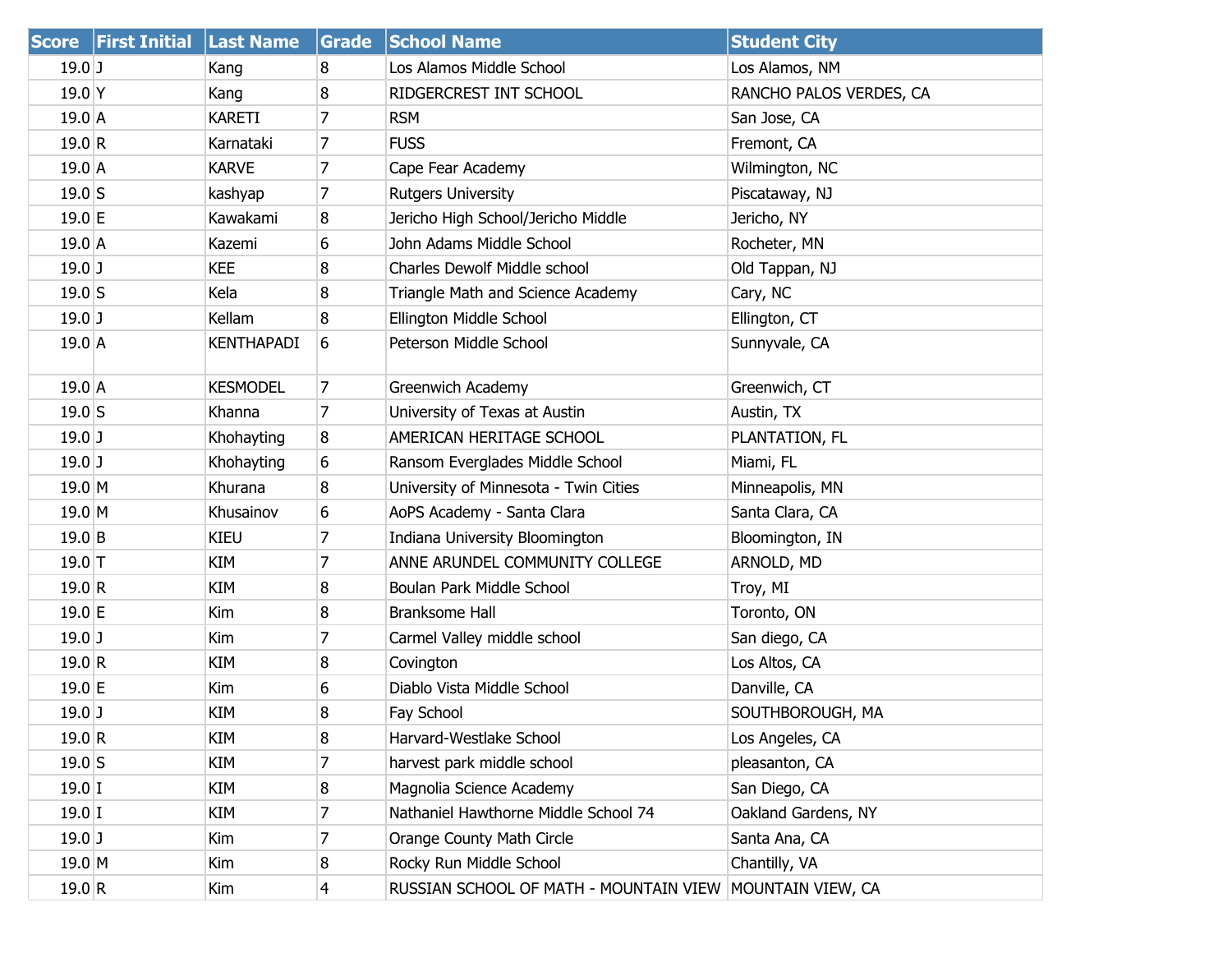|          | Score First Initial Last Name |                 |                | <b>Grade School Name</b>                        | <b>Student City</b>     |
|----------|-------------------------------|-----------------|----------------|-------------------------------------------------|-------------------------|
| $19.0$ H |                               | Kim             | 7              | Stratford Middle School San Jose                | San Jose, CA            |
| $19.0$ J |                               | KIM             | 5              | <b>Tenafly Middle School</b>                    | Tenafly, NJ             |
| $19.0$ Y |                               | KIM             | 8              | The Overlake School                             | Redmond, WA             |
| $19.0$ I |                               | Kim             | 8              | <b>UT Dallas</b>                                | Richardson, TX          |
| $19.0$ B |                               | Kim             | 8              | <b>UT Dallas</b>                                | Richardson, TX          |
| $19.0$ D |                               | Kim             | 8              | WAYZATA SCHOOL DISTRICT                         | PLYMOUTH, MN            |
| $19.0$ D |                               | Kim             | 6              | <b>WESTON MS</b>                                | <b>WESTON, MA</b>       |
| $19.0$ L |                               | Kim             | 8              | William Diamond Middle School                   | Lexington, MA           |
| 19.0 R   |                               | Kimura          | 8              | Crystal Springs Uplands School                  | Hillsborough, CA        |
| $19.0$ S |                               | KO              | 8              | Rudecinda Sepulveda Dodson Middle School        | Rancho Palos Verdes, CA |
| $19.0$ A |                               | KOLLI           | 6              | The Pingry School                               | Basking Ridge, NJ       |
| $19.0$ S |                               | Kommireddy      | $\overline{7}$ | Alta Loma Christian School                      | Alta Loma, CA           |
| $19.0$ N |                               | Kondabrolu      | 8              | Florida Gulf Coast University                   | Fort Myers, FL          |
| $19.0$ H |                               | Kondle          | 7              | Yu's Elite Education                            | Raritan, NJ             |
| $19.0$ M |                               | Konkapaka       | 6              | San Diego Math Circle                           | San Diego, CA           |
| $19.0$ C |                               | KOO             | 8              | NYC Lab Middle School for Collaborative Studies | New York, NY            |
| $19.0$ K |                               | <b>KOOK</b>     | 8              | Lakeside Middle School                          | Seattle, WA             |
| $19.0$ S |                               | Kotha           | 8              | Chaboya Middle School                           | San Jose, CA            |
| $19.0$ P |                               | Κu              | 8              | Sycamore Junior High                            | Cincinnati, OH          |
| $19.0$ T |                               | Kubota          | 8              | Kennedy Middle                                  | Cupertino, CA           |
| $19.0$ A |                               | <b>KUMAR</b>    | 8              | New Jersey Enrichment Academy                   | Short Hills, NJ         |
| $19.0$ A |                               | KUMAR           | 8              | Roxbury Latin School                            | West Roxbury, MA        |
| $19.0$ A |                               | KUMAR           | 8              | <b>WAYLAND MS</b>                               | WAYLAND, MA             |
| $19.0$ K |                               | <b>KUMARAN</b>  | 8              | MCCALL MS                                       | WINCHESTER, MA          |
| $19.0$ S |                               | <b>KUPTSOVA</b> | 8              | <b>BIG APPLE ACADEMY</b>                        | <b>BROOKLYN, NY</b>     |
| $19.0$ J |                               | Kwon            | 8              | C2 Education                                    | Millbrae, CA            |
| $19.0$ G |                               | <b>KWON</b>     | 8              | Charles Dewolf Middle school                    | Old Tappan, NJ          |
| 19.0 K   |                               | LAI             | 8              | G.M. Walters Middle School                      | Fremont, CA             |
| $19.0$ O |                               | LAIDO           | 5              | Areteem Institute                               | Lake Forest, CA         |
| $19.0$ D |                               | Lam             | 8              | black mountain middle school                    | San Diego, CA           |
| $19.0$ M |                               | Lam             | 7              | <b>Stafford STEM Academy</b>                    | Stafford, TX            |
| $19.0$ K |                               | Lan             | 8              | University of Alberta                           | Edmonton, AB            |
| $19.0$ L |                               | Lao             | 4              | AlphaStar Academy                               | Santa Clara, CA         |
| $19.0$ M |                               | LAU             | 6              | Redwood Middle School                           | Saratoga, CA            |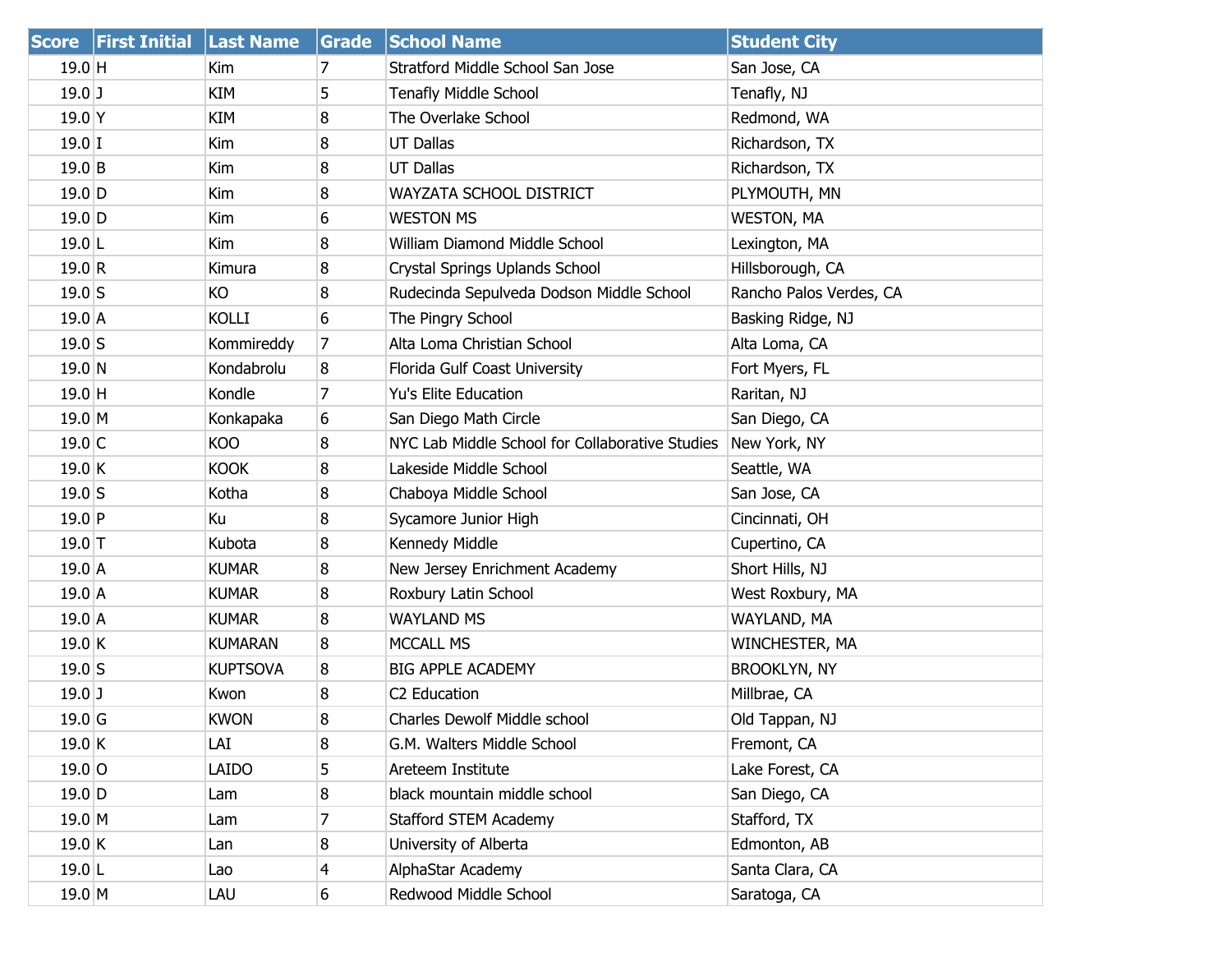|                  | <b>Score First Initial Last Name</b> |               | Grade          | <b>School Name</b>                          | <b>Student City</b>     |
|------------------|--------------------------------------|---------------|----------------|---------------------------------------------|-------------------------|
| $19.0$ H         |                                      | LAW           | 6              | Frank S. Greene Middle School               | Palo Alto, CA           |
| $19.0$ C         |                                      | Law           | 7              | The Alternative School for Math and Science | Corning, NY             |
| $19.0$ S         |                                      | <b>LAXMAN</b> | 8              | Ellen Fletcher MS                           | palo alto, CA           |
| $19.0$ J         |                                      | Lee           | 7              | AlphaStar Academy                           | Santa Clara, CA         |
| $19.0$ S         |                                      | Lee           | 8              | Chenery Middle School                       | Belmont, MA             |
| $19.0$ J         |                                      | Lee           | 8              | Dickerson Middle School                     | Marietta, GA            |
| $19.0$ J         |                                      | LEE           | 7              | Hammarsjold Middle School                   | East Brunswick, NJ      |
| $19.0$ A         |                                      | Lee           | 5              | Haycock Elmentary                           | Falls Church, VA        |
| $19.0$ B         |                                      | Lee           | 8              | Henry James Memorial School                 | Simsbury, CT            |
| $19.0$ K         |                                      | Lee           | 5              | La Entrada                                  | Menlo Park, CA          |
| 19.0 N           |                                      | Lee           | 8              | Longfellow Middle School                    | Falls Church, VA        |
| $19.0$ J         |                                      | Lee           | 7              | MathSeed                                    | Fremont, CA             |
| $19.0$ A         |                                      | LEE           | 8              | Meadowbrook School                          | Weston, MA              |
| $19.0\,A$        |                                      | LEE           | 7              | Metrolina Regional Scholars Academy         | Charlotte, NC           |
| 19.0 E           |                                      | LEE           | 8              | New Trier High School                       | winnetka, IL            |
| $19.0$ J         |                                      | LEE           | 8              | Open Window School                          | Bellevue, WA            |
| 19.0 R           |                                      | Lee           | 7              | RIDGERCREST INT SCHOOL                      | RANCHO PALOS VERDES, CA |
| 19.0 E           |                                      | Lee           | 8              | <b>Rutgers University</b>                   | Piscataway, NJ          |
| $19.0$ S         |                                      | LEE           | 8              | <b>STOLLER MS</b>                           | PORTLAND, OR            |
| $19.0$ D         |                                      | Lee           | 7              | University of California, Irvine            | Irvine, CA              |
| $19.0$ C         |                                      | Lee           | 8              | University of Texas at Austin               | Austin, TX              |
| $19.0$ J         |                                      | LEE           | 7              | West Middle School                          | Andover, MA             |
| $19.0$ V         |                                      | Lehr          | 8              | Canyon Vista Middle School                  | austin, TX              |
| $19.0$ A         |                                      | LEI           | 6              | Beckendorff Junior High                     | Katy, TX                |
| $19.0 \text{ }E$ |                                      | LEI           | 8              | Harker School-Middle School Campus          | San Jose, CA            |
| $19.0$ I         |                                      | Lei           | 8              | Park Forest Middle School                   | State College, PA       |
| $19.0 \text{W}$  |                                      | <b>LEUNG</b>  | 7              | Fallen Middle School                        | Dublin, CA              |
| $19.0$ J         |                                      | Leung         | 6              | Think Academy                               | San Jose, CA            |
| $19.0$ C         |                                      | Levine        | 8              | Montgomery College                          | Germantown, MD          |
| $19.0$ S         |                                      | Li            | 4              | AlphaStar Academy                           | Santa Clara, CA         |
| 19.0 N           |                                      | Li            | 7              | AlphaStar Academy                           | Santa Clara, CA         |
| $19.0$ B         |                                      | LI            | 5              | AoPS Academy Lexington                      | Waltham, MA             |
| $19.0$ A         |                                      | Li            | 8              | Bowditch                                    | Foster City, CA         |
| $19.0$ J         |                                      | Li.           | 8 <sup>°</sup> | California Baptist University               | Riverside, CA           |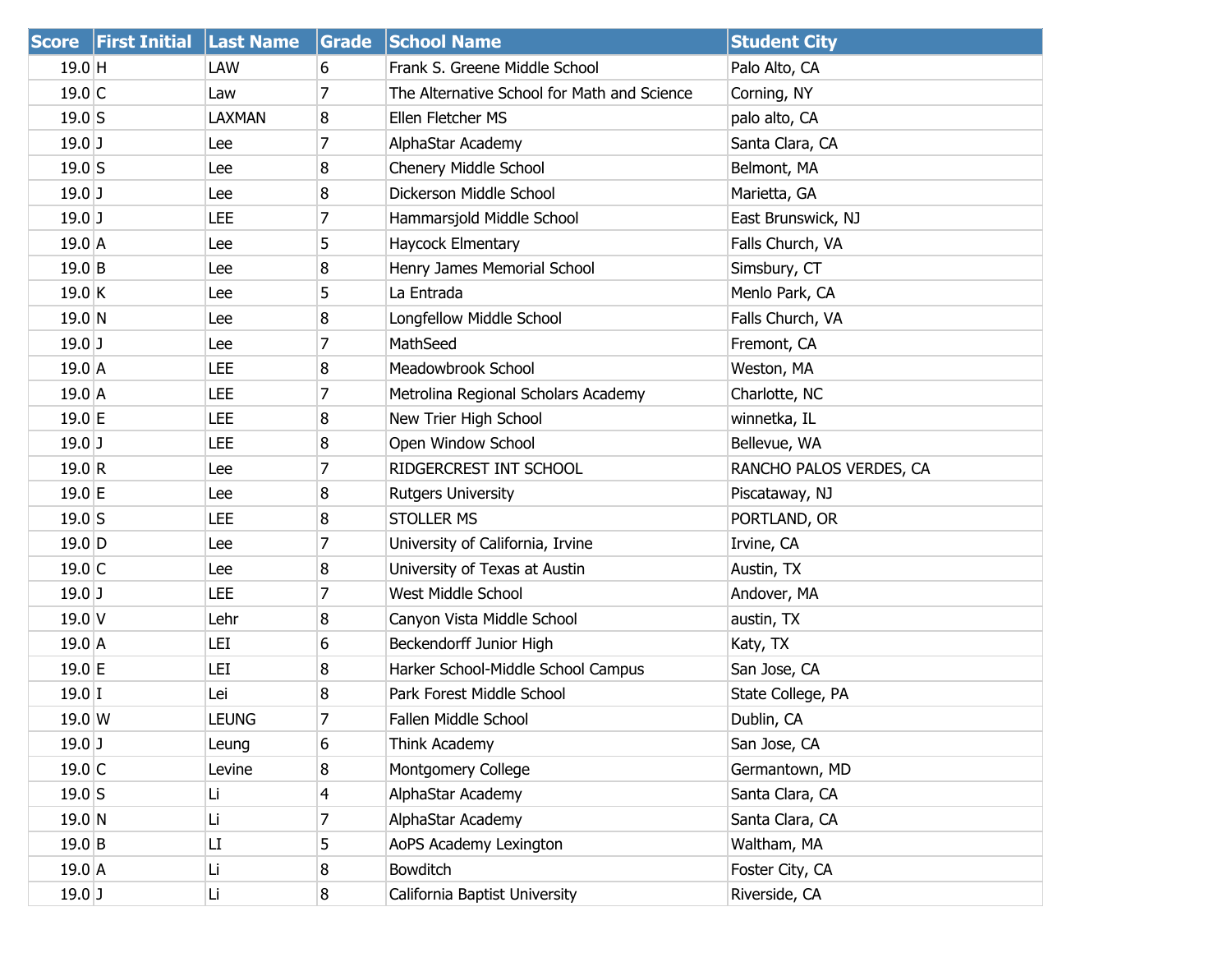| <b>Score</b>     | <b>First Initial</b> | <b>Last Name</b> | <b>Grade</b> | <b>School Name</b>                   | <b>Student City</b>   |
|------------------|----------------------|------------------|--------------|--------------------------------------|-----------------------|
| $19.0$ J         |                      | LI.              | 6            | <b>Community House Middle School</b> | Charlotte, NC         |
| $19.0 \text{ W}$ |                      | LI               | 5            | DANBURY MATH ACADEMY, WCSU           | Danbury, CT           |
| $19.0$ B         |                      | LI               | 7            | DANBURY MATH ACADEMY, WCSU           | Danbury, CT           |
| 19.0 R           |                      | LI               | 6            | DORRIS EATON SCHOOL                  | San Ramon, CA         |
| $19.0$ B         |                      | Li               | 7            | FLORIDA ATLANTIC UNIVERSITY          | <b>BOCA RATON, FL</b> |
| $19.0$ E         |                      | Li               | 6            | H B Thompson Middle School           | Syosset, NY           |
| $19.0$ J         |                      | Li               | 7            | Hillfield Strathallan College        | Hamilton, ON          |
| $19.0$ ]         |                      | Li               | 8            | Hockaday School                      | Irving, TX            |
| $19.0$ J         |                      | Li               | 8            | Joaquin Miller middle school         | san jose, CA          |
| $19.0$ K         |                      | Li               | 8            | Mathemagics Club                     | Los Angeles, CA       |
| $19.0$ E         |                      | LI               | 6            | Momentum Learning                    | Sugar Land, TX        |
| $19.0$ P         |                      | LI               | 6            | Portola Highly Gifted Magnet         | Tarzana, CA           |
| 19.0 R           |                      | Li               | 8            | Ransom Everglades Middle School      | Miami, FL             |
| $19.0$ J         |                      | Li               | 8            | Rootofmath Academy                   | Surrey, BC            |
| $19.0$ Y         |                      | Li               | 8            | RSM-Lexington                        | Lexington, MA         |
| $19.0$ I         |                      | Li               | 6            | Sartartia Middle School              | Sugar Land, TX        |
| $19.0 \text{ }E$ |                      | Li               | 8            | SHAKER HS                            | LATHAM, NY            |
| $19.0$ Y         |                      | LI.              | 7            | ST JOHN'S SCHOOL                     | HOUSTON, TX           |
| $19.0$ E         |                      | LI               | 8            | The Dalton School                    | New York, NY          |
| $19.0$ J         |                      | LI               | 8            | The Overlake School                  | Redmond, WA           |
| $19.0$ D         |                      | LI.              | 7            | The Overlake School                  | Redmond, WA           |
| $19.0$ K         |                      | Li               | 6            | Think Academy                        | San Jose, CA          |
| $19.0$ A         |                      | Li               | 8            | Think Academy                        | San Jose, CA          |
| $19.0$ M         |                      | Li               | 7            | TREDYFFRIN-EASTTOWN MIDDLE SCH       | BERWYN, PA            |
| $19.0$ J         |                      | Li               | 8            | TT Math School                       | Markham, ON           |
| $19.0$ J         |                      | Li               | 6            | University of Chicago Lab School     | Chicago, IL           |
| $19.0$ Y         |                      | Li               | 7            | University of Toronto                | Toronto, ON           |
| 19.0 E           |                      | Li               | 6            | University of Toronto                | Toronto, ON           |
| 19.0 E           |                      | LI               | 6            | Vancouver Olympiad School Inc.       | Vancouver, BC         |
| $19.0$ J         |                      | Li               | 6            | Victoria International College       | North York, ON        |
| $19.0$ Y         |                      | Li               | 8            | Victoria International College       | North York, ON        |
| $19.0$ J         |                      | Li               | 8            | Victoria International College       | North York, ON        |
| $19.0$ J         |                      | Li               | 8            | William Hopkins Junior High School   | FREMONT, CA           |
| $19.0 \text{ X}$ |                      | LI               | 7            | <b>YES Education Center</b>          | Vancouver, BC         |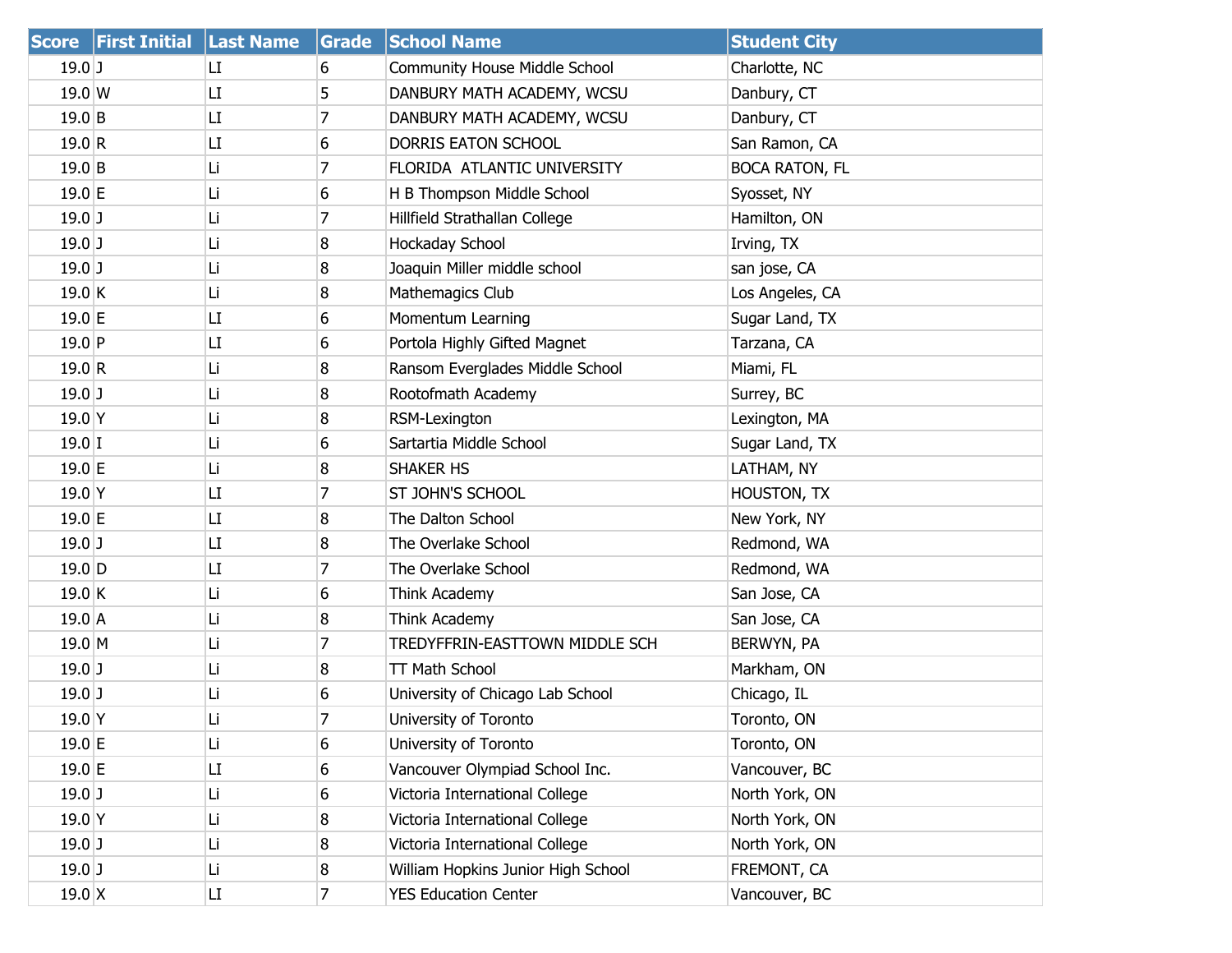|                   | <b>Score First Initial Last Name</b> |              | Grade          | <b>School Name</b>                       | <b>Student City</b> |
|-------------------|--------------------------------------|--------------|----------------|------------------------------------------|---------------------|
| 19.0 C            |                                      | Liang        | 7              | black mountain middle school             | San Diego, CA       |
| $19.0$ H          |                                      | <b>LIANG</b> | 7              | Harker School-Middle School Campus       | San Jose, CA        |
| $19.0$ S          |                                      | Liang        | 8              | Herbert Hoover Middle School             | Potomac, MD         |
| 19.0 E            |                                      | <b>LIANG</b> | 7              | New Berlin Eisenhower                    | New Berlin, WI      |
| $19.0$ A          |                                      | <b>LIANG</b> | 7              | Odle middle school                       | Bellevue, WA        |
| $19.0 \text{ E}$  |                                      | <b>LIAO</b>  | 8              | Math Is Cool                             | Temple City, CA     |
| 19.0 E            |                                      | Liao         | 8              | South View Middle School                 | Edina, MN           |
| $19.0$ A          |                                      | Liao         | 7              | TT Math School                           | Markham, ON         |
| $19.0$ J          |                                      | <b>LIEN</b>  | 6              | Moreland Middle School                   | SAN JOSE, CA        |
| $19.0$ J          |                                      | LIM          | 7              | Challenger School- Berryessa School      | San Jose, CA        |
| $19.0$ C          |                                      | Lim          | 8              | Orange County Math Circle                | Santa Ana, CA       |
| $19.0$ A          |                                      | Lin          | 8              | <b>Falcon Cove Middle</b>                | Weston, FL          |
| $19.0$ E          |                                      | Lin          | 8              | Kennedy Middle                           | Cupertino, CA       |
| $19.0$ P          |                                      | Lin          | 7              | Math Is Cool                             | Temple City, CA     |
| $19.0$  L         |                                      | Lin          | 6              | Orange County Math Circle                | Santa Ana, CA       |
| $19.0$ S          |                                      | Lin          | 7              | Plum Grove Junior High                   | Rolling Meadows, IL |
| $19.0$ O          |                                      | Lin          | 7              | ST JOSEPH OF CUPERTINO ELEM              | CUPERTINO, CA       |
| 19.0A             |                                      | Lin          | 8              | Steindorf STEAM School                   | San Jose, CA        |
| $19.0$ T          |                                      | LIN          | 8              | <b>STOLLER MS</b>                        | PORTLAND, OR        |
| 19.0 <sup>Y</sup> |                                      | LIN          | 8              | <b>TT Math School</b>                    | Markham, ON         |
| $19.0 \text{ W}$  |                                      | <b>LING</b>  | 8              | Redwood Middle School                    | Saratoga, CA        |
| $19.0$ K          |                                      | <b>LING</b>  | 8              | The Nueva School                         | San Mateo, CA       |
| $19.0$ K          |                                      | <b>LING</b>  | 8              | The Nueva School                         | San Mateo, CA       |
| $19.0$ G          |                                      | Liu          | 7              | AlphaStar Academy                        | Santa Clara, CA     |
| $19.0$ E          |                                      | Liu          | 6              | Ann-Hua Math                             | Dearborn, MI        |
| 19.0 N            |                                      | Liu          | 5              | AoPS Academy                             | Frisco, TX          |
| 19.0 R            |                                      | LIU          | 5              | AoPS Academy Lexington                   | Waltham, MA         |
| 19.0 W            |                                      | LIU          | 8              | Art of Problem Solving Academy Princeton | Princeton, NJ       |
| $19.0$ H          |                                      | Liu          | 7              | <b>BASIS Independent Silicon Valley</b>  | San Jose, CA        |
| $19.0 \text{ X}$  |                                      | Liu          | 7              | <b>BASIS Independent Silicon Valley</b>  | San Jose, CA        |
| $19.0$ Z          |                                      | LIU          | 7              | Beaver Lake Middle School                | Issaquah, WA        |
| $19.0$  L         |                                      | Liu          | 8              | <b>BERGEN CO ACADEMIES</b>               | HACKENSACK, NJ      |
| $19.0$ S          |                                      | LIU          | 4              | <b>BL Education Consulting Company</b>   | Richmond, BC        |
| $19.0$ H          |                                      | LIU          | $\overline{7}$ | DANBURY MATH ACADEMY, WCSU               | Danbury, CT         |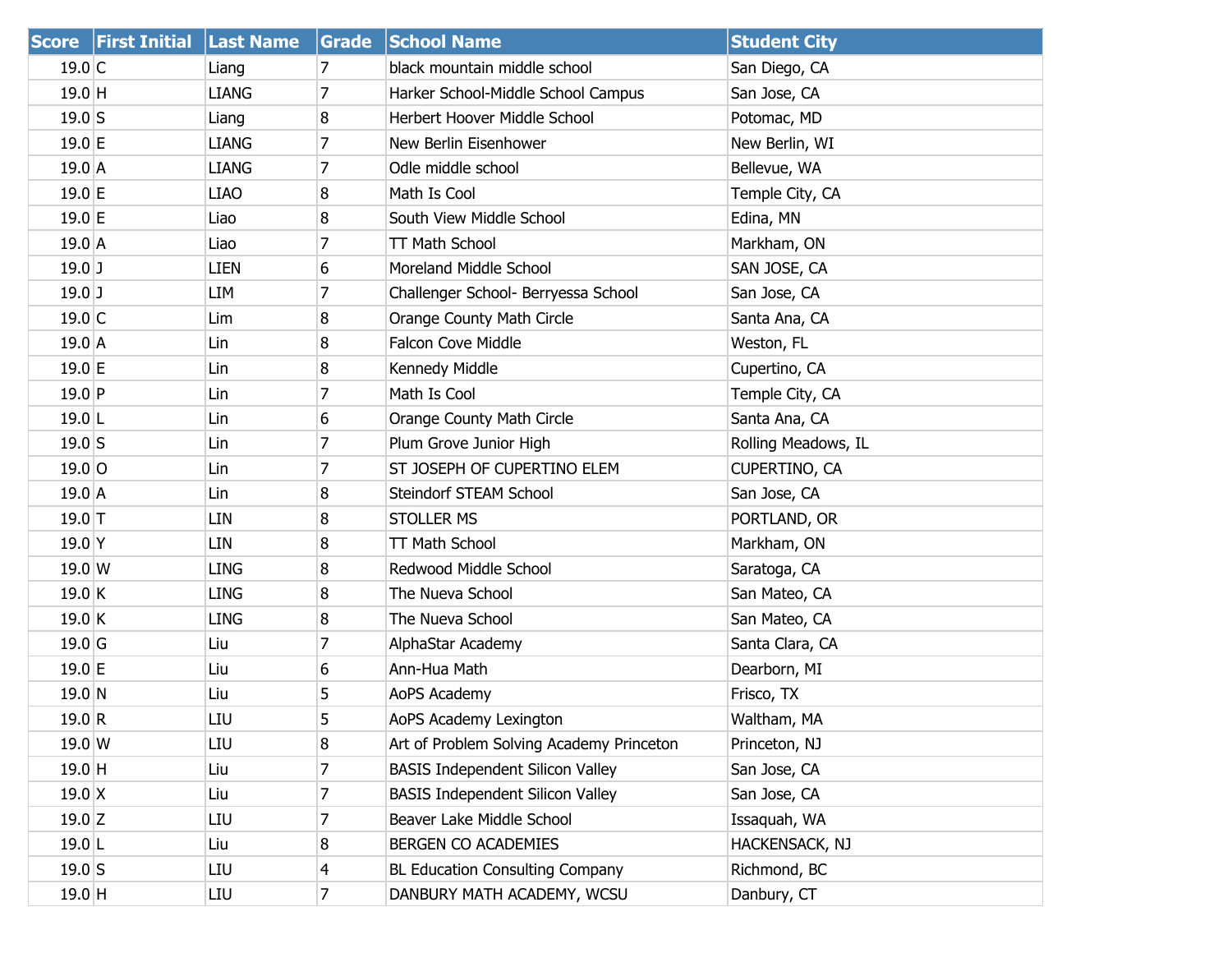|           | <b>Score First Initial</b> | <b>Last Name</b> | Grade    | <b>School Name</b>                    | <b>Student City</b>        |
|-----------|----------------------------|------------------|----------|---------------------------------------|----------------------------|
| 19.0 R    |                            | Liu              | 8        | <b>Falcon Cove Middle</b>             | Weston, FL                 |
| 19.0 B    |                            | Liu              | 5        | <b>Great Neck North Middle School</b> | Great Neck, NY             |
| $19.0$ E  |                            | LIU              | 8        | harvest park middle school            | pleasanton, CA             |
| $19.0$ S  |                            | Liu              | 6        | HD Thoreau Elementary School          | Kenmore, WA                |
| $19.0$  L |                            | Liu              | 7        | HuaXia Chinese SChool                 | Houston, TX                |
| $19.0$ A  |                            | Liu              | 6        | Joaquin Miller middle school          | san jose, CA               |
| 19.0 W    |                            | Liu              | 7        | Kennedy Middle                        | Cupertino, CA              |
| $19.0$ S  |                            | LIU              | 5        | Lakeside Middle School                | Seattle, WA                |
| $19.0$ A  |                            | Liu              | 8        | LinkedKey                             | Mississauga, ON            |
| 19.0 N    |                            | Liu              | 8        | Longfellow Middle School              | Falls Church, VA           |
| $19.0$ A  |                            | Liu              | 7        | Millburn Middle School                | Millburn, NJ               |
| $19.0$ J  |                            | Liu              | 7        | Montgomery College                    | Germantown, MD             |
| $19.0$ C  |                            | Liu              | 8        | NEST+m                                | New York, NY               |
| 19.0 K    |                            | Liu              | 8        | Pacific Trail Middle School           | San Diego, CA              |
| 19.0 R    |                            | Liu              | 7        | Pizitz Middle School                  | Vestavia Hills, AL         |
| $19.0$ J  |                            | LIU              | 8        | Princeton Academy                     | Princeton, NJ              |
| $19.0$ A  |                            | Liu              | 7        | Redmond Middle School                 | Redmond, WA                |
| $19.0$ J  |                            | LIU              | 8        | SCARSDALE MIDDLE SCHOOL               | <b>SCARSDALE, NY</b>       |
| $19.0$ E  |                            | LIU              | 8        | SHARON MIDDLE SCHOOL                  | SHARON, MA                 |
| $19.0$ D  |                            | Liu              | 8        | Taylor Middle School                  | Millbrae, CA               |
| 19.0 R    |                            | Liu              | 6        | The Academy at Lincoln                | Greensboro, NC             |
| 19.0 K    |                            | Liu              | 6        | Think Academy                         | San Jose, CA               |
| $19.0$ T  |                            | Liu              | 6        | Think Academy                         | San Jose, CA               |
| 19.0 A    |                            | Liu              | 5        | Think Academy                         | San Jose, CA               |
| $19.0$ H  |                            | Liu              | 7        | University of Toronto Schools         | Toronto, ON                |
| 19.0 E    |                            | LIU              | 8        | West Lafayette Jr/Sr High School      | West Lafayette, IN         |
| $19.0$ C  |                            | Liu              | 8        | William Diamond Middle School         | Lexington, MA              |
| 19.0 R    |                            | Lo               | 8        | Montgomery College                    | Germantown, MD             |
| $19.0$ M  |                            | Lo               | $\bf{8}$ | The Episcopal Academy                 | Newtown Square, PA         |
| 19.0 K    |                            | <b>LONG</b>      | 6        | Evergreen Middle School               | Redmond, WA                |
| $19.0$ H  |                            | Lou              | 6        | <b>Bell Elementary School</b>         | Chicago, IL                |
| $19.0$ Z  |                            | LOU              | 8        | <b>MCCALL MS</b>                      | WINCHESTER, MA             |
| $19.0$ C  |                            | LU               | 7        | AoPS Academy Lexington                | Waltham, MA                |
| $19.0$ A  |                            | Lu               | $\bf{8}$ | Maxfield Academy                      | Whitchurch-Stouffville, ON |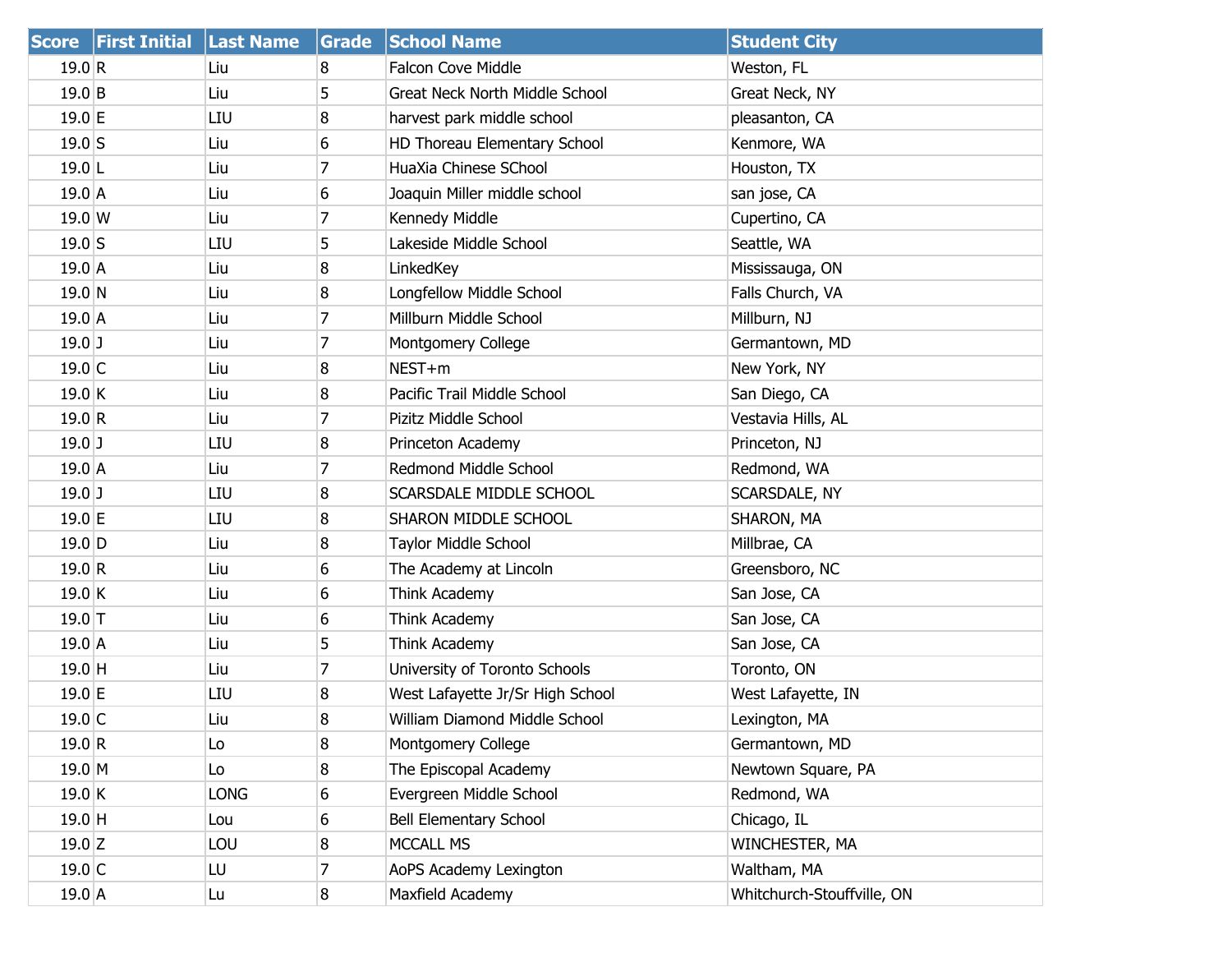|                  | Score First Initial Last Name |                            | Grade          | <b>School Name</b>                      | <b>Student City</b> |
|------------------|-------------------------------|----------------------------|----------------|-----------------------------------------|---------------------|
| $19.0$ A         |                               | Lu                         | 8              | Redmond Middle School                   | Redmond, WA         |
| 19.0 K           |                               | Lu                         | 6              | SALEM MIDDLE SCHOOL                     | APEX, NC            |
| $19.0$ J         |                               | LU                         | 7              | The Overlake School                     | Redmond, WA         |
| $19.0$ J         |                               | Lu                         | 6              | Think Academy                           | San Jose, CA        |
| 19.0 C           |                               | Lu                         | 4              | Think Academy                           | San Jose, CA        |
| $19.0$ N         |                               | Lu                         | 7              | University of Texas at Austin           | Austin, TX          |
| $19.0$ L         |                               | LUM                        | 7              | Harker School-Middle School Campus      | San Jose, CA        |
| $19.0$ K         |                               | <b>LUO</b>                 | 8              | Thales Academy Apex JH/HS               | Apex, NC            |
| $19.0$ V         |                               | Luo                        | 8              | William Hopkins Junior High School      | FREMONT, CA         |
| $19.0 \text{ X}$ |                               | Luo                        | $\overline{7}$ | <b>Yu's Elite Education</b>             | Raritan, NJ         |
| $19.0$ A         |                               | <b>LYONS</b>               | 7              | Lausanne Collegiate School              | Atoka, TN           |
| $19.0 \text{ X}$ |                               | Ma                         | 6              | Think Academy                           | San Jose, CA        |
| $19.0$ E         |                               | Ma                         | 8              | University of Toronto Schools           | Toronto, ON         |
| $19.0$ B         |                               | Macknik-Conde <sup>7</sup> |                | MMC&M (Many Math Circles and More)      | Lenoir City, TN     |
| 19.0A            |                               | MADDINENI                  | 8              | Pace Academy                            | Atlanta, GA         |
| $19.0$ S         |                               | Madiraju                   | 7              | Redmond Middle School                   | Redmond, WA         |
| $19.0$ P         |                               | Madupu                     | 5              | University of Arizona                   | Tucson, AZ          |
| 19.0A            |                               | Mahajan                    | $\overline{7}$ | Madame Curie School                     | Herndon, VA         |
| 19.0A            |                               | <b>MAHESH</b>              | 8              | Carnage Middle School                   | Raleigh, NC         |
| $19.0$ D         |                               | Maheshwari                 | 7              | Young Engineers in Action               | La Palma, CA        |
| $19.0$ L         |                               | Malishkevich               | 8              | Northbrook Junior High                  | Northbrook, IL      |
| 19.0A            |                               | Mangalampalli              | 7              | William Hopkins Junior High School      | FREMONT, CA         |
| $19.0$ S         |                               | Manoj                      | 6              | <b>BASIS Independent Silicon Valley</b> | San Jose, CA        |
| $19.0$ Y         |                               | Mao                        | 7              | Langara College                         | Vancouver, BC       |
| $19.0$ E         |                               | Mao                        | 8              | Manhattanville College                  | Purchase, NY        |
| $19.0$ A         |                               | Mao                        | 8              | Sycamore Junior High                    | Cincinnati, OH      |
| 19.0 N           |                               | Marchese                   | 8              | Brooklyn School of Inquiry              | Brooklyn, NY        |
| $19.0$ L         |                               | Maricic                    | 7              | The Cambridge School                    | San Diego, CA       |
| $19.0$ M         |                               | <b>MARTIN</b>              | 8              | Carnage Middle School                   | Raleigh, NC         |
| 19.0 A           |                               | Maskey                     | 8              | DISCOVERY MIDDLE SCHOOL                 | MADISON, AL         |
| $19.0$ H         |                               | <b>MCCUTCHEON</b>          | 8              | <b>Bexley Middle School</b>             | Bexley, OH          |
| $19.0$ I         |                               | McKenna                    | 8              | Hockaday School                         | Irving, TX          |
| $19.0$ S         |                               | <b>MEHRA</b>               | 8 <sup>°</sup> | Richmond Middle School                  | Hanover, NH         |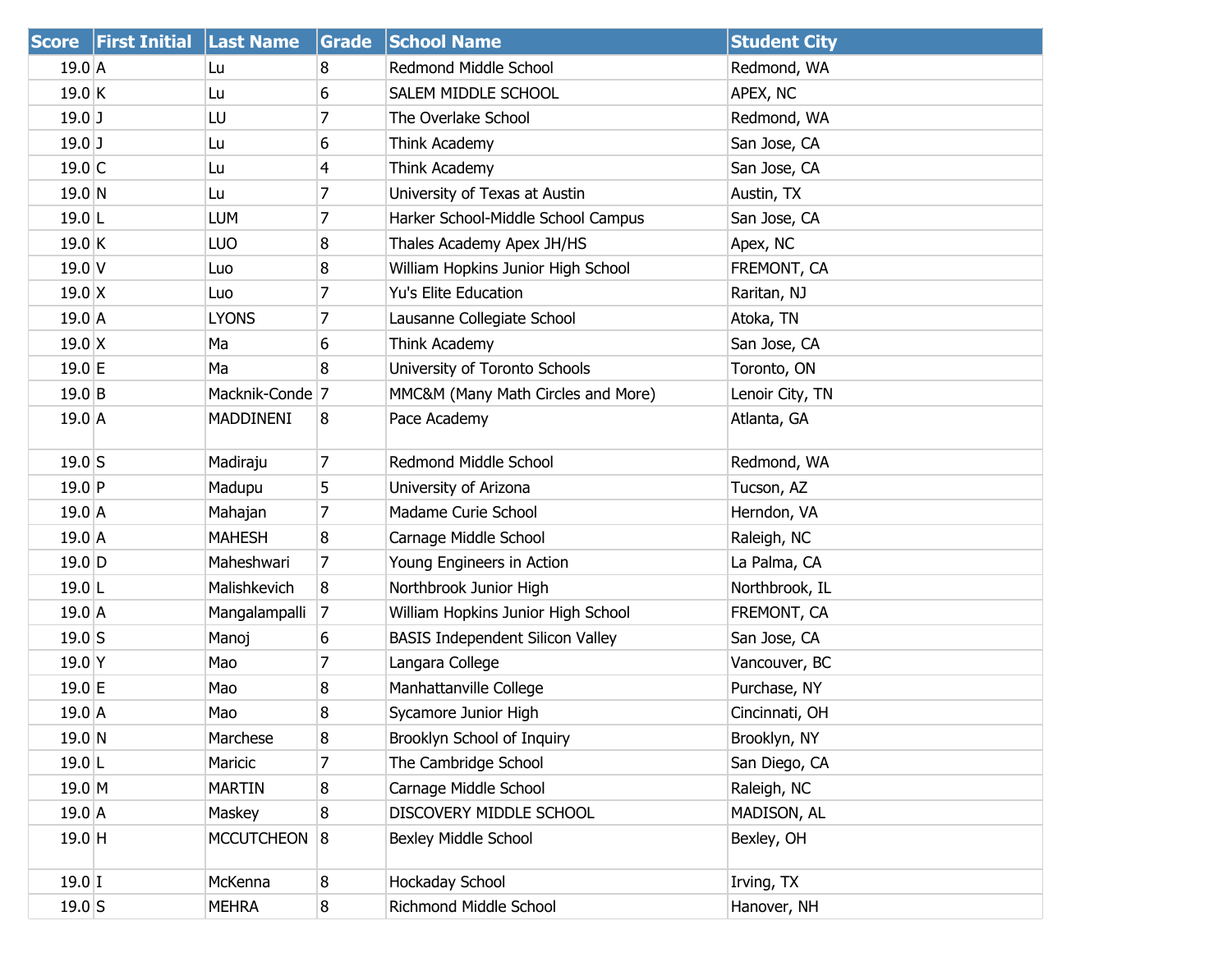| <b>Score</b>        | <b>First Initial Last Name</b> |                  | Grade          | <b>School Name</b>                  | <b>Student City</b>     |
|---------------------|--------------------------------|------------------|----------------|-------------------------------------|-------------------------|
| 19.0 N              |                                | Mei              | 5              | University of Michigan              | Ann Arbor, MI           |
| 19.0 M              |                                | Micallef         | 8              | Seminole Science Charter School     | Lake Mary, FL           |
| $19.0$ I            |                                | Mittal           | 6              | Joaquin Miller middle school        | san jose, CA            |
| $19.0$ A            |                                | <b>MITTAL</b>    | 8              | John Adams Middle School            | Edison, NJ              |
| $19.0$ B            |                                | <b>MIYARES</b>   | 8              | Birchwood School of Hawken          | Cleveland, OH           |
| 19.0A               |                                | Mo               | 7              | <b>Thomas Hart Middle</b>           | Pleasanton, CA          |
| $19.0$ A            |                                | MODI             | 8              | ORLANDO SCIENCE SCHOOLS             | ORLANDO, FL             |
| $19.0$ V            |                                | Mohapatra        | 8              | Curtis Middle School                | Allen, TX               |
| 19.0 R              |                                | <b>MOHLER</b>    | 8              | St. Margaret's Episcopal School     | San Juan Capistrano, CA |
| $19.0 \text{ }E$    |                                | Moon             | 8              | Mirman School                       | Los Angeles, CA         |
| 19.0A               |                                | <b>MOTURI</b>    | 8              | Scullen Middle School               | Naperville, IL          |
| $19.0$ <sup>G</sup> |                                | <b>MU</b>        | 7              | <b>CLAY MIDDLE SCHOOL</b>           | CARMEL, IN              |
| 19.0 K              |                                | Mui              | 8              | Piedmont Middle School              | Piedmont, CA            |
| 19.0 R              |                                | <b>MUKHERJEE</b> | 7              | Hunter College High School          | New York, NY            |
| $19.0$ P            |                                | <b>MUKHERJEE</b> | 7              | Stone Hill Middle School            | Ashburn, VA             |
| $19.0$ V            |                                | <b>MUKKU</b>     | 7              | <b>RSM Rocky Hill</b>               | Wethersfield, CT        |
| $19.0$ A            |                                | Muppalla         | 8              | Dodgen Middle School                | Marietta, GA            |
| 19.0A               |                                | <b>MURAKA</b>    | 6              | Open Window School                  | Bellevue, WA            |
| 19.0 B              |                                | <b>Murkis</b>    | 8              | Heritage Middle School              | Livingston, NJ          |
| $19.0$ D            |                                | <b>NAGAPETOV</b> | 8              | Eagle Hill Middle School            | Manlius, NY             |
| 19.0 R              |                                | Nam              | 6              | Rice Middle School                  | PLANO, TX               |
| $19.0$ S            |                                | Nandanwar        | 8              | William Hopkins Junior High School  | FREMONT, CA             |
| 19.0 N              |                                | <b>NANDURI</b>   | 8              | Metrolina Regional Scholars Academy | Charlotte, NC           |
| $19.0$ B            |                                | Narasimhan       | 8              | The Park School                     | Brookline, MA           |
| 19.0 A              |                                | Narayan          | 8              | Rocky Run Middle School             | Chantilly, VA           |
| $19.0$ V            |                                | Narsina          | 8              | Russian School of Math              | Irvine, CA              |
| $19.0$ D            |                                | <b>NEGROIU</b>   | 8              | Beaver Lake Middle School           | Issaquah, WA            |
| $19.0$ L            |                                | Nevin            | 8              | KINARD CORE KNOWLEDGE MS            | FORT COLLINS, CO        |
| 19.0 N              |                                | <b>NGUGI</b>     | 8              | Landon School                       | Bethesda, MD            |
| $19.0$ P            |                                | Nguyen           | 6              | FORT SETTLEMENT MS                  | SUGAR LAND, TX          |
| $19.0$ C            |                                | Nguyen           | 8              | Luther Jackson Middle School        | Falls Church, VA        |
| 19.0 E              |                                | Nie              | 8 <sup>°</sup> | RSM Sharon                          | Walpole, MA             |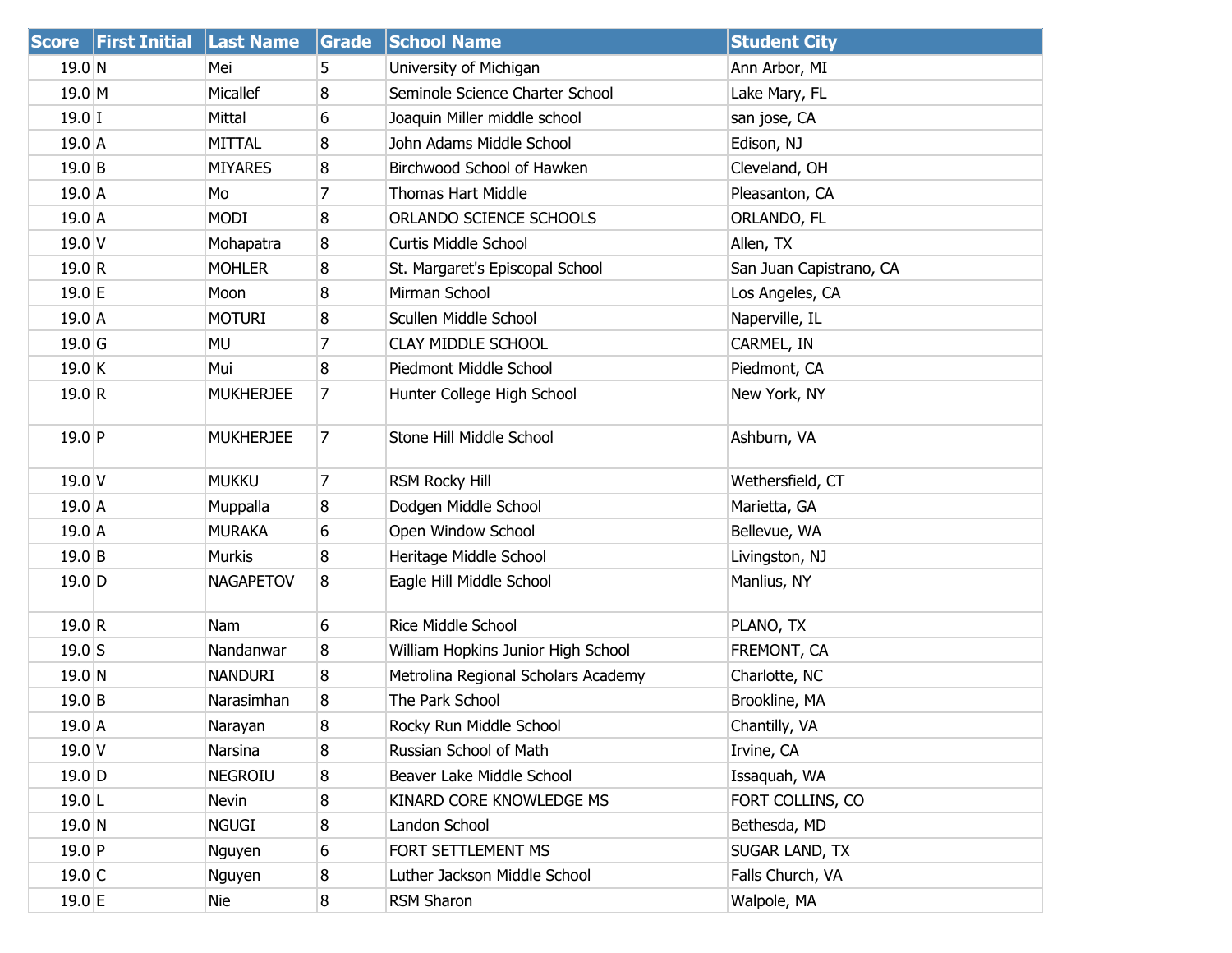|           | Score First Initial Last Name |                         | Grade          | <b>School Name</b>                      | <b>Student City</b> |
|-----------|-------------------------------|-------------------------|----------------|-----------------------------------------|---------------------|
| $19.0$ P  |                               | <b>NIEUWERBUR</b><br>GH | 8              | The Dalton School                       | New York, NY        |
| $19.0$ U  |                               | <b>OBA</b>              | 0              | SCARSDALE MIDDLE SCHOOL                 | SCARSDALE, NY       |
| $19.0$ F  |                               | <b>OGUNSULIRE</b>       | 8              | Bridgewater-Raritan Middle School       | Bridgewater, NJ     |
| 19.0 H    |                               | <b>OH</b>               | 8              | Chaparral Middle School                 | Diamond Bar, CA     |
| $19.0$ Y  |                               | Ozkan                   | 8              | River Bend Middle School                | Sterling, VA        |
| $19.0$ D  |                               | <b>PAEK</b>             | 7              | Ivy Prep Academy                        | Honolulu, HI        |
| $19.0$ S  |                               | Pahuja                  | 8              | Random Math Inc.                        | Cupertino, CA       |
| $19.0$ S  |                               | Pamidipathri            | 8              | Science Academy STEM Magnet             | North Hollywood, CA |
| $19.0$ S  |                               | Pan                     | $\overline{7}$ | Lionville Middle School                 | Exton, PA           |
| $19.0$ Y  |                               | Pan                     | 8              | MARIE CURIE MS 158Q                     | BAYSIDE, NY         |
| $19.0$ A  |                               | <b>PANDIAN</b>          | 8              | North Central College                   | Naperville, IL      |
| $19.0$ J  |                               | <b>PAPAELIAS</b>        | 8              | Hunter College High School              | New York, NY        |
| $19.0$ T  |                               | Parida                  | 6              | MathAltitude School of Mathematics      | Worcester, MA       |
| 19.0 N    |                               | <b>PARIKH</b>           | 8              | Timberline Middle School                | Redmond, WA         |
| $19.0$ S  |                               | Park                    | 8              | ANGLO-AMERICAN SCHOOL OF MOSCOW         | MOSCOW,             |
| $19.0$ S  |                               | <b>PARK</b>             | 7              | Beaver Lake Middle School               | Issaquah, WA        |
| $19.0$ S  |                               | <b>PARK</b>             | 7              | Beaver Lake Middle School               | Issaquah, WA        |
| $19.0$ T  |                               | Park                    | 6              | John McCandless STEM Charter            | Stockton, CA        |
| $19.0$ L  |                               | <b>PARK</b>             | $\overline{7}$ | Portola Highly Gifted Magnet            | Tarzana, CA         |
| 19.0 C    |                               | Park                    | 8              | <b>ST PATRICK SCHOOL</b>                | Terre Haute, IN     |
| $19.0$ C  |                               | <b>PARK</b>             | 7              | <b>Tenafly Middle School</b>            | Tenafly, NJ         |
| $19.0$ D  |                               | Paruchuri               | 8              | Olentangy Shanahan Middle School        | Lewis Center, OH    |
| $19.0$ A  |                               | Patel                   | 7              | PLACERITA JUNIOR HIGH SCHOOL            | NEWHALL, CA         |
| $19.0$ A  |                               | Peev                    | 8              | <b>KAMIAKIN MIDDLE</b>                  | KIRKLAND, WA        |
| $19.0$ H  |                               | Peng                    | 8              | <b>BASIS Independent Silicon Valley</b> | San Jose, CA        |
| $19.0$ L  |                               | <b>PENG</b>             | 7              | Harker School-Middle School Campus      | San Jose, CA        |
| 19.0 A    |                               | Peng                    | 7              | John Adams Middle School                | Rocheter, MN        |
| $19.0$ T  |                               | <b>PENG</b>             | 5              | Mission Possible Teens Academy          | Fremont, CA         |
| 19.0 R    |                               | Peng                    | 7              | Montgomery College                      | Germantown, MD      |
| $19.0\,A$ |                               | <b>PENG</b>             | 7              | The King's Academy                      | Sunnyvale, CA       |
| 19.0 K    |                               | Peng                    | 8              | Warren Middle School                    | WARREN, NJ          |
| 19.0 M    |                               | Penmetsa                | 8              | AoPS Academy                            | Morrisville, NC     |
| 19.0 N    |                               | Peter                   | 7              | Mountain View Middle School             | Mechanicsburg, PA   |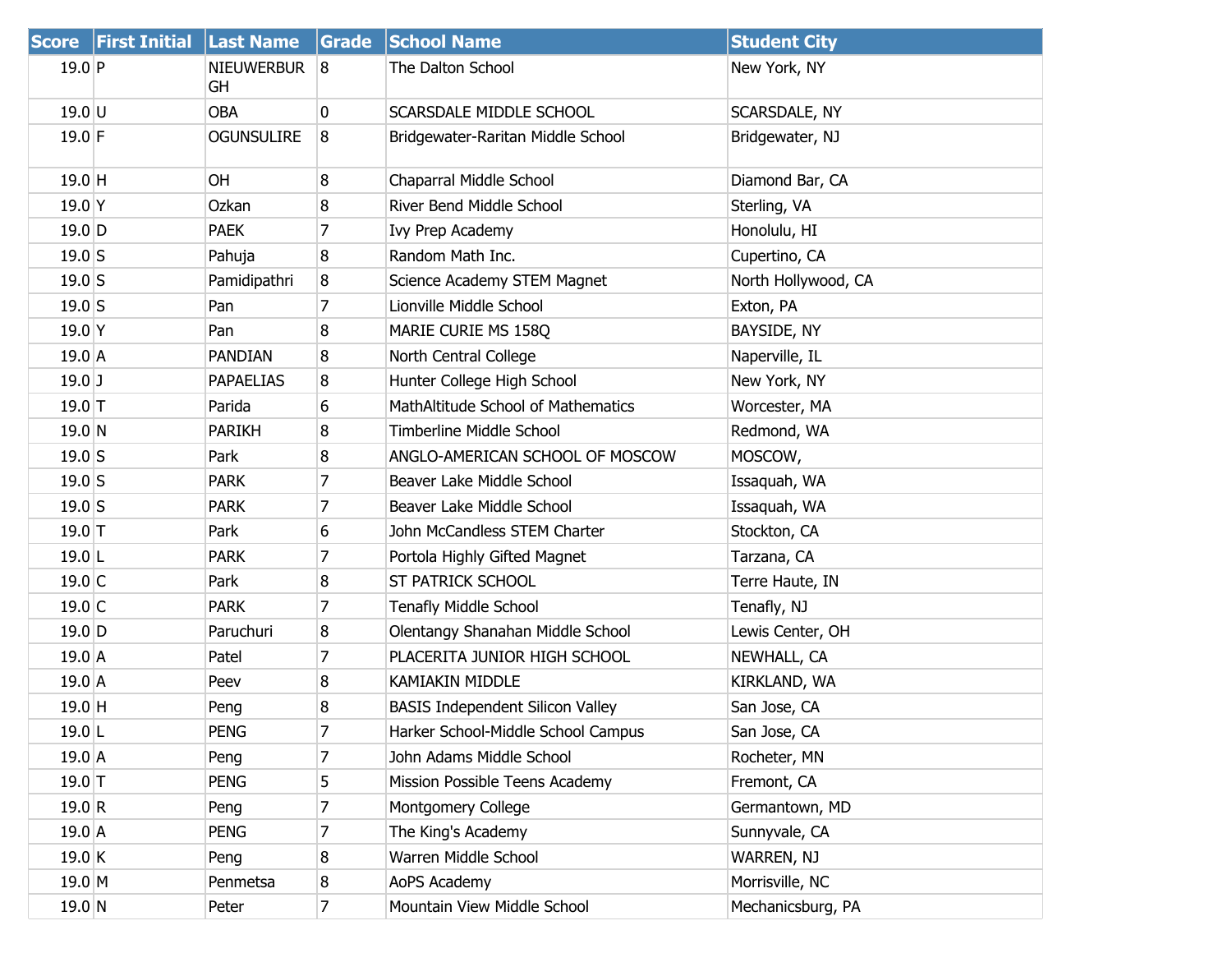|                  | Score First Initial Last Name |                   | Grade          | <b>School Name</b>                     | <b>Student City</b>     |
|------------------|-------------------------------|-------------------|----------------|----------------------------------------|-------------------------|
| $19.0$ O         |                               | Phan              | 8              | Sunnyvale                              | Sunnyvale, CA           |
| $19.0$ I         |                               | Piri              | 8              | Olga Radko Math Circle at UCLA         | Los Angeles, CA         |
| $19.0$ L         |                               | PLATTS-MILLS 6    |                | Smith middle school                    | Chapel Hill, NC         |
| $19.0$ J         |                               | <b>Plotnick</b>   | 8              | <b>QUEST ACADEMY</b>                   | PALATINE, IL            |
| $19.0$ S         |                               | PRABHAKARAN 5     |                | Jackson Memorial Middle School         | Massillon, OH           |
| $19.0$ S         |                               | <b>PRASAD</b>     | $\overline{7}$ | Russian School of Math Dublin          | Dublin, CA              |
| $19.0$ A         |                               | <b>PULUGURTHA</b> | $\boxed{6}$    | RSM - Nashua LLC                       | Acton, MA               |
| $19.0$ S         |                               | Purayil           | 8              | Maple School                           | Northbrook, IL          |
| $19.0$ L         |                               | QI                | 8              | Georgetown Day School                  | Washington, DC          |
| 19.0A            |                               | Qi                | 7              | Glasgow Middle School                  | Baton Rouge, LA         |
| $19.0$ A         |                               | QI                | $\overline{7}$ | SHARON MIDDLE SCHOOL                   | SHARON, MA              |
| $19.0$ L         |                               | QIAN              | 8              | SYCAMORE CANYON SCHOOL                 | NEWBURY PARK, CA        |
| 19.0 E           |                               | Qiu               | 4              | Eastside Education                     | Redmond, WA             |
| $19.0 \text{ X}$ |                               | QIU               | 8              | Montreal Confucius School              | Dollard-des-Ormeaux, QC |
| $19.0$ C         |                               | Qiu               | 8              | St. Andrew's College                   | Aurora, ON              |
| $19.0$ Y         |                               | Qu                | 6              | Alice B. Landrum Middle School         | Ponte Vedra Beach, FL   |
| $19.0$ M         |                               | Qu                | 8              | TT Math School                         | Markham, ON             |
| $19.0$ J         |                               | QUAH              | 6              | harvest park middle school             | pleasanton, CA          |
| 19.0A            |                               | Raghu             | 8              | Windemere Ranch Middle School          | San Ramon, CA           |
| $19.0$ P         |                               | rai               | 8              | Archimedean Middle Conservatory        | Miami, FL               |
| $19.0$ V         |                               | Rajan             | 8              | <b>Blach Intermediate School</b>       | Los Altos, CA           |
| 19.0A            |                               | Rajkumar          | 7              | Cedar Valley Middle School             | Cedar Park, TX          |
| 19.0 R           |                               | <b>RAMAN</b>      | 8              | Harker School-Middle School Campus     | San Jose, CA            |
| 19.0 K           |                               | Ramanath          | 8              | University Laboratory High School      | Urbana, IL              |
| $19.0$ S         |                               | Ramineni          | 7              | Forsyth County Schools                 | Cumming, GA             |
| 19.0 R           |                               | RAMOS             | 8              | Discovery Middle School                | Granger, IN             |
| 19.0 R           |                               | RAMOS             | 8              | FCAG-Middle                            | McLean, VA              |
| $19.0$ E         |                               | Ramsby            | 7              | Prime Factor                           | Redmond, WA             |
| 19.0 R           |                               | Ranga             | 8              | Centerville Junior High School         | Fremont, CA             |
| 19.0V            |                               | Ranganath         | 8              | Monroe Township Middle School          | Monroe, NJ              |
| $19.0$ V         |                               | Rao               | 8              | Lawson middle school                   | cupertino, CA           |
| 19.0 A           |                               | rao               | 7              | Russian School of Mathemetics-Factoria | Bellevue, WA            |
| $19.0$ S         |                               | Rathi             | 6              | Redmond Middle School                  | Redmond, WA             |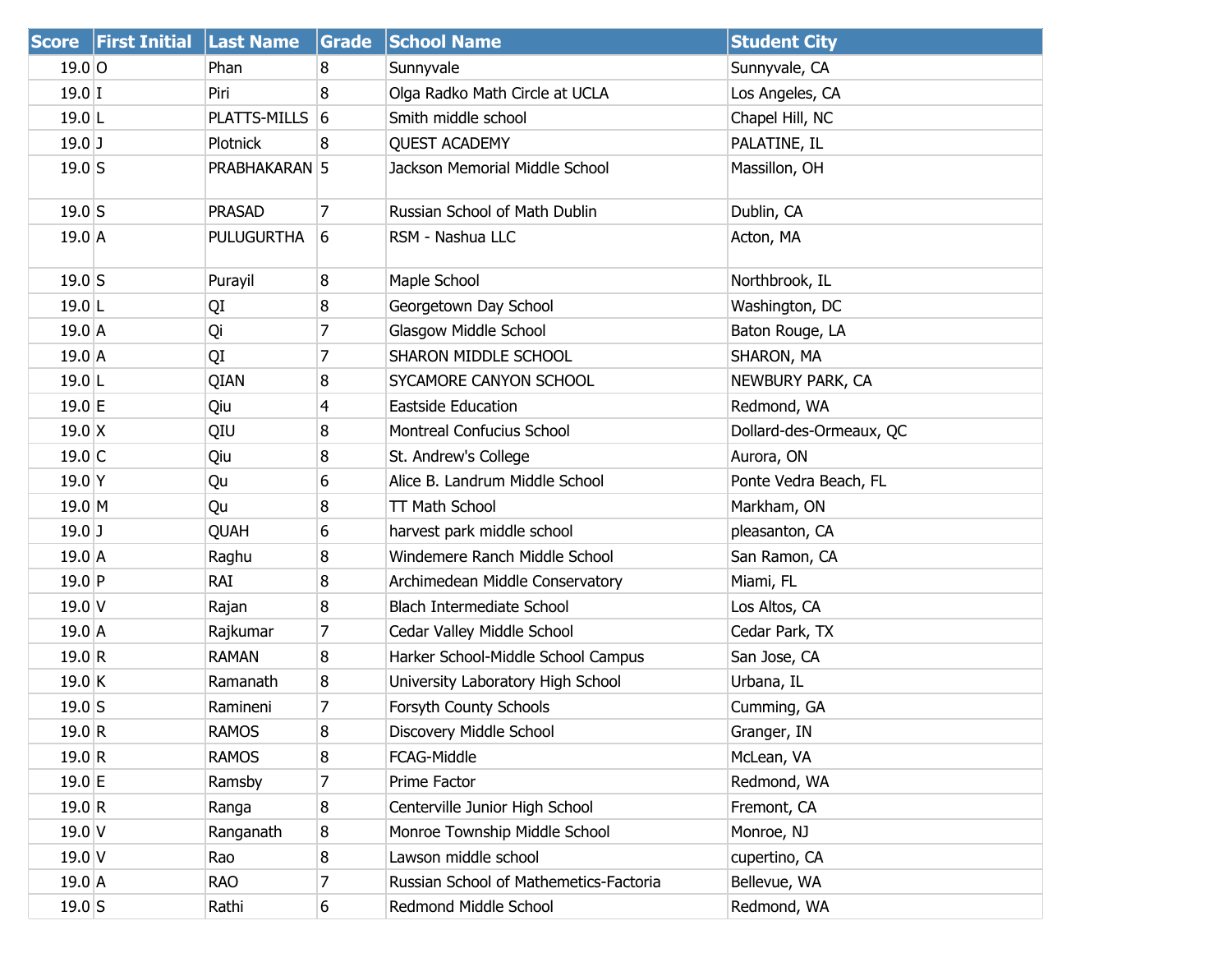|                  | Score First Initial Last Name |                     | Grade          | <b>School Name</b>                    | <b>Student City</b>      |
|------------------|-------------------------------|---------------------|----------------|---------------------------------------|--------------------------|
| 19.0 R           |                               | Ratnani             | 7              | Stony Brook                           | Westford, MA             |
| $19.0$ J         |                               | <b>REN</b>          | 8              | <b>Brearley School</b>                | New York, NY             |
| $19.0$ J         |                               | <b>REN</b>          | 8              | Hunter College High School            | New York, NY             |
| $19.0$ D         |                               | Robinson            | 8              | FORSYTH COUNTRY DAY SCHOOL            | LEWISVILLE, NC           |
| $19.0$ A         |                               | Rong                | 7              | Fulton Science Academy Private School | Alpharetta, GA           |
| 19.0 B           |                               | Rong                | 7              | Think Academy                         | San Jose, CA             |
| $19.0$ D         |                               | <b>ROOPESH</b>      | 8              | Creekside Middle School               | CARMEL, IN               |
| $19.0$ A         |                               | Roy                 | 7              | AoPS Academy - Santa Clara            | Santa Clara, CA          |
| 19.0 R           |                               | <b>ROY</b>          | 6              | Metrolina Regional Scholars Academy   | Charlotte, NC            |
| 19.0A            |                               | Roy                 | 7              | <b>RSM Sharon</b>                     | Walpole, MA              |
| $19.0$ O         |                               | Ru                  | 8              | <b>MVGATE</b>                         | San Rafael, CA           |
| 19.0A            |                               | <b>RUI</b>          | 7              | Lakeside Middle School                | Seattle, WA              |
| $19.0 \text{ X}$ |                               | Sackett             | 6              | <b>MVGATE</b>                         | San Rafael, CA           |
| 19.0 K           |                               | Saha                | 8              | Gale Ranch Middle School              | San Ramon, CA            |
| $19.0$ D         |                               | Sainsbury           | 8              | Lufkin Road Middle School             | Apex, NC                 |
| $19.0$ D         |                               | Saitwal             | 6              | FORT SETTLEMENT MS                    | SUGAR LAND, TX           |
| $19.0$ S         |                               | Salehi<br>Golsefidy | 6              | Art of Problem Solving Academy        | San Diego, CA            |
| $19.0$ S         |                               | Samantaray          | $\overline{7}$ | FORT SETTLEMENT MS                    | SUGAR LAND, TX           |
| 19.0A            |                               | Samofal             | 8              | Cadwallader Middle School             | las vegas, NV            |
| $19.0$ V         |                               | <b>SAMPATH</b>      | 8              | William Mason High                    | Mason, OH                |
| 19.0A            |                               | <b>SANGLE</b>       | $\overline{7}$ | <b>Russian School of Mathematics</b>  | Plano, TX                |
| 19.0 R           |                               | Sanjeev             | 8              | The Independence School               | Newark, DE               |
| $19.0$ A         |                               | Sankar              | 8              | Wellesley Middle School               | Wellesley, MA            |
| $19.0$ S         |                               | <b>SANKER</b>       | $\overline{7}$ | Jonas Clark Middle School             | Lexington, MA            |
| 19.0 C           |                               | <b>SANTIAGO</b>     | 0              | Elisabeth Morrow School               | Englewood, NJ            |
| $19.0$ P         |                               | Sauvage             | 7              | RSM-Lexington                         | Lexington, MA            |
| $19.0$ C         |                               | <b>SCHAAF</b>       | $\overline{7}$ | The Dalton School                     | New York, NY             |
| $19.0$ S         |                               | Schlessinger        | 8              | Mirman School                         | Los Angeles, CA          |
| $19.0$ M         |                               | <b>SCHLOEMER</b>    | 6              | Palos Verdes Intermediate School      | Palos Verdes Estates, CA |
| 19.0 W           |                               | Schwartz            | 7              | South Pasadena Middle School          | SOUTH PASADENA, CA       |
| $19.0$ C         |                               | Sekar               | 8              | Gale Ranch Middle School              | San Ramon, CA            |
| 19.0 C           |                               | Sekulic             | 8              | <b>EAST LYME MS</b>                   | NIANTIC, CT              |
| 19.0 A           |                               | Semin               | 8              | Wisconsin Hills Middle School         | Brookfield, WI           |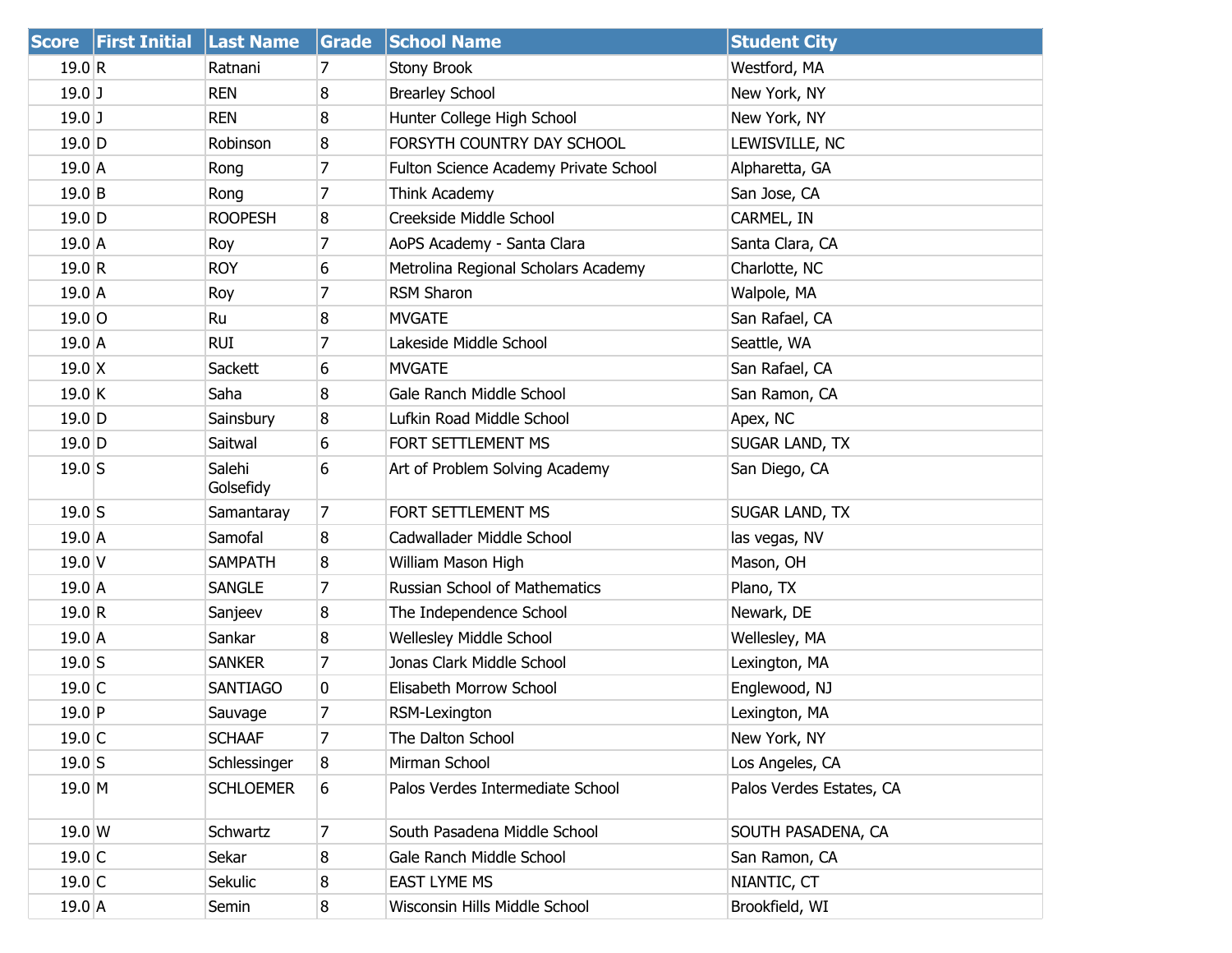|                 | Score First Initial Last Name |                  | Grade          | <b>School Name</b>                     | <b>Student City</b> |
|-----------------|-------------------------------|------------------|----------------|----------------------------------------|---------------------|
| $19.0$ E        |                               | Senen            | 8              | <b>UT Dallas</b>                       | Richardson, TX      |
| 19.0A           |                               | <b>SHAH</b>      | 8              | harvest park middle school             | pleasanton, CA      |
| $19.0$ N        |                               | Shah             | 8              | Oak Valley Middle School               | San Diego, CA       |
| 19.0A           |                               | <b>SHAJIL</b>    | 6              | harvest park middle school             | pleasanton, CA      |
| $19.0$ D        |                               | Shang            | 8              | Toronto Harvard Intl Academy           | Toronto, ON         |
| $19.0$ D        |                               | Shao             | 5              | Think Academy                          | San Jose, CA        |
| $19.0$ Y        |                               | Shao             | 7              | Windemere Ranch Middle School          | San Ramon, CA       |
| $19.0$ D        |                               | Sharma           | 6              | Central New Jersey Math Sci. Group     | Plainsboro, NJ      |
| $19.0$ V        |                               | Shastri          | 6              | Kennedy Middle                         | Cupertino, CA       |
| 19.0A           |                               | Shen             | 8              | <b>TT Math School</b>                  | Markham, ON         |
| 19.0A           |                               | <b>SHENDURE</b>  | 8              | Russian School of Mathemetics-Factoria | Bellevue, WA        |
| $19.0$ A        |                               | Shenoy           | 8              | Russian School of Math                 | Irvine, CA          |
| $19.0$ T        |                               | Shi              | 6              | LinkedKey                              | Mississauga, ON     |
| $19.0$ M        |                               | Shi              | 7              | Millburn Middle School                 | Millburn, NJ        |
| $19.0$ A        |                               | Shi              | 8              | <b>Stratford Milpitas</b>              | Milpitas, CA        |
| $19.0$ D        |                               | <b>SHIELDS</b>   | 8              | Smith middle school                    | Chapel Hill, NC     |
| $19.0$ J        |                               | Shimokura-Lee 8  |                | KAMIAKIN MIDDLE                        | KIRKLAND, WA        |
| $19.0$ A        |                               | Shin             | 6              | Olga Radko Math Circle at UCLA         | Los Angeles, CA     |
| $19.0$ S        |                               | Shin             | $\overline{7}$ | Orange County Math Circle              | Santa Ana, CA       |
| $19.0$ M        |                               | Shinde           | 8              | Cupertino Middle School                | Sunnyvale, CA       |
| 19.0A           |                               | <b>SHIRGUR</b>   | 8              | OAKWOOD SCHOOL                         | MORGAN HILL, CA     |
| 19.0 R          |                               | Shivakumar       | 8              | Viewpoint School                       | Calabasas, CA       |
| $19.0$ A        |                               | Shu              | 8              | SpringLight Education Institute        | Cupertino, CA       |
| $19.0$ P        |                               | <b>SHUKHNOV</b>  | $\overline{7}$ | Metrolina Regional Scholars Academy    | Charlotte, NC       |
| $19.0 \text{W}$ |                               | Si               | 7              | Prime Factor                           | Redmond, WA         |
| $19.0$ C        |                               | <b>SIM</b>       | 8              | Charles Dewolf Middle school           | Old Tappan, NJ      |
| $19.0$ S        |                               | Singh            | 6              | Centerville High School                | Centerville, OH     |
| $19.0$ A        |                               | Singh            | 7              | Hyde Middle School                     | Cupertino, CA       |
| 19.0 R          |                               | Singh            | 8              | Rocky Run Middle School                | Chantilly, VA       |
| $19.0$ S        |                               | Singla           | 8              | Rocky Run Middle School                | Chantilly, VA       |
| $19.0$ P        |                               | <b>SIVAKUMAR</b> | $\overline{7}$ | Fallen Middle School                   | Dublin, CA          |
| $19.0$ A        |                               | Sivarasa         | 8              | AlphaStar Academy                      | Santa Clara, CA     |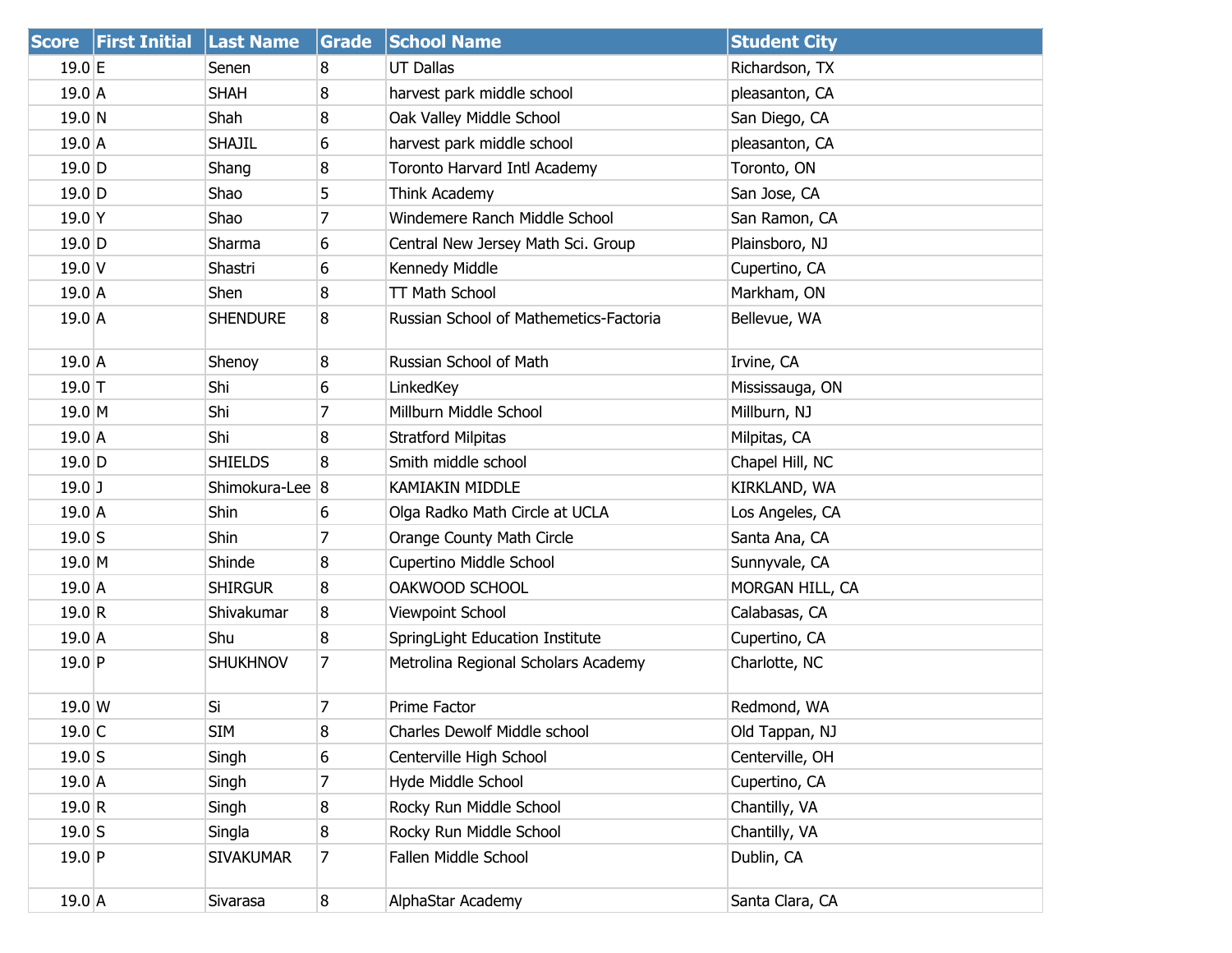| <b>Score</b> | <b>First Initial Last Name</b> |                   | Grade          | <b>School Name</b>                              | <b>Student City</b> |
|--------------|--------------------------------|-------------------|----------------|-------------------------------------------------|---------------------|
| $19.0$ D     |                                | Sohn              | 7              | The Geneva School of Manhattan                  | New York, NY        |
| $19.0$ C     |                                | Song              | 8              | AoPS Academy Gaithersburg                       | Gaithersburg, MD    |
| $19.0$ E     |                                | SONG              | 7              | Boulan Park Middle School                       | Troy, MI            |
| $19.0$ J     |                                | <b>SONG</b>       | 7              | Challenger School- Berryessa School             | San Jose, CA        |
| $19.0$ S     |                                | Song              | 7              | Great Neck South Middle School                  | Great Neck, NY      |
| $19.0$  L    |                                | Song              | 8              | University of Toronto Schools                   | Toronto, ON         |
| 19.0 N       |                                | Soni              | 6              | Joaquin Miller middle school                    | san jose, CA        |
| $19.0$ M     |                                | Sood              | 8              | Oak Valley Middle School                        | San Diego, CA       |
| $19.0$ A     |                                | SOOD              | 8              | Rachel Carson MS                                | Herndon, VA         |
| 19.0 N       |                                | <b>SOULE</b>      | 0              | Smith middle school                             | Chapel Hill, NC     |
| $19.0$ M     |                                | <b>Spotts</b>     | 8              | Tierra Linda Middle School                      | San Carlos, CA      |
| $19.0$ A     |                                | Srivastava        | 8              | Smith Middle School                             | Glastonbury, CT     |
| 19.0 R       |                                | <b>SRIVASTAVA</b> | 8              | <b>Timberline Middle School</b>                 | Redmond, WA         |
| $19.0$ K     |                                | Stier             | 8              | Missoula International School                   | Missoula, MT        |
| 19.0 W       |                                | <b>STMARTIN</b>   | 8              | American Preparatory Academy                    | Draper, UT          |
| $19.0$ M     |                                | <b>STOHRER</b>    | 8              | NYC Lab Middle School for Collaborative Studies | New York, NY        |
| $19.0\,A$    |                                | <b>STREIDL</b>    | 8              | Lakeside Middle School                          | Seattle, WA         |
| 19.0 R       |                                | Su                | 7              | H B Thompson Middle School                      | Syosset, NY         |
| $19.0$ L     |                                | Su                | 7              | Joaquin Miller middle school                    | san jose, CA        |
| 19.0 R       |                                | Su                | 7              | <b>Rutgers University</b>                       | Piscataway, NJ      |
| $19.0$ A     |                                | Su                | 8              | <b>Sunshine Elite</b>                           | Portland, OR        |
| $19.0$ Z     |                                | SUBRAMANIAN 7     |                | Stratford Middle School - Sunnyvale Raynor      | Sunnyvale, CA       |
| $19.0$ K     |                                | <b>SUN</b>        | 5              | Discovery World Montessori                      | diamond bar, CA     |
| 19.0 M       |                                | Sun               | 6              | <b>Great Neck South Middle School</b>           | Great Neck, NY      |
| 19.0 N       |                                | <b>SUN</b>        | 7              | harvest park middle school                      | pleasanton, CA      |
| $19.0$ Z     |                                | Sun               | 7              | Menlo School                                    | Atherton, CA        |
| 19.0 R       |                                | Sun               | 8              | Upper Canada College                            | Toronto, ON         |
| $19.0$ J     |                                | Sun               | 8              | Victoria International College                  | North York, ON      |
| $19.0$ M     |                                | <b>SUN</b>        | 7              | West Lafayette Jr/Sr High School                | West Lafayette, IN  |
| $19.0$ M     |                                | <b>SUNG</b>       | 8              | Meadowbrook School                              | Weston, MA          |
| $19.0$ S     |                                | <b>SURI</b>       | 8              | Open Window School                              | Bellevue, WA        |
| $19.0$ S     |                                | Suri              | 8              | Rocky Run Middle School                         | Chantilly, VA       |
| $19.0$ T     |                                | Suriyathep        | $\overline{7}$ | Coral Academy of Science, LV (Sandy Ridge)      | Henderson, NV       |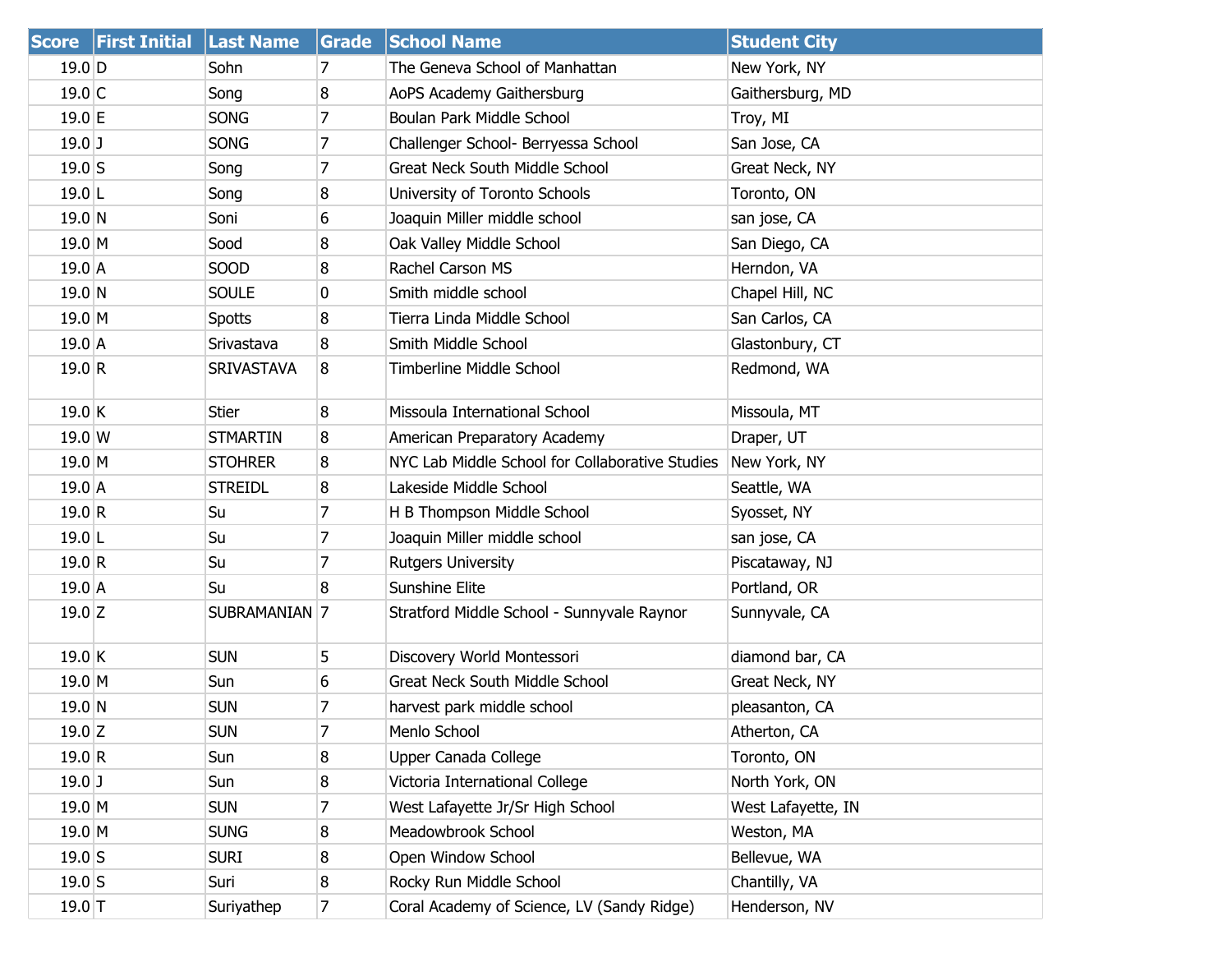|                  | Score First Initial Last Name |                    | Grade          | <b>School Name</b>                          | <b>Student City</b>        |
|------------------|-------------------------------|--------------------|----------------|---------------------------------------------|----------------------------|
| 19.0 D           |                               | <b>SWETMAN</b>     | 7              | <b>International School</b>                 | Bellevue, WA               |
| $19.0$ A         |                               | <b>SZOLUSHA</b>    | $\overline{7}$ | Harker School-Middle School Campus          | San Jose, CA               |
| $19.0$ K         |                               | Takai              | $\overline{7}$ | Mesa Verde Middle School                    | San Diego, CA              |
| 19.0 C           |                               | Tam                | 8              | IS 187 - Christa McAuliffe                  | Brooklyn, NY               |
| 19.0 M           |                               | Tang               | 6              | AoPS Academy - Bellevue                     | Bellevue, WA               |
| $19.0$ C         |                               | Tang               | 8              | Cabin John Middle School                    | Potomac, MD                |
| $19.0$ D         |                               | <b>TANG</b>        | 7              | DORRIS EATON SCHOOL                         | San Ramon, CA              |
| $19.0$ J         |                               | Tang               | 8              | Heritage Middle School                      | Livingston, NJ             |
| $19.0$ E         |                               | Tang               | 7              | Hope Middle School                          | Greenville, NC             |
| 19.0 W           |                               | <b>TANG</b>        | 8              | Jonas Clark Middle School                   | Lexington, MA              |
| $19.0$ B         |                               | <b>TANG</b>        | 6              | Meadowbrook School                          | Weston, MA                 |
| $19.0$ Z         |                               | <b>TANG</b>        | 7              | Morning Star Institute                      | Irvine, CA                 |
| $19.0$  L        |                               | <b>TANG</b>        | 8              | Odle middle school                          | Bellevue, WA               |
| 19.0 K           |                               | <b>TANG</b>        | 7              | Palos Verdes Intermediate School            | Palos Verdes Estates, CA   |
| 19.0 A           |                               | <b>TANG</b>        | 8              | RSM-Acton                                   | Acton, MA                  |
| $19.0$ K         |                               | <b>TANG</b>        | 7              | University of North Carolina at Chapel Hill | Chapel Hill, NC            |
| $19.0$ E         |                               | Tao                | 8              | LinkedKey                                   | Mississauga, ON            |
| 19.0 K           |                               | Tarafdar           | $\overline{7}$ | Newton Chinese School                       | Newton, MA                 |
| 19.0 A           |                               | <b>Tavits</b>      | 7              | Project MEGSSS                              | St Louis, MO               |
| $19.0$ J         |                               | Thacker            | 8              | The Independence School                     | Newark, DE                 |
| $19.0$ A         |                               | Thakkar            | 5              | Random Math Inc.                            | Cupertino, CA              |
| 19.0 R           |                               | <b>THATIKONDA</b>  | $\overline{7}$ | Carnage Middle School                       | Raleigh, NC                |
| $19.0$ A         |                               | <b>THEOFANIDIS</b> | $\vert$ 7      | Mathnasium School Of Math                   | Acton, MA                  |
| 19.0 H           |                               | Thomas             | 7              | Montgomery College                          | Germantown, MD             |
| 19.0 H           |                               | Tian               | 8              | Detroit Country Day Middle School           | Beverly Hills, MI          |
| $19.0$ Z         |                               | TIAN               | 7              | Lincoln Jr. High School                     | Naperville, IL             |
| $19.0$ L         |                               | Tian               | 6              | Maxfield Academy                            | Whitchurch-Stouffville, ON |
| $19.0 \text{ E}$ |                               | Tian               | 8              | University of Toronto Schools               | Toronto, ON                |
| $19.0$ M         |                               | Tomar              | 6              | AlphaStar Academy                           | Santa Clara, CA            |
| 19.0 M           |                               | Tong               | 8              | Upper Canada College                        | Toronto, ON                |
| 19.0 A           |                               | Toutanov           | 8              | Archimedes School                           | REDMOND, WA                |
| $19.0$ A         |                               | <b>TRAN</b>        | 7              | Portola Highly Gifted Magnet                | Tarzana, CA                |
| 19.0 A           |                               | Tripathy           | 8              | Madame Curie School                         | Herndon, VA                |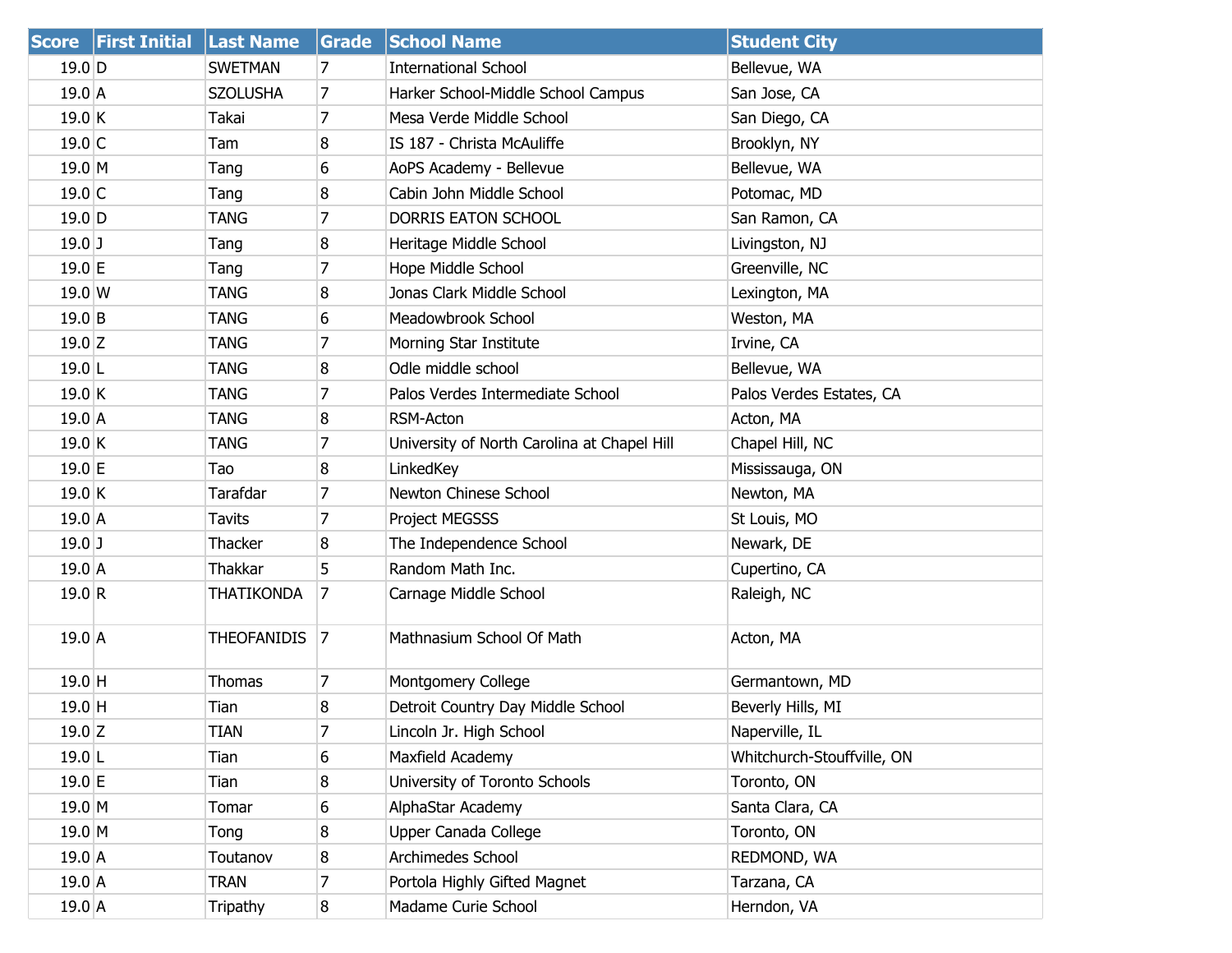|                   | Score First Initial | Last Name                   | Grade          | <b>School Name</b>                          | <b>Student City</b> |
|-------------------|---------------------|-----------------------------|----------------|---------------------------------------------|---------------------|
| $19.0$ Z          |                     | TROSTLEJOHN 8<br><b>SON</b> |                | RJ Fisher Middle School                     | Los Gatos, CA       |
| $19.0$ M          |                     | Tsai                        | 5              | <b>Thomas Hart Middle</b>                   | Pleasanton, CA      |
| $19.0$ E          |                     | <b>TSCHAUNER</b>            | 7              | Hyde Park Middle School                     | Las Vegas, NV       |
| $19.0$ L          |                     | Tu                          | 7              | Chenery Middle School                       | Belmont, MA         |
| $19.0$ D          |                     | Tunks                       | 8              | <b>UT Dallas</b>                            | Richardson, TX      |
| $19.0$ A          |                     | Tyagi                       | 7              | William Annin Middle School                 | Basking Ridge, NJ   |
| $19.0$ M          |                     | Tzanova                     | 6              | <b>IDEA MATH</b>                            | Exeter, NH          |
| $19.0$ J          |                     | <b>UYHAM</b>                | 8              | Pace Academy                                | Atlanta, GA         |
| $19.0$ A          |                     | Varada                      | 6              | Russian School of Math                      | Irvine, CA          |
| 19.0 N            |                     | <b>VARADAN</b>              | 8              | University of North Carolina at Chapel Hill | Chapel Hill, NC     |
| $19.0$ V          |                     | VARANASI                    | 6              | Jonas Clark Middle School                   | Lexington, MA       |
| $19.0$ A          |                     | VEERARAGHAV 7<br>AN         |                | Tumwater Middle School                      | Portland, OR        |
| $19.0$ V          |                     | Velamoor                    | 7              | Beaver Country Day School                   | Chestnut Hill, MA   |
| 19.0 K            |                     | Venkatesh                   | 6              | <b>FUSS</b>                                 | Fremont, CA         |
| $19.0$ V          |                     | Venkatesh                   | 8              | Spirit of Math Schools - Markham East       | Markham, ON         |
| 19.0 R            |                     | Verma                       | 8              | William Hopkins Junior High School          | FREMONT, CA         |
| $19.0$ T          |                     | Vijayabaskar                | 6              | Forsyth County Schools                      | Cumming, GA         |
| $19.0$ A          |                     | <b>VINAY</b>                | 7              | Granite Ridge Inter/Clovis N Ed Ctr         | Fresno, CA          |
| 19.0 <sub>G</sub> |                     | <b>VINOY</b>                | 7              | <b>Bumpus Middle School</b>                 | Hoover, AL          |
| $19.0$ A          |                     | <b>VISWANATHA</b><br>N.     | 8              | Sidwell Friends                             | washington, DC      |
| $19.0$ D          |                     | Vladimiroff                 | 6              | Haycock Elmentary                           | Falls Church, VA    |
| $19.0$ S          |                     | Voora                       | 7              | Redmond Middle School                       | Redmond, WA         |
| $19.0$ K          |                     | Vyas                        | 7              | Quail Valley Middle School                  | Missouri City, TX   |
| 19.0 V            |                     | Vynarchuk                   | $\overline{7}$ | Russian School of Mathematics               | Newton, MA          |
| 19.0 <sup>Y</sup> |                     | <b>WAN</b>                  | $\overline{7}$ | Shenendehowa HS                             | Clifton Park, NY    |
| $19.0$ J          |                     | Wang                        | 8              | Ann-Hua Math                                | Dearborn, MI        |
| $19.0$ T          |                     | Wang                        | 6              | <b>BASIS Independent Silicon Valley</b>     | San Jose, CA        |
| $19.0$ C          |                     | <b>WANG</b>                 | 8              | Brea Junior High                            | Brea, CA            |
| $19.0$ A          |                     | Wang                        | 8              | CARY ACADEMY                                | CARY, NC            |
| 19.0 R            |                     | <b>WANG</b>                 | 6              | CHURCHILL (WINSTON) MIDDLE                  | CARMICHAEL, CA      |
| $19.0$ B          |                     | <b>WANG</b>                 | $\overline{7}$ | DANBURY MATH ACADEMY, WCSU                  | Danbury, CT         |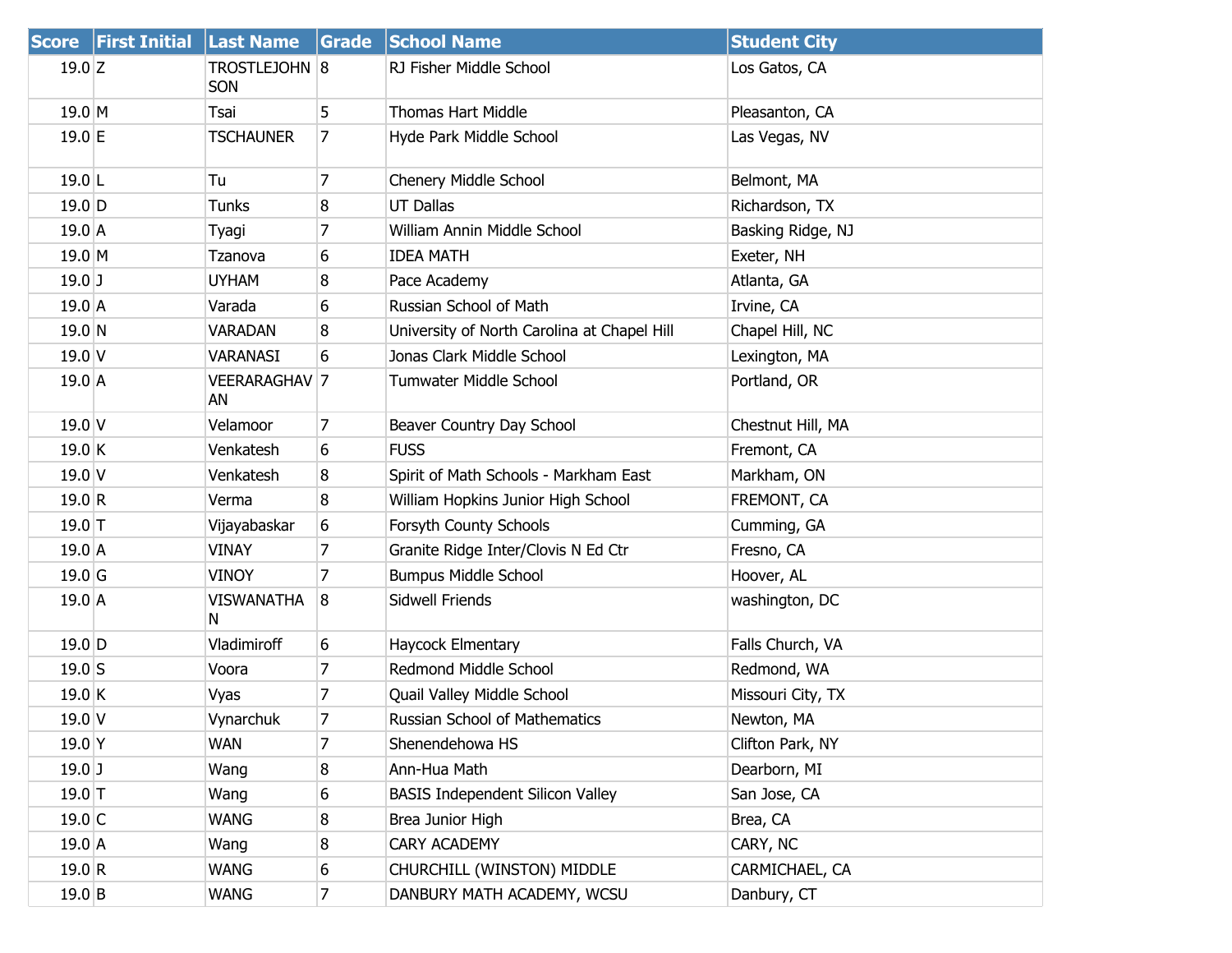|                   | Score First Initial Last Name |             | Grade          | <b>School Name</b>                 | <b>Student City</b> |
|-------------------|-------------------------------|-------------|----------------|------------------------------------|---------------------|
| $19.0$ D          |                               | Wang        | 7              | DeSana Middle School               | Alpharetta, GA      |
| $19.0$ J          |                               | Wang        | 7              | <b>EAST LYME MS</b>                | NIANTIC, CT         |
| 19.0 E            |                               | <b>WANG</b> | 8              | Garland McMeans JH                 | Katy, TX            |
| $19.0$ I          |                               | <b>WANG</b> | 8              | Harker School-Middle School Campus | San Jose, CA        |
| 19.0 R            |                               | <b>WANG</b> | 6              | harvest park middle school         | pleasanton, CA      |
| $19.0$ J          |                               | <b>WANG</b> | 8              | <b>Highland Middle School</b>      | Libertyville, IL    |
| $19.0$ A          |                               | Wang        | 7              | Huntington Middle School           | San Marino, CA      |
| 19.0 W            |                               | Wang        | 8              | Joaquin Miller middle school       | san jose, CA        |
| $19.0$ S          |                               | <b>WANG</b> | 7              | Jonas Clark Middle School          | Lexington, MA       |
| $19.0$ D          |                               | Wang        | 7              | Kennedy Middle                     | Cupertino, CA       |
| $19.0$ J          |                               | Wang        | 7              | La Canada Flintridge               | La Canada, CA       |
| $19.0$ J          |                               | Wang        | 8              | LinkedKey                          | Mississauga, ON     |
| 19.0A             |                               | Wang        | 6              | Manhattanville College             | Purchase, NY        |
| $19.0$ A          |                               | <b>WANG</b> | 8              | Meadowbrook School                 | Weston, MA          |
| $19.0$ D          |                               | Wang        | 8              | Pizitz Middle School               | Vestavia Hills, AL  |
| $19.0$ E          |                               | Wang        | 6              | Rice Middle School                 | PLANO, TX           |
| $19.0$ J          |                               | <b>WANG</b> | 7              | River Trail Middle School          | Johns Creek, GA     |
| $19.0$ J          |                               | <b>WANG</b> | $\overline{7}$ | <b>ROSLYN MS</b>                   | Roslyn Heights, NY  |
| 19.0A             |                               | <b>WANG</b> | 7              | SCARSDALE MIDDLE SCHOOL            | SCARSDALE, NY       |
| $19.0$ H          |                               | Wang        | 8              | ST GEORGES SENIOR SCHOOL           | VANCOUVER, BC       |
| $19.0$ O          |                               | Wang        | 8              | Takoma Park Middle School          | Silver Spring, MD   |
| $19.0$ D          |                               | Wang        | 8              | Takoma Park Middle School          | Silver Spring, MD   |
| $19.0$ C          |                               | Wang        | 7              | The John Cooper School             | Spring, TX          |
| $19.0$ A          |                               | Wang        | 5              | The Speyer Legacy School           | New York, NY        |
| $19.0$ M          |                               | Wang        | 4              | Think Academy                      | San Jose, CA        |
| 19.0 <sup>Y</sup> |                               | Wang        | 4              | Think Academy                      | San Jose, CA        |
| $19.0$ Z          |                               | Wang        | 8              | Think Academy                      | San Jose, CA        |
| $19.0$ B          |                               | wang        | 5              | Think Academy                      | San Jose, CA        |
| 19.0V             |                               | Wang        | 7              | University of Arizona              | Tucson, AZ          |
| 19.0 R            |                               | Wang        | 7              | University of Texas at Austin      | Austin, TX          |
| $19.0$ D          |                               | Wang        | 4              | University of Toronto              | Toronto, ON         |
| $19.0$ T          |                               | Wang        | 6              | UT Dallas                          | Richardson, TX      |
| $19.0$ T          |                               | Wang        | 8              | Victoria International College     | North York, ON      |
| $19.0$ Z          |                               | <b>WANG</b> | 8              | WASATCH JR HIGH                    | SALT LAKE CITY, UT  |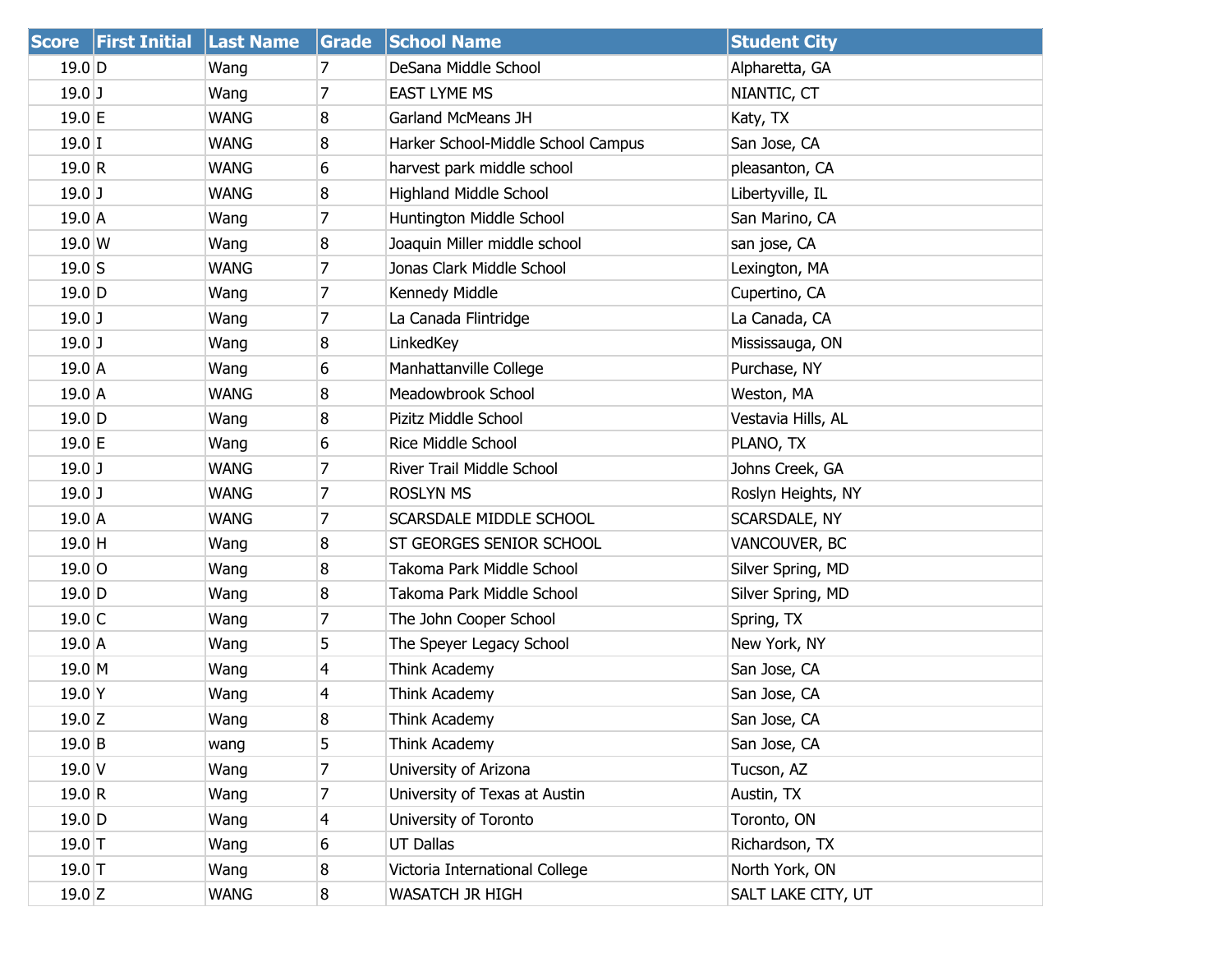|                  | Score First Initial Last Name |                                   | Grade          | <b>School Name</b>                 | <b>Student City</b> |
|------------------|-------------------------------|-----------------------------------|----------------|------------------------------------|---------------------|
| 19.0 C           |                               | <b>WANG</b>                       | 6              | West Woods Upper Elementary School | Farmington, CT      |
| $19.0$ S         |                               | Wang                              | 6              | <b>Worcester Academy</b>           | Worcester, MA       |
| 19.0 R           |                               | Wang                              | 5              | Yu's Elite Education               | Raritan, NJ         |
| $19.0$ G         |                               | <b>WARNAKULAS</b><br><b>OORIY</b> | 8              | <b>RSM Franklin</b>                | Franklin, MA        |
| $19.0$ D         |                               | <b>WARNER</b>                     | 8              | The Bement School                  | Deerfield, MA       |
| $19.0$ M         |                               | Watson                            | 7              | Montana State University           | Bozeman, MT         |
| 19.0 E           |                               | WEI                               | 8              | Harris Road Middle School          | CONCORD, NC         |
| $19.0 \text{ }E$ |                               | WEI                               | 7              | <b>MCCALL MS</b>                   | WINCHESTER, MA      |
| $19.0$ J         |                               | <b>WEN</b>                        | 8              | Timberline Middle School           | Redmond, WA         |
| 19.0 C           |                               | Westover                          | 5              | Prime Factor                       | Redmond, WA         |
| $19.0$ S         |                               | Wettimuny                         | 8              | Luther Jackson Middle School       | Falls Church, VA    |
| 19.0 N           |                               | <b>WONG</b>                       | 6              | 4Schoolers                         | Brookline, MA       |
| $19.0$ B         |                               | <b>WONG</b>                       | 8              | Bert Lynn Middle School            | Torrance, CA        |
| $19.0$ A         |                               | <b>WONG</b>                       | 8              | Hunter College High School         | New York, NY        |
| $19.0$ M         |                               | Wong                              | 8              | MARIE CURIE MS 158Q                | BAYSIDE, NY         |
| $19.0$ D         |                               | Wong                              | 8              | Vista Verde                        | Irvine, CA          |
| $19.0$ C         |                               | <b>WONG</b>                       | 7              | Whitney M Young Magnet High School | Chicago, IL         |
| 19.0A            |                               | <b>WRAY</b>                       | 8              | Smith middle school                | Chapel Hill, NC     |
| 19.0A            |                               | WU                                | $\overline{7}$ | Beckendorff Junior High            | Katy, TX            |
| $19.0$ K         |                               | Wu                                | 7              | Detroit Country Day Middle School  | Beverly Hills, MI   |
| $19.0$ A         |                               | WU                                | 8              | Eastern Middle School              | Riverside, CT       |
| $19.0$ A         |                               | WU                                | 7              | Evergreen Middle School            | Redmond, WA         |
| $19.0 \text{ F}$ |                               | WU                                | 8              | Forest Hills Central Middle School | Ada, MI             |
| $19.0$ C         |                               | Wu                                | 8              | Joaquin Miller middle school       | san jose, CA        |
| $19.0$ M         |                               | WU                                | 6              | Latin School of Chicago            | Chicago, IL         |
| $19.0$ L         |                               | Wu                                | 6              | MARIE CURIE MS 158Q                | BAYSIDE, NY         |
| $19.0$ H         |                               | Wu                                | 8              | Montgomery LoneStar College        | Conroe, TX          |
| $19.0$ I         |                               | Wu                                | 8              | Oak Valley Middle School           | San Diego, CA       |
| $19.0$ Q         |                               | Wu                                | 7              | Orange County Math Circle          | Santa Ana, CA       |
| $19.0$ J         |                               | Wu                                | 7              | Pacific Trail Middle School        | San Diego, CA       |
| $19.0$ V         |                               | Wu                                | 7              | Sartartia Middle School            | Sugar Land, TX      |
| 19.0 E           |                               | Wu                                | 6              | Sartartia Middle School            | Sugar Land, TX      |
| $19.0$ H         |                               | WU                                | 8              | Southridge School                  | Surrey, BC          |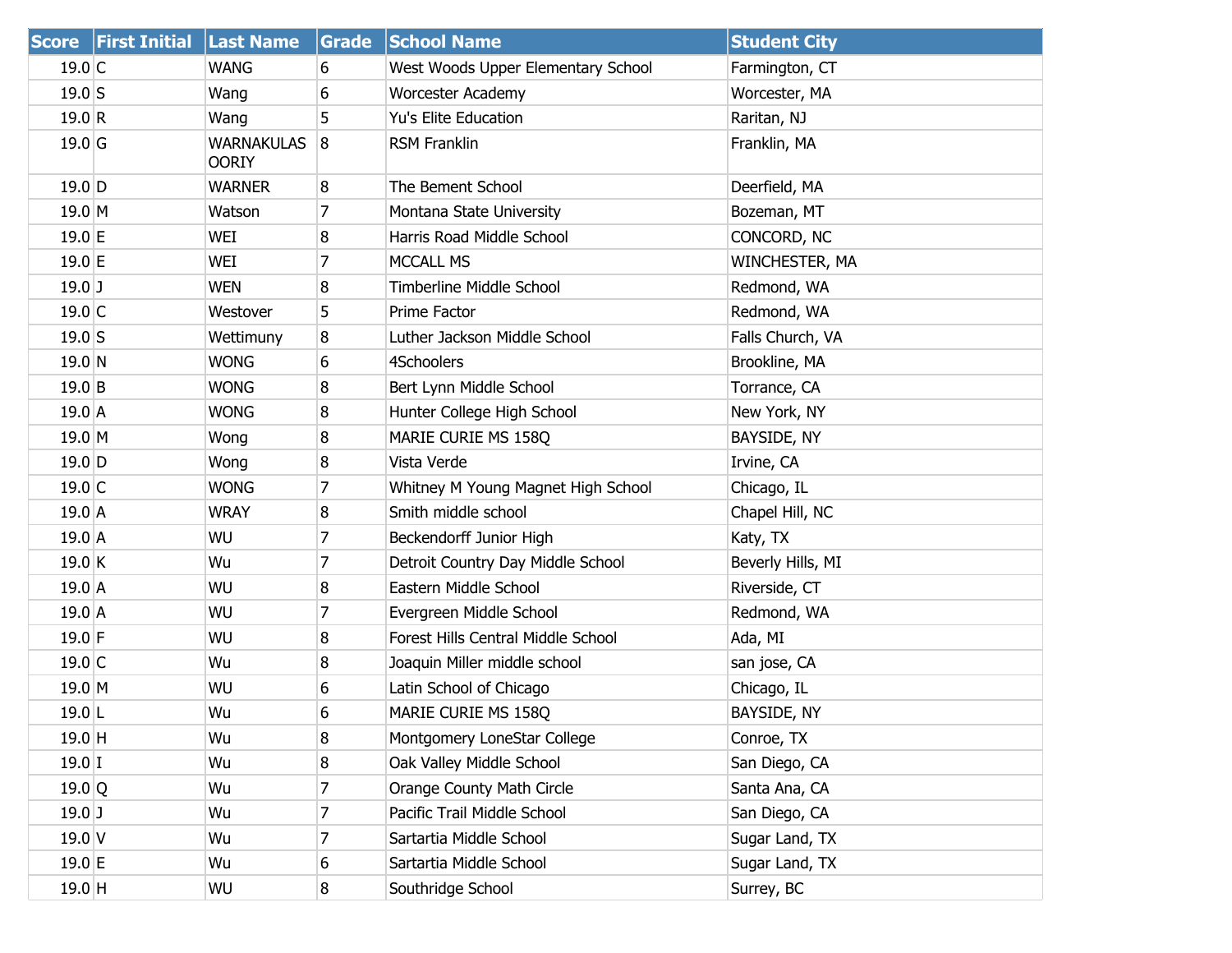| <b>Score</b> | <b>First Initial</b> | <b>Last Name</b> | <b>Grade</b> | <b>School Name</b>                    | <b>Student City</b> |
|--------------|----------------------|------------------|--------------|---------------------------------------|---------------------|
| $19.0$ Y     |                      | Wu               | 6            | Toronto Harvard Intl Academy          | Toronto, ON         |
| 19.0 E       |                      | Wu               | 8            | Windemere Ranch Middle School         | San Ramon, CA       |
| $19.0$ C     |                      | WU               | 8            | Wood Hill Middle School               | Andover, MA         |
| $19.0$ O     |                      | XIA              | 7            | DORRIS EATON SCHOOL                   | San Ramon, CA       |
| $19.0$ S     |                      | Xia              | 8            | Wellesley Middle School               | Wellesley, MA       |
| $19.0$ T     |                      | Xiang            | 8            | Carmel Valley middle school           | San diego, CA       |
| $19.0$ S     |                      | Xiao             | 7            | William Hopkins Junior High School    | FREMONT, CA         |
| $19.0$ E     |                      | Xie              | 8            | Carmel Valley middle school           | San diego, CA       |
| $19.0$ A     |                      | Xie              | 8            | Kennedy Middle                        | Cupertino, CA       |
| $19.0$ E     |                      | Xie              | 5            | Montgomery College                    | Germantown, MD      |
| $19.0$ C     |                      | Xie              | 8            | Pacific Trail Middle School           | San Diego, CA       |
| 19.0 A       |                      | Xie              | 8            | University of Minnesota - Twin Cities | Minneapolis, MN     |
| $19.0$ D     |                      | Xie              | 7            | Victoria International College        | North York, ON      |
| $19.0$ B     |                      | Xin              | 8            | <b>CARY ACADEMY</b>                   | CARY, NC            |
| $19.0$ J     |                      | Xin              | 7            | <b>Ridley College</b>                 | St. Catharines, ON  |
| $19.0$ Z     |                      | <b>XIONG</b>     | 7            | Challenger School- Berryessa School   | San Jose, CA        |
| $19.0$ E     |                      | Xiong            | 8            | WAYZATA SCHOOL DISTRICT               | PLYMOUTH, MN        |
| $19.0$ F     |                      | Xu               | 7            | Cooper Middle School                  | Mclean, VA          |
| 19.0 R       |                      | XU               | 8            | Delbarton School                      | Morristown, NJ      |
| $19.0$ O     |                      | XU               | 7            | Horace Mann School                    | Bronx, NY           |
| $19.0$ J     |                      | XU               | 6            | Meadowbrook School                    | Weston, MA          |
| 19.0 N       |                      | Xu               | 8            | Seven Lakes Junior High               | Katy, TX            |
| $19.0$ D     |                      | Xu               | 8            | Stratford Middle School San Jose      | San Jose, CA        |
| $19.0$ I     |                      | Xu               | 7            | Think Academy                         | San Jose, CA        |
| $19.0$ M     |                      | Xu               | 7            | TT Math School                        | Markham, ON         |
| $19.0$ Y     |                      | Xu               | 7            | Tyee Middle School                    | BELLEVUE, WA        |
| 19.0 H       |                      | Xu               | 7            | University of Alberta                 | Edmonton, AB        |
| $19.0$ K     |                      | <b>XUAN</b>      | 8            | DORRIS EATON SCHOOL                   | San Ramon, CA       |
| 19.0 B       |                      | Xuan             | 6            | H B Thompson Middle School            | Syosset, NY         |
| 19.0 A       |                      | Xue              | 6            | RSM-Lexington                         | Lexington, MA       |
| $19.0$ J     |                      | Yamashita        | 6            | Ashbrook Independent School           | Corvallis, OR       |
| 19.0 R       |                      | Yan              | 7            | ADVANCE MATH & SCIENCE ACAD CHARTER   | MARLBOROUGH, MA     |
| 19.0 R       |                      | Yan              | 5            | Basis Independent Fremont             | fremont, CA         |
| $19.0$ E     |                      | Yan              | 7            | Burlingame Intermediate School        | Burlingame, CA      |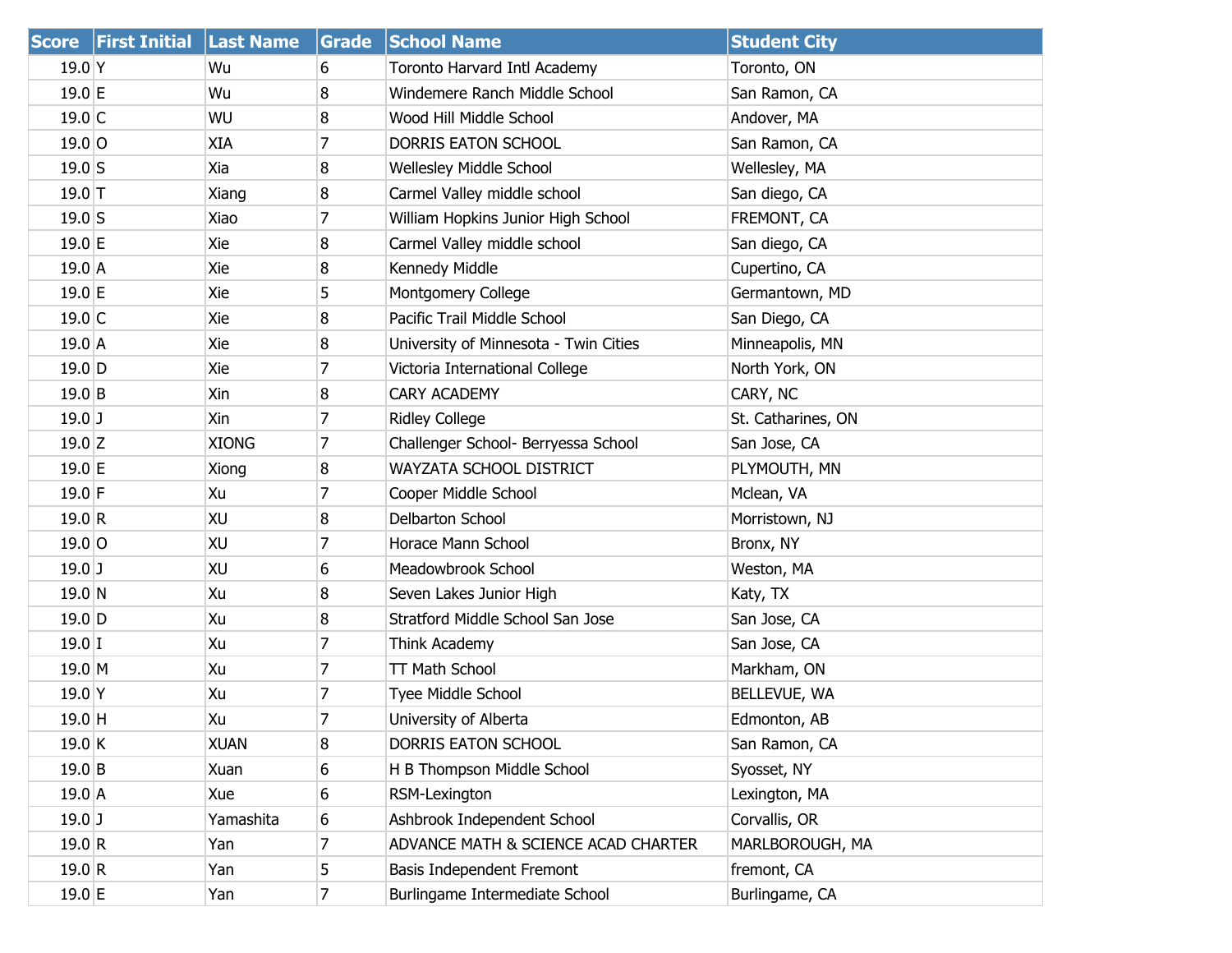| <b>Score</b>     | <b>First Initial Last Name</b> |             | <b>Grade</b>   | <b>School Name</b>                   | <b>Student City</b>     |
|------------------|--------------------------------|-------------|----------------|--------------------------------------|-------------------------|
| $19.0 \text{ X}$ |                                | YAN         | 6              | Evergreen Middle School              | Redmond, WA             |
| $19.0$ J         |                                | YAN         | 8              | Fay School                           | SOUTHBOROUGH, MA        |
| $19.0$ A         |                                | YAN         | 7              | Montreal Confucius School            | Dollard-des-Ormeaux, QC |
| $19.0$ Z         |                                | Yan         | 7              | <b>QUIMBY OAK MIDDLE SCHOOL</b>      | San Jose, CA            |
| $19.0$ F         |                                | Yan         | 7              | Spirit of Math Schools Inc.          | Toronto, ON             |
| $19.0$ H         |                                | Yang        | 7              | Art of Problem Solving Academy       | San Diego, CA           |
| $19.0$ O         |                                | YANG        | 6              | Carnage Middle School                | Raleigh, NC             |
| $19.0$ A         |                                | YANG        | 6              | Challenger School- Berryessa School  | San Jose, CA            |
| $19.0$ C         |                                | <b>YANG</b> | 8              | Evergreen Middle School              | Redmond, WA             |
| $19.0$ J         |                                | Yang        | 7              | Germantown Friends School            | Philadelphia, PA        |
| 19.0 M           |                                | Yang        | 8              | <b>IDEA MATH</b>                     | Exeter, NH              |
| $19.0$ J         |                                | Yang        | 7              | <b>IvyMax</b>                        | Pleasanton, CA          |
| $19.0$ B         |                                | Yang        | $\overline{7}$ | Jane Addams Middle School            | Seattle, WA             |
| $19.0$ I         |                                | YANG        | 8              | Jonas Clark Middle School            | Lexington, MA           |
| $19.0$ L         |                                | Yang        | 6              | Kutztown University                  | Kutztown, PA            |
| 19.0 R           |                                | Yang        | 6              | Maple School                         | Northbrook, IL          |
| $19.0$ Y         |                                | YANG        | 8              | Odle middle school                   | Bellevue, WA            |
| $19.0$ S         |                                | YANG        | 7              | Portola Highly Gifted Magnet         | Tarzana, CA             |
| $19.0$ G         |                                | Yang        | 8              | Stanford Online High School          | Redwood City, CA        |
| $19.0$ E         |                                | YANG        | 7              | THE BISHOP'S SCHOOL                  | LA JOLLA, CA            |
| $19.0$ J         |                                | YANG        | $\overline{7}$ | The Dalton School                    | New York, NY            |
| $19.0$ S         |                                | Yang        | 4              | Think Academy                        | San Jose, CA            |
| 19.0 N           |                                | Yang        | 8              | TT Math School                       | Markham, ON             |
| $19.0$ D         |                                | YANG        | 6              | <b>Ultimate Education</b>            | Richmond, BC            |
| $19.0$ K         |                                | Yang        | 8              | Victoria International College       | North York, ON          |
| $19.0$ A         |                                | Yang        | 8              | William Hopkins Junior High School   | FREMONT, CA             |
| $19.0$ J         |                                | Yao         | 8              | Cabin John Middle School             | Potomac, MD             |
| $19.0$ D         |                                | Yao         | $\overline{7}$ | Rootofmath Academy                   | Surrey, BC              |
| 19.0 A           |                                | Yao         | 6              | TT Math School                       | Markham, ON             |
| $19.0$ D         |                                | Yao         | 8              | TT Math School                       | Markham, ON             |
| $19.0$ S         |                                | Yarlagadda  | 7              | William R. Satz School               | Holmdel, NJ             |
| $19.0$ C         |                                | YAU         | 7              | Nathaniel Hawthorne Middle School 74 | Oakland Gardens, NY     |
| $19.0$ N         |                                | YE          | 7              | <b>STOLLER MS</b>                    | PORTLAND, OR            |
| $19.0$ E         |                                | YEH         | $\overline{7}$ | The Pegasus School                   | Huntington Beach, CA    |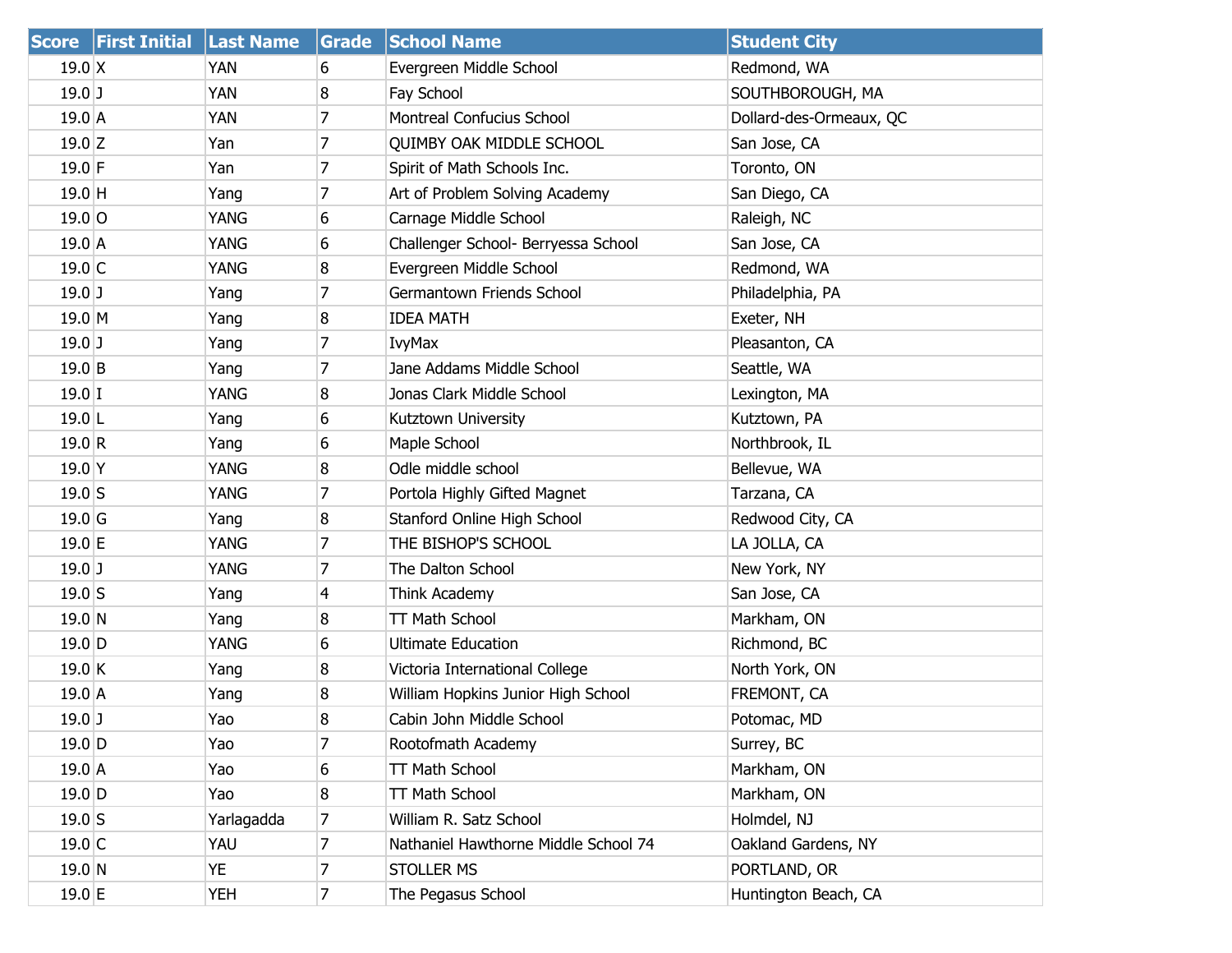|           | Score First Initial Last Name |             | Grade          | <b>School Name</b>                   | <b>Student City</b>    |
|-----------|-------------------------------|-------------|----------------|--------------------------------------|------------------------|
| $19.0$ B  |                               | Yen         | 6              | Proof School                         | San Francisco, CA      |
| $19.0$ J  |                               | Yim         | 8              | Montgomery College                   | Germantown, MD         |
| $19.0$ T  |                               | YIM         | 8              | Redwood Middle School                | Saratoga, CA           |
| 19.0 E    |                               | Yin         | 7              | California Baptist University        | Riverside, CA          |
| $19.0$ Z  |                               | Yin         | 8              | Dartmouth Middle School              | San Jose, CA           |
| $19.0$ A  |                               | YIN         | 6              | Jonas Clark Middle School            | Lexington, MA          |
| $19.0$ A  |                               | YIN         | 6              | Russian School of Mathematics        | Plano, TX              |
| $19.0$ D  |                               | YIN         | 8              | West Lafayette Jr/Sr High School     | West Lafayette, IN     |
| $19.0$ A  |                               | Ying        | 6              | <b>Burleigh Manor</b>                | Ellicott City, MD      |
| $19.0$ P  |                               | Yogeswaran  | 7              | Crossroad South Middle school        | Monmouth Junction, NJ  |
| 19.0 M    |                               | Yong        | 8              | Cobomax Academy                      | London, ON             |
| $19.0$ Y  |                               | Yoon        | 8              | Orange County Math Circle            | Santa Ana, CA          |
| $19.0$ B  |                               | You         | 6              | <b>Cornell University</b>            | Ithaca, NY             |
| $19.0$ A  |                               | Yu          | 8              | <b>Borel Middle School</b>           | San Mateo, CA          |
| $19.0$  L |                               | YU          | 8              | <b>Ingomar Middle School</b>         | Pittsburgh, PA         |
| $19.0$ J  |                               | YU          | 8              | Jefferson Middle School              | Pittsburgh, PA         |
| $19.0$ A  |                               | YU          | 8              | Pond Road Middle School              | Robbinsville, NJ       |
| $19.0$ Z  |                               | Yu          | $\overline{7}$ | University of Toronto Schools        | Toronto, ON            |
| $19.0$ J  |                               | Yuan        | $\overline{7}$ | Alpha STEM                           | Oakton, VA             |
| $19.0$ A  |                               | YUAN        | 8              | Castilleja School                    | Palo ALto, CA          |
| $19.0$ L  |                               | <b>YUAN</b> | 8              | <b>Community House Middle School</b> | Charlotte, NC          |
| $19.0$ J  |                               | Yuan        | 8              | Crystal Springs Uplands School       | Hillsborough, CA       |
| 19.0 E    |                               | YUAN        | 7              | Harker School-Middle School Campus   | San Jose, CA           |
| $19.0$ Z  |                               | Yuan        | $\overline{7}$ | <b>IDEA MATH</b>                     | Exeter, NH             |
| $19.0$ K  |                               | Yuan        | 8              | Princeton Day School                 | PRINCETON JCT, NJ      |
| $19.0$ A  |                               | Yue         | 8              | SpringLight Education Institute      | Cupertino, CA          |
| $19.0$ J  |                               | <b>YUN</b>  | 8              | Charles Dewolf Middle school         | Old Tappan, NJ         |
| $19.0$ D  |                               | Zen         | 6              | <b>Bard College</b>                  | Annadale-on-Hudson, NY |
| $19.0$ E  |                               | <b>ZENG</b> | 6              | Math Is Cool                         | Temple City, CA        |
| $19.0\,A$ |                               | Zeng        | 8              | St. Johns School                     | Upper Tumon, UM        |
| $19.0$ E  |                               | Zeng        | 7              | Toronto Harvard Intl Academy         | Toronto, ON            |
| $19.0$ T  |                               | Zeng        | 8              | TT Math School                       | Markham, ON            |
| 19.0 A    |                               | Zha         | 8              | Newton Chinese School                | Newton, MA             |
| $19.0$ A  |                               | Zhang       | $\overline{7}$ | <b>AIM Director's Circle</b>         | MORGAN HILL, CA        |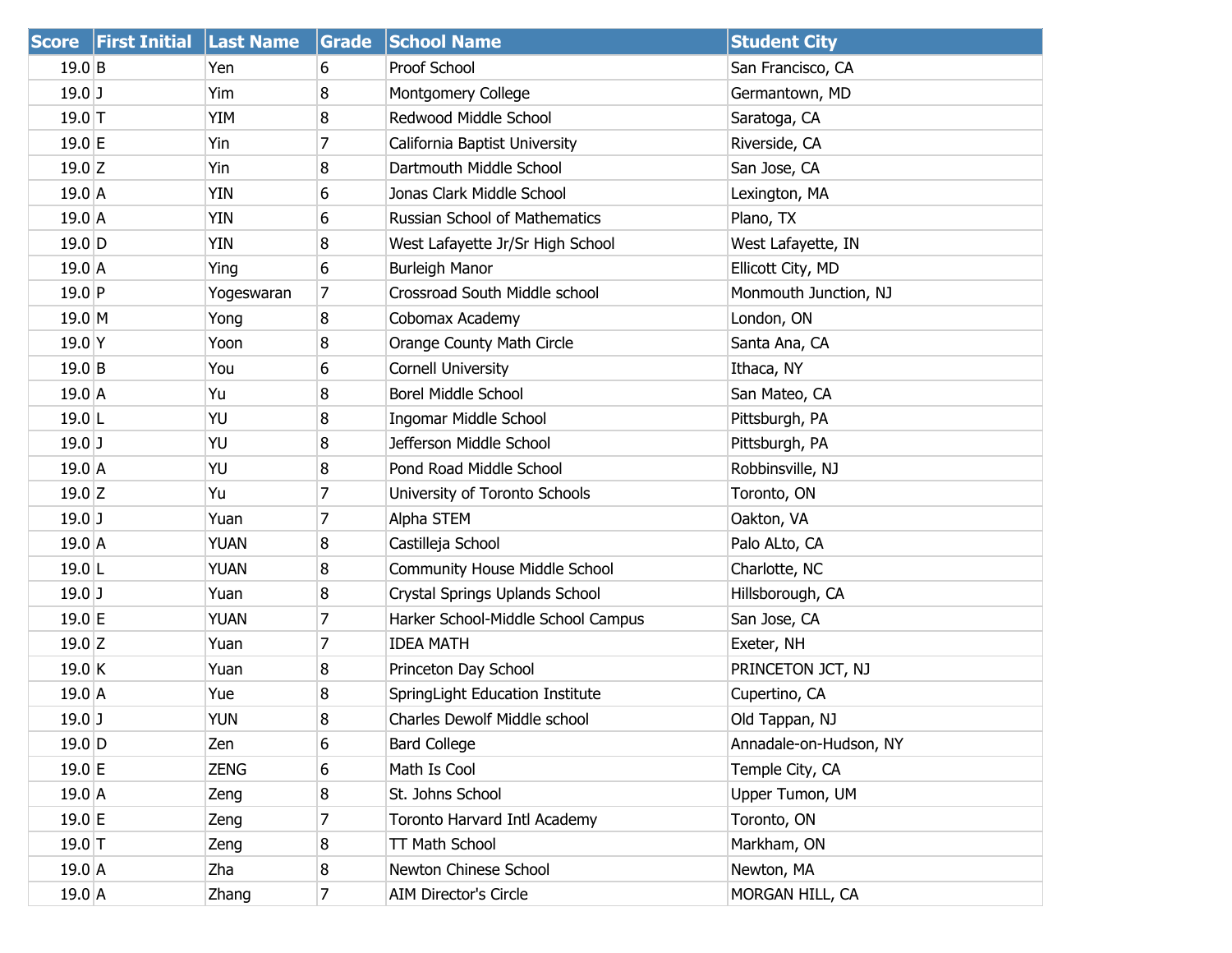| <b>Score</b>  | <b>First Initial</b> | <b>Last Name</b> | Grade          | <b>School Name</b>                                  | <b>Student City</b> |
|---------------|----------------------|------------------|----------------|-----------------------------------------------------|---------------------|
| $19.0$ J      |                      | Zhang            | 7              | <b>BOSTON LATIN SCHOOL</b>                          | <b>BOSTON, MA</b>   |
| 19.0 E        |                      | Zhang            | 7              | California Baptist University                       | Riverside, CA       |
| $19.0$ M      |                      | Zhang            | 6              | Fairview Middle School                              | tallahassee, FL     |
| $19.0$ Y      |                      | Zhang            | 8              | FORT SETTLEMENT MS                                  | SUGAR LAND, TX      |
| $19.0$ C      |                      | Zhang            | 8              | <b>Great Neck South Middle School</b>               | Great Neck, NY      |
| $19.0$ D      |                      | Zhang            | 7              | HANES MAGNET MIDDLE SCHOOL                          | WINSTON SALEM, NC   |
| $19.0$ A      |                      | <b>ZHANG</b>     | 8              | Harker School-Middle School Campus                  | San Jose, CA        |
| $19.0$  L     |                      | <b>ZHANG</b>     | 7              | Harker School-Middle School Campus                  | San Jose, CA        |
| $19.0$ J      |                      | <b>ZHANG</b>     | 8              | harvest park middle school                          | pleasanton, CA      |
| $19.0$ A      |                      | Zhang            | 8              | Hyde Middle School                                  | Cupertino, CA       |
| $19.0$  L     |                      | Zhang            | 6              | Joaquin Miller middle school                        | san jose, CA        |
| $19.0$ H      |                      | Zhang            | 6              | Joaquin Miller middle school                        | san jose, CA        |
| $19.0$ S      |                      | Zhang            | $\overline{7}$ | Joaquin Miller middle school                        | san jose, CA        |
| $19.0$ B      |                      | Zhang            | 7              | Joaquin Miller middle school                        | san jose, CA        |
| $19.0$ Z      |                      | <b>ZHANG</b>     | 8              | Middlebrook School                                  | Wilton, CT          |
| $19.0$ A      |                      | <b>ZHANG</b>     | 7              | Northwest Junior High                               | Coralville, IA      |
| $19.0\,A$     |                      | Zhang            | 8              | Oak Valley Middle School                            | San Diego, CA       |
| $19.0$ E      |                      | Zhang            | 5              | Our Lady of Angels School                           | Burlingame, CA      |
| $19.0$ B      |                      | Zhang            | 5              | Pace University                                     | Pleasantville, NY   |
| $19.0\,A$     |                      | Zhang            | 8              | ROMIG MIDDLE SCHOOL                                 | ANCHORAGE, AK       |
| $19.0$ A      |                      | <b>ZHANG</b>     | 6              | Sartell Middle School                               | Sartell, MN         |
| $19.0$ A      |                      | Zhang            | 8              | Spirit of Math Schools Inc.                         | Toronto, ON         |
| 19.0 R        |                      | Zhang            | 8              | ST GEORGES SENIOR SCHOOL                            | VANCOUVER, BC       |
| 19.0 R        |                      | Zhang            | 5              | Stonybrook University, Department of<br>Mathematics | Stony Brook, NY     |
| $19.0$ Y      |                      | Zhang            | 6              | Think Academy                                       | San Jose, CA        |
| $19.0 \times$ |                      | zhang            | 5              | Think Academy                                       | San Jose, CA        |
| $19.0$ C      |                      | Zhang            | 8              | Think Academy                                       | San Jose, CA        |
| $19.0$ Z      |                      | Zhang            | 8              | TT Math School                                      | Markham, ON         |
| 19.0 R        |                      | Zhang            | 7              | TT Math School                                      | Markham, ON         |
| $19.0$ F      |                      | Zhang            | 7              | University of Toronto                               | Toronto, ON         |
| $19.0$ A      |                      | Zhang            | 8              | Valley Forge Middle School                          | Wayne, PA           |
| $19.0$ J      |                      | <b>ZHAO</b>      | 8              | Carnage Middle School                               | Raleigh, NC         |
| $19.0$ Y      |                      | ZHAO             | $\overline{7}$ | Frank S. Greene Middle School                       | Palo Alto, CA       |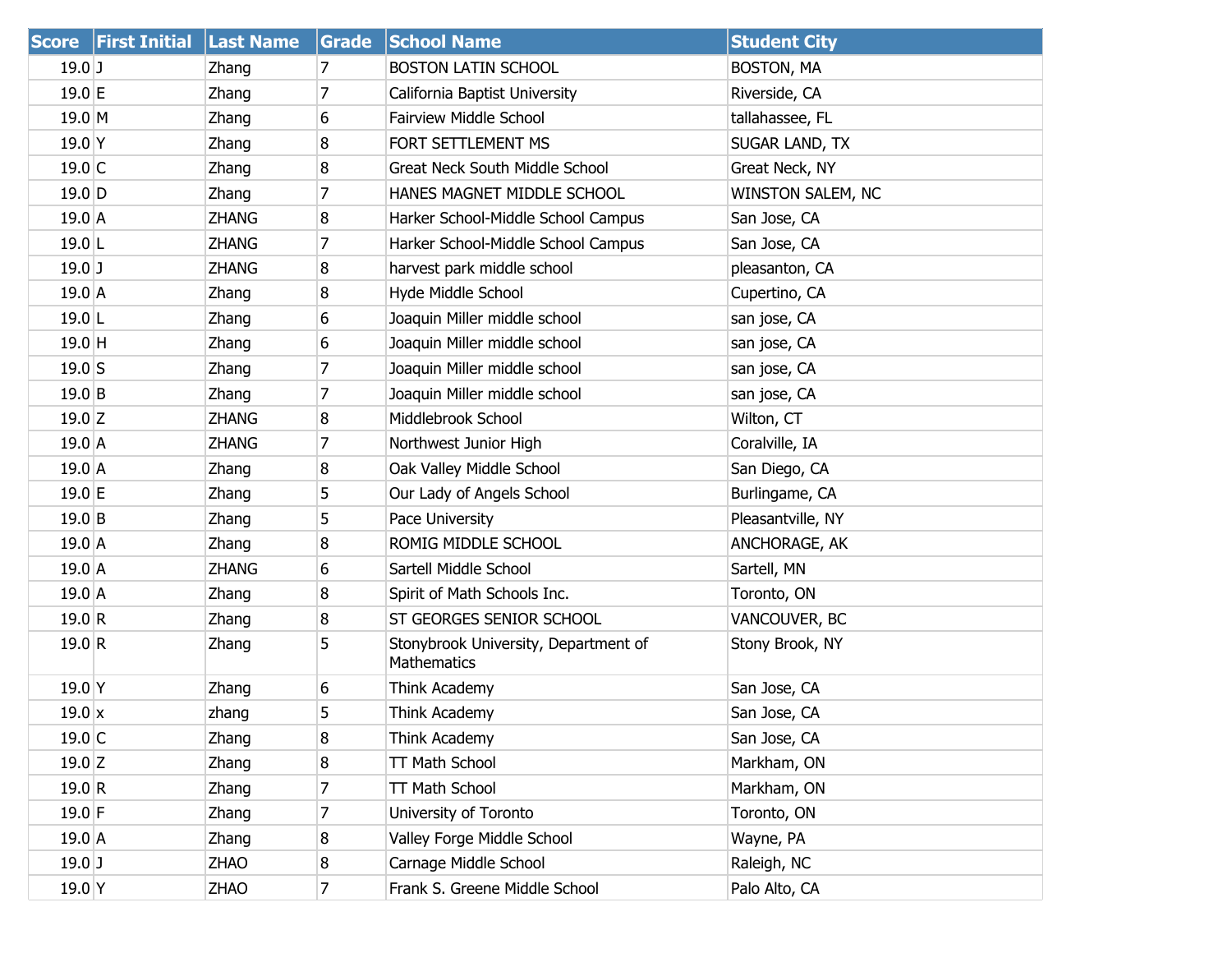| <b>Score</b>      | <b>First Initial Last Name</b> |              | Grade | <b>School Name</b>                              | <b>Student City</b>       |
|-------------------|--------------------------------|--------------|-------|-------------------------------------------------|---------------------------|
| 19.0 <sub>G</sub> |                                | Zhao         | 7     | Jericho High School/Jericho Middle              | Jericho, NY               |
| $19.0$ S          |                                | Zhao         | 8     | Peninsula Academy                               | Rolling Hills Estates, CA |
| $19.0$ Z          |                                | <b>ZHAO</b>  | 8     | Pine Valley Middle School                       | San Ramon, CA             |
| $19.0$ C          |                                | Zhao         | 8     | Saint Andrew's Episcopal School                 | Saratoga, CA              |
| $19.0$ L          |                                | Zhao         | 7     | Southwoods Middle School                        | Syosset, NY               |
| $19.0$ E          |                                | Zheng        | 5     | AlphaStar Academy                               | Santa Clara, CA           |
| $19.0$ Y          |                                | <b>ZHENG</b> | 7     | Challenger School- Berryessa School             | San Jose, CA              |
| $19.0$ F          |                                | Zheng        | 8     | Cobomax Academy                                 | London, ON                |
| $19.0$ M          |                                | Zheng        | 6     | MA Sharon Chinese Language School               | Westwood, MA              |
| $19.0$ A          |                                | Zheng        | 8     | Marshall Middle School                          | Wexford, PA               |
| 19.0 R            |                                | <b>ZHENG</b> | 8     | Nathaniel Hawthorne Middle School 74            | Oakland Gardens, NY       |
| $19.0$  L         |                                | <b>ZHENG</b> | 8     | NYC Lab Middle School for Collaborative Studies | New York, NY              |
| $19.0$ Z          |                                | Zheng        | 8     | Rincon Valley Middle School                     | Santa Rosa, CA            |
| $19.0$ Z          |                                | Zheng        | 8     | St. John's Academy                              | Vancouver, BC             |
| $19.0$ S          |                                | Zhong        | 8     | AlphaStar Academy                               | Santa Clara, CA           |
| $19.0$ M          |                                | <b>ZHONG</b> | 8     | Hunter College High School                      | New York, NY              |
| 19.0 M            |                                | Zhou         | 6     | Alpha STEM                                      | Oakton, VA                |
| $19.0$ A          |                                | Zhou         | 8     | Areteem Institute                               | Lake Forest, CA           |
| $19.0$ S          |                                | Zhou         | 8     | Cheyenne Mountain Junior High                   | Colorado Springs, CO      |
| $19.0$ E          |                                | Zhou         | 8     | Chicago North Shore Chinese Center              | Wil mette, IL             |
| $19.0$ F          |                                | <b>ZHOU</b>  | 6     | RJ Fisher Middle School                         | Los Gatos, CA             |
| $19.0$ V          |                                | ZHOU         | 8     | SYCAMORE CANYON SCHOOL                          | NEWBURY PARK, CA          |
| $19.0$ J          |                                | Zhou         | 4     | Think Academy                                   | San Jose, CA              |
| $19.0$ G          |                                | Zhou         | 7     | <b>TT Math School</b>                           | Markham, ON               |
| $19.0$ C          |                                | ZHOU         | 7     | Valley Christian Junior High                    | San Jose, CA              |
| $19.0$ E          |                                | Zhou         | 7     | William Annin Middle School                     | Basking Ridge, NJ         |
| $19.0$ J          |                                | Zhu          | 7     | <b>ACP Middle School</b>                        | Chandler, AZ              |
| $19.0$ J          |                                | ZHU          | 5     | <b>Brilliant Tree Education</b>                 | West Vancouver, BC        |
| 19.0 E            |                                | Zhu          | 7     | <b>IDEA MATH</b>                                | Exeter, NH                |
| 19.0 W            |                                | Zhu          | 8     | Jane Addams Middle School                       | Seattle, WA               |
| $19.0$ J          |                                | ZHU          | 7     | JOHN GLENN MS                                   | BEDFORD, MA               |
| $19.0$ S          |                                | ZHU          | 7     | Lakeside Middle School                          | Seattle, WA               |
| $19.0$ F          |                                | Zhu          | 7     | Millburn Middle School                          | Millburn, NJ              |
| $19.0$ V          |                                | Zhu          | 6     | Oak Valley Middle School                        | San Diego, CA             |